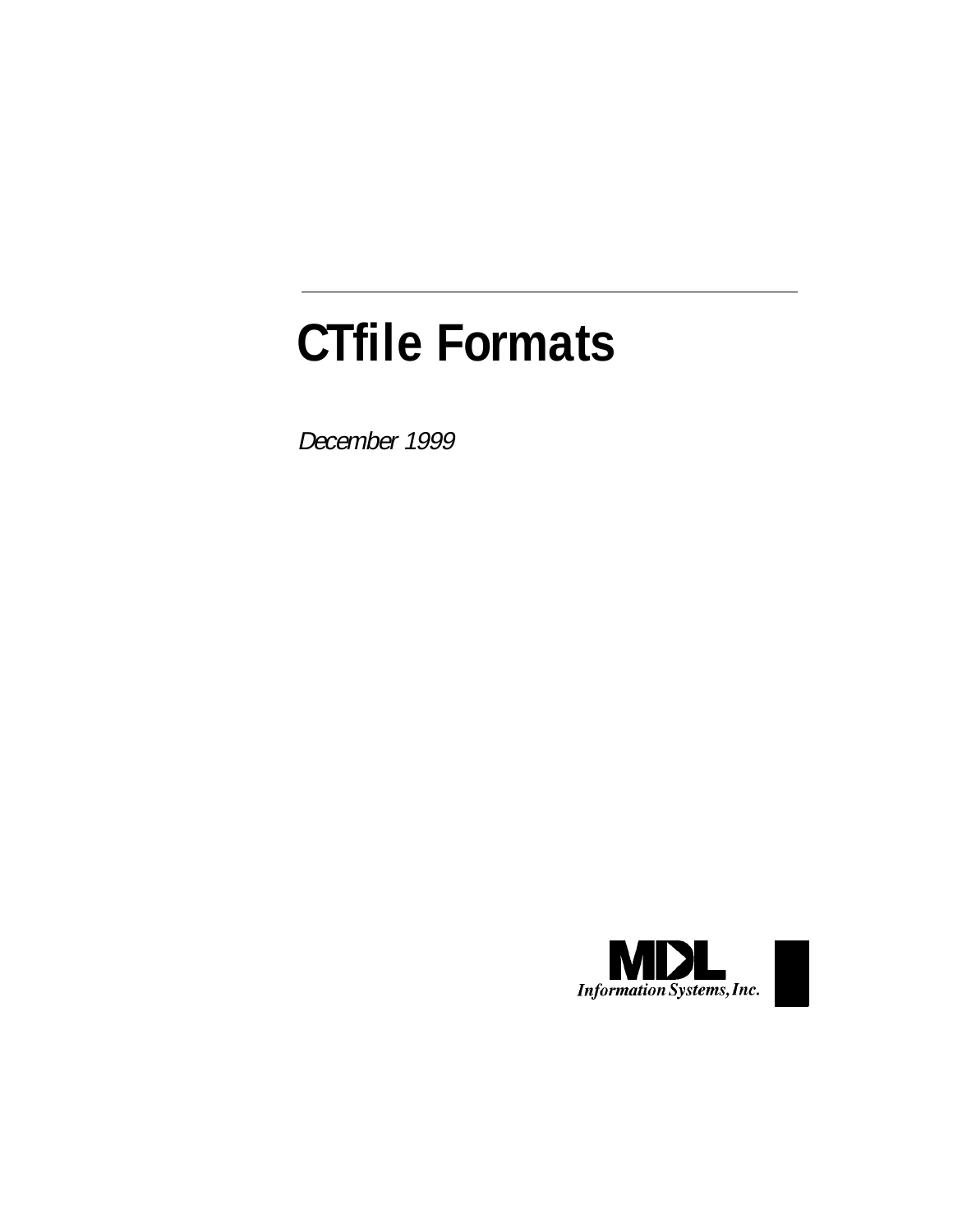December 1999

© Copyright 1999 by MDL Information Systems, Inc. All rights reserved. No part of this document may be reproduced by any means except as permitted in writing by MDL Information Systems, Inc., 14600 Catalina Street, San Leandro, CA 94577.

MDL is a registered trademark of MDL Information Systems, Inc.

ISIS is a trademark of MDL Information Systems, Inc.

All other product names are trademarks or registered trademarks of their respective holders.

#### **U.S. GOVERNMENT RESTRICTED RIGHTS NOTICE**

This software is provided with RESTRICTED RIGHTS. Use, duplication, or disclosure by the Government is subject to restrictions as set forth in subdivision  $(c)(1)(ii)$  of the Rights in Technical Data and Computer Software clause at FAR 252.227-7013. Contractor/Manufacturer is:

> MDL Information Systems, Inc. 14600 Catalina Street San Leandro, CA 94577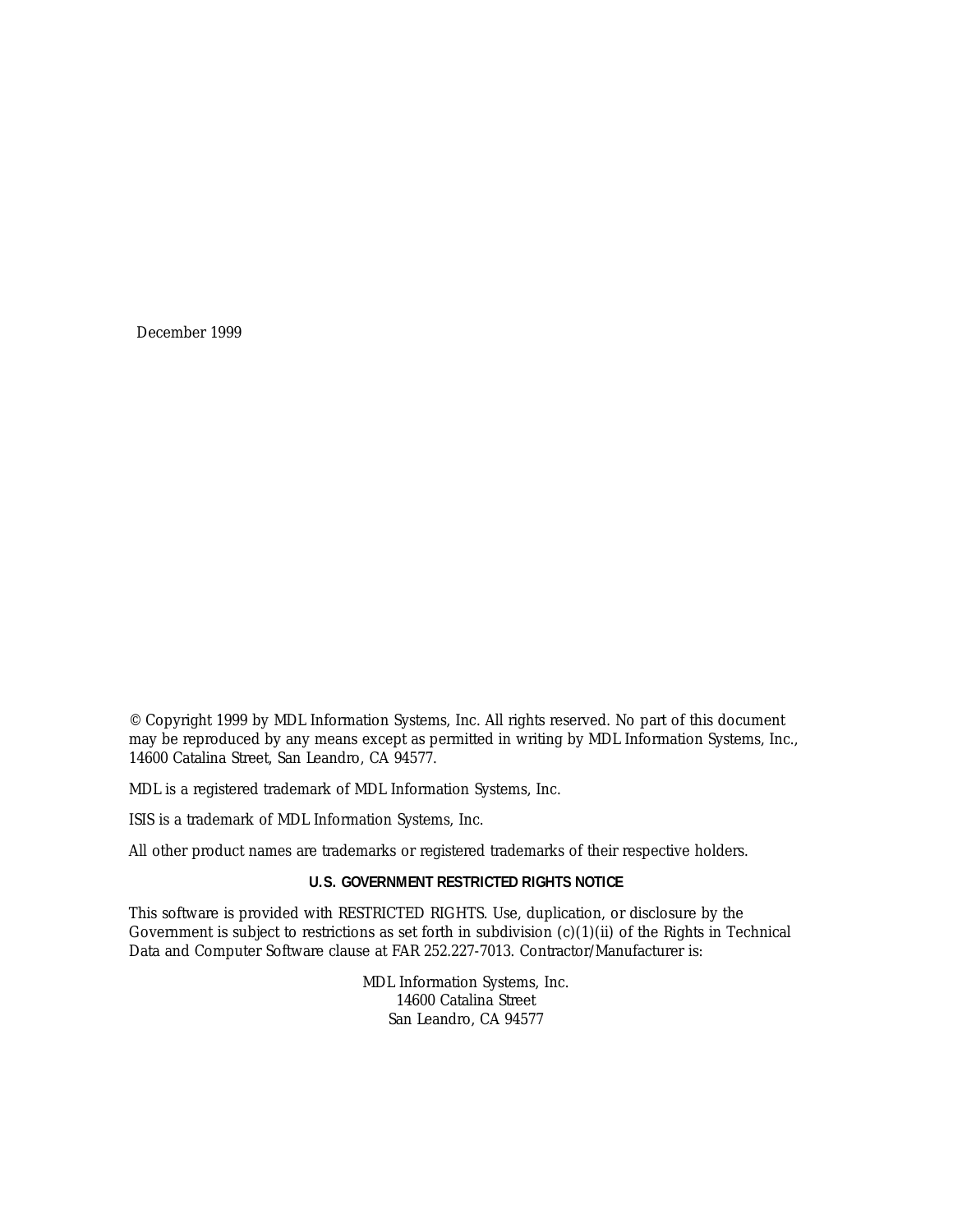# **Table of Contents**

| Chapter 1        | <b>Introduction</b>         |
|------------------|-----------------------------|
|                  |                             |
| <b>Chapter 2</b> | The Connection Table [CTAB] |
|                  |                             |
| Chapter 3        | <b>Molfiles</b>             |
|                  |                             |
| Chapter 4        | <b>RGfiles</b>              |
| Chapter 5        | <b>SDfiles</b>              |
|                  |                             |
| Chapter 6        | <b>Rxnfiles</b>             |
|                  |                             |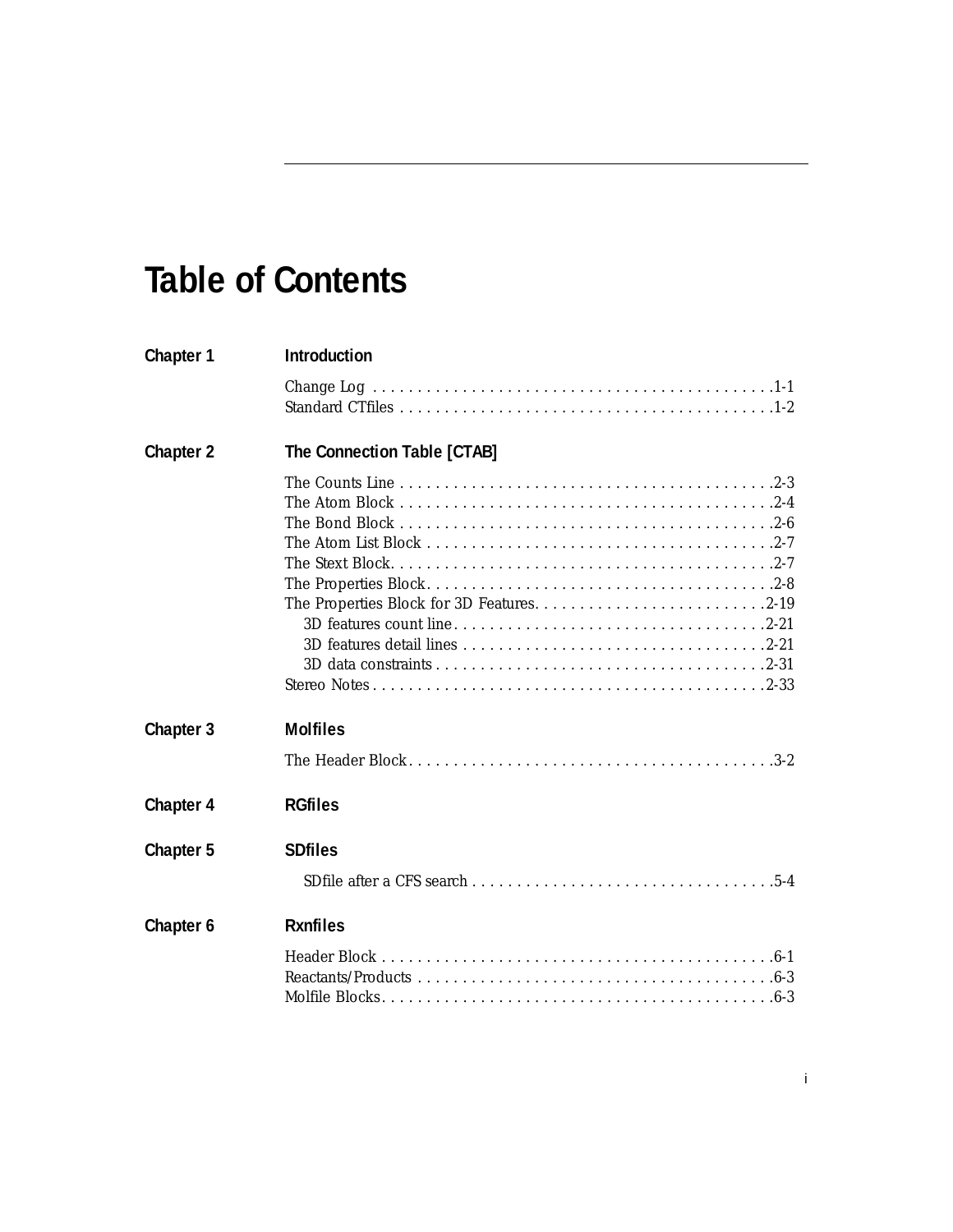CTfile Formats (December 1999)

| Chapter 7  | <b>RDfiles</b>                                                                                                                                                                                              |
|------------|-------------------------------------------------------------------------------------------------------------------------------------------------------------------------------------------------------------|
|            |                                                                                                                                                                                                             |
| Chapter 8  | <b>Atom Limit Enhancements</b>                                                                                                                                                                              |
|            |                                                                                                                                                                                                             |
| Chapter 9  | Moving CTfiles On and Off the Clipboard in ISIS                                                                                                                                                             |
|            | Sample Code For Copying or Pasting a CTfile in MS Windows 9-4                                                                                                                                               |
| Chapter 10 | The Extended Molfile Format                                                                                                                                                                                 |
|            | Specifications For Atom and Bond Descriptions 10-3<br>Link atom line $\ldots \ldots \ldots \ldots \ldots \ldots \ldots \ldots \ldots \ldots \ldots \ldots 10-11$<br>The Extended Rgroup Query Molfile 10-23 |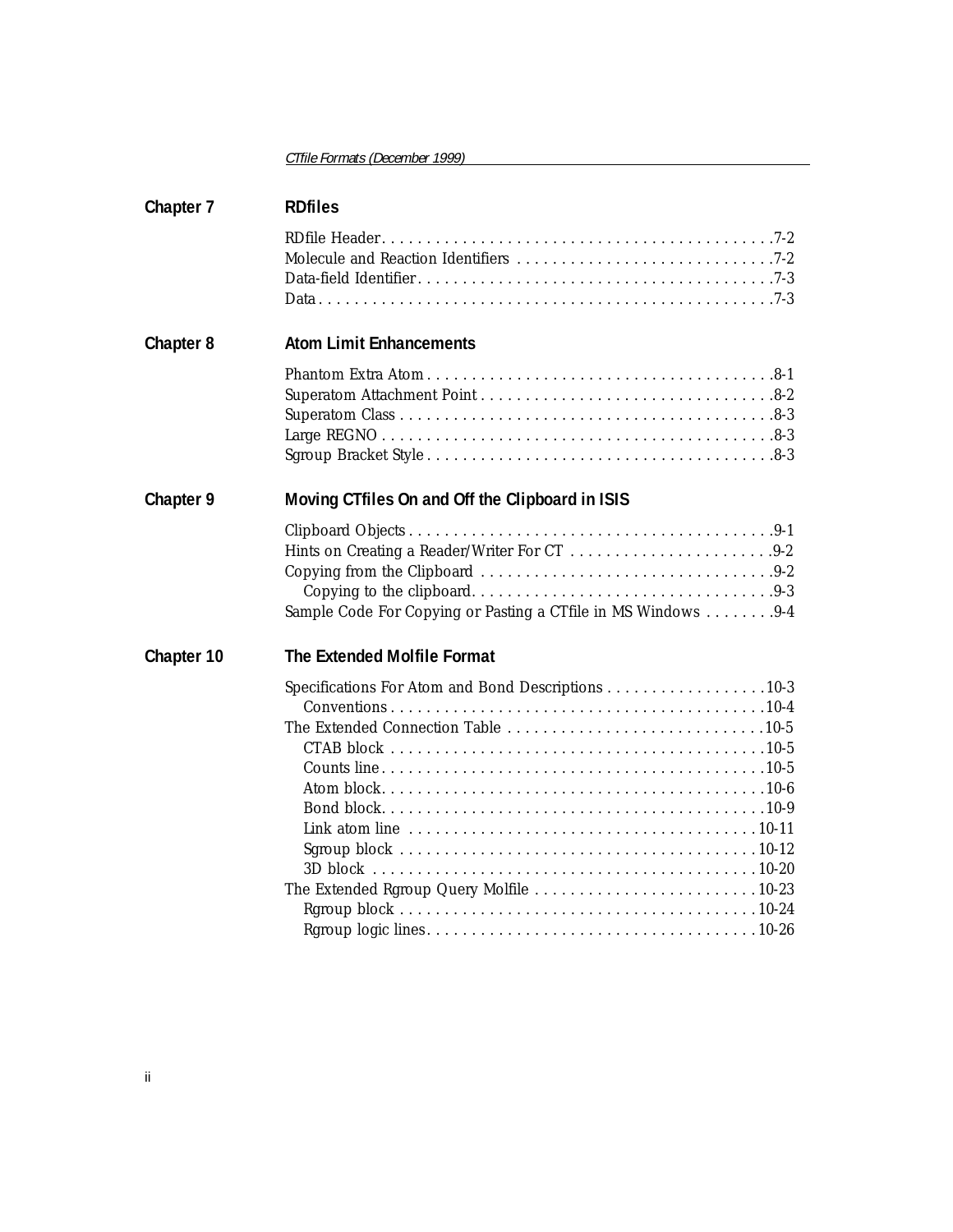## <span id="page-4-0"></span>**Introduction**

MDL Information Systems supports a number of file formats for representation and communication of chemical information. This document describes the formats for MDL's CTfiles (chemical table files):

- Part I (Chapters 2 through 9) describes the standard CTfile formats.
- Part II (Chapter 10) describes the extended molfile format. All extended molfiles can be easily identified by the "V3000" version stamp in the header portion of the file. You are most likely to encounter the extended molfile format in CTfiles written from ISIS/Host or ISIS/Desktop version 2.0 or higher.

## <span id="page-4-1"></span>**Change Log**

The following are the changes in this document:

| Change                         | Page(s)    |
|--------------------------------|------------|
| December, 1999                 |            |
| Updated entries in "Atom List" | $2 - 11$   |
| December, 1998                 |            |
| Updated "Example of an SDfile" | $5-3$      |
| <b>August, 1998</b>            |            |
| Added STBOX field              | $10-9$     |
| June, 1997                     |            |
| Added Atom Attachment Order    | $2 - 11$   |
| Added new ATTCHORD field       | 10-6, 10-8 |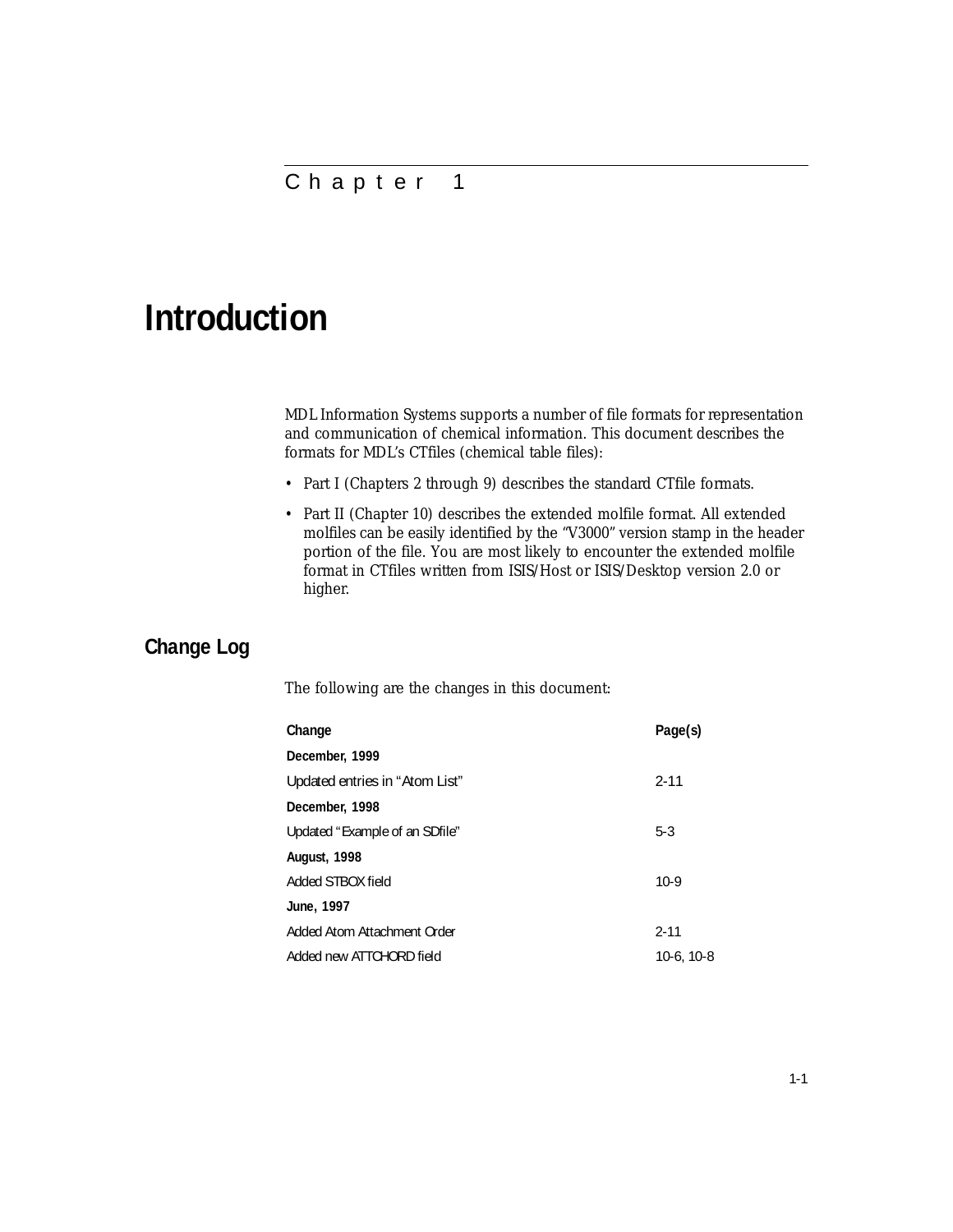| Change                                                    | Page(s)              |
|-----------------------------------------------------------|----------------------|
| October, 1996                                             |                      |
| Minor corrections                                         | $2 - 3, 2 - 8$       |
| Enhanced description of connection table properties block | $2 - 8$              |
| Added Sgroup bracket style                                | $8-3, 10-14, 10-19,$ |

## <span id="page-5-0"></span>**Standard CTfiles**

The following figure illustrates the relationship between the various file formats described below:

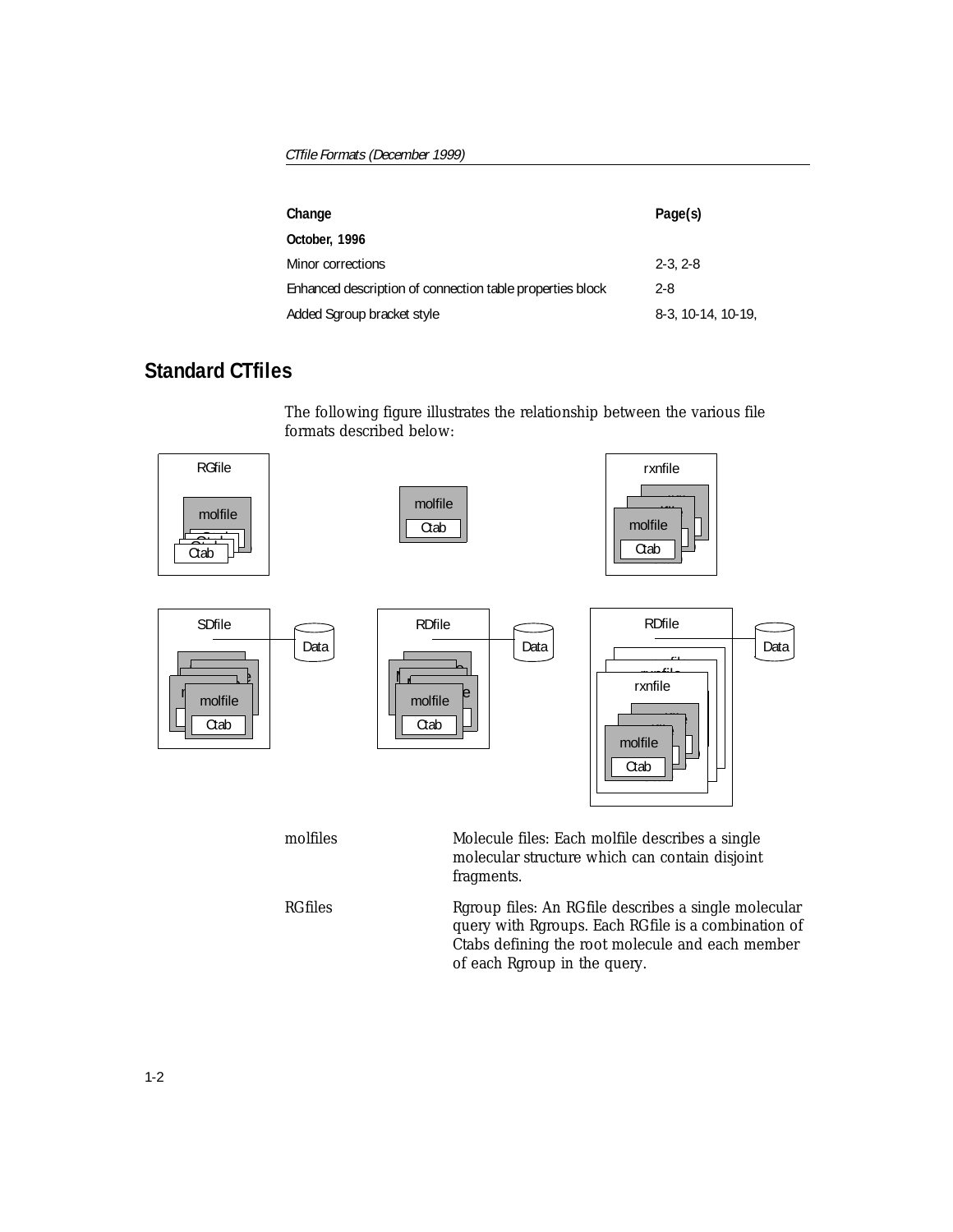| rxnfiles       | Reaction files: Each rxnfile contains the structural<br>information for the reactants and products of a single<br>reaction. MDL currently has two types of rxnfiles: the<br>REACCS type and the CPSS-rxnfile written by CPSS<br>programs (CPSS-rxnfiles are not described in this<br>document.) CPSS programs cannot read a REACCS<br>rxnfile; however, REACCS can read and write<br>CPSS-rxnfiles for transfer to CPSS.                                                                                                        |
|----------------|---------------------------------------------------------------------------------------------------------------------------------------------------------------------------------------------------------------------------------------------------------------------------------------------------------------------------------------------------------------------------------------------------------------------------------------------------------------------------------------------------------------------------------|
| <b>SDfiles</b> | Structure-data files: An SDfile contains structures and<br>data for any number of molecules. Together with<br>RDfiles, SDfiles are the primary format for large-scale<br>data transfer between MDL databases.                                                                                                                                                                                                                                                                                                                   |
| <b>RDfiles</b> | Reaction-data files: Similar to SDfiles in concept, the<br>RDfile is a more general format that can include<br>reactions as well as molecules, together with their<br>associated data. Although RDfiles are used primarily<br>by ISIS and REACCS, MACCS-II can also read and<br>write RDfiles except for the reaction structure<br>information (indicated by the square brackets in<br>Table 1-1). CPSS reads and writes RDfiles with<br>embedded molfiles and CPSS-rxnfiles (indicated by<br>the curly brackets in Table 1-1). |

[Table 1-1](#page-6-0) shows which CTfiles MDL programs can read and write.

| <b>CTfile Type</b> | <b>MACCS-II</b> | <b>REACCS</b> | <b>ISIS</b> | <b>CPSS</b> |
|--------------------|-----------------|---------------|-------------|-------------|
| molfiles           | ÷               | $\ddot{}$     | $\pm$       | $\ddot{}$   |
| <b>RGfiles</b>     | $\ddot{}$       |               | $\ddot{}$   |             |
| rxnfiles           |                 | $\ddot{}$     | $\ddot{}$   | ${+}$       |
| <b>SDfiles</b>     | $\overline{+}$  |               | $\ddot{}$   | $^{+}$      |
| <b>RDfiles</b>     | $+$             |               |             | {+¦         |

<span id="page-6-0"></span>**Table 1-1** MDL Program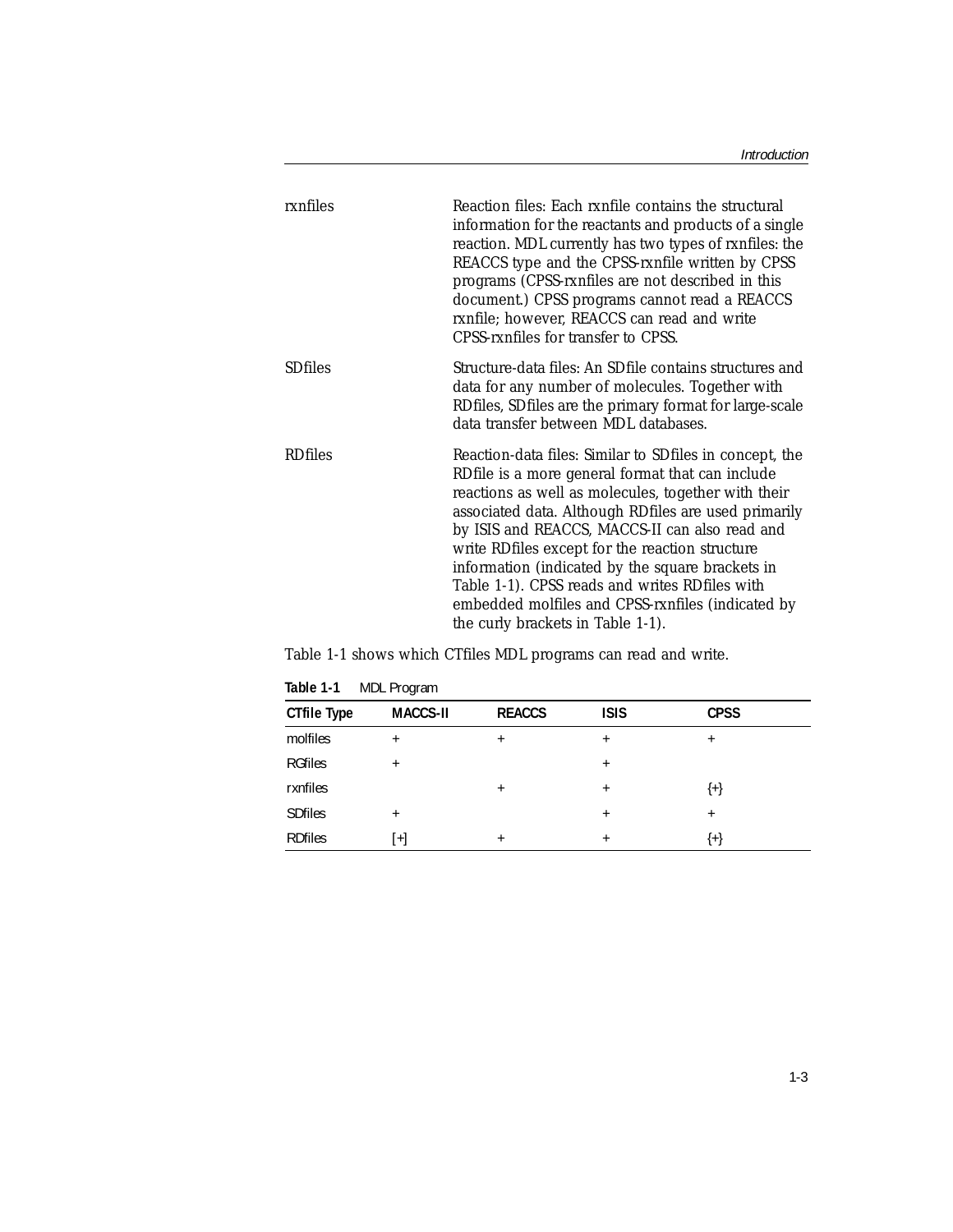<span id="page-7-1"></span>Some of the structural and query properties described in this document are generic in their applicability, while others are peculiar to certain CTfile types (see [Table 1-2\)](#page-7-0). The applicability of each property is identified in subsequent chapters by the icons shown in [Table 1-2](#page-7-0)[.](#page-7-1)

<span id="page-7-0"></span>

| Icon         | Property      | molfile          | <b>RGfile</b>   | <b>SDfile</b>    | rxnfile          | <b>RDfile</b> |
|--------------|---------------|------------------|-----------------|------------------|------------------|---------------|
| $\mathbf{G}$ | Generic       | $\ddot{}$        | $+$             | $\ddot{}$        | $\ddot{}$        | $\ddot{}$     |
| Sg           | Sgroup        | $\boldsymbol{+}$ | $+$             | $\boldsymbol{+}$ |                  |               |
| Rg           | Rgroup        | $^{\mathrm{+}}$  | $+$             | $\boldsymbol{+}$ |                  |               |
| 3D           | $3\mathsf{D}$ | $^+$             | $^+$            | $^+$             |                  |               |
| CP           | CPSS          | $\ddot{}$        |                 | $\boldsymbol{+}$ | $\boldsymbol{+}$ | $^+$          |
| Rx           | Reaction      |                  |                 |                  | $\boldsymbol{+}$ | $^+$          |
| $\Omega$     | Query         | $^{\mathrm{+}}$  | $^{\mathrm{+}}$ |                  | $\boldsymbol{+}$ |               |

**Table 1-2** Properties and identifying icons applicable to various CTfile types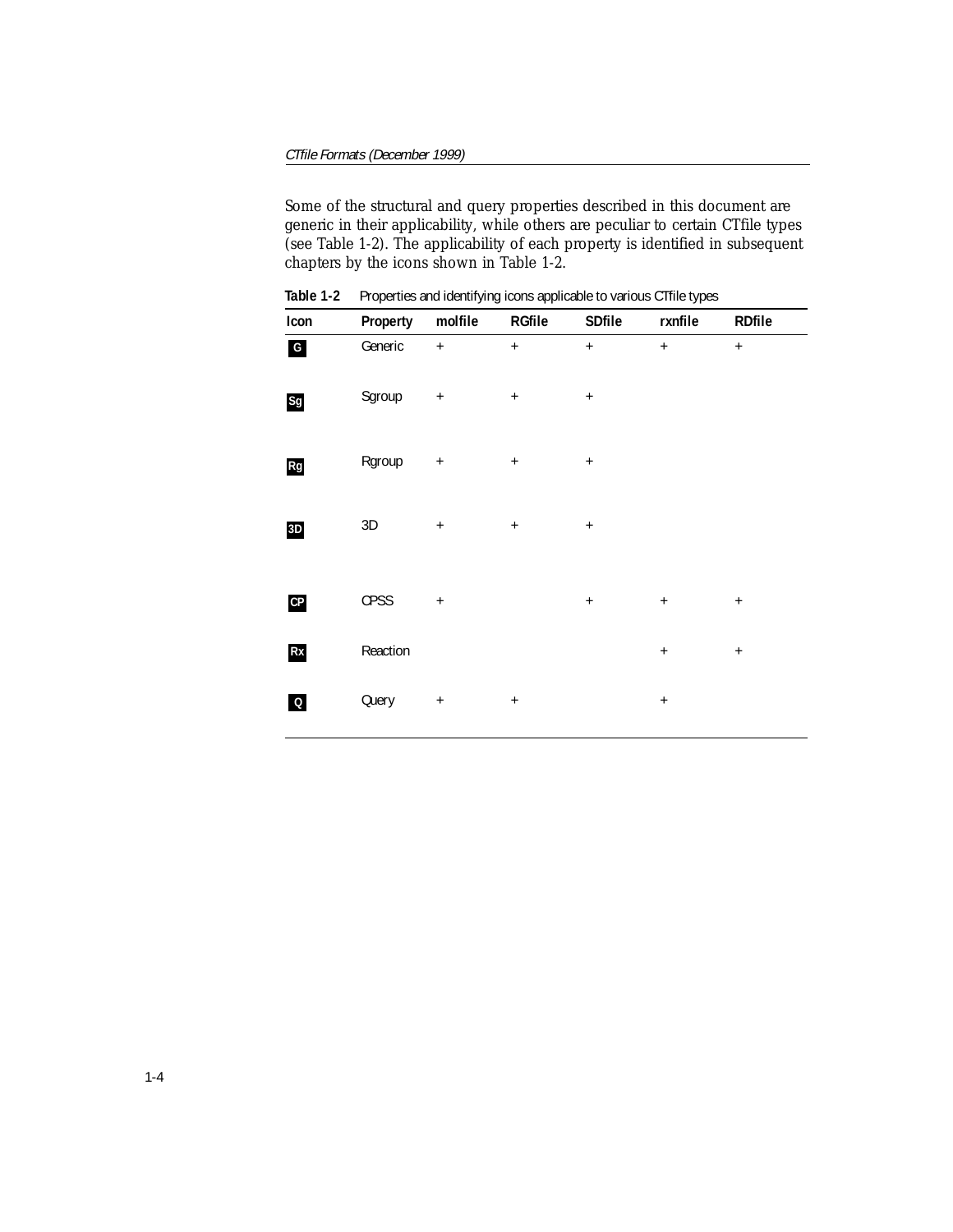# **PART I Standard File Formats**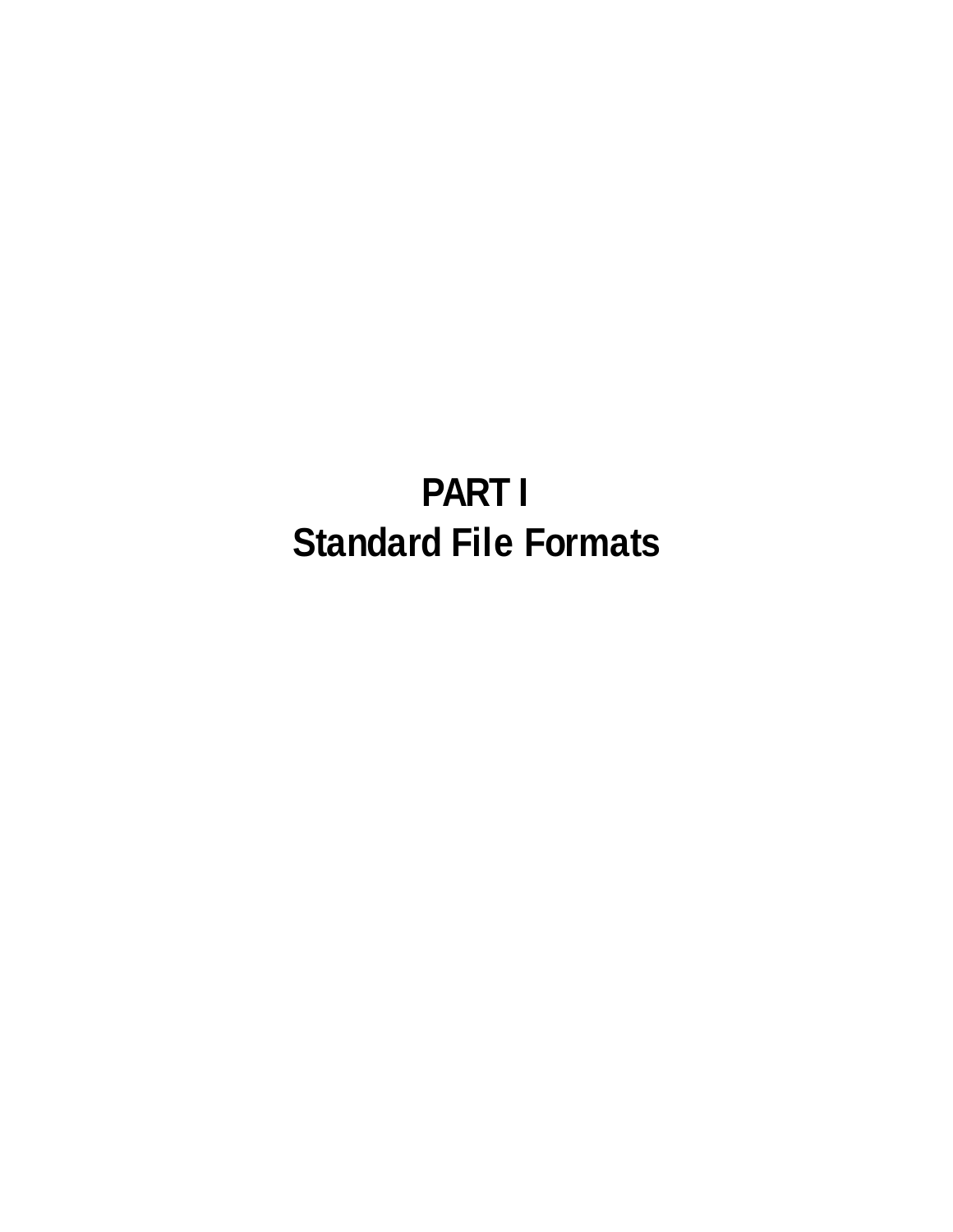## <span id="page-9-0"></span>**The Connection Table [CTAB]**

#### Ctab

A connection table (Ctab) contains information describing the structural relationships and properties of a collection of atoms. The atoms may be wholly or partially connected by bonds. Such collections may, for example, describe molecules, molecular fragments, substructures, substituent groups, polymers, alloys, formulations, mixtures, and unconnected atoms. The connection table is fundamental to all of MDL's file formats.

[Figure 2-1](#page-10-0) shows the connection table of a simple molecule (alanine) with the various data blocks identified. The connection table corresponds to the following alanine molecule. The atom numbers on the structure correspond to atom numbers in the Ctab. An atom number is assigned according to the order of the atom in the Atom Block.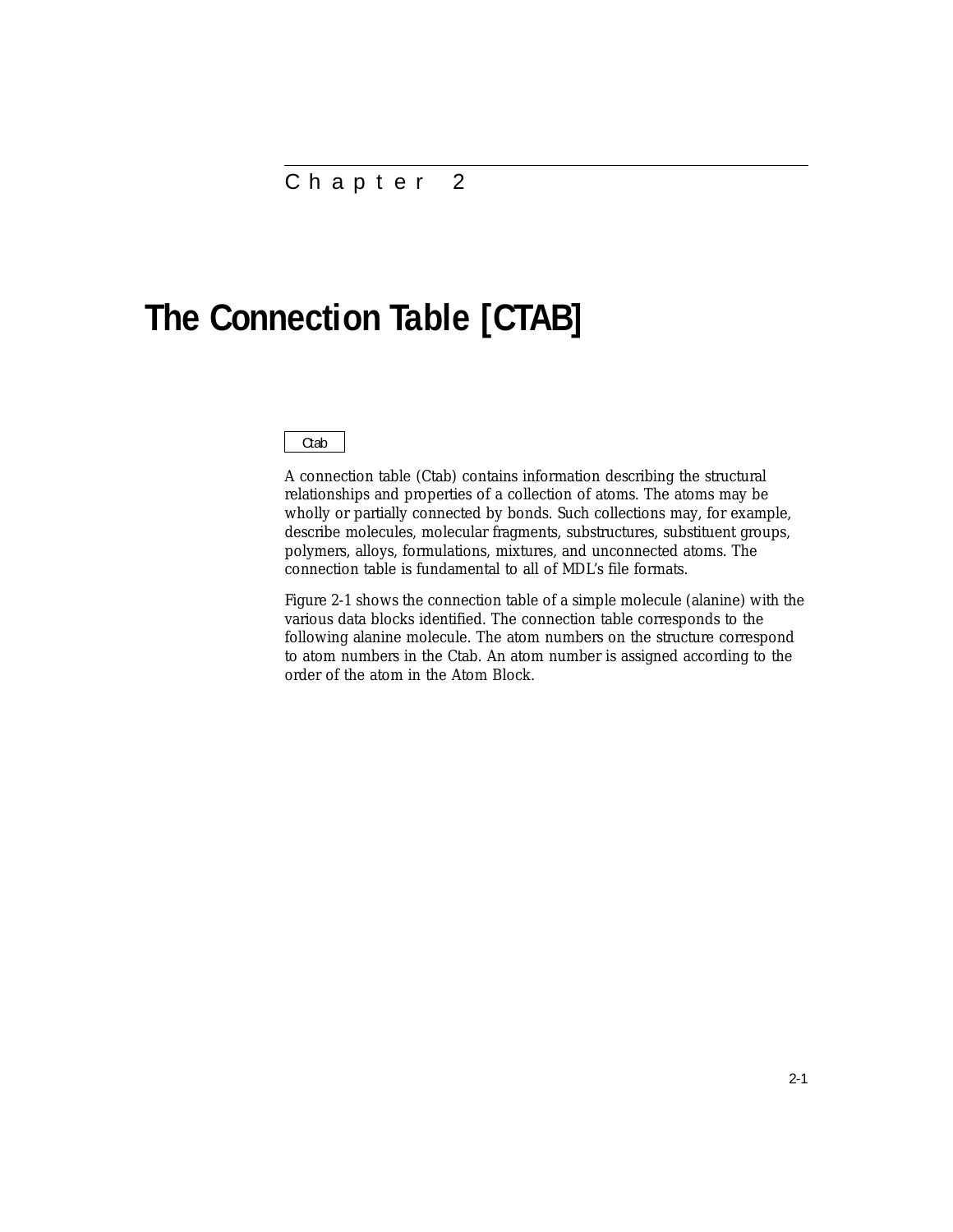<span id="page-10-0"></span>



The format for a Ctab block is:

- Counts line: Important specifications here relate to the number of atoms, bonds, and atom lists, the chiral flag setting, and the Ctab version.
- Atom block: Specifies the atomic symbol and any mass difference, charge, stereochemistry, and associated hydrogens for each atom.
- Bond block: Specifies the two atoms connected by the bond, the bond type, and any bond stereochemistry and topology (chain or ring properties) for each bond.
- Atom list block: Identifies the atom (number) of the list and the atoms in the list.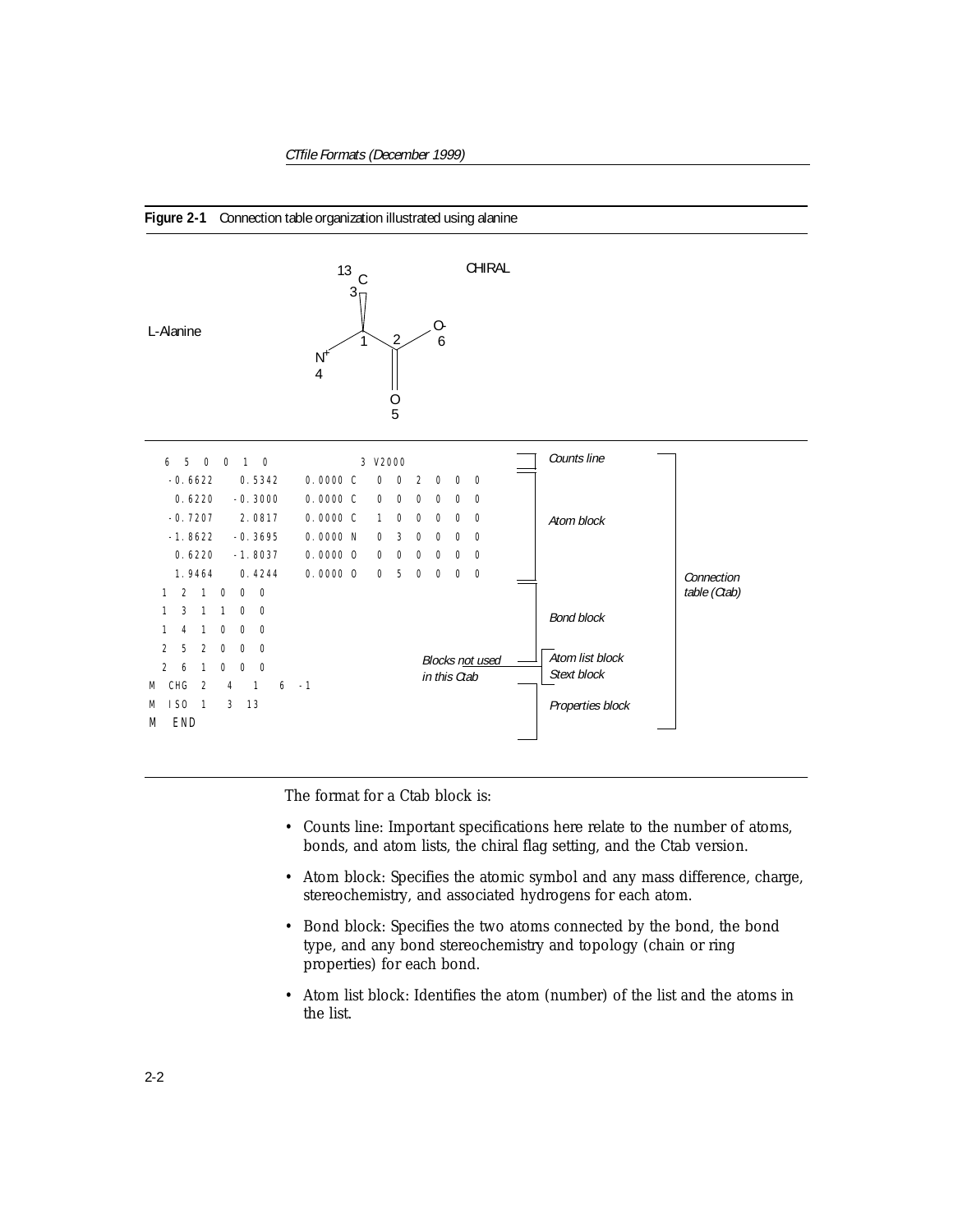- Stext (structural text descriptor) block: Used by ISIS and CPSS programs.
- Properties block: Provides for future expandability of Ctab features, while maintaining compatibility with earlier Ctab configurations.

The detailed format for each block outlined above follows:

**Note:** A blank *numerical* entry on any line should be read as "0" (zero). Spaces are significant and correspond to one or more of the following:

- Absence of an entry
- Empty character positions within an entry
- Spaces between entries; single unless specifically noted otherwise

## <span id="page-11-0"></span>**The Counts Line**

aaabbblllfffcccsssxxxrrrpppiiimmmvvvvvv

#### Where:

| aaa           | = number of atoms (current max $255$ )*            | G             |  |  |  |
|---------------|----------------------------------------------------|---------------|--|--|--|
| bbb           | = number of bonds (current max $255$ )*            |               |  |  |  |
| Ш             | = number of atom lists (max 30)*                   | Q             |  |  |  |
| fff           | = (obsolete)                                       |               |  |  |  |
| CCC           | = chiral flag: 0=not chiral, 1=chiral              | G             |  |  |  |
| SSS           | = number of stext entries                          | СP            |  |  |  |
| <b>XXX</b>    | $=$ number of reaction components $+1$             | $\mathsf{CP}$ |  |  |  |
| rrr           | $=$ number of reactants                            | $\mathsf{CP}$ |  |  |  |
| ppp           | = number of products                               | $\mathsf{CP}$ |  |  |  |
| iii           | $=$ number of intermediates                        | $\mathsf{CP}$ |  |  |  |
| mmm           | $=$ number of lines of additional                  | G             |  |  |  |
|               | properties, including the M END line.              |               |  |  |  |
|               | No longer supported and default set to 999         |               |  |  |  |
| <b>VVVVVV</b> | $=$ Ctab version: $'$ V2000'<br><b>or</b> 1 V30001 | G             |  |  |  |

<span id="page-11-1"></span>\* These limits apply to MACCS-II, REACCS, and the ISIS/Host Reaction Gateway, but not to the ISIS/Host Molecule Gateway or ISIS/Desktop.

For example, the counts line in the Ctab shown in [Figure 2-1](#page-10-0) shows six atoms, five bonds, the CHIRAL flag *on*, and three lines in the properties block:

6 5 0 0 1 0 3 V2000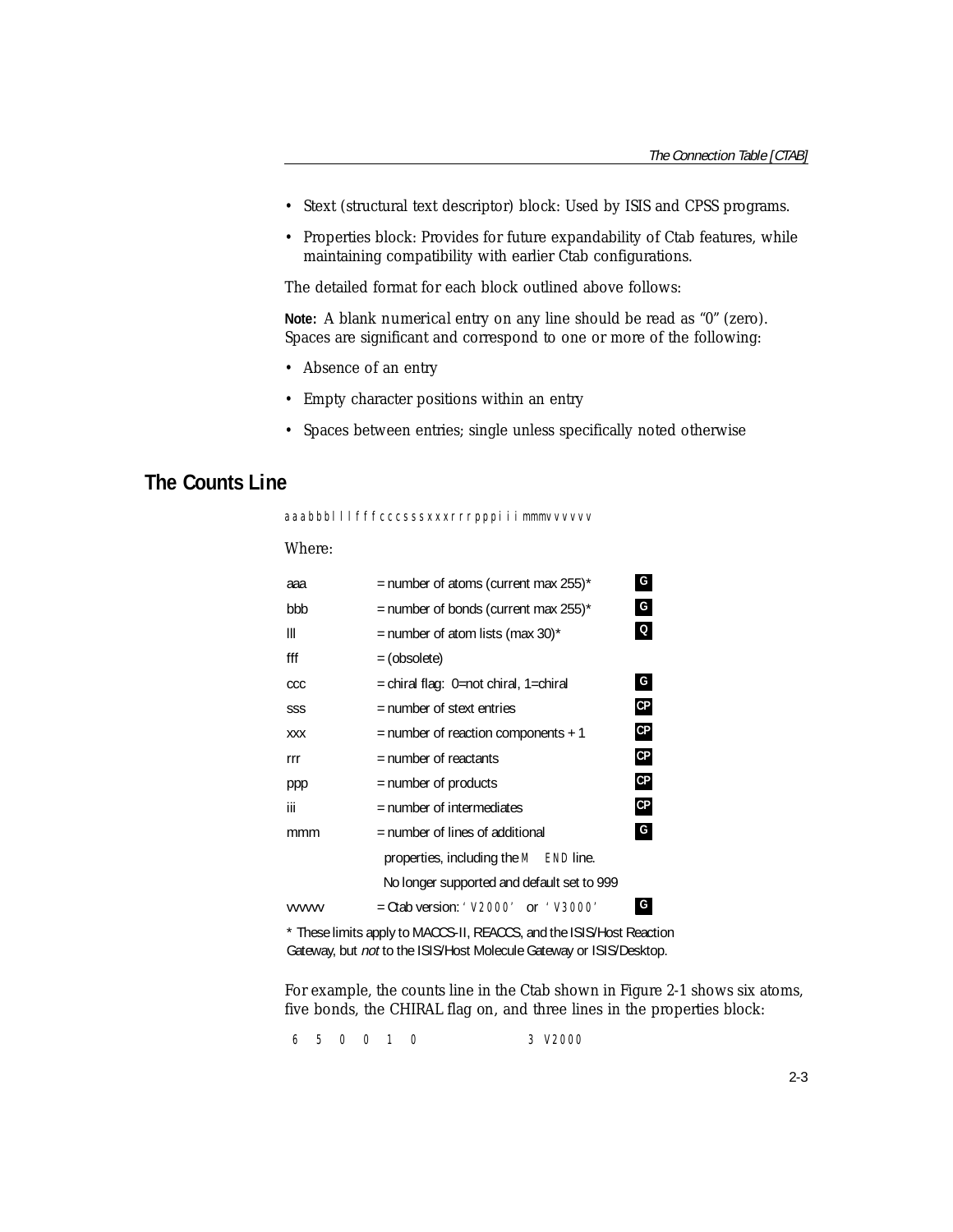## <span id="page-12-0"></span>**The Atom Block**

The Atom Block is made up of atom lines, one line per atom with the following format:

xxxxx.xxxyyyyy.yyyyzzzzz.zzzz aaaddcccssshhhbbbvvvHHHrrriiimmmnneee

#### where the values are described in [Table 2-1.](#page-12-1)

<span id="page-12-1"></span>

| Table 2-1 | Meaning of values in the atom block |
|-----------|-------------------------------------|
|           |                                     |

| Field | Meaning            | <b>Values</b>                                                                                                                       | <b>Notes</b>                                                                                                                                                                             |
|-------|--------------------|-------------------------------------------------------------------------------------------------------------------------------------|------------------------------------------------------------------------------------------------------------------------------------------------------------------------------------------|
| x y z | atom coordinates   |                                                                                                                                     | $\mathsf G$                                                                                                                                                                              |
| aaa   | atom symbol        | entry in periodic table or L for atom list,<br>A, Q, * for unspecified atom, and LP for<br>lone pair, or R# for Rgroup label        | G<br>3D<br>Rg<br>Rg                                                                                                                                                                      |
| dd    | mass difference    | $-3, -2, -1, 0, 1, 2, 3, 4$<br>(0 if value beyond these limits)                                                                     | <b>C</b> Difference from mass in<br>periodic table. Wider range of<br>values allowed by M ISO line,<br>below. Retained for<br>compatibility with older Ctabs,<br>M ISO takes precedence. |
| CCC   | charge             | $0 =$ uncharged or value other than<br>these, $1 = +3$ , $2 = +2$ , $3 = +1$ ,<br>4 = doublet $(\hat{ }')$ , 5 = -1, 6 = -2, 7 = -3 | G<br>Wider range of values in<br>M CHG and M RAD lines<br>below. Retained for<br>compatibility with older Ctabs,<br>M CHG and M RAD lines take<br>precedence.                            |
| SSS   | atom stereo parity | $0 = \text{not} \text{ stereo}, 1 = \text{odd}, 2 = \text{even},$<br>3 = either or unmarked stereo center                           | G<br>Ignored when read. See<br>stereo notes on page 2-33.                                                                                                                                |
| hhh   | hydrogen count + 1 | $1 = HO$ , $2 = H1$ , $3 = H2$ , $4 = H3$ ,<br>$5 = H4$                                                                             | $\Omega$<br>H0 means no H atoms<br>allowed unless explicitly drawn.<br>Hn means atom must have n or<br>more H's in excess of explicit<br>H's.                                            |
| bbb   | stereo care box    | $0 =$ ignore stereo configuration of this<br>double bond atom, $1 =$ stereo<br>configuration of double bond atom<br>must match      | $\Omega$<br>Double bond<br>stereochemistry is considered<br>during SSS only if both ends of<br>the bond are marked with stereo<br>care boxes.                                            |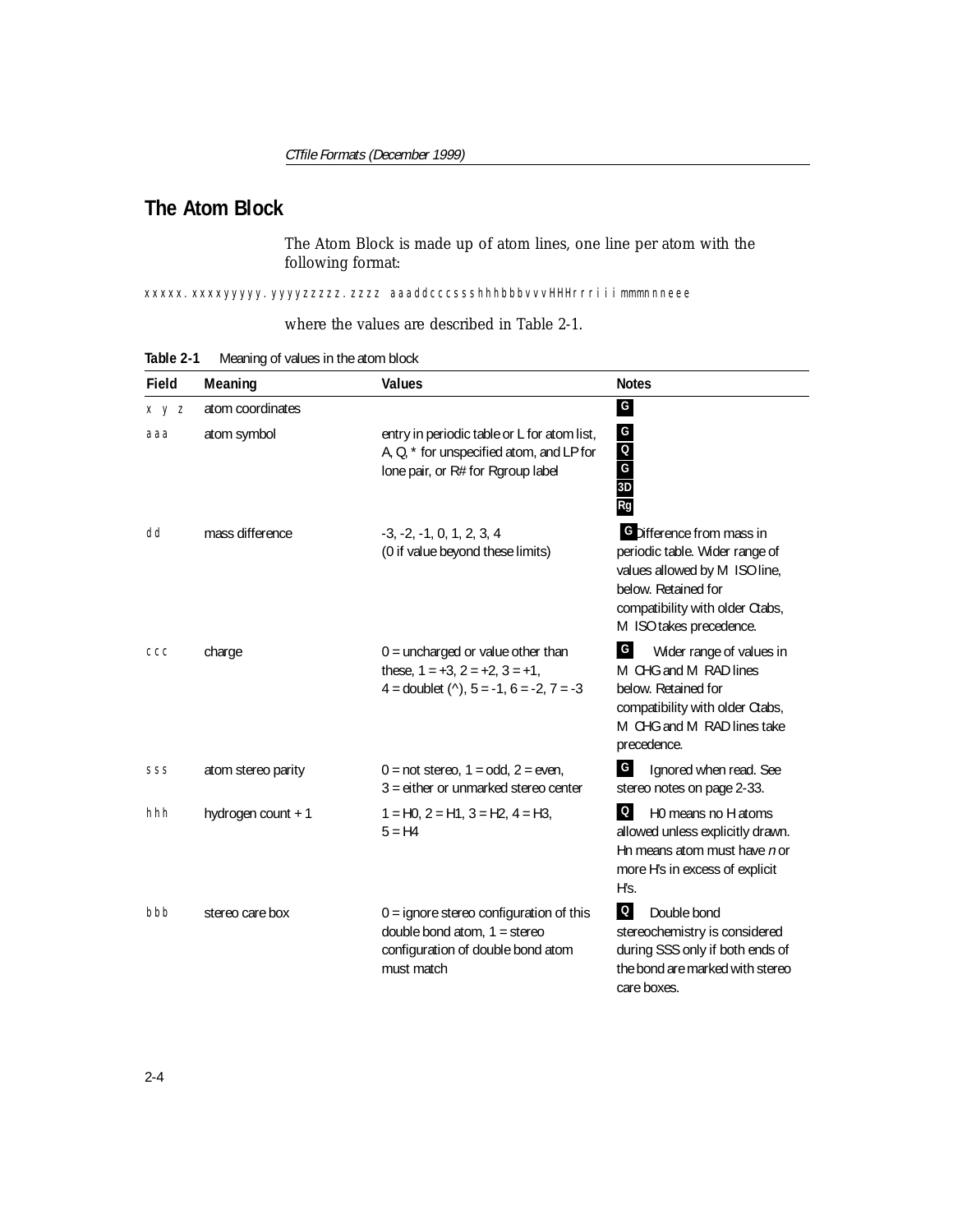| Field      | Meaning                   | <b>Values</b>                                                                                      | <b>Notes</b>                                                                                                                         |
|------------|---------------------------|----------------------------------------------------------------------------------------------------|--------------------------------------------------------------------------------------------------------------------------------------|
| <b>VVV</b> | valence                   | $0 = no$ marking (default)<br>$(1 to 14) = (1 to 14) 15 =$ zero valence                            | G<br>Shows number of bonds<br>to this atom, including bonds to<br>implied H's.                                                       |
| <b>HHH</b> | H0 designator             | $0 = not specified$ , 1 = no H atoms<br>allowed                                                    | $\mathsf{C}\mathsf{P}$<br>Redundant with hydrogen<br>count information. May be<br>unsupported in future releases<br>of MDL software. |
| rrr        | reaction component type   | reactant = $1$ , product = $2$ , intermediate<br>$=$ 3                                             | CP                                                                                                                                   |
| i i i      | reaction component number | 0 to $(n-1)$                                                                                       | CP                                                                                                                                   |
| mmm        | atom-atom mapping number  | 1 - number of atoms                                                                                | Rx                                                                                                                                   |
| nnn        | inversion/retention flag  | $0 =$ property not applied<br>$1$ = configuration is inverted,<br>$2$ = configuration is retained, | Rx                                                                                                                                   |
| eee        | exact change flag         | $0 =$ property not applied,<br>1 = change on atom must be exactly as<br>shown                      | $\overline{Q}$<br>Rx                                                                                                                 |

**Table 2-1** Meaning of values in the atom block (Continued)

**Note:** With Ctab version V2000, the dd and ccc fields have been superseded by the M ISO, M CHG, and M RAD lines in the properties block, described below. For compatibility, all releases since MACCS-II 2.0, REACCS 8.1, and ISIS 1.0:

- Write appropriate values in both places if the values are in the old range.
- Use the atom block fields if there are no M ISO, M CHG, or M RAD lines in the properties block.

Support for these atom block fields may be removed in future releases of MDL software.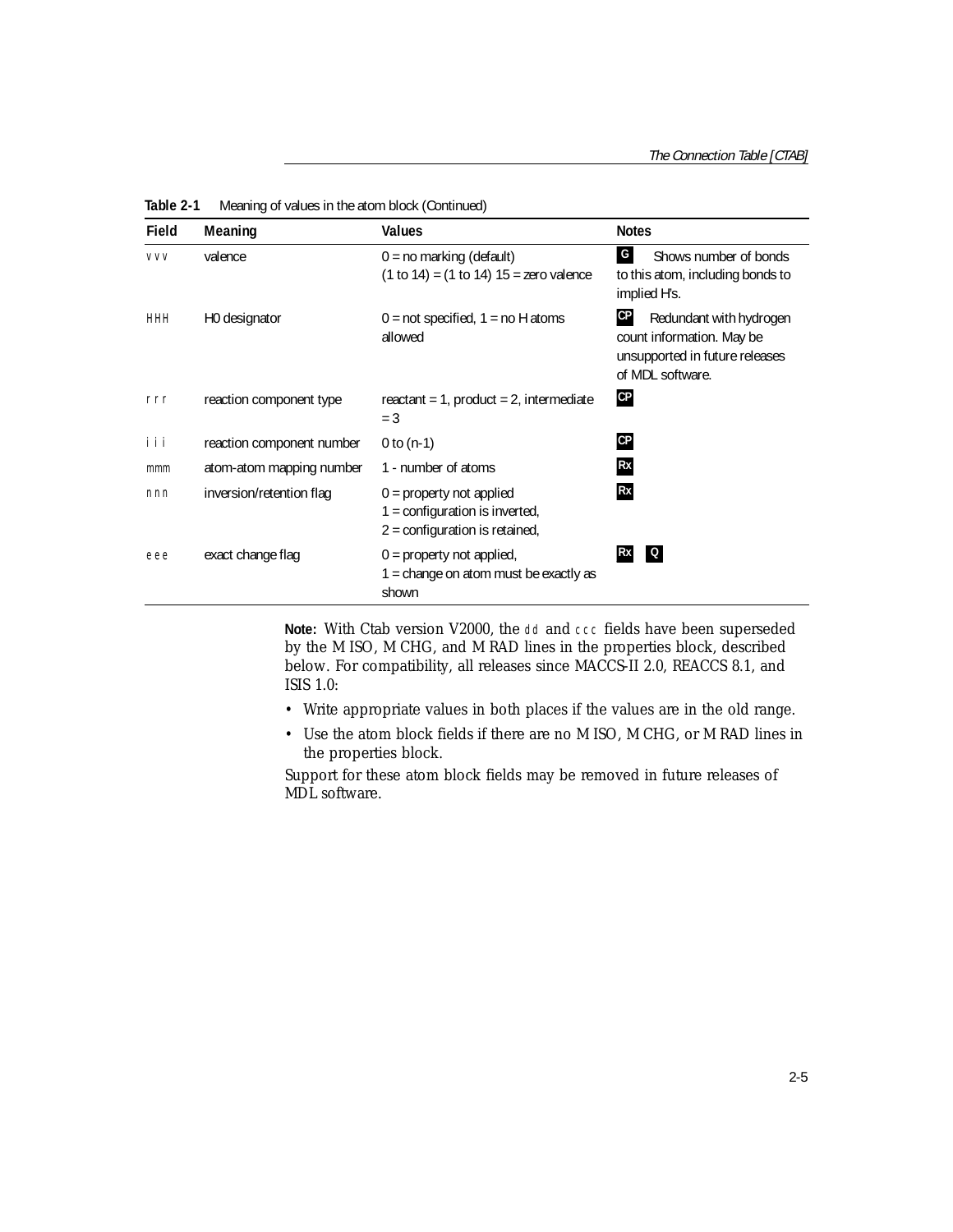## <span id="page-14-0"></span>**The Bond Block**

The Bond Block is made up of bond lines, one line per bond, with the following format:

111222tttsssxxxrrrccc

where the values are described in [Table 2-2.](#page-14-1)

<span id="page-14-1"></span>

| Meaning of values in the bond block | Table 2-2 |  |  |  |  |  |
|-------------------------------------|-----------|--|--|--|--|--|
|-------------------------------------|-----------|--|--|--|--|--|

| Field      | Meaning                | Values                                                                                                                                                                                                                          | <b>Notes</b>                                                                                    |
|------------|------------------------|---------------------------------------------------------------------------------------------------------------------------------------------------------------------------------------------------------------------------------|-------------------------------------------------------------------------------------------------|
| 111        | first atom number      | 1 - number of atoms                                                                                                                                                                                                             | $\mathsf{G}$                                                                                    |
| 222        | second atom number     | 1 - number of atoms                                                                                                                                                                                                             | $\mathsf{G}$                                                                                    |
| ttt        | bond type              | $1 =$ Single, $2 =$ Double,<br>$3$ = Triple, $4$ = Aromatic,<br>5 = Single or Double,<br>$6$ = Single or Aromatic,<br>$7 =$ Double or Aromatic, $8 =$ Any                                                                       | Values 4 through 8 are<br>for SSS queries only.                                                 |
| SSS        | bond stereo            | Single bonds: $0 = not$ stereo,<br>$1 = Up$ , $4 = Either$ ,<br>$6 =$ Down, Double bonds: $0 =$ Use x-, y-, z-coords<br>from atom block to determine cis or trans,<br>$3 = C$ is or trans (either) double bond                  | G<br>The wedge (pointed)<br>end of the stereo bond is at<br>the first atom (Field 111<br>above) |
| <b>XXX</b> | not used               |                                                                                                                                                                                                                                 |                                                                                                 |
| rrr        | bond topology          | $0 =$ Either, 1 = Ring, 2 = Chain                                                                                                                                                                                               | SSS queries only.                                                                               |
| CCC        | reacting center status | $0 =$ unmarked, $1 =$ a center,                                                                                                                                                                                                 | Rx (query only)                                                                                 |
|            |                        | $-1$ = not a center,<br>Additional: 2 = no change,<br>$4 =$ bond made/broken,<br>$8 =$ bond order changes<br>$12 = 4+8$ (both made/broken and changes);<br>$5 = (4 + 1), 9 = (8 + 1),$ and $13 = (12 + 1)$<br>are also possible |                                                                                                 |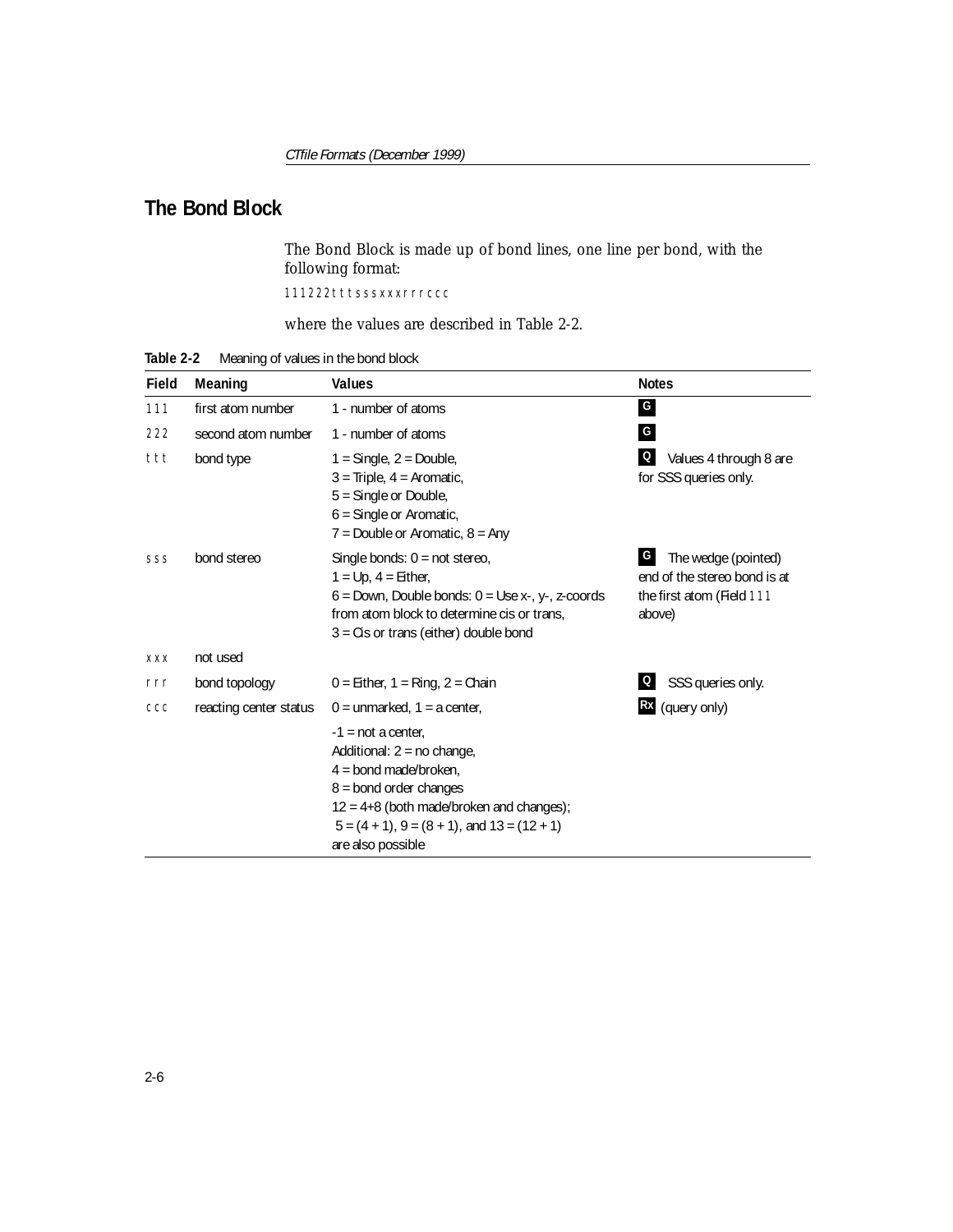## <span id="page-15-0"></span>**The Atom List Block Q**

**Note:** Newer programs use the M ALS item in the properties block in place of the atom list block. The atom list block is retained for compatibility, but information in an M ALS item supersedes atom list block information.

Made up of atom list lines, one line per list, with the following format:

```
aaa kSSSSn 111 222 333 444 555
```
#### where:

| aaa          | $=$ number of atom (L) where list is attached |
|--------------|-----------------------------------------------|
| k            | $T = [NOT]$ list, F = normal list             |
| n            | $=$ number of entries in list; maximum is 5   |
| 111555       | $=$ atomic number of each atom on the list    |
| <sub>S</sub> | $=$ space                                     |

## <span id="page-15-1"></span> $\overline{\phantom{a}}$  The Stext Block  $_{\rm CP}$

The Stext Block is made up of two-line entries with the following format:

xxxxx.xxxxyyyyy.yyyy TTTT...

#### where:

| X V | $=$ stext coordinate |
|-----|----------------------|
|     | $=$ stext text       |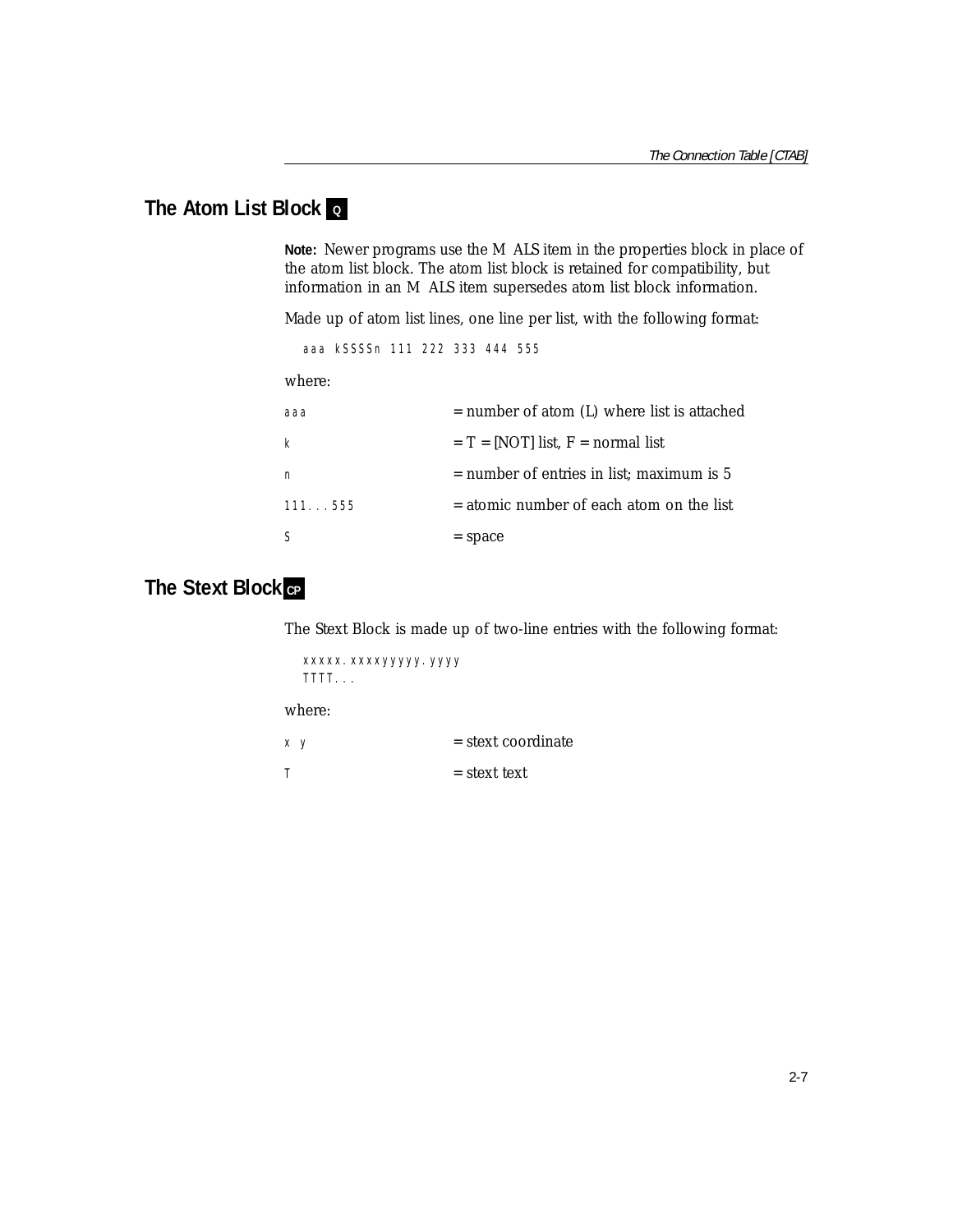### <span id="page-16-1"></span><span id="page-16-0"></span>**The Properties Block**

The Properties Block is made up of mmm lines of additional properties, where mmm is the number in the counts line described above. If a version stamp is present, mmm is ignored and the file is read until an M END line is encountered. Currently mmm is no longer supported and set to 999 as the default.

Most lines in the properties block are identified by a prefix of the form  $M = XXX$ where two spaces separate the M and XXX. Exceptions are:

- A aaa, V aaa vvvvvv, and G aaappp, which indicate ISIS and CPSS properties: atom alias, atom value, and group abbreviation (called residue in ISIS), respectively. **CP**
- S SKPnnn which causes the next nnn lines to be ignored.

The prefix: M END terminates the properties block.

Variables in the formats can change properties but keep the same letter designation. For example, on the Charge, Radical, or Isotope lines, the "uniformity" of the vvv designates a general property identifier. On Sgroup property lines, the sss uniformity is used as an Sgroup index identifier.

All lines that are not understood by the program are ignored.

The descriptions below use the following conventions for values in field widths of 3:

| n15 | number of entries on line; value $= 1$ to 15  |
|-----|-----------------------------------------------|
| nn8 | number of entries on line; value $= 1$ to 8   |
| nn6 | number of entries on line; value $= 1$ to 6   |
| nn4 | number of entries on line; value $= 1$ to 4   |
| nn2 | number of entries on line; value $= 1$ or 2   |
| nn1 | number of entries on line; value $= 1$        |
| aaa | atom number; value = $(1$ to number of atoms) |
|     |                                               |

The format for the properties included in this block follows. The format shows one entry; ellipses (. . .) indicate additional entries.

#### <span id="page-16-2"></span>**Atom Alias CP**

| A<br>ааа    |             |
|-------------|-------------|
| $X_{1}$ .   |             |
| ааа:        | Atom number |
| $X_{n+1}$ . | Alias text  |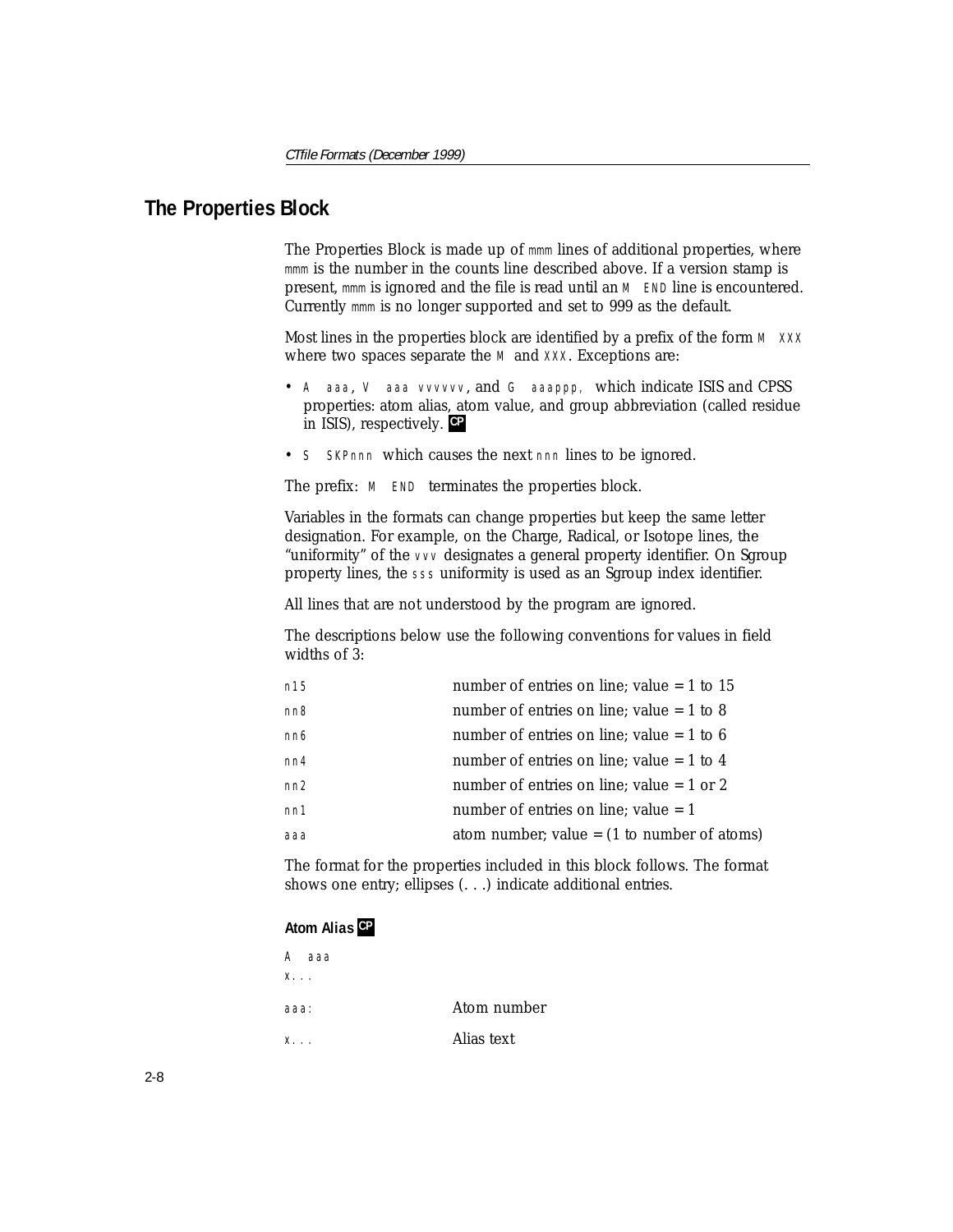#### **Atom Value CP**

V aaa v...

aaa: Atom number

v... Value text

#### **Group Abbreviation CP**

| G<br>аааррр |                                                                                                                                                                                                                                                                                                                                                                             |
|-------------|-----------------------------------------------------------------------------------------------------------------------------------------------------------------------------------------------------------------------------------------------------------------------------------------------------------------------------------------------------------------------------|
| X.          |                                                                                                                                                                                                                                                                                                                                                                             |
| aaa:        | Atom number                                                                                                                                                                                                                                                                                                                                                                 |
| ppp:        | Atom number                                                                                                                                                                                                                                                                                                                                                                 |
| X.          | Abbreviation label.                                                                                                                                                                                                                                                                                                                                                         |
|             | Abbreviation is required for compatibility with CPSS.<br>CPSS allowed abbreviations with only one<br>attachment. The attachment is denoted by two atom<br>numbers, aaa and ppp. All of the atoms on the aaa<br>side of the bond formed by aaa-ppp are abbreviated.<br>The coordinates of the abbreviation are the<br>coordinates of aaa. The text of the abbreviation is on |

#### **Charge G**

M CHGnn8 aaa vvv ...

vvv:  $-15$  to  $+15$ . Default of  $0 =$  uncharged atom. When present, this property supersedes *all* charge and radical values in the atom block, forcing a 0 charge on all atoms not listed in an M CHG or M RAD line.

the following line  $(x, \ldots)$ . In current versions of ISIS, abbreviations can have any number of attachments and are written out using the Sgroup appendixes. However, any ISIS abbreviations that do have one attachment are also written out in the CPSS-style, again for compatibility with CPSS, but this behavior

might not be supported in future versions.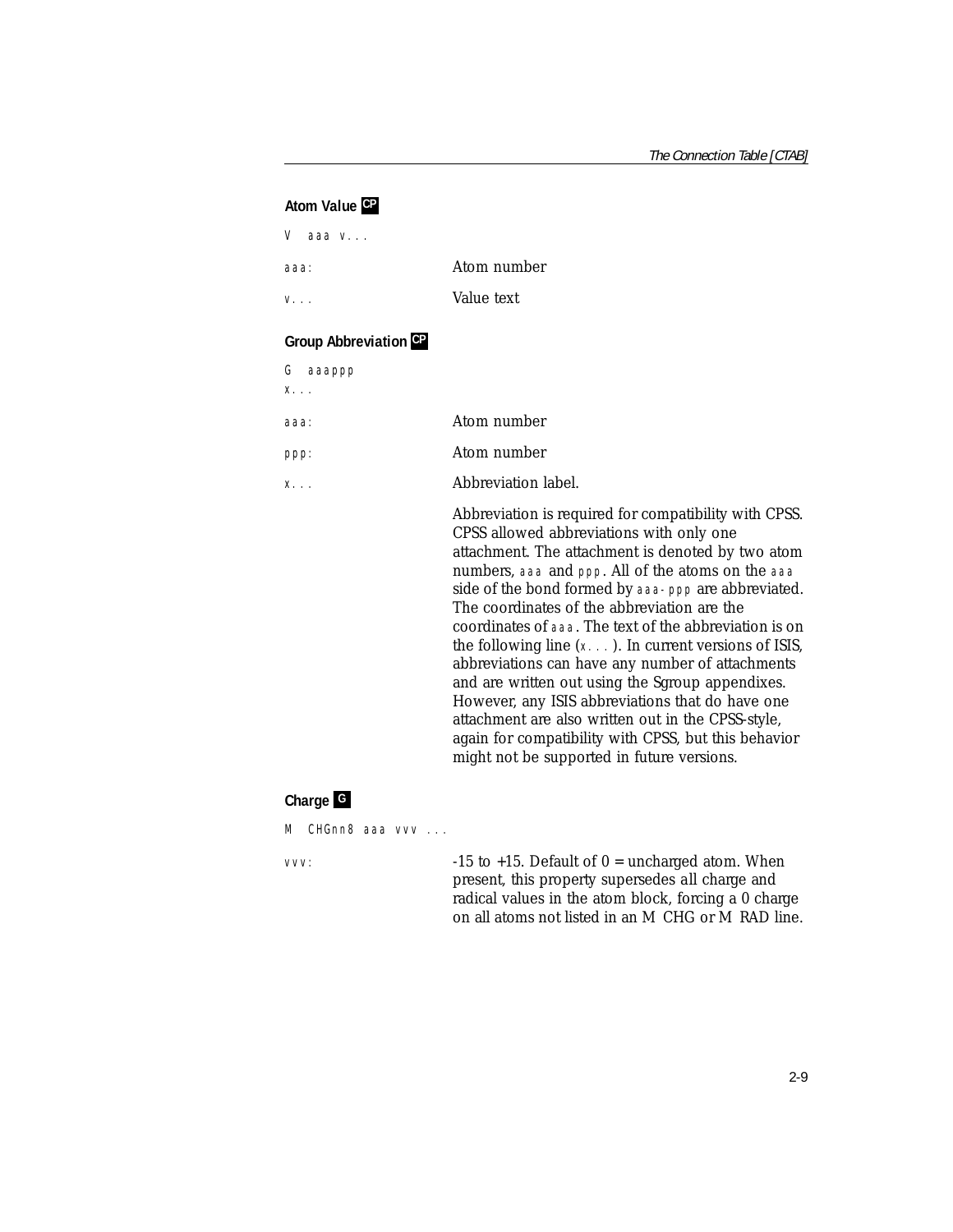#### **Radical G**

```
M RADnn8 aaa vvv ...
```
vvv: Default of  $0 = no$  radical,  $1 = singlet$  (:),  $2 = doublet$ ( $\hat{\ }$ ), 3 = triplet ( $\hat{\ }$ ).When present, this property supersedes *all* charge and radical values in the atom block, forcing a 0 (zero) charge and radical on all atoms not listed in an M CHG or M RAD line.

#### **Isotope G**

```
M ISOnn8 aaa vvv ...
```
vvv: Absolute mass differing from natural abundance (as specified by PTABLE.DAT) within the range -18 to +12. When present, this property supersedes *all* isotope values in the atom block. Default (no entry) is natural abundance.

#### **Ring Bond Count Q**

```
M RBDnn8 aaa vvv ...
```
vvv: Number of ring bonds allowed: default of  $0 = \text{off}, -1$  $=$  no ring bonds (r0),-2  $=$  as drawn (r<sup>\*</sup>); 2  $=$  (r2), 3  $=$  $(r3)$ , 4 or more =  $(r4)$ .

#### **Substitution Count Q**

M SUBnn8 aaa vvv ...

vvv: Number of substitutions allowed: default of 0 = off,  $-1 =$  no substitution (s0),  $-2 =$  as drawn (s<sup>\*</sup>); 1, 2, 3, 4,  $5 = (s1)$  through  $(s5)$ , 6 or more =  $(s6)$ .

#### **Unsaturated Atom Q**

```
M UNSnn8 aaa vvv ...
```
vvv: At least one multiple bond: default of  $0 = \text{off}, 1 = \text{on}.$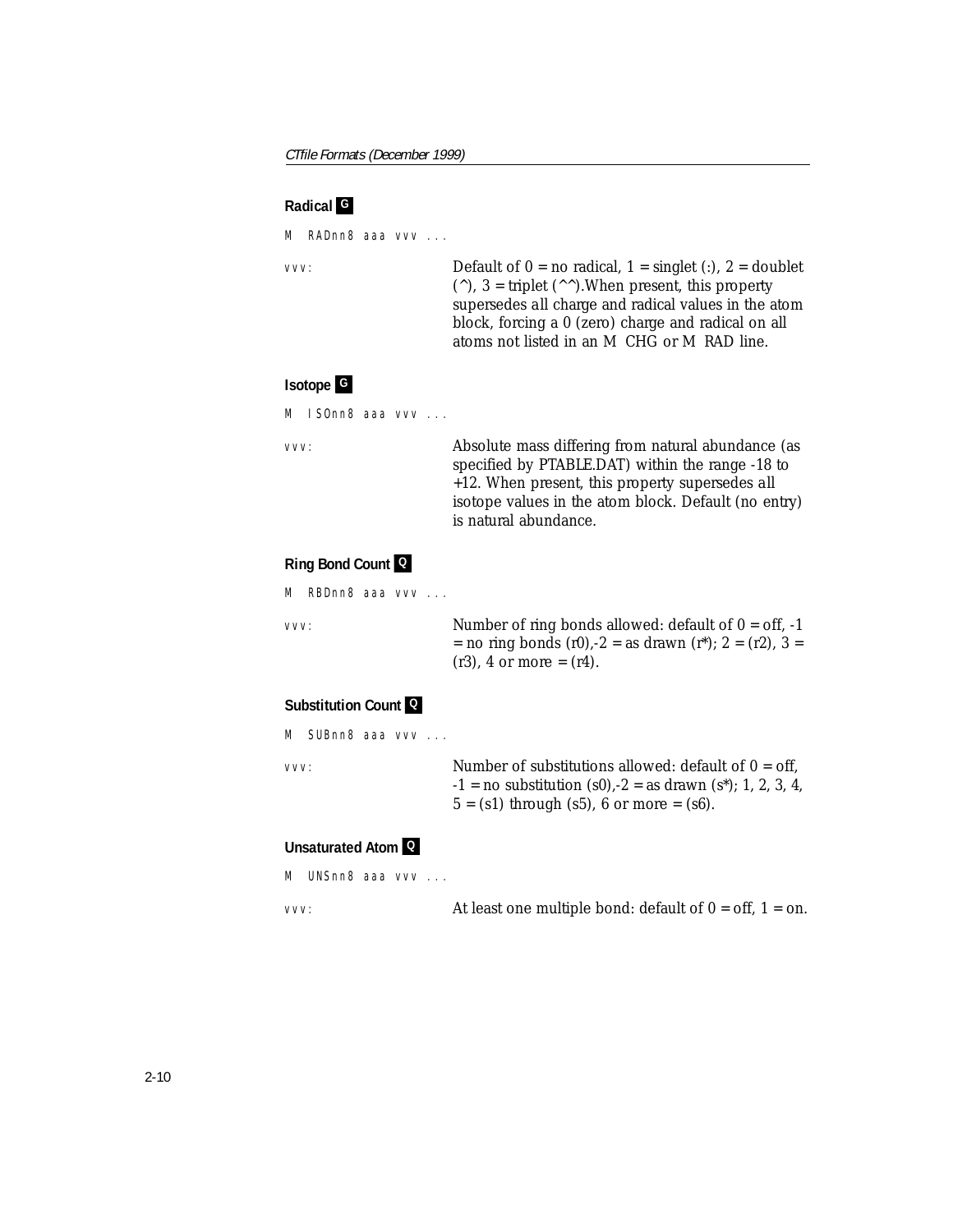#### **Link Atom Q**

M LINnn4 aaa vvv bbb ccc ...

vvv,bbb,ccc: Link atom (aaa) and its substituents, other than bbb and ccc, may be repeated 1 to  $\vee\vee\vee$  times,  $(\vee\vee\vee)$  = 2).

#### <span id="page-19-1"></span>**Atom List Q**

M ALS aaannn e 11112222333344445555...

| ааа:  | Atom number, value = $(1 \text{ to } #atoms)$ .                                                                                                                                                                                                                             |
|-------|-----------------------------------------------------------------------------------------------------------------------------------------------------------------------------------------------------------------------------------------------------------------------------|
| nnn:  | Number of entries on line (16 maximum).                                                                                                                                                                                                                                     |
| e:    | Exclusion, value is T if a 'NOT' list, F if a normal list.                                                                                                                                                                                                                  |
| 11111 | Atom symbol of list entry in field of width 4.                                                                                                                                                                                                                              |
|       | Note: This line contains the atom symbol rather than<br>the atom number used in the atom list block. Any<br>data found in this item supersedes data from the<br>atom list block. The number of entries can exceed<br>the fixed limit of $*5*$ in the atom list block entry. |

#### **Attachment Point Rg**

M APOnn2 aaa vvv ...

vvv: Indicates whether atom aaa of the Rgroup member is the first attachment point ( $\vee \vee \vee = 1$ ), second attachment point ( $\vee \vee \vee$  = 2), both attachment points ( $\vee \vee \vee$  = 3); default of 0 = no attachment.

#### <span id="page-19-0"></span>**Atom Attachment Order Rg**

M AAL aaann2 111 v1v 222 v2v ...

| ааа: | Atom index of the Rgroup usage atom                                               |
|------|-----------------------------------------------------------------------------------|
| nn2: | Number of pairs of entries that follow on the line                                |
| 111: | Atom index of a neighbor of aaa                                                   |
| V1V: | Attachment order for the aaa-111 bond                                             |
| 222: | Atom index of a neighbor of aaa                                                   |
| v2v: | Attachment order for the aaa-222 bond                                             |
|      | <b>Note:</b> $\vee$ 1 $\vee$ and $\vee$ 2 $\vee$ are either 1 or 2 for the simple |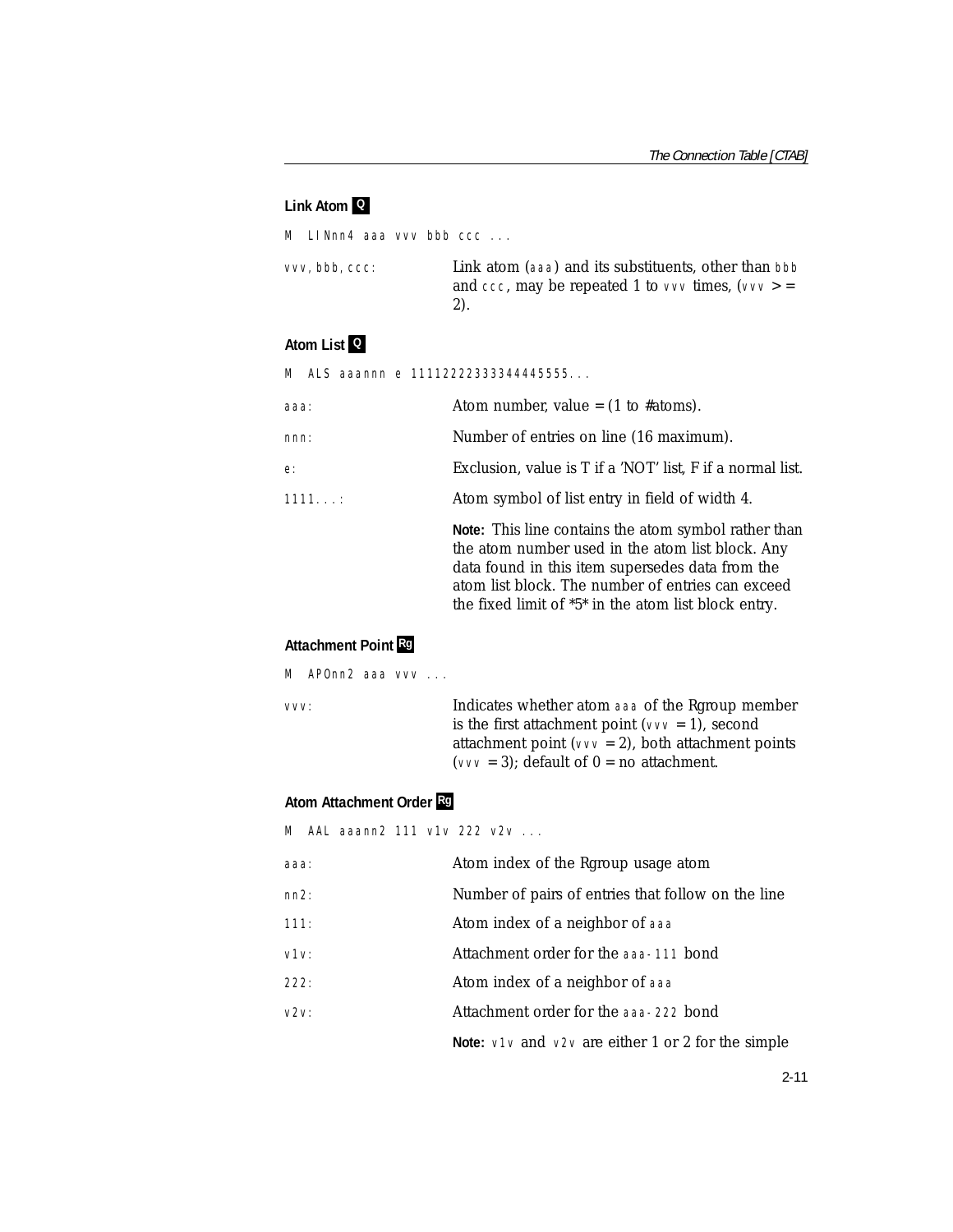doubly attached Rgroup member.

This appendix provides explicit attachment list order information for R# atoms. The appendix contains atom neighbor index and atom neighbor value pairs. The atom neighbor value information identifies the atom neighbor index as the *ith* attachment. The implied ordering in V2000 molfiles is by atom index order for the neighbors of Rgroup usage atoms. If atom index order conflicts with the desired neighbor ordering at the R# atom, this appendix allows you to override to this default order.

If v1v=1 and v2v=2, ISIS/Host only writes this appendix if 111 is greater than 222. Note, however, that the attachment values can be written in any order.

#### **Rgroup Label Location Rg**

M RGPnn8 aaa rrr ...

rrr: Rgroup number, value from 1 to 32, labels position of Rgroup on root.

#### **Rgroup Logic, Unsatisfied Sites, Range of Occurrence Rg**

| M LOGnn1 rrr iii hhh ooo |                                                                                                                                                                                                                                                                                |
|--------------------------|--------------------------------------------------------------------------------------------------------------------------------------------------------------------------------------------------------------------------------------------------------------------------------|
| rrr:                     | Rgroup number, value from 1 to 32.                                                                                                                                                                                                                                             |
| i i i :                  | Number of another Rgroup which must only be<br>satisfied if rrr is satisfied (IF rrr THEN iii).                                                                                                                                                                                |
| hhh:                     | RestH property of Rgroup $\text{rrr}$ ; default is $0 = \text{off}$ , 1 =<br>on. If this property is applied (on), sites labeled with<br>Rgroup rrr may only be substituted with a member<br>of the Rgroup or with H.                                                          |
| :000                     | Range of Rgroup occurrence required: $n =$ exactly n,<br>$n - m = n$ through $m > n =$ greater than $n, < n =$<br>fewer than n, default (blank) is $> 0$ . Any<br>non-contradictory combination of the preceding<br>values is also allowed; for example: 1, 3-7, $9$ , $>11$ . |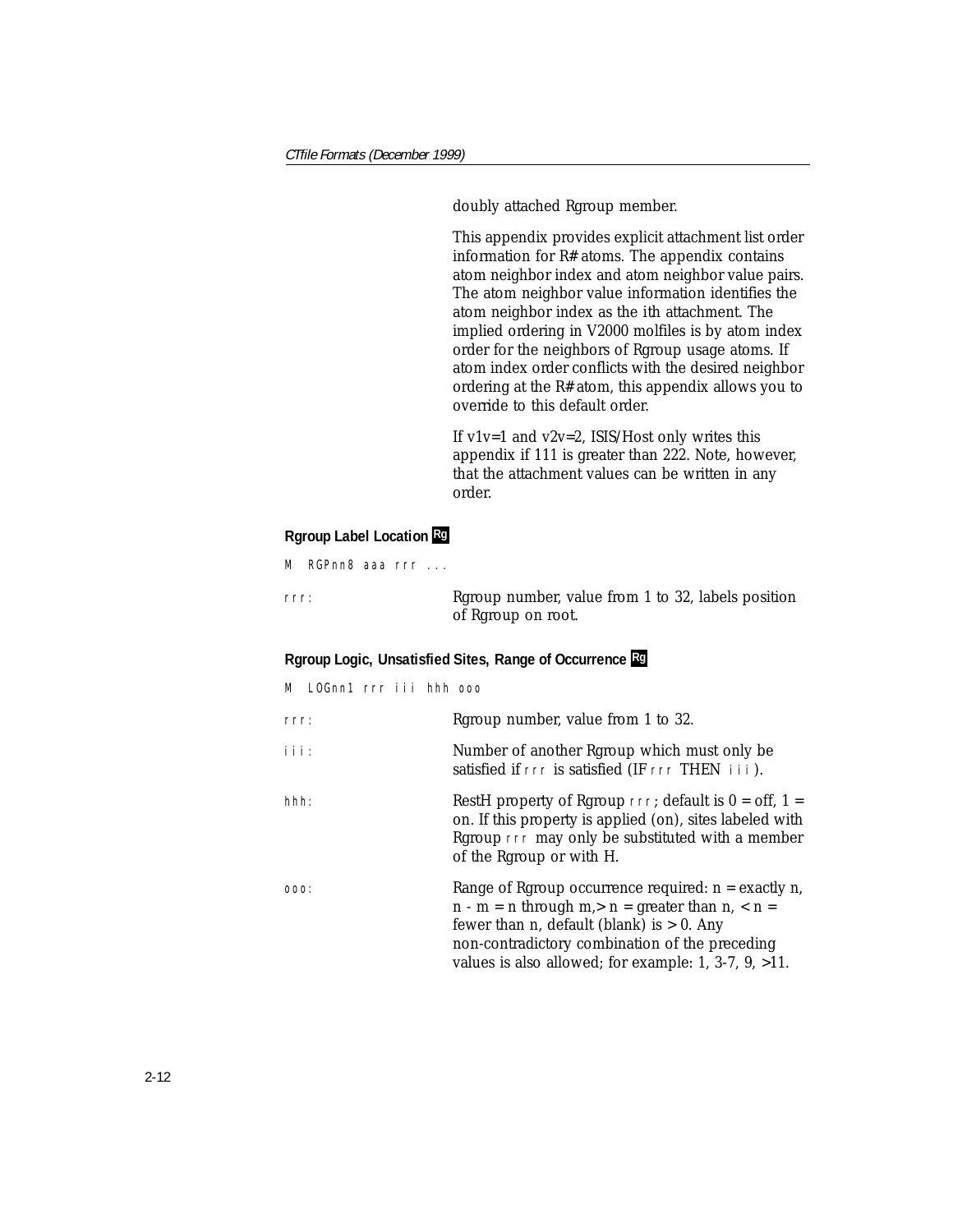#### **Sgroup Type Sg**

M STYnn8 sss ttt ... sss: Sgroup number. ttt: SUP = superatom, MUL = multiple group, SRU = SRU type,  $MON = monomer$ ,  $MER = Mer$  type,  $COP =$ copolymer, CRO = crosslink, MOD = modification,  $GRA = \text{graff}$ ,  $COM = \text{component}$ ,  $MIX = \text{mixture}$ ,  $FOR = formulation$ ,  $DATA = data Sgroup$ ,  $ANY = any$ polymer, GEN = generic. **Note:** For a given Sgroup, an STY line giving its type must appear before any other line that supplies information about it. For a data Sgroup, an SDT line must describe the data field before the SCD and SED lines that contain the data (see Data Sgroup Data below). When a data Sgroup is linked to another Sgroup, the Sgroup must already have been defined. Sgroups can be in any order on the Sgroup Type line. Brackets are drawn around Sgroups with the M SDI lines defining the coordinates.

#### **Sgroup Subtype Sg**

M SSTnn8 sss ttt ...

ttt: Polymer Sgroup subtypes: ALT = alternating, RAN = random, BLO = block.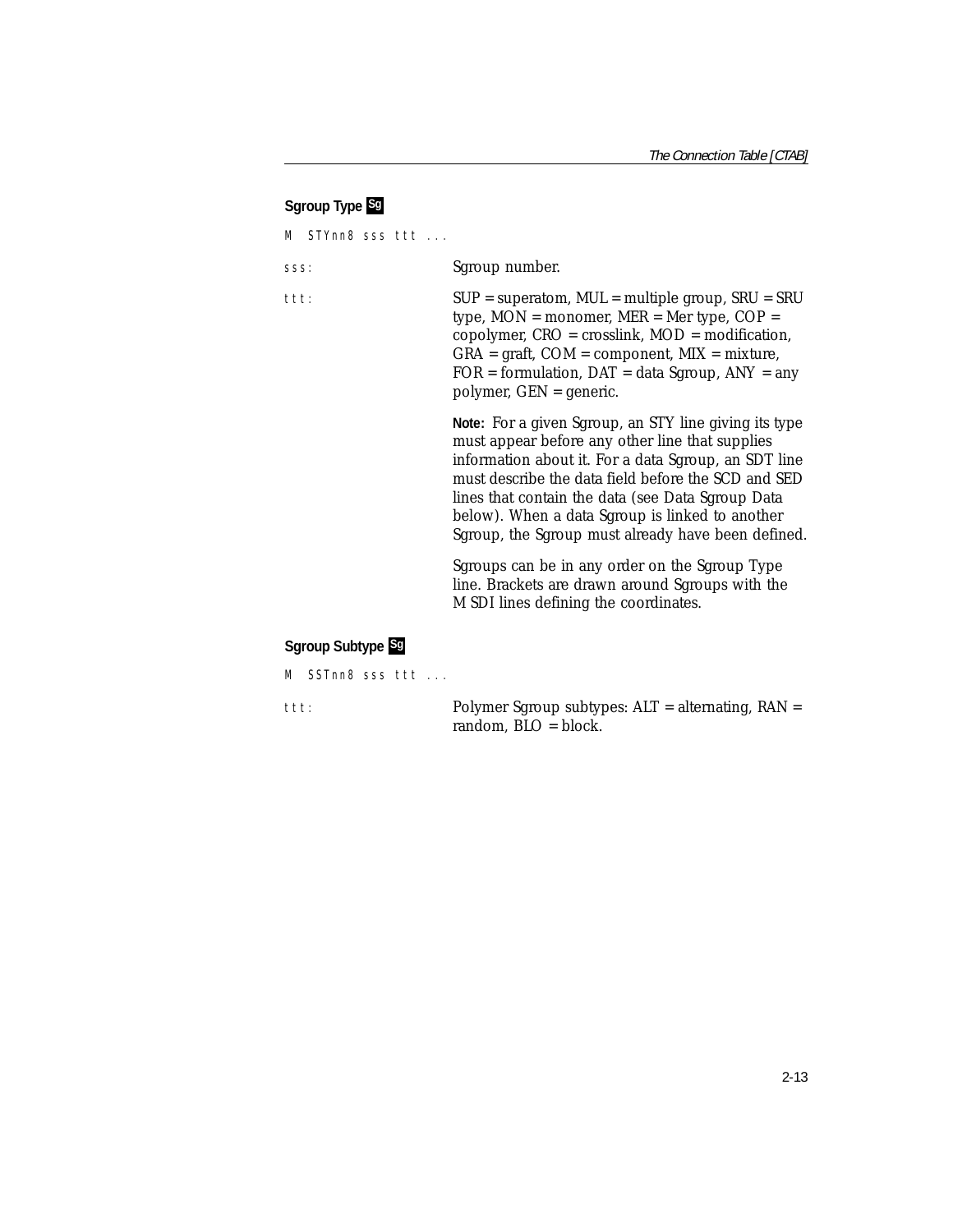

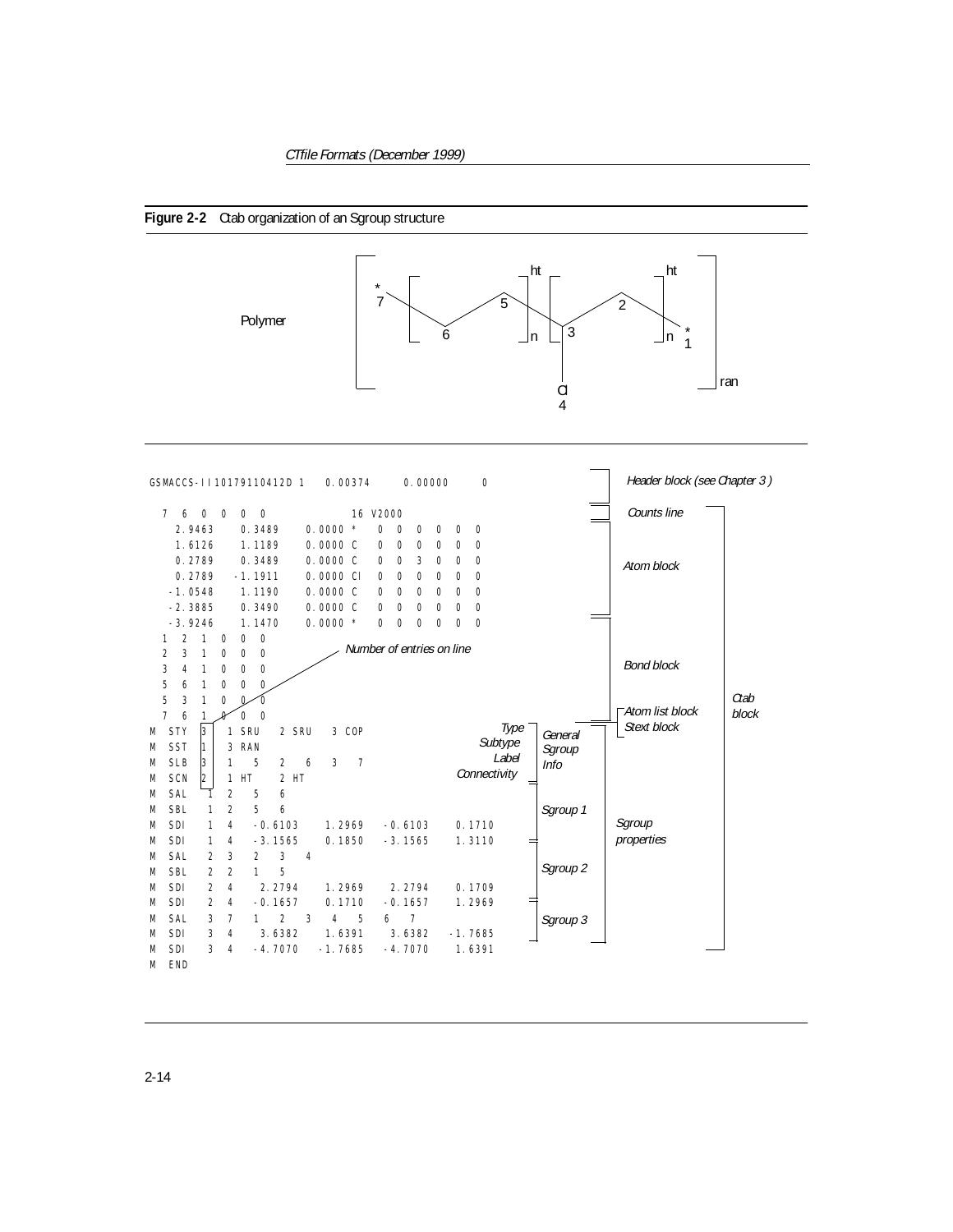#### **Sgroup Labels Sg**

M SLBnn8 sss vvv ... vvv: Unique Sgroup identifier (for MACCS-II only, the integer label is from 1-512). **Sgroup Connectivity Sg** M SCNnn8 sss ttt ... ttt: HH = head-to-head, HT = head-to-tail, EU = either unknown. Left justified. **Sgroup Expansion Sg** M SDS EXPn15 sss ... sss: Sgroup index of expanded superatoms. **Sgroup Atom List Sg** M SAL sssn15 aaa ... aaa: **Atoms in Sgroup** sss. **Sgroup Bond List Sg** M SBL sssn15 bbb ... bbb: Bonds in Sgroup sss. (For data Sgroups, bbb's are the containment bonds, for all other Sgroup types,

bbb's are crossing bonds.)

## **Multiple Group Parent Atom List Sg**

M SPA sssn15 aaa ...

aaa: Atoms in paradigmatic repeating unit of multiple group sss.

> **Note:** To ensure that all current molfile readers consistently interpret chemical structures, multiple groups are written in their fully expanded state to the molfile. The M SPA atom list is a subset of the full atom list that is defined by the Sgroup Atom List M SAL entry.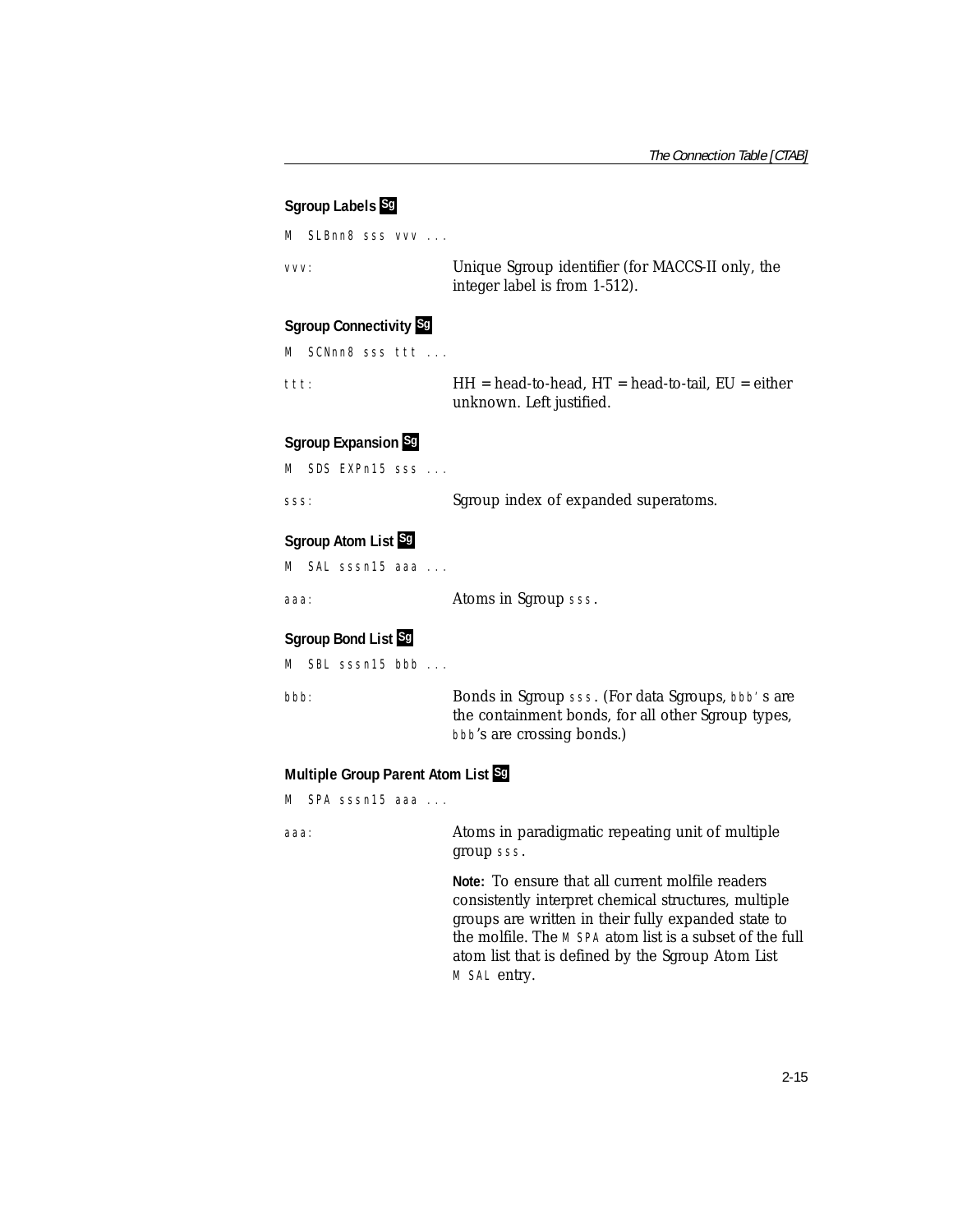#### **Sgroup Subscript Sg**

M SMT sss m...

m...: Text of subscript Sgroup sss. (For multiple groups, m... is the text representation of the multiple group multiplier. For superatoms, m... is the text of the superatom label.

#### **Sgroup Correspondence Sg**

| M CRS sssnn6 bb1 bb2 bb3 |                                                              |
|--------------------------|--------------------------------------------------------------|
| $bb1.$ $bb2.$            | Crossing bonds that share a common bracket.                  |
| bb3:                     | Crossing bond in repeating unit that connect to bond<br>bb1. |

#### **Sgroup Display Information Sg**

|  | M SDI sssnn4 x1 y1 x2 y2 |  |                                                                 |
|--|--------------------------|--|-----------------------------------------------------------------|
|  | x1, y1, x2, y2:          |  | Coordinates of bracket endpoints (FORTRAN format<br>$4F10.4$ ). |

#### **Superatom Bond and Vector Information Sg**

|         |         | M SBV sss bb1 x1 y1 |  |                                                                                        |
|---------|---------|---------------------|--|----------------------------------------------------------------------------------------|
| $bb1$ : |         |                     |  | Bond connecting to contracted superatom.                                               |
|         | x1, y1: |                     |  | Vector for bond bb1 connecting to contracted<br>superatom sss (FORTRAN format 2F10.4). |

#### **Data Sgroup Field Description Sg**

M SDT sss fff...fffgghhh...hhhiijjj... sss: **Index of data Sgroup.** fff...fff: 30 character field name (in MACCS-II no blanks, commas, or hyphens). gg: Field type (in MACCS-II F = formatted, N = numeric,  $T = text$ . hhh...hhh: 20-character field units or format.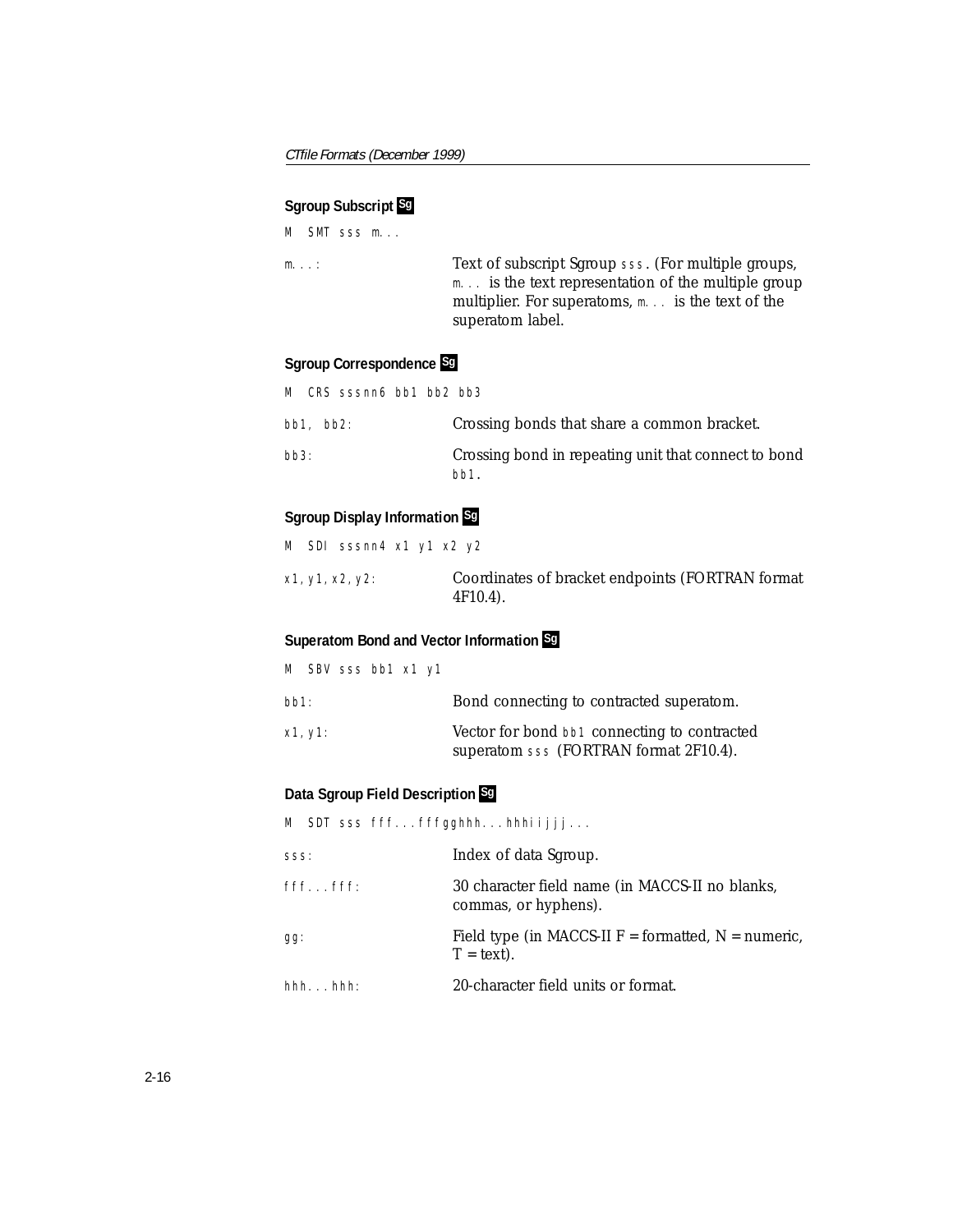| ii:    | Nonblank if data line is a query rather than Sgroup<br>data, $MQ = MACCS-II$ query, $IQ = ISIS$ query, $PQ =$<br><i>program name code</i> query. |
|--------|--------------------------------------------------------------------------------------------------------------------------------------------------|
| dilaas | Data query operator (blank for MACCS-II).                                                                                                        |

#### **Data Sgroup Display Information Sg**

|               | M SDD sss xxxxx.xxxxyyyyyy.yyyy eeefgh i jjjkkk II m<br>noo        |
|---------------|--------------------------------------------------------------------|
| SSS:          | Index of data Sgroup.                                              |
| x, y:         | Coordinates (2F10.4).                                              |
| eee:          | (Reserved for future use.)                                         |
| f:            | Data display, $A =$ attached, $D =$ detached.                      |
| $g$ :         | Absolute, relative placement, $A = absolute$ , $R =$<br>relative.  |
| $h$ :         | Display units, blank = no units displayed, $U =$<br>display units. |
| $\mathbf i$ : | (Reserved for future use.)                                         |
| jjj:          | Number of characters to display (1999 or ALL).                     |
| kkk:          | Number of lines to display (unused, always 1).                     |
| $  $ :        | (Reserved for future use.)                                         |
| $m$ :         | Tag character for tagged detached display (if<br>non-blank).       |
| n:            | Data display DASP position (19). (MACCS-II only)                   |
| OO:           | (Reserved for future use.)                                         |
|               |                                                                    |

#### **Data Sgroup Data Sg**

| M SCD sss d<br>M SED sss d |                                                                                                                                                                         |
|----------------------------|-------------------------------------------------------------------------------------------------------------------------------------------------------------------------|
| d. :                       | Line of data for data Sgroup sss (69 chars per line,<br>columns $12-80$ )                                                                                               |
|                            | Note: A line of data is entered as text in 69-character<br>substrings. Each SCD line adds 69 characters to a text<br>buffer (starting with successive SCDs at character |

positions 1, 70, and 139). Following zero or more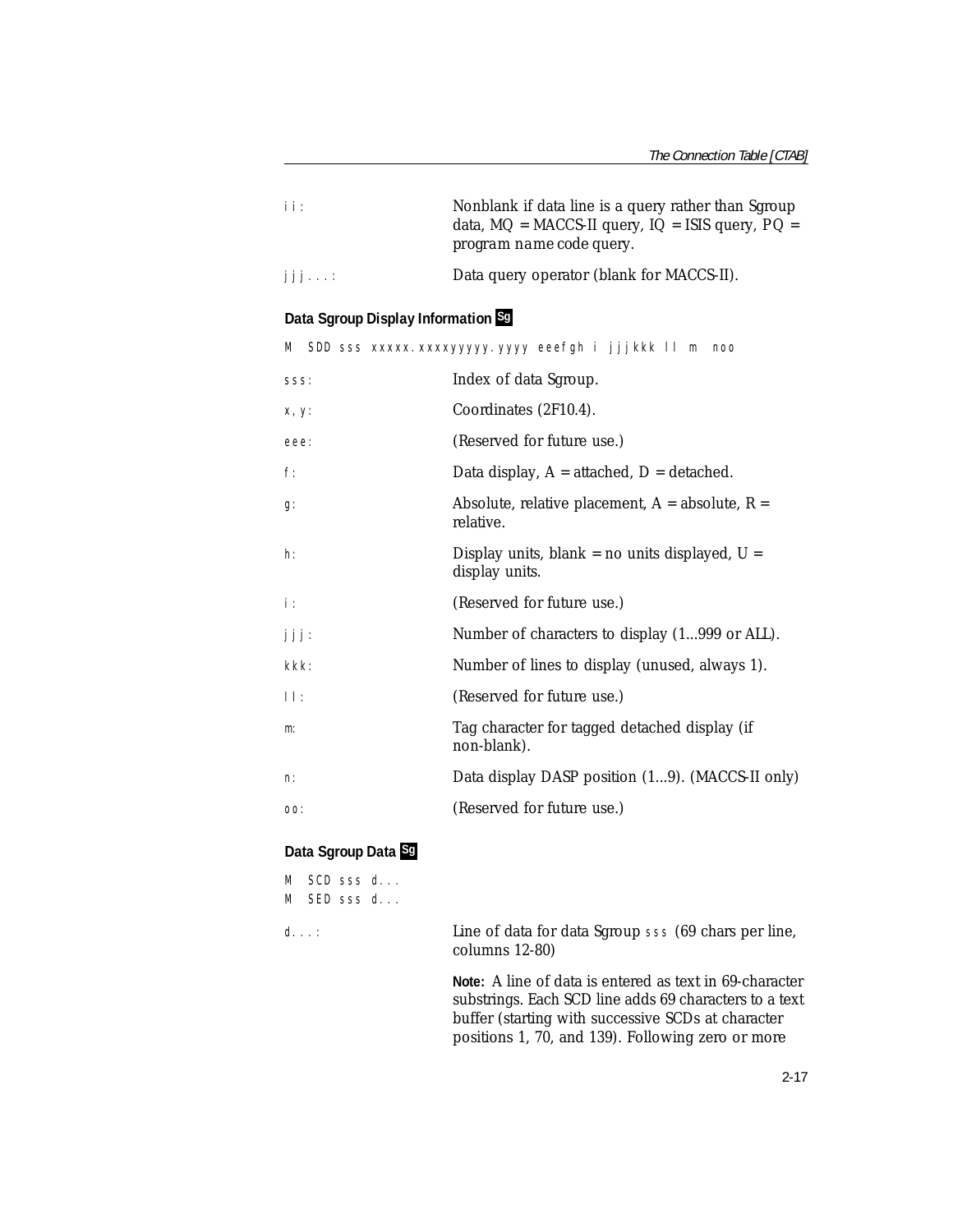SCDs must be an SED, which may supply a final 69 characters. The SED initiates processing of the buffered line of text: trailing blanks are removed and right truncation to 200 characters is performed, numeric and formatted data are validated, and the line of data is added to data Sgroup sss. Left justification is not performed.

A data Sgroup may have more than one line of data, so more than one set of SCD and SED lines can be present for the same data Sgroup. The lines are added in the same order that they are encountered.

If 69 or fewer characters are to be entered on a line, they may be entered with a single SED not preceded by an SCD. On the other hand, if desired a line may be entered to a maximum of 3 SCDs followed by a blank SED that terminates the line. The set of SCD and SED lines describing one line of data for a given data Sgroup must appear together, with no intervening lines for other data Sgroups' data.

#### **Sgroup Hierarchy Information Sg**

|      |  | $M$ SPL nn8 ccc ppp $\ldots$ |                                                                                                                                 |
|------|--|------------------------------|---------------------------------------------------------------------------------------------------------------------------------|
| CCC: |  |                              | Sgroup index of the child Sgroup.                                                                                               |
| ppp: |  |                              | Sgroup index of the parent Sgroup (ccc and ppp)<br>must already be defined via an STY line prior to<br>encountering this line). |

#### **Sgroup Component Numbers Sg**

|      | M SNCnn8 sss ooo |                                                                            |
|------|------------------|----------------------------------------------------------------------------|
| SSS: |                  | Index of component Sgroup.                                                 |
| :000 |                  | Integer component order $(1256)$ . This limit applies<br>only to MACCS-II. |

#### **3D Feature Properties 3D**

- M \$3Dnnn
- M \$3D... See below for information on the properties block of a 3D molfile. These lines must all be contiguous.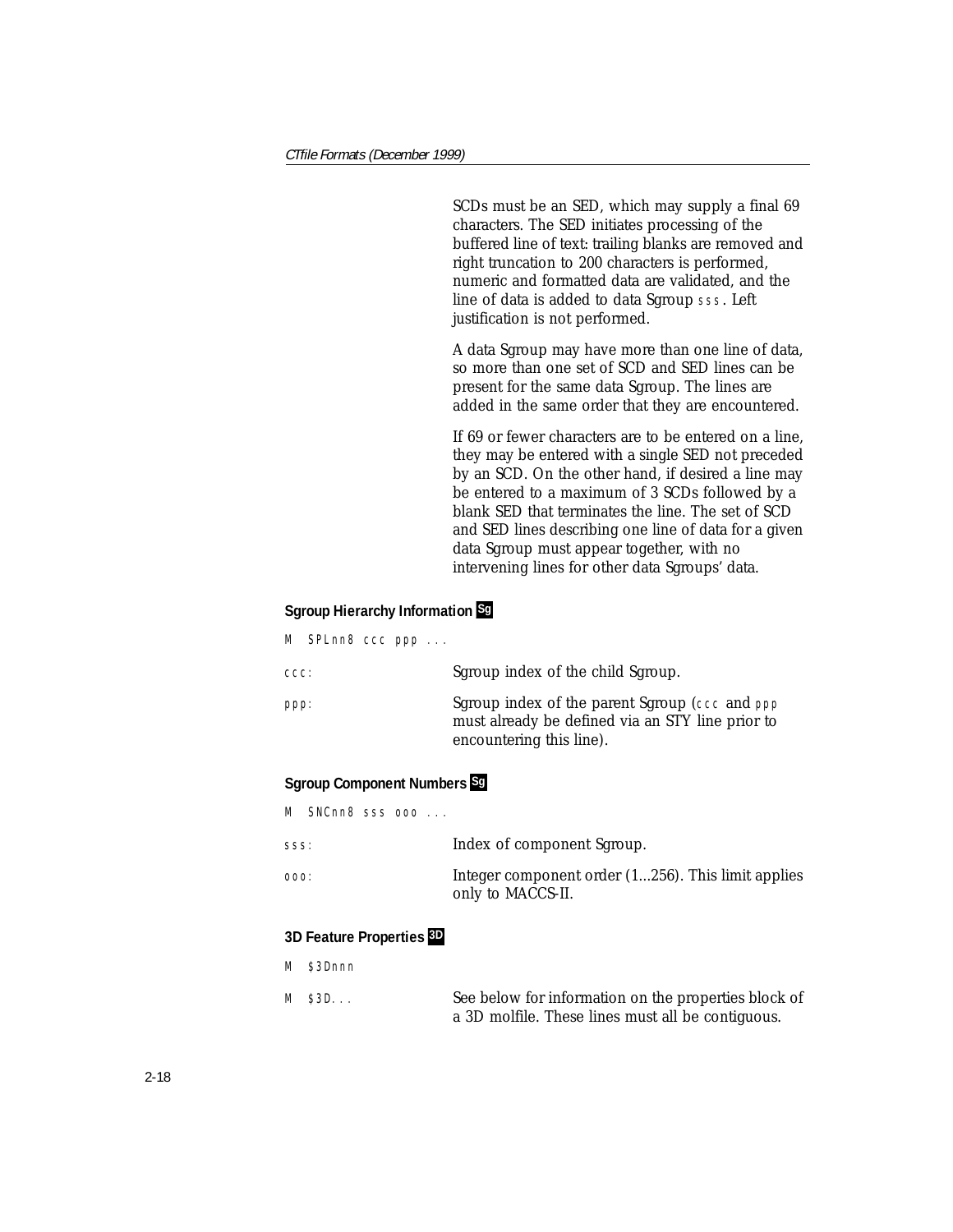#### **End of Block**

M END

This entry goes at the end of the properties block and is required for molfiles which contain a version stamp in the counts line.

## <span id="page-27-0"></span>**The Properties Block for 3D Features 3D**

For each 3D feature, the properties block includes:

- One 3D features count line
- One or more 3D features detail lines

The characters M  $$3D$  appear at the beginning of each line describing a 3D feature. The information for 3D features starts in column 7.

Figure [2-3](#page-28-0) illustrates the molfile corresponding to the following 3D query: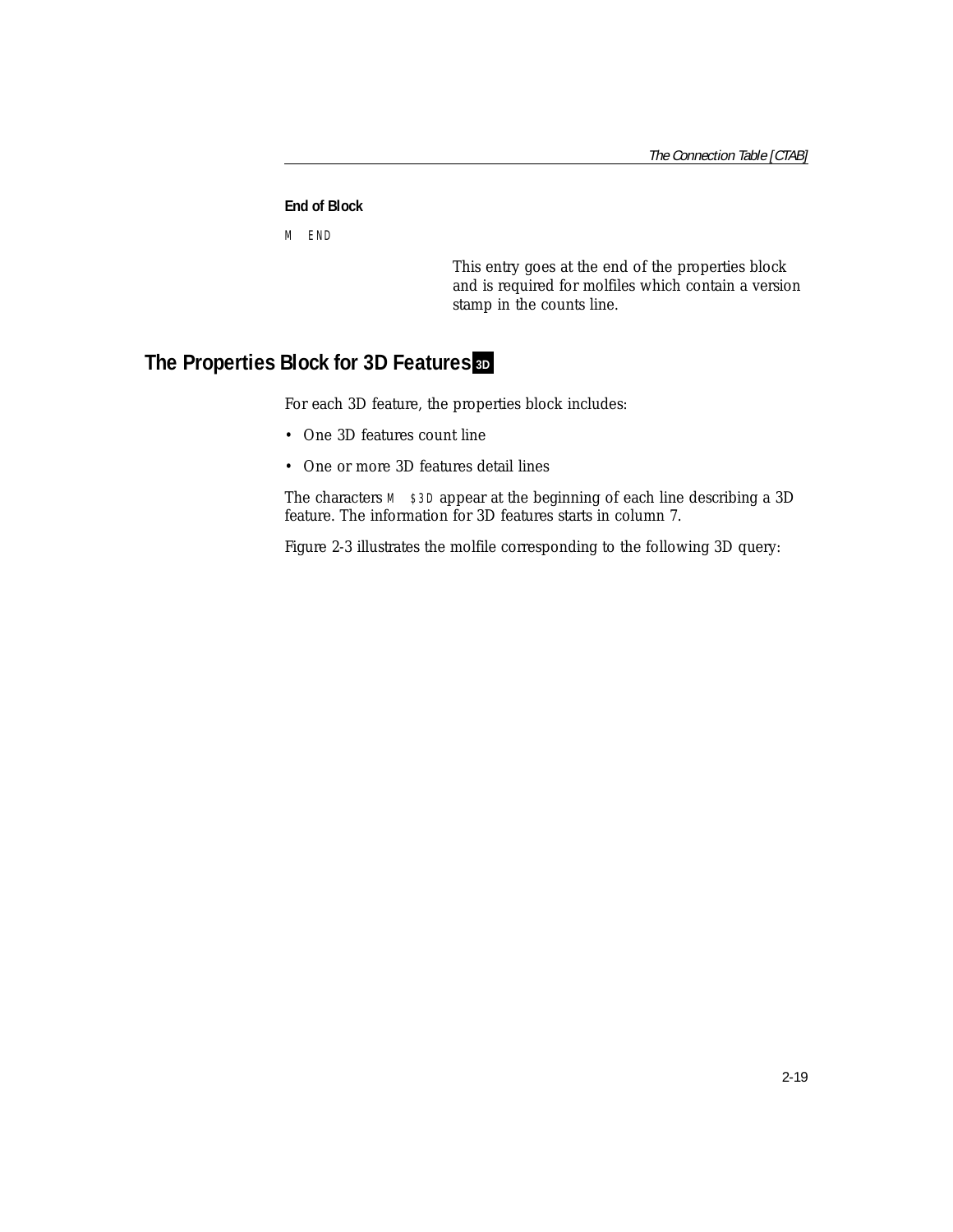#### <span id="page-28-0"></span>**Figure 2-3** Ctab organization of a 3D query



| 3D Query<br>MACCS-1110179109553D 1<br>1.00000<br>0.00000            | Header block (see Chapter 3)<br>$\circ$     |
|---------------------------------------------------------------------|---------------------------------------------|
| 18 V2000<br>$\overline{7}$<br>$\circ$<br>$\circ$<br>$0\quad 0$<br>8 | Counts line                                 |
| 1.0252<br>0.2892<br>1.1122 C<br>$\circ$<br>0<br>$\circ$             | $\circ$<br>$\circ$<br>$\circ$               |
| $-0.4562$<br>0.6578<br>1.3156 C<br>$\circ$<br>$\circ$<br>$\circ$    | $\circ$<br>0<br>$\circ$                     |
| $-1.4813$<br>0.3687<br>0.2033 C<br>$\circ$<br>$\circ$<br>$\circ$    | $\circ$<br>0<br>0                           |
| $-0.2892$<br>$-1.1122$ C<br>$-1.0252$<br>$\circ$<br>0<br>$\circ$    | $\circ$<br>$\circ$<br>$\circ$<br>Atom block |
| 0.4562<br>$-0.6578$<br>$-1.3156$ C<br>$\circ$<br>$\circ$<br>$\circ$ | $\circ$<br>0<br>0                           |
| 1.4813<br>$-0.3687$<br>$-0.2033$ C<br>0<br>$\circ$<br>0             | $\circ$<br>$\circ$<br>0                     |
| 4.1401<br>$-0.1989$<br>1.3456 N<br>$\circ$<br>$\circ$<br>0          | 0<br>0<br>0                                 |
| 4.6453<br>0.5081<br>1.7417 C<br>0<br>$\circ$<br>0                   | $\circ$<br>0<br>0                           |
| $\circ$<br>2<br>$\circ$<br>$\circ$<br>1<br>1                        |                                             |
| 2<br>3<br>$\circ$<br>$\circ$<br>$\overline{2}$<br>0                 |                                             |
| 3<br>$\circ$<br>$\circ$<br>4<br>1<br>0<br>$\circ$<br>5              | <b>Bond block</b>                           |
| 0<br>$\overline{2}$<br>0<br>4<br>6<br>0<br>$\circ$<br>5<br>1<br>0   |                                             |
| 0<br>6<br>1<br>2<br>0<br>0                                          |                                             |
| 7<br>8<br>1<br>0<br>0<br>$\circ$                                    | Ctab<br><b>■ Atom list block</b>            |
| \$3D<br>7<br>Μ                                                      | block<br>Stext block                        |
| $$3D - 7$<br>6<br>M                                                 | 3D Features Count                           |
| \$3D<br>3<br>M                                                      | Centroid                                    |
| \$3D<br>$\overline{2}$<br>6<br>$\overline{4}$<br>M                  |                                             |
| $$3D - 5 13$<br>M                                                   |                                             |
| \$3D<br>6<br>0.0000<br>M                                            | Plane                                       |
| \$3D<br>$\overline{2}$<br>3<br>$\mathbf{1}$<br>4<br>5<br>6<br>M     |                                             |
| $$3D - 8$<br>-7<br>M                                                | Normal to Plane                             |
| \$3D<br>9 10<br>M                                                   | Properties                                  |
| $$3D - 3$<br>6<br>M                                                 | block<br>Point                              |
| \$3D<br>9 11<br>$-2.0000$<br>M                                      |                                             |
| \$3D-16 12<br>M                                                     | <b>Exclusion sphere</b>                     |
| \$3D 12<br>1.5000<br>$\overline{1}$<br>0<br>M                       |                                             |
| \$3D-12 10<br>M                                                     | Angle                                       |
| \$3D 12<br>75.0000<br>105.0000<br>9<br>7<br>M                       |                                             |
| $$3D -9$<br>3<br>M                                                  | <b>Distance</b>                             |
| \$3D<br>7<br>4.4000<br>5.7000<br>M<br>9                             |                                             |
| <b>END</b><br>M                                                     |                                             |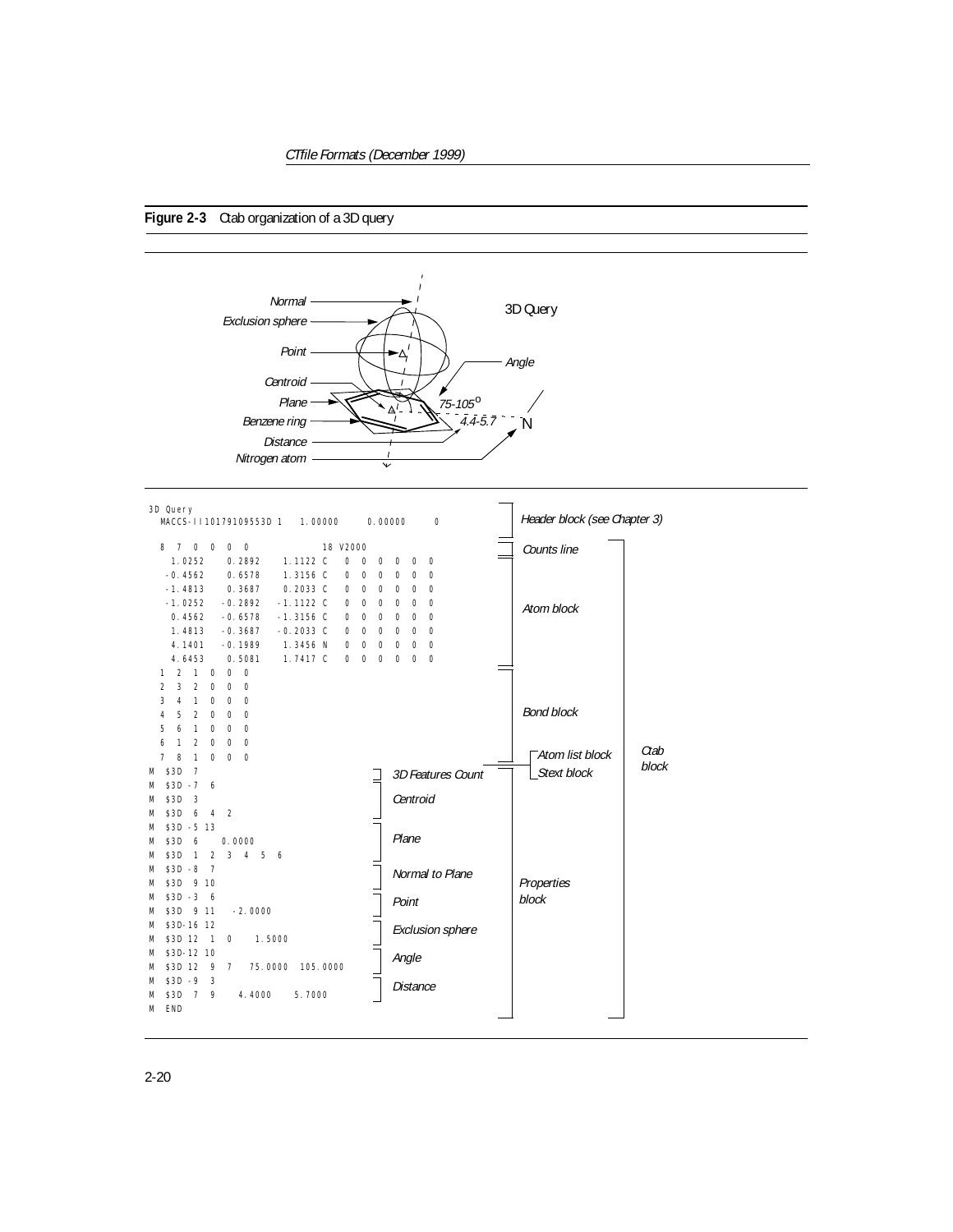## <span id="page-29-0"></span>**3D features count line**

The first line in the properties block is the 3D features count line and has the following format:

M \$3Dnnn

where nnn is the number of 3D features on a model.

## <span id="page-29-1"></span>**3D features detail lines**

The lines following the 3D features count line describe each 3D feature on a model. Each 3D feature description consists of an identification line and one or more data lines:

- The identification line is the first line and contains the 3D feature's type identifier, color, and name.
- Each data line describes the construction of the 3D feature.

#### **Identification line**

The 3D feature identification line has the following format:

M \$3Dfffccc aaa...aaa ttt...ttt

where the variables represent:

| fff                 | 3D feature type                                                                                    |
|---------------------|----------------------------------------------------------------------------------------------------|
| CCC                 | Color number (an internal MDL number which is<br>terminal dependent)                               |
| aaaaaa              | 3D feature name (up to 32 characters)                                                              |
| $t$ tt $\ldots$ ttt | Text comments (up to 32 characters) used by MDL<br>programs (see 3D data constraints on page 2-31) |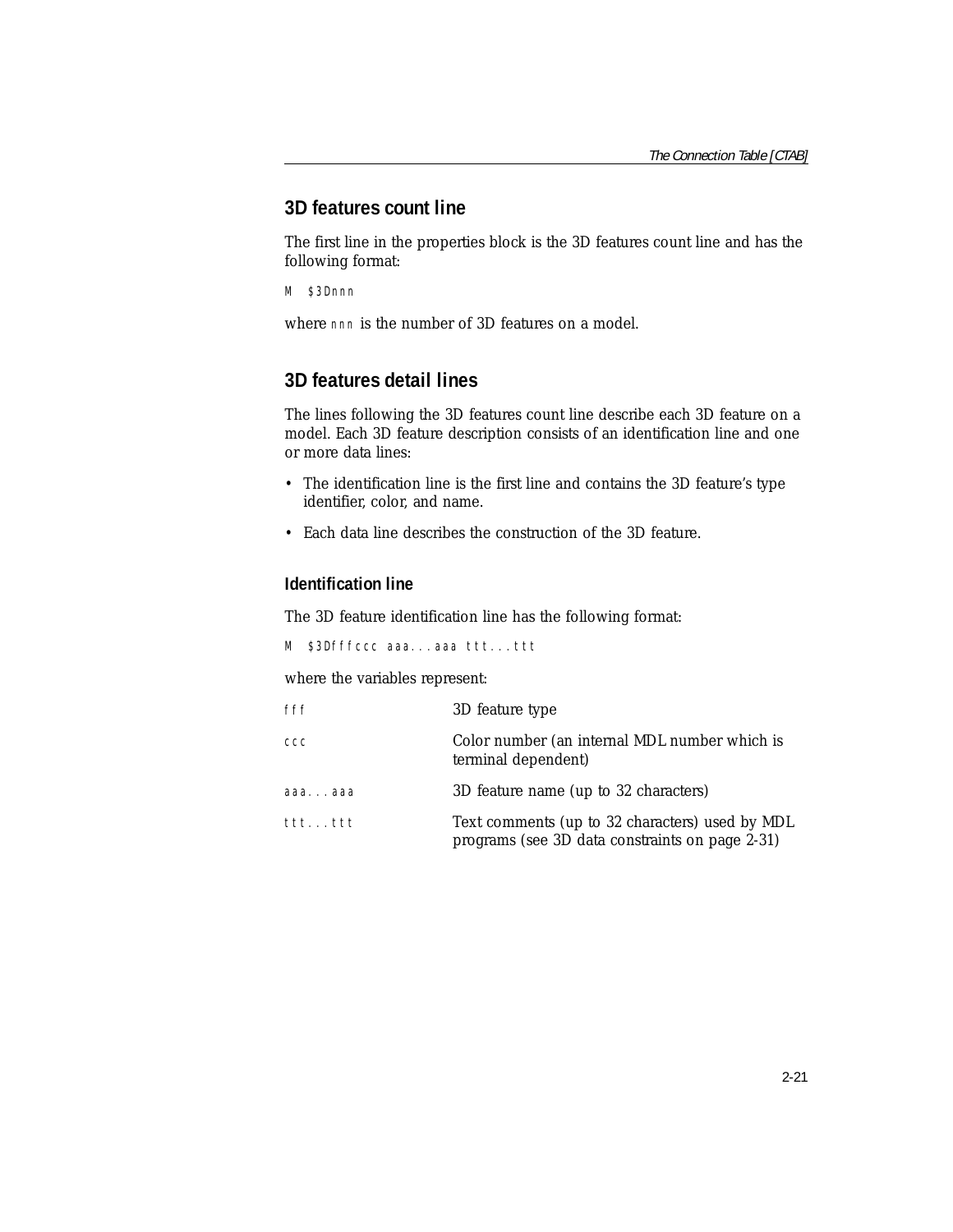|  |  |  | Table 2-3 lists the 3D feature type identifiers. |
|--|--|--|--------------------------------------------------|
|  |  |  |                                                  |

<span id="page-30-0"></span>**Table 2-3** 3D feature type identifiers

| Identifier | Meaning                                                                               |
|------------|---------------------------------------------------------------------------------------|
| $-1$       | Point defined by two points and a distance (in Angstroms)                             |
| $-2$       | Point defined by two points and a percentage                                          |
| $-3$       | Point defined by a point, a normal line, and a distance                               |
| $-4$       | Line defined by two or more points (A best fit line if more than two points)          |
| -5         | Plane defined by three or more points (A best fit plane if more than three<br>points) |
| -6         | Plane defined by a point and a line                                                   |
| $-7$       | Centroid defined by points                                                            |
| -8         | Normal line defined by a point and a plane                                            |
| -9         | Distance defined by two points and a range (in Angstroms)                             |
| $-10$      | Distance defined by a point, line, and a range (in Angstroms)                         |
| $-11$      | Distance defined by a point, plane, and a range (in Angstroms)                        |
| $-12$      | Angle defined by three points and a range (in degrees)                                |
| $-13$      | Angle defined by two intersecting lines and a range (in degrees)                      |
| $-14$      | Angle defined by two intersecting planes and a range (in degrees)                     |
| $-15$      | Dihedral angle defined by 4 points and a range (in degrees)                           |
| $-16$      | Exclusion sphere defined by a point and a distance (in Angstroms)                     |
| $-17$      | Fixed atoms in the model                                                              |
| nnn        | A positive integer indicates atom or atom-pair data constraints                       |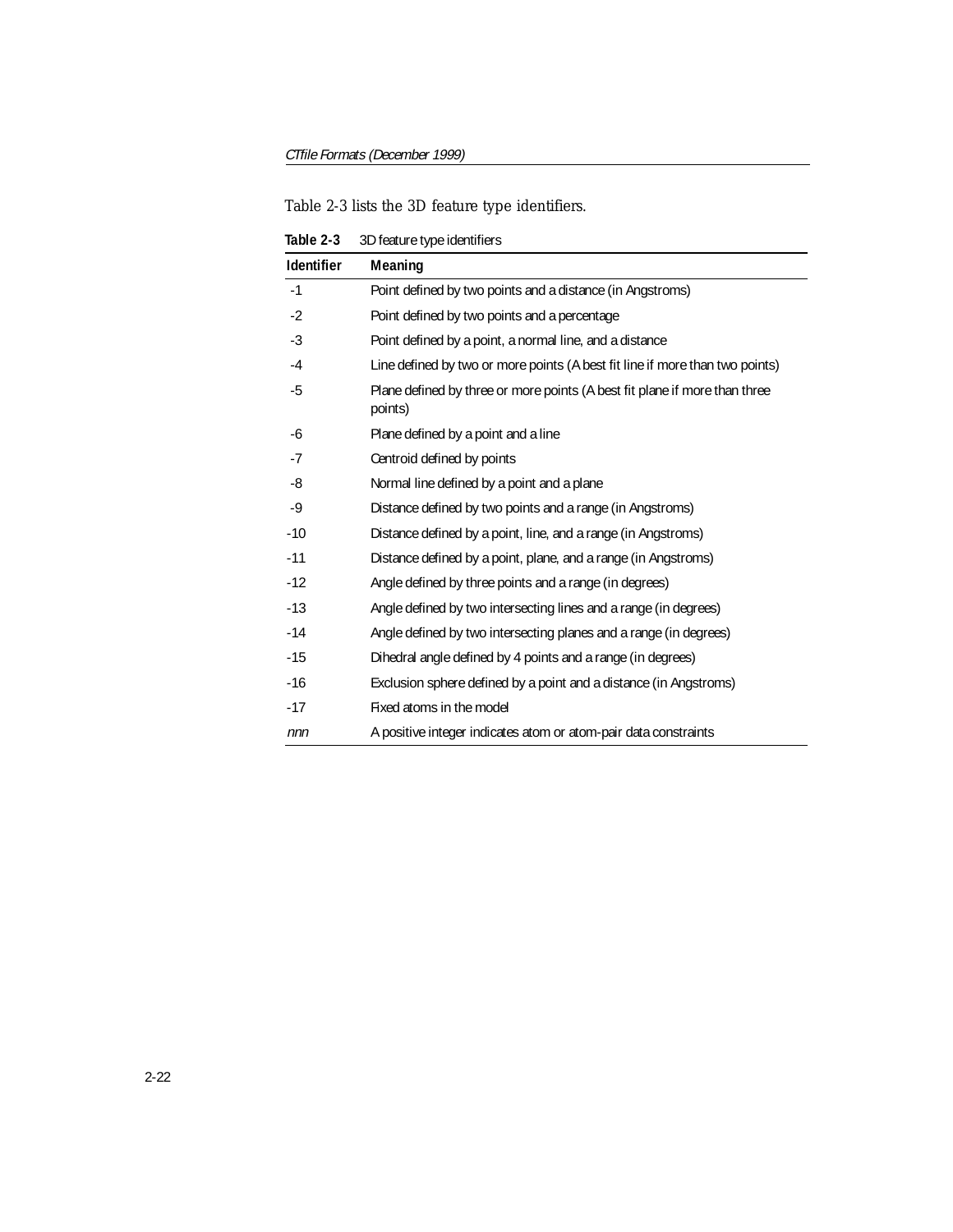#### **Data line**

The 3D feature defines the data line format. Each 3D object is treated as a pseudoatom and identified in the connection table by a number. The 3D object numbers are assigned sequentially, starting with the next number greater than the number of atoms. The data line formats for the 3D feature types are:

#### **Type Description of Data Line**

-1 The data line for a point defined by two points and a distance  $(\hat{A})$ has the following format:

M \$3Diiijjjddddd.dddd

where the variables represent:

| i i i       | ID number of a point                                                                          |
|-------------|-----------------------------------------------------------------------------------------------|
| jjj         | ID number of a second point                                                                   |
| ddddd, dddd | Distance from first point in direction of<br>second point $(\hat{A})$ , $\hat{0}$ if not used |

The following example shows POINT\_1 created from the atoms 1 and 3 with a constraint distance of 2Å.

The first line is the identification line. The second line is the data line.

M \$3D -1 4 POINT\_1 M \$3D 1 3 2.0000

-2 The data line for a point defined by two points and a percentage has the format:

M \$3Diijjjddddd.ddddd

where the variables represent:

| iii         | ID number of a point                                                                            |
|-------------|-------------------------------------------------------------------------------------------------|
| jjj         | ID number of a second point                                                                     |
| ddddd, dddd | Distance (fractional) relative to distance<br>between first and second points, 0 if not<br>used |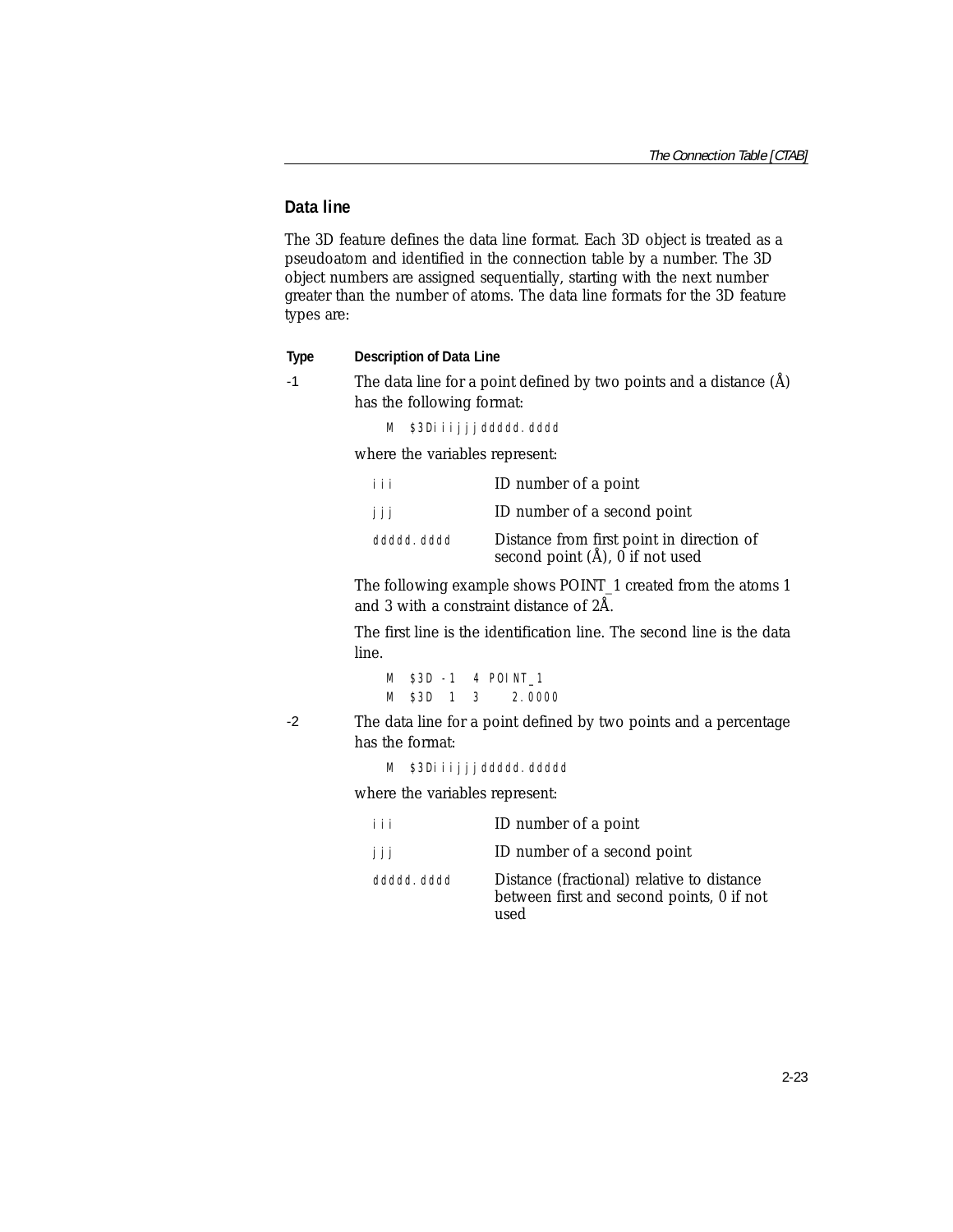#### **Type Description of Data Line**

-3 The data line for a point defined by a point, a normal line, and a distance (Å) has the format:

M \$3Diiillddddd.dddd

where the variables represent:

| i i i       | ID number of a point        |
|-------------|-----------------------------|
| $\Box$      | ID number of a normal line  |
| ddddd, dddd | Distance (Å), 0 if not used |

**Note:** For chiral models, the distance value is signed to specify the same or opposite direction of the normal.

-4 The data lines for a best fit line defined by two or more points have the following format:

| M \$3Dpppttttt.tttt |
|---------------------|
| M \$3Diijjjzzz      |

where the variables represent:

| ppp        | Number of points defining the line                                                                      |
|------------|---------------------------------------------------------------------------------------------------------|
| ttttt.tttt | Deviation $(A)$ , 0 if not used.                                                                        |
| i i i      | Each $\{i, j, j\}$ , and zzz is the ID number<br>j j j of an item in the model that defines the<br>line |
| iii        |                                                                                                         |
|            |                                                                                                         |
| 777        | (to maximum of 20 items per data line)                                                                  |

The following line is defined by the four points 1, 14, 15, and 19 and has a deviation of 1.2Å. The first line is the identification line. The second and third lines are the data lines.

|  |  | M \$3D -4 2 N TO AROM |
|--|--|-----------------------|
|  |  | M \$3D 4 1.2000       |
|  |  | M \$3D 1 14 15 19     |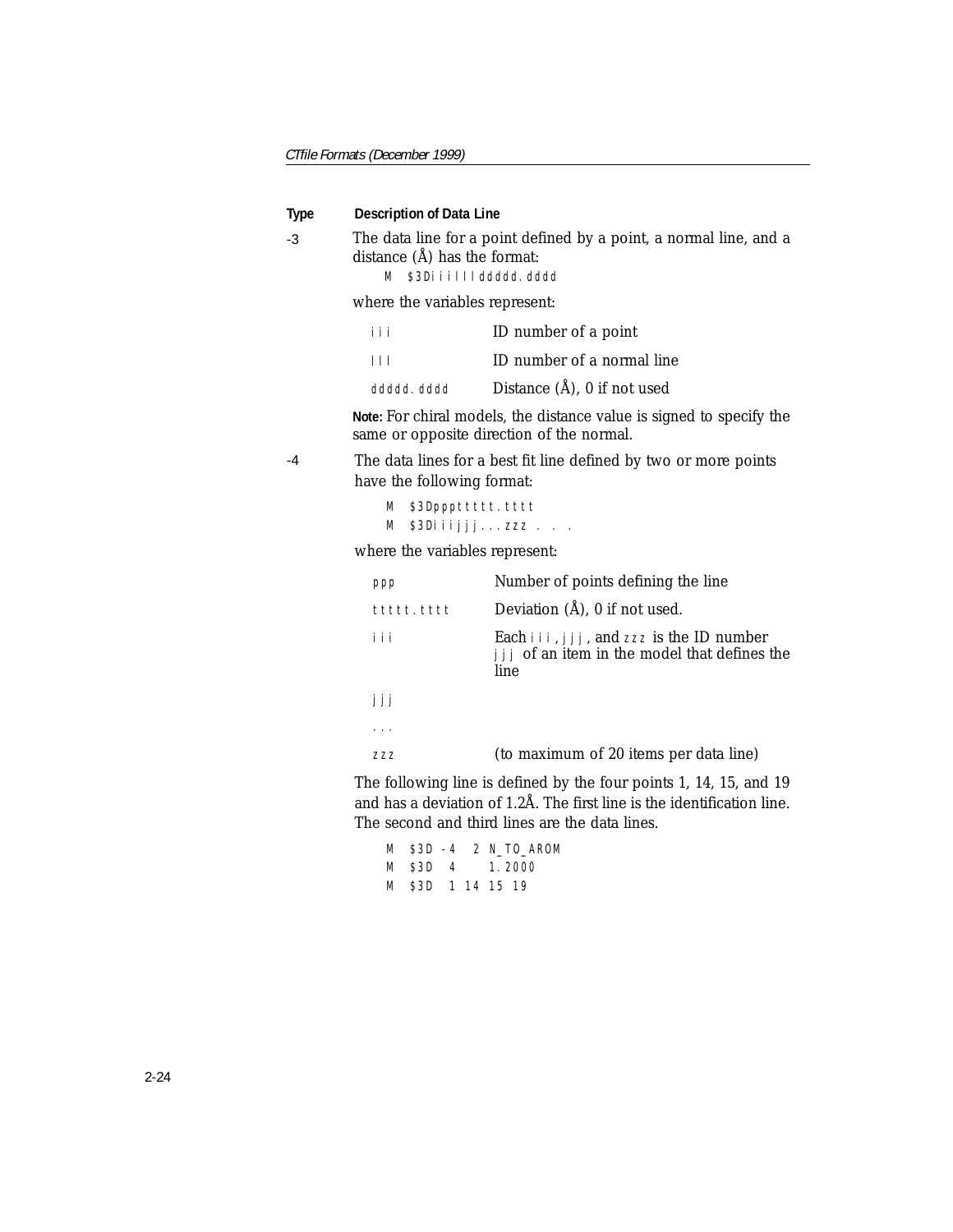#### **Type Description of Data Line**

-5 The data lines for a plane defined by three or more points (a best fit plane if more than three points) have the following format:

```
M $3Dpppttttt.tttt
M $3Diiijjj...zzz
```
where the variables represent:

...

| ppp        | Number of points defining the line                                                                            |
|------------|---------------------------------------------------------------------------------------------------------------|
| ttttt.tttt | Deviation $(\hat{A})$ , 0 if not used.                                                                        |
| iii        | Each $i \in I, j \in I$ , and zzz is the ID number $j \in I$<br>of an item in the model that defines the line |
| jjj        |                                                                                                               |
|            |                                                                                                               |
| 777        | (to maximum of 20 items per data line)                                                                        |

The following line is defined by the four points 1, 14, 15, and 19 and has a deviation of 1.2Å. The first line is the identification line. The second and third lines are the data lines.

```
M $3D -5 4 PLANE_2 
M $3D 3 
M $3D 1 5 14
```
-6 The data line for a plane defined by a point and a line has the following format:

M \$3Diiilll

where the variables represent:

- iii ID number of a point
- lll ID number of a line

The following plane is defined by the point 1 and the plane 16. The first line is the identification line. The second line is the data line.

M \$3D -6 3 PLANE\_1 M \$3D 1 16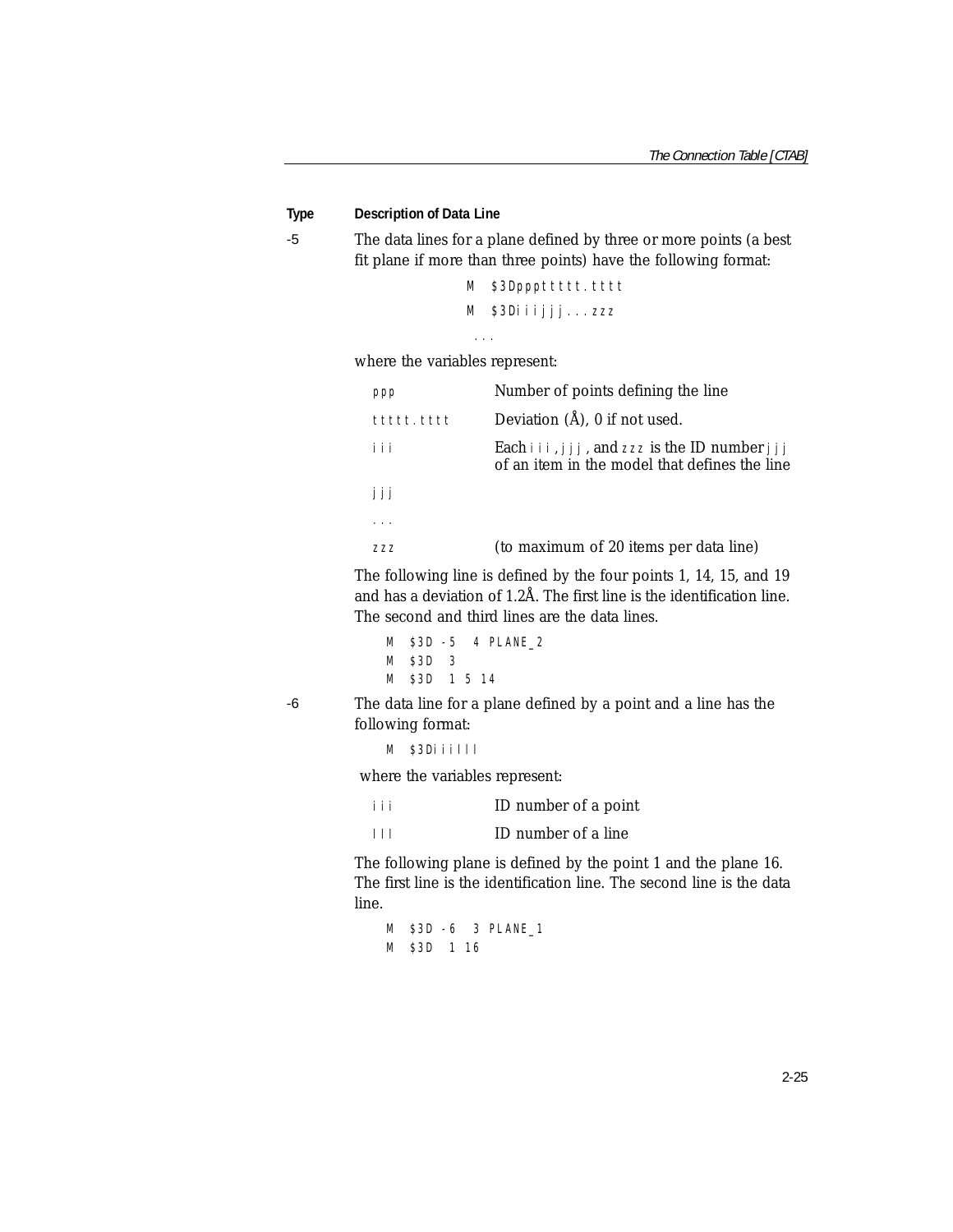**Type Description of Data Line** 

-7 The data lines of a centroid defined by points have the following format:

```
M $3Dppp 
M $3Diiijjj...zzz ...
```
where the variables represent:

| ppp    | Number of points defining the centroid                                                                            |
|--------|-------------------------------------------------------------------------------------------------------------------|
| iii    | Each $i \in I$ , $j \in J$ , and zzz is the ID number<br>jjj of an item in the model that defines the<br>centroid |
| -i i i |                                                                                                                   |
|        |                                                                                                                   |
|        | (maximum of 20 items per data line).                                                                              |

The following centroid, ARO\_CENTER, is defined by 3 items: 6, 8, and 10. The first line is the identification line. The second and third lines are the data lines.

```
M $3D -7 1 ARO_CENTER 
M $3D 3 
M $3D 6 8 10
```
-8 The data line for a normal line defined by a point and a plane has the following format:

```
M $3Diiijjj
```
where the variables represent:

iii ID number of a point jjj ID number of a plane

The following normal line, ARO\_NORMAL, is defined by the point 14 and the plane 15. The first line is the identification line. The second line is the data line.

M \$3D -8 1 ARO\_NORMAL M \$3D 14 15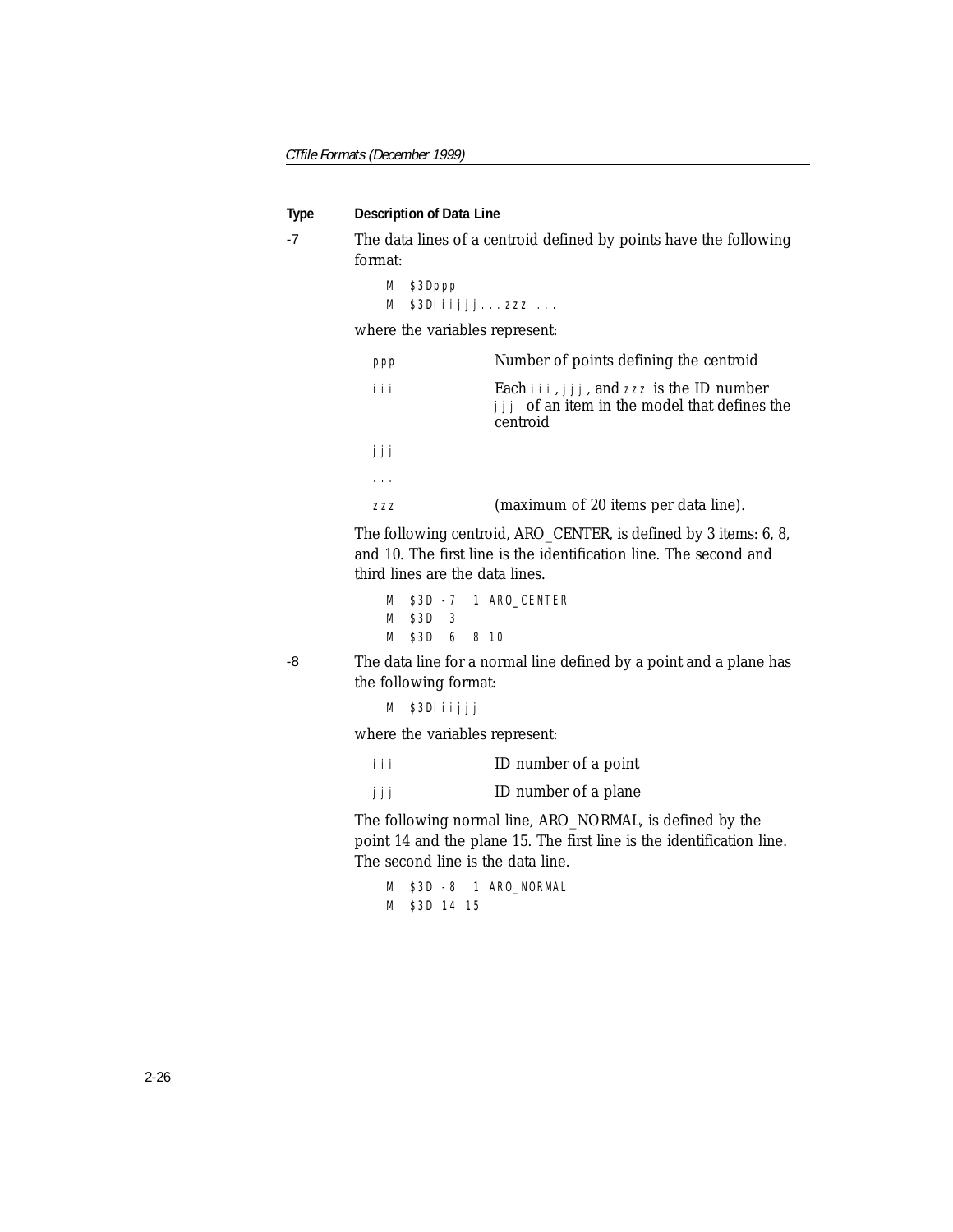| Type  | <b>Description of Data Line</b>                                                                                                                                                                            |                                                               |  |  |
|-------|------------------------------------------------------------------------------------------------------------------------------------------------------------------------------------------------------------|---------------------------------------------------------------|--|--|
| $-9$  | The data line for a distance defined by two points and a range<br>(Å) has the following format:                                                                                                            |                                                               |  |  |
|       | М<br>where the variables represent:                                                                                                                                                                        | \$3Diiijjjddddd.ddddzzzzz.zzzz                                |  |  |
|       | i i i                                                                                                                                                                                                      | ID number of a point                                          |  |  |
|       | jjj                                                                                                                                                                                                        | ID number of a second point                                   |  |  |
|       | ddddd. dddd                                                                                                                                                                                                | Minimum distance (Å)                                          |  |  |
|       | 77777.7777                                                                                                                                                                                                 | Maximum distance (Å)                                          |  |  |
|       | The following distance, L, is between items 1 and 14 and has a<br>minimum distance of 4.9Å and a maximum distance of 6.0Å. The<br>first line is the identification line. The second line is the data line. |                                                               |  |  |
|       | $$3D -9 6 L$<br>M                                                                                                                                                                                          |                                                               |  |  |
| $-10$ | \$3D 1 14<br>M                                                                                                                                                                                             | 4.9000<br>6.0000                                              |  |  |
|       | The data line for a distance defined by a point, line, and a range<br>$(A)$ has the format:                                                                                                                |                                                               |  |  |
|       | M                                                                                                                                                                                                          | \$3Di j j       ddddd, ddddzzzzzz, zzzz                       |  |  |
|       | where the variables represent:                                                                                                                                                                             |                                                               |  |  |
|       | iii                                                                                                                                                                                                        | ID number of a point                                          |  |  |
|       | $\vert \vert \vert$                                                                                                                                                                                        | ID number of a line                                           |  |  |
|       | ddddd, dddd                                                                                                                                                                                                | Minimum distance (Å)                                          |  |  |
|       | ZZZZZ. ZZZZ                                                                                                                                                                                                | Maximum distance (Å)                                          |  |  |
| $-11$ | range (A) has the format:                                                                                                                                                                                  | The data line for a distance defined by a point, plane, and a |  |  |
|       | M                                                                                                                                                                                                          | \$3Diijjjddddd.ddddzzzzz.zzzz                                 |  |  |
|       | where the variables represent:                                                                                                                                                                             |                                                               |  |  |
|       | iii                                                                                                                                                                                                        | ID number of a point                                          |  |  |
|       | jjj                                                                                                                                                                                                        | ID number of a plane                                          |  |  |
|       | ddddd, dddd                                                                                                                                                                                                | Minimum distance (Å)                                          |  |  |
|       | ZZZZZ. ZZZZ                                                                                                                                                                                                | Maximum distance (Å)                                          |  |  |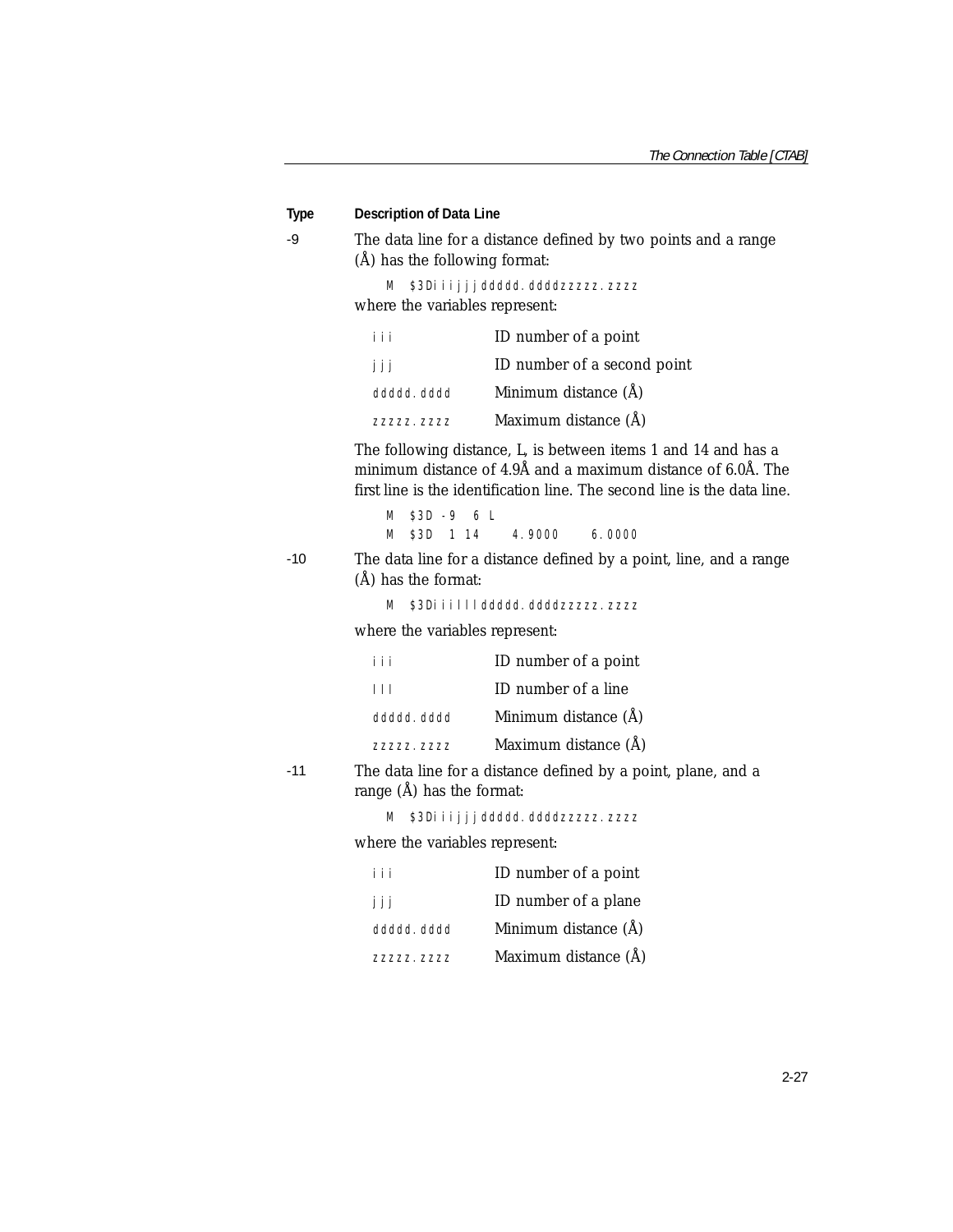#### **Type Description of Data Line**

-12 The data line for an angle defined by three points and a range (in degrees) has the following format:

M \$3Diijjjkkkddddd.ddddzzzzzz.zzzz

where the variables represent:

| i i i       | ID number of a point        |
|-------------|-----------------------------|
| jjj         | ID number of a second point |
| kkk         | ID number of a third point  |
| ddddd, dddd | Minimum degrees             |
| ZZZZZ. ZZZZ | Maximum degrees             |

The following angle, THETA1, is defined by the three points: 5, 17, and 16. The minimum angle is 80° and the maximum is 105°. The first line is the identification line. The second line is the data line.

M \$3D-12 5 THETA1 M \$3D 5 17 16 80.0000 105.0000

-13 The data line for an angle defined by two lines and a range (in degrees) has the following format:

M \$3DIIImmmddddd.ddddzzzzz.zzzz

where the variables represent:

| $\perp$     | ID number of a line, mmm ID number of a<br>second line |
|-------------|--------------------------------------------------------|
| ddddd. dddd | Minimum degrees                                        |
| 77777, 7777 | Maximum degrees                                        |

THETA2 is defined by the lines 27 and 26 with maximum and minimum angles of 45° and 80°. The first line is the identification line. The second line is the data line.

|  |  | M \$3D-13 5 THETA2           |  |
|--|--|------------------------------|--|
|  |  | M \$3D 27 26 45.0000 80.0000 |  |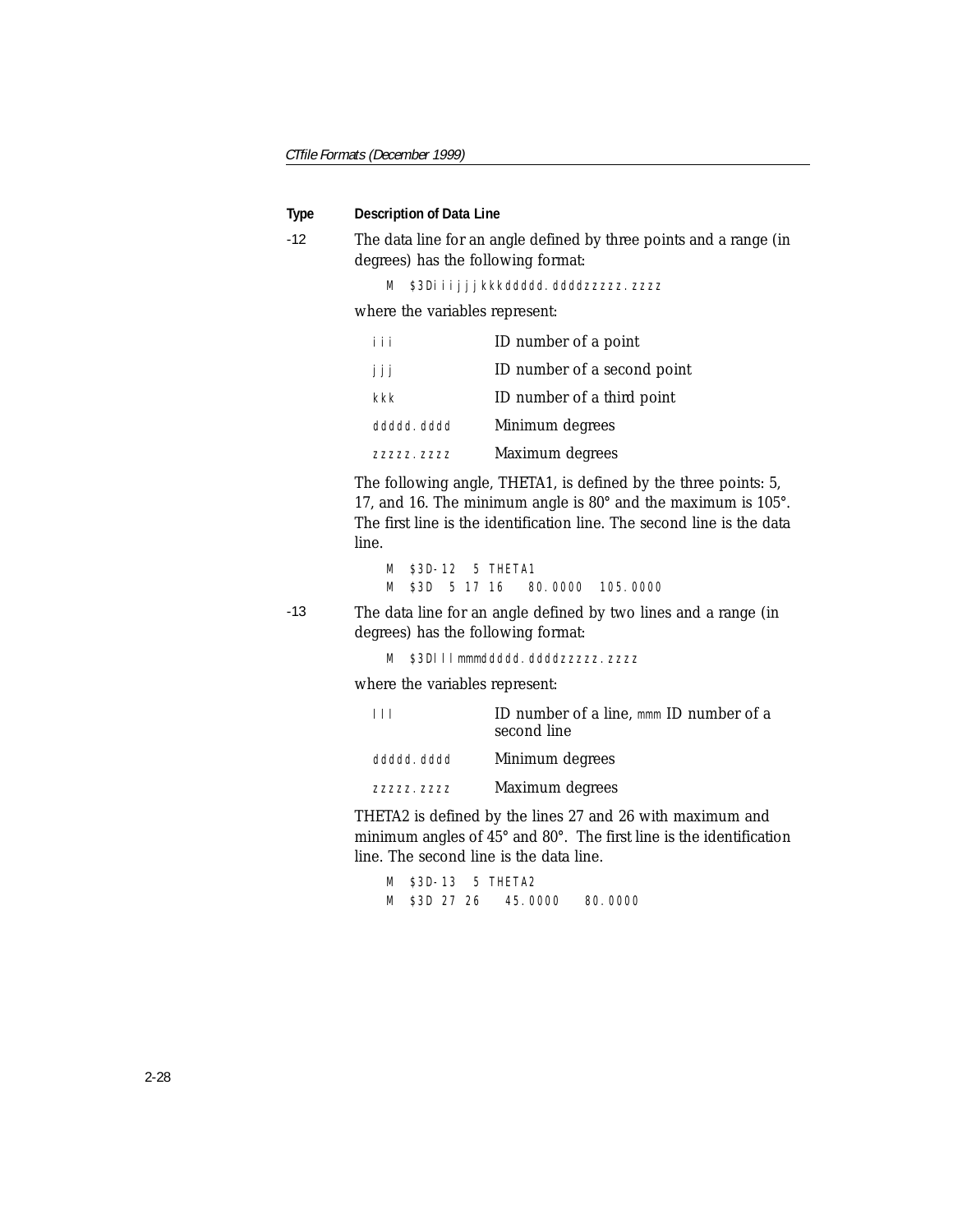| Type | <b>Description of Data Line</b>    |                                                                                                                 |
|------|------------------------------------|-----------------------------------------------------------------------------------------------------------------|
| -14  | degrees) has the following format: | The data line for an angle defined by two planes and a range (in                                                |
|      | M                                  | \$3Diiijjjddddd.ddddzzzzz.zzzz                                                                                  |
|      | where the variables represent:     |                                                                                                                 |
|      | iii                                | ID number of a plane                                                                                            |
|      | jjj                                | ID numbers of a second plane                                                                                    |
|      | ddddd. dddd                        | Minimum degrees                                                                                                 |
|      | ZZZZZ. ZZZZ                        | Maximum degrees                                                                                                 |
| -15  |                                    | The data line for a dihedral angle defined by four points and a<br>range (in degrees) has the following format: |
|      | M                                  | \$3Diijjjkkklllddddd.ddddzzzzz.zzzz                                                                             |
|      | where the variables represent:     |                                                                                                                 |
|      | i i i                              | ID number of a point                                                                                            |
|      | jjj                                | ID number of a second point                                                                                     |
|      | kkk                                | ID number of a third point                                                                                      |
|      | $\vert \vert \vert$                | ID number of a fourth point                                                                                     |
|      | ddddd. dddd                        | Minimum degrees                                                                                                 |
|      | ZZZZZ. ZZZZ                        | Maximum degrees                                                                                                 |

DIHED1 is defined by the items 7, 6, 4, and 8 with minimum and maximum angles of 45° and 80°, respectively. The first line is the identification line. The second line is the data line.

M \$3D-15 5 DIHED1 M \$3D 7 6 4 8 45.0000 80.0000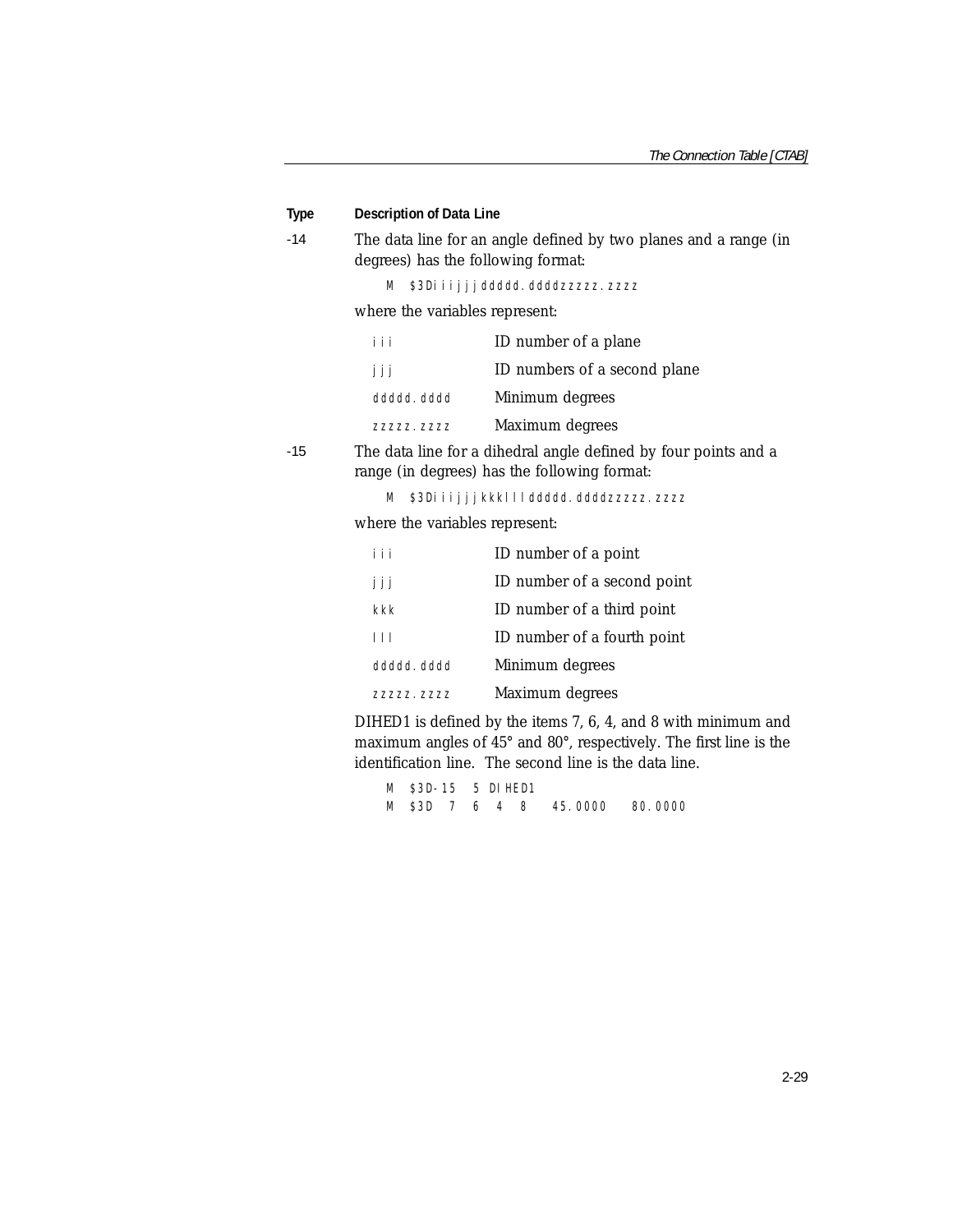#### **Type Description of Data Line**

-16 The data lines for an exclusion sphere defined by a point and a distance (Å) have the following format:

```
M $3Diiiuuuaaaddddd.dddd
```
M \$3Dbbbccc...zzz ...

where the variables represent:

| iii         | ID number of the center of the sphere                                                                        |
|-------------|--------------------------------------------------------------------------------------------------------------|
| uuu         | 1 or 0. 1 means unconnected atoms are<br>ignored within the exclusion sphere during a<br>search; 0 otherwise |
| ааа         | Number of allowed atoms                                                                                      |
| ddddd, dddd | Radius of sphere (Å)                                                                                         |
| bbb         | <b>Each</b> bbb. ccc. and zzz                                                                                |
| CCC         | is an ID number of an allowed atom.                                                                          |
|             |                                                                                                              |
| 777         | (to maximum of 20 items per data line)                                                                       |

The following exclusion sphere is centered on point 24, has a radius of 5, and allows atom 9 within the sphere. The first line is the identification line. The second and third lines are the data lines.

```
M $3D-16 7 EXCL_SPHERE 
M $3D 24 0 1 5.0000 
M $3D 9
```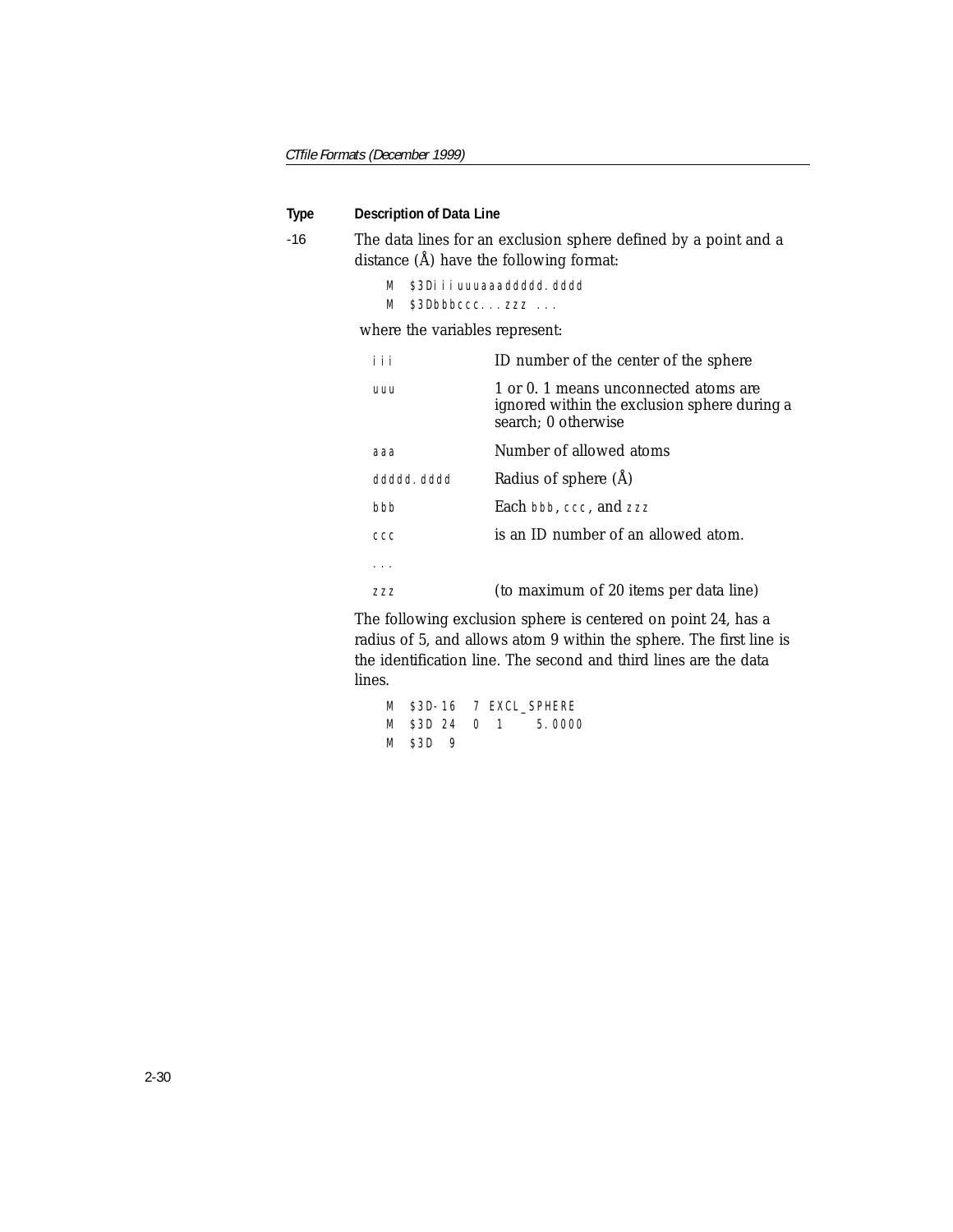#### **Type Description of Data Line**

-17 The data lines of the fixed atoms have the following format:

```
M $3Dppp 
M $3Diiijjj...zzz ...
```
where the variables represent:

| ppp | Number of fixed points                                          |
|-----|-----------------------------------------------------------------|
| iii | Each $\{i, j, j\}$ , and zzz is an ID number of a<br>fixed atom |
| jjj |                                                                 |
|     |                                                                 |
| 777 | (to maximum of 20 items per data line)                          |

The following examples shows 4 fixed atoms. The first line is the identification line. The second and third lines are the data lines.

M \$3D-17 M \$3D 4 M \$3D 3 7 12 29

### **3D** data constraints <sub>3D</sub> **Q**

A positive integer is used as a type identifier to indicate an atom or atom-pair data constraint. Two lines are used to describe a data constraint. The lines have the following format:

```
M $3Dnnncccaaa...aaabbbbbbbbpppppppppsss...sss
M $3Diiijjjddd...ddd
```
where the variables represent:

| nnn       | Database-field number                                                                                  |
|-----------|--------------------------------------------------------------------------------------------------------|
| CCC       | Color                                                                                                  |
| aaaaaa    | Database-field name (up to 30 characters)                                                              |
| bbbbbbbb  | $\angle$ BOX = box-number (source of data) (up to 8<br>characters)                                     |
| ppppppppp | $/DASP = n1$ , n2 where n1 and n2 are digits from 1-9<br>(data size and position) (up to 9 characters) |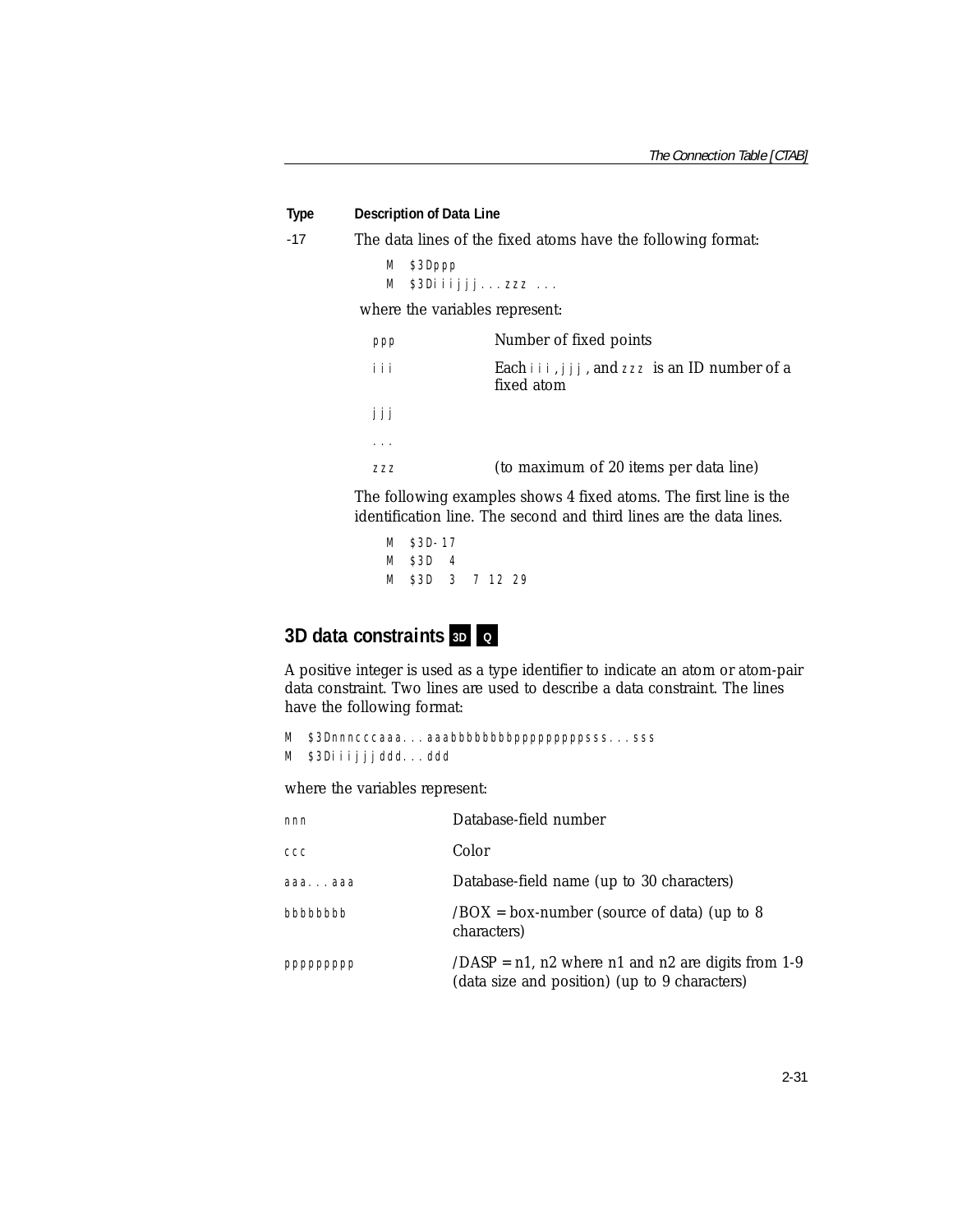| SSSSSS | $/DISP = 3DN$ (name), $3DV$ (value), $3DQ$ (query),<br>NOT (no text)                                                                                                                                                                                                                                                                                                                                                                                  |
|--------|-------------------------------------------------------------------------------------------------------------------------------------------------------------------------------------------------------------------------------------------------------------------------------------------------------------------------------------------------------------------------------------------------------------------------------------------------------|
|        | First three in any combination to maximum total of<br>15 characters                                                                                                                                                                                                                                                                                                                                                                                   |
| iii    | ID number of an atom                                                                                                                                                                                                                                                                                                                                                                                                                                  |
| jjj    | ID number of a second atom for atom-pair data, 0 if<br>data is atom data                                                                                                                                                                                                                                                                                                                                                                              |
| dddddd | Data constraint (based on format from database) (up<br>to 64 characters)                                                                                                                                                                                                                                                                                                                                                                              |
|        | ISIS 3D data query syntax and MACCS-II 3D data<br>query syntax are not identical. The ISIS data query<br>requires a search operator, a blank space, then one<br>or more operands. For more information on ISIS<br>data query syntax, see the ISIS Help system entries<br>on SBF (Search By Form) or QB (Query Builder) for<br>entering text in a query. For information on<br>MACCS-II data searches, see the MACCS-II<br>Command Language Reference. |

**Note:** For MACCS-II, the atom number 999 stands for all atoms. The MACCS-II wild card character (@) can be used in the data constraints.

The following example shows a numeric data constraint for the field CNDO.CHARGE on atom 12. The first line is the identification line. The second line is the data line.

M \$3D 7 0 CNDO.CHARGE M \$3D 12 0 -0.3300 -0.1300

The following example shows a numeric data constraint for the field BOND.LENGTH on the atom pair 1 and 4. The first line is the identification line. The second line is the data line.

```
M $3D 9 0 BOND LENGTH
M $3D 1 4 2.0500 1.8200
```
The following example shows a data constraint allowing any charge value for the field CHARGE on all the atoms. The first line is the identification line. The second line is the data line.

M \$3D 12 0 CHARGE M \$3D999 0 @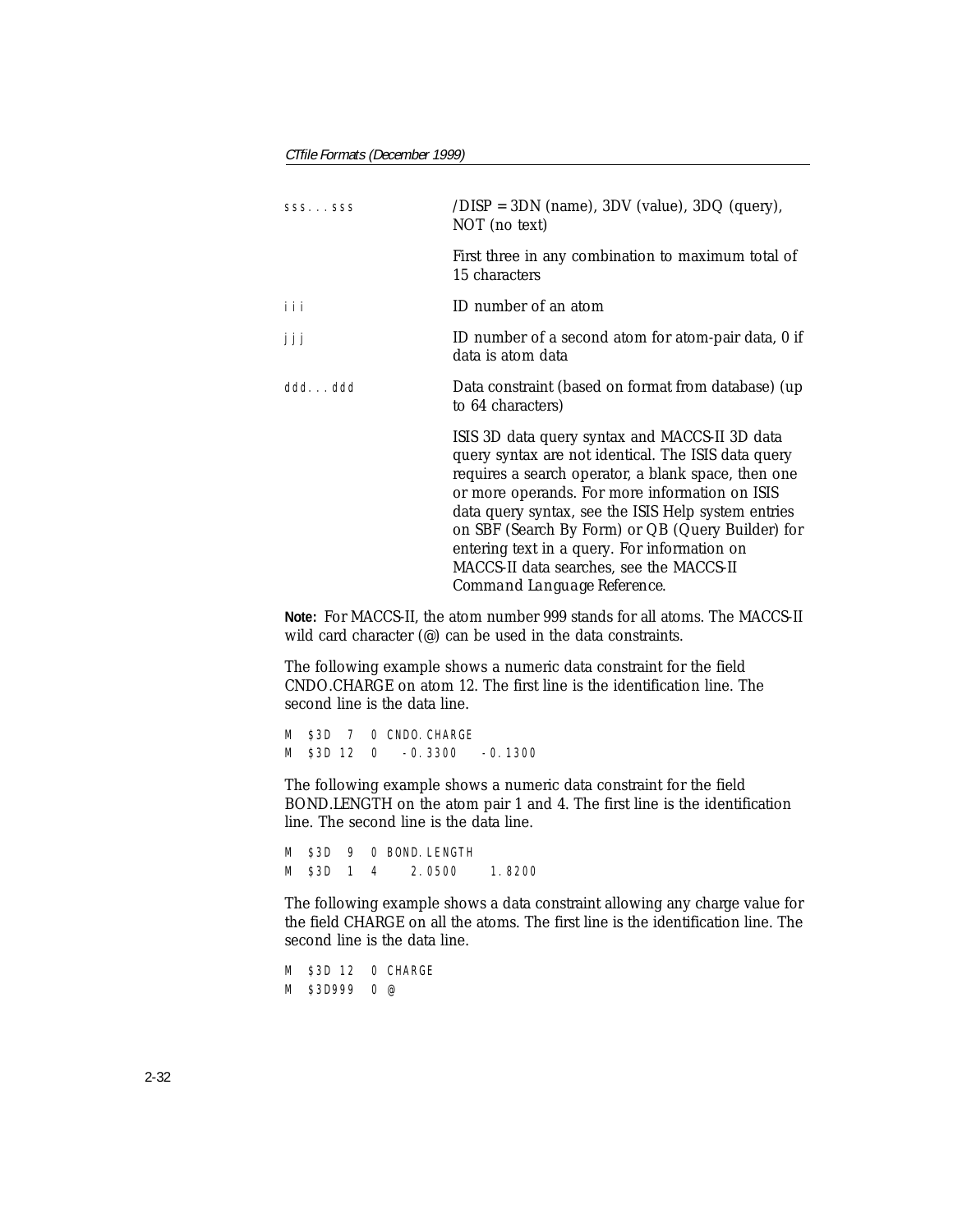### **Stereo Notes**

Parity can be illustrated as follows:

Mark a bond attached at a stereo center Up or Down to define the configuration. Number the atoms surrounding the stereo center with 1, 2, 3, and 4 in order of increasing atom number (position in the atom block) (a hydrogen atom should be considered the highest numbered atom, in this case atom 4). View the center from a position such that the bond connecting the highest-numbered atom (4) projects behind the plane formed by atoms 1, 2, and 3.

**Note:** In the figure, atoms 1, 2, and 4 are all in the plane of the paper, and atom 3 is above the plane.



Sighting towards atom number 4 through the plane (123), you see that the three remaining atoms can be arranged in either a clockwise or counterclockwise direction in ascending numerical order.



The Ctab lists a parity value of 1 for a clockwise arrangement at the stereo center and 2 for counterclockwise. A center with an Either bond has a parity value of 3. An unmarked stereo center is also assigned a value of 3. The first example above has a parity value of 2.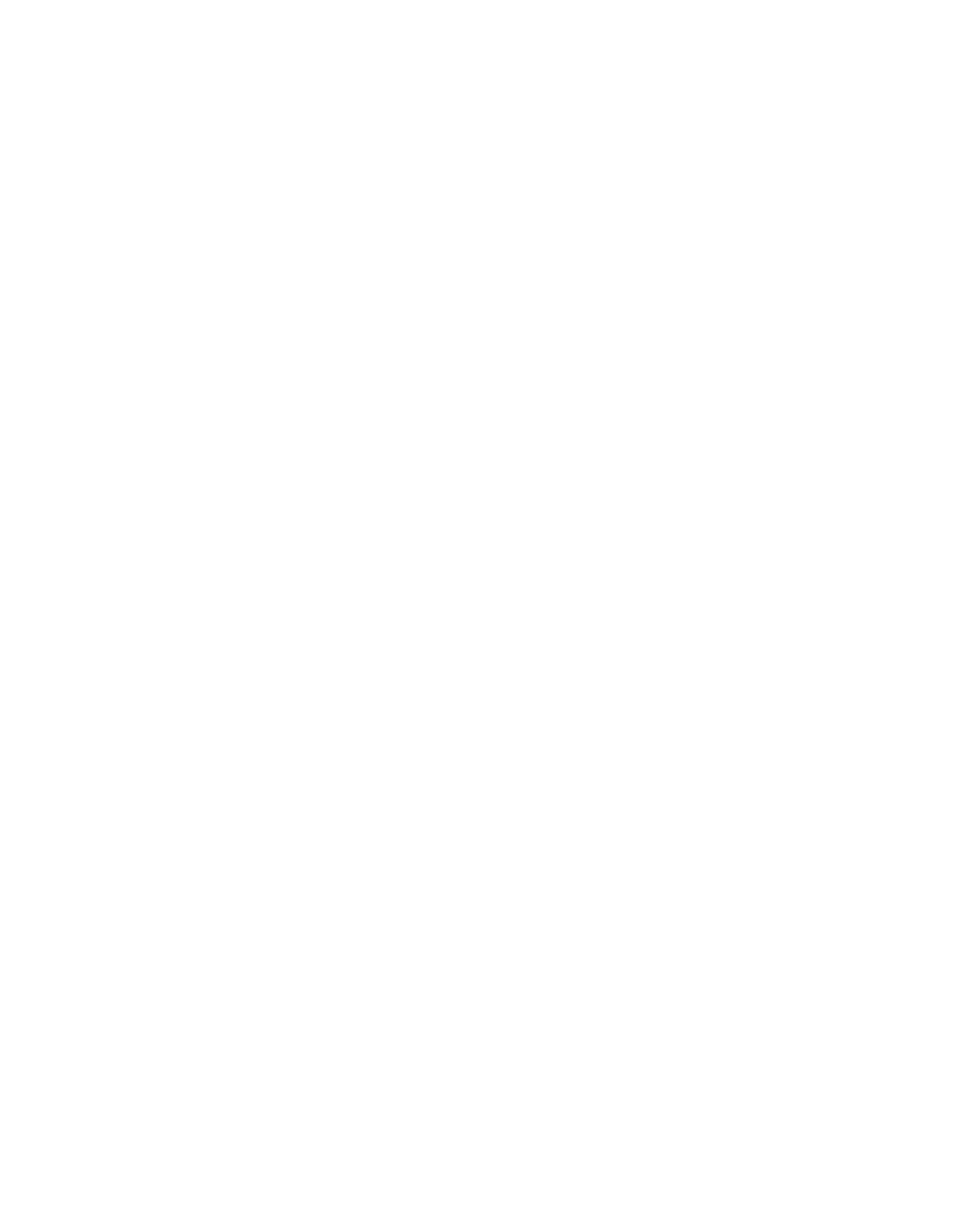# <span id="page-43-1"></span>Chapter 3

# **Molfiles**

Ctab molfile

A molfile consists of a header block and a connection table. Figure [3-1](#page-43-0) shows a molfile for alanine corresponding to the following structure:

<span id="page-43-0"></span>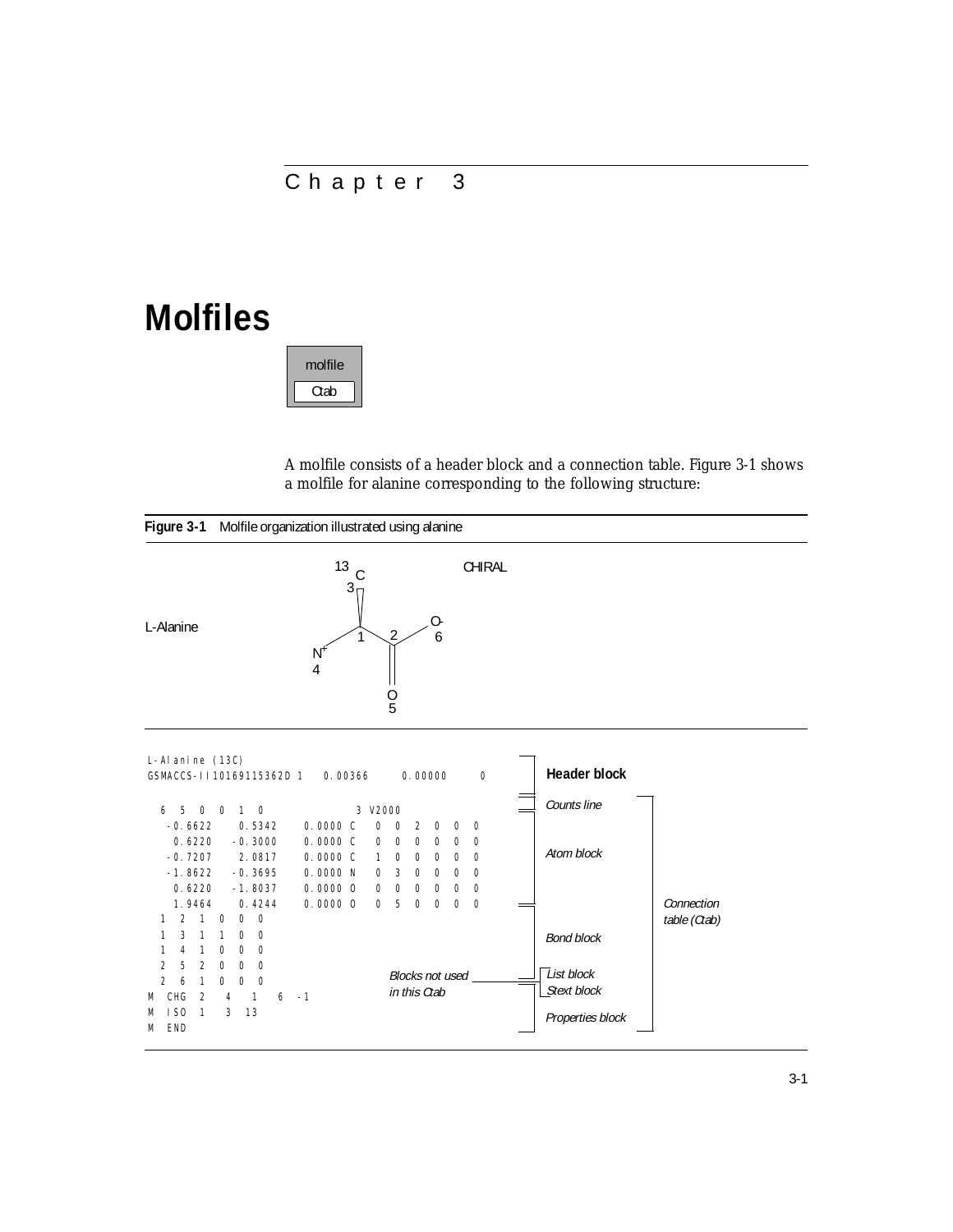#### The format for a molfile is:

- Header block: This identifies the molfile with the molecule name, user's name, program, date, and other miscellaneous information and comments
- Ctab block (described in Chapter 2)

The detailed format for the header block follows.

# **The Header Block**

| <i>Line 1:</i> | Molecule name. This line is unformatted, but like all other lines in a molfile<br>may not extend beyond column 80.                                                                                                                                                            |
|----------------|-------------------------------------------------------------------------------------------------------------------------------------------------------------------------------------------------------------------------------------------------------------------------------|
|                | Caution: This line must not contain any of the reserved tags that identify any<br>of the other CTAB file types such as \$MDL (RGfile), \$\$\$\$ (SDfile record<br>separator), \$RXN (rxnfile), or \$RDFILE (RDfile headers).                                                  |
| Line $2$ :     | User's first and last initials $(I)$ , program name $(P)$ , date/time $(M/D/Y,H:m)$ ,<br>dimensional codes $(d)$ , scaling factors $(S, s)$ , energy $(E)$ if modeling program<br>input, internal registry number (R) if input through MDL form. This line has<br>the format: |
| (FORTRAN:      | IIPPPPPPPPMMDDYYHHmmddSSssssssssssEEEEEEEEEEEERRRRRR<br>A2 A8 <--A10--->A2l 2 F10.5 F12.5 l6 )                                                                                                                                                                                |
|                | A blank line can be substituted for line 2.                                                                                                                                                                                                                                   |
| Line 3:        | A line for comments. If no comment is entered, a blank line must be present.                                                                                                                                                                                                  |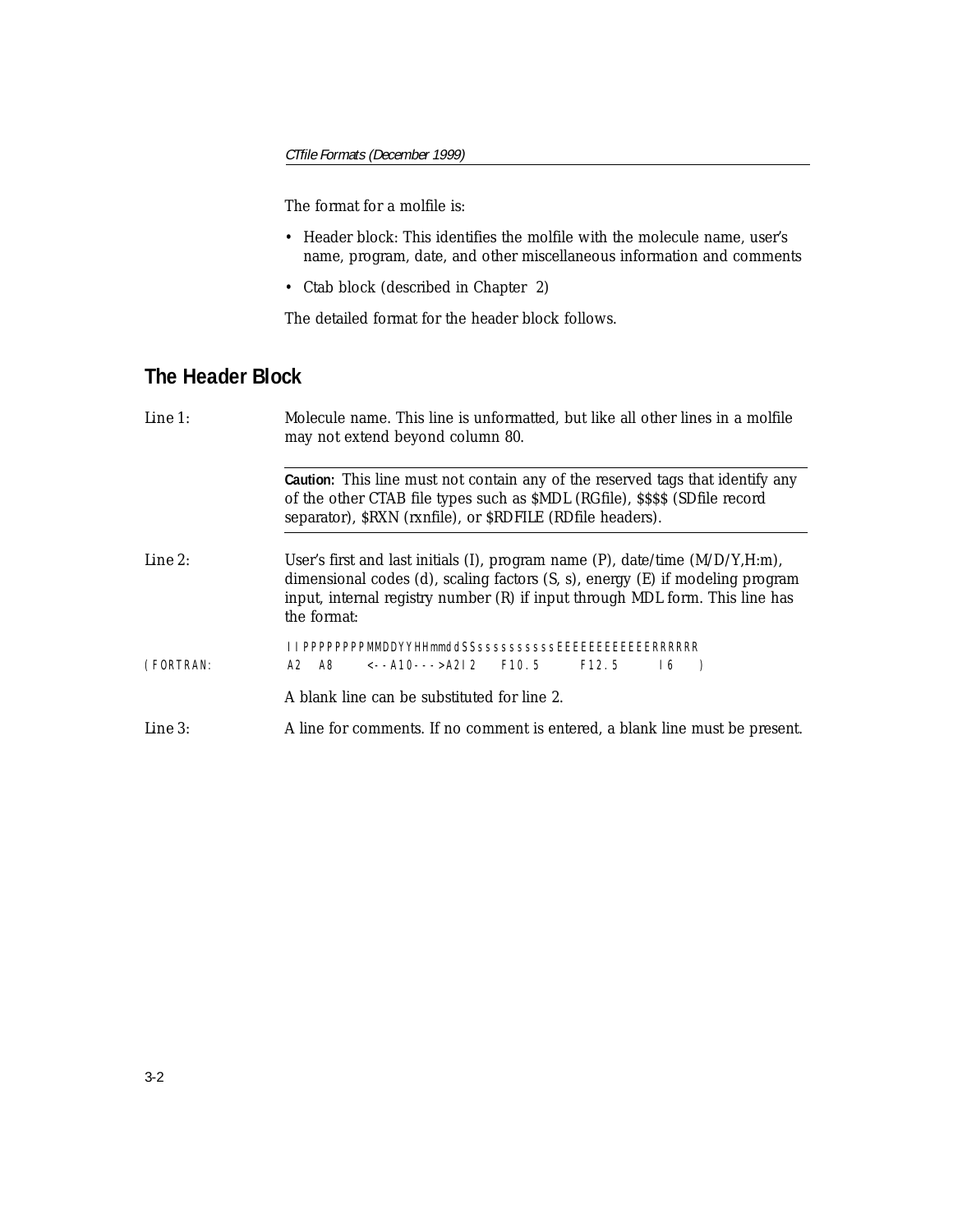## Chapter 4

# **RGfiles**



The format of an RGfile (Rgroup query file) is shown below. Lines beginning with \$ define the overall structure of the Rgroup query; the molfile header block is embedded in the Rgroup header block.

In addition to the primary connection table (Ctab block) for the root structure, a Ctab block defines each member (\*m) within each Rgroup (\*r).

```
$MDL REV 1 date/time
          $MOL
          $HDR
          [Molfile Header Block (see Chapter 3) = name, pgm info, comment]
          $END HDR
          $CTAB
          [Ctab Block (see Chapter 2) = count + atoms + bonds + lists + props
          $END CTAB
          $RGP
          rrr [where rrr = Rgroup number]
          $CTAB
          [Ctab Block]
          $END CTAB
          $END RGP
          $END mol
    *m
*r
```
where:

\*r (Rgroup) is repeated to a maximum of 32

\*m (member) is repeated to a maximum of 255 total atoms and bonds per Rgroup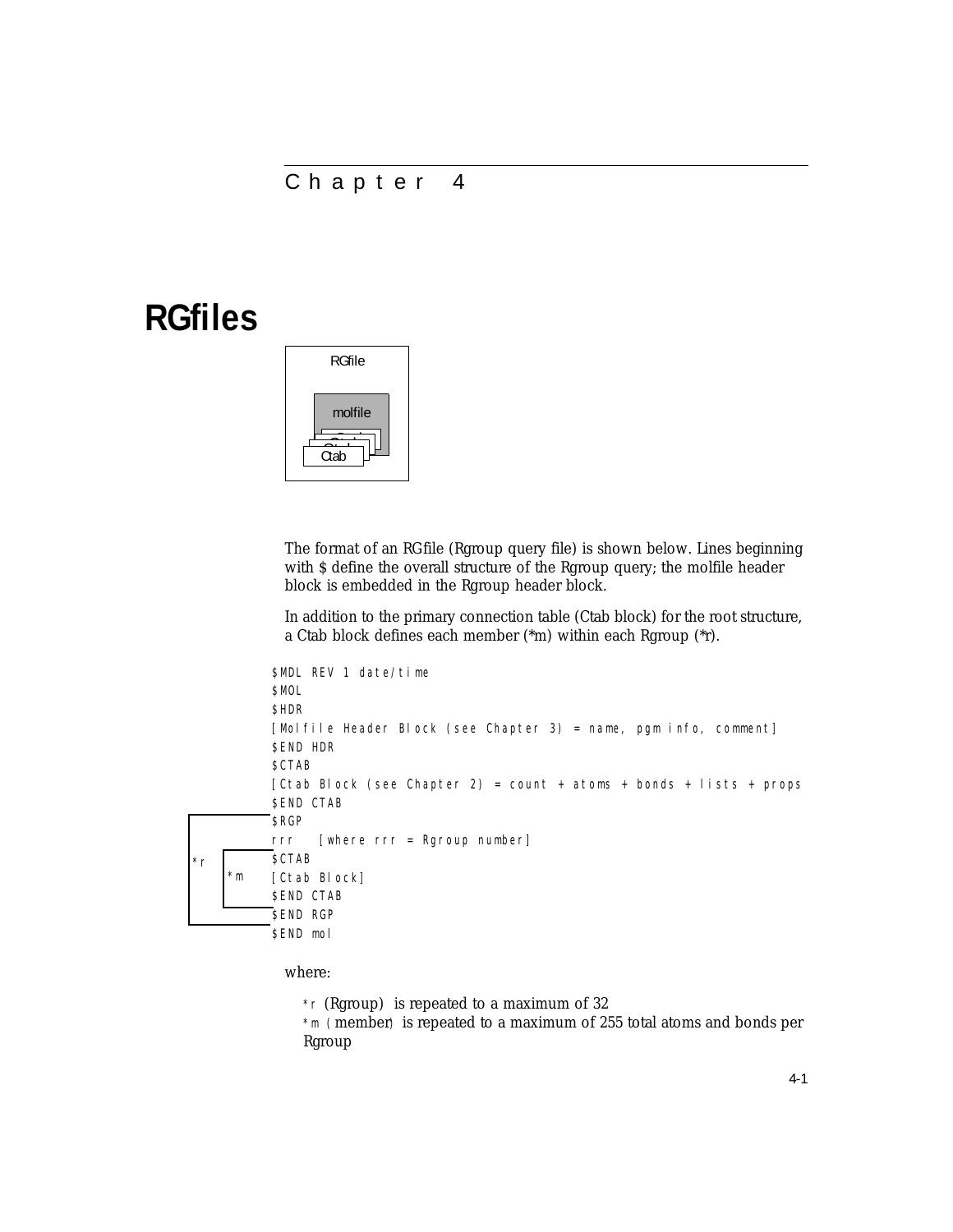<span id="page-46-0"></span>**Figure 4-1** Example of an RGfile (Rgroup query file)

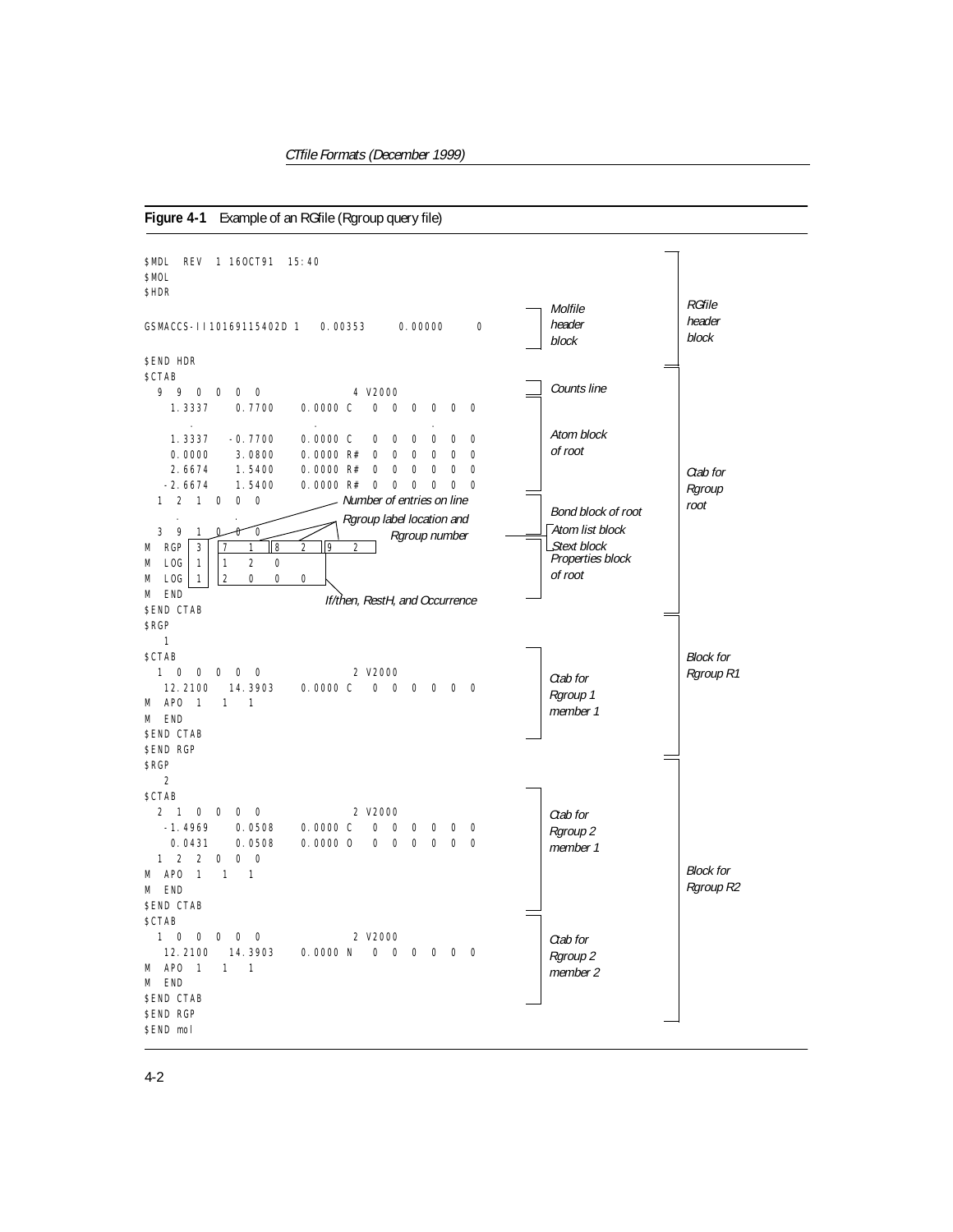

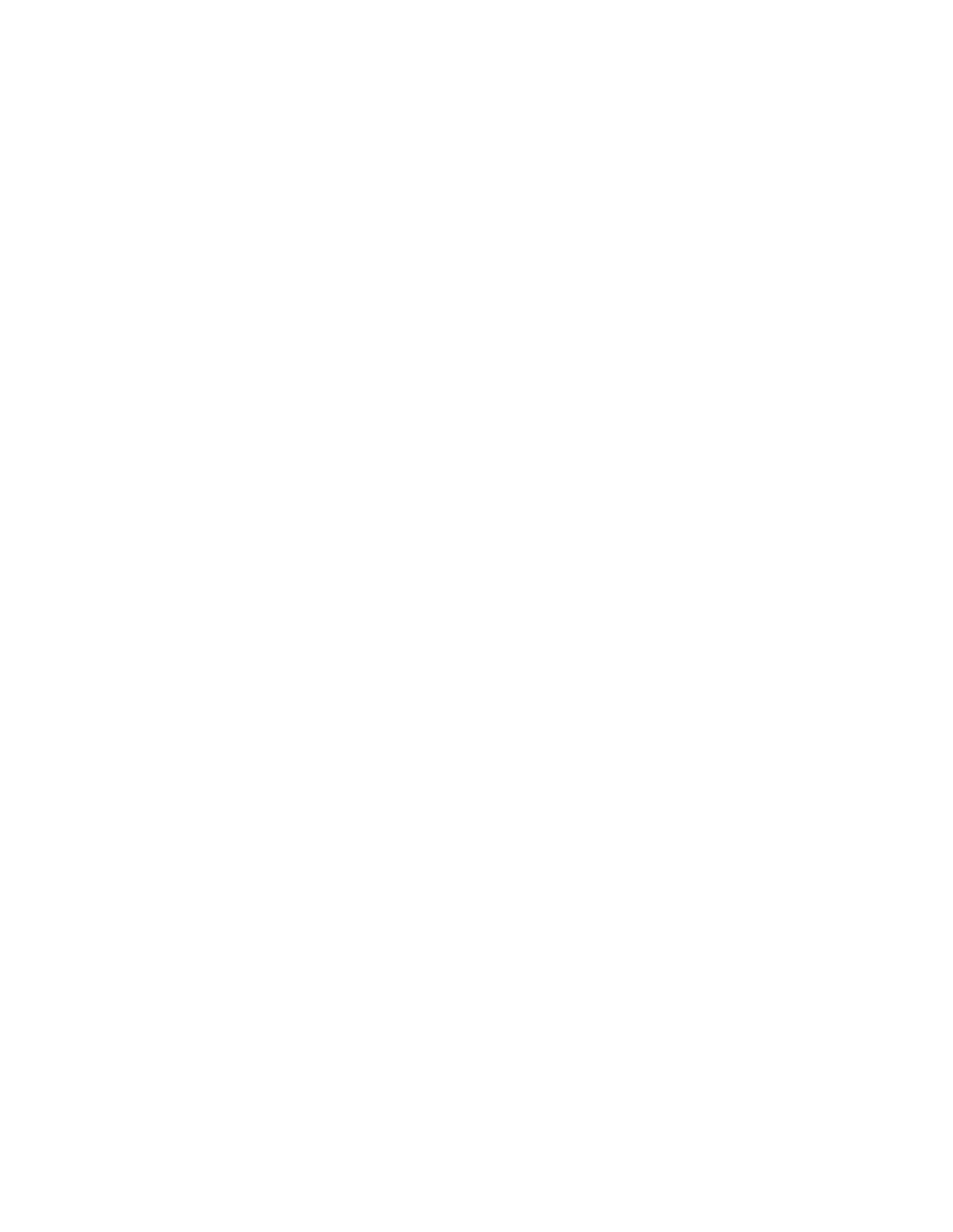# Chapter 5

# **SDfiles**



An SDfile (structure-data file) contains the structural information and associated data items for one or more compounds. An example of an SDfile is shown in Figure [5-1.](#page-51-0) The format is:



where:

\*l is repeated for each line of data

\*d is repeated for each data item

\*c is repeated for each compound

A *[Molfile]* block has the molfile format described in [Chapter 3](#page-43-1) or [Chapter 10](#page-74-0).

A *[Data Header]* (one line) precedes each item of data, starts with a *greater than* (>) sign, and contains at least one of the following:

- The field name enclosed in angle brackets. For example: <melting.point>
- The field number, DT*n* , where *n* represents the number assigned to the field in a MACCS database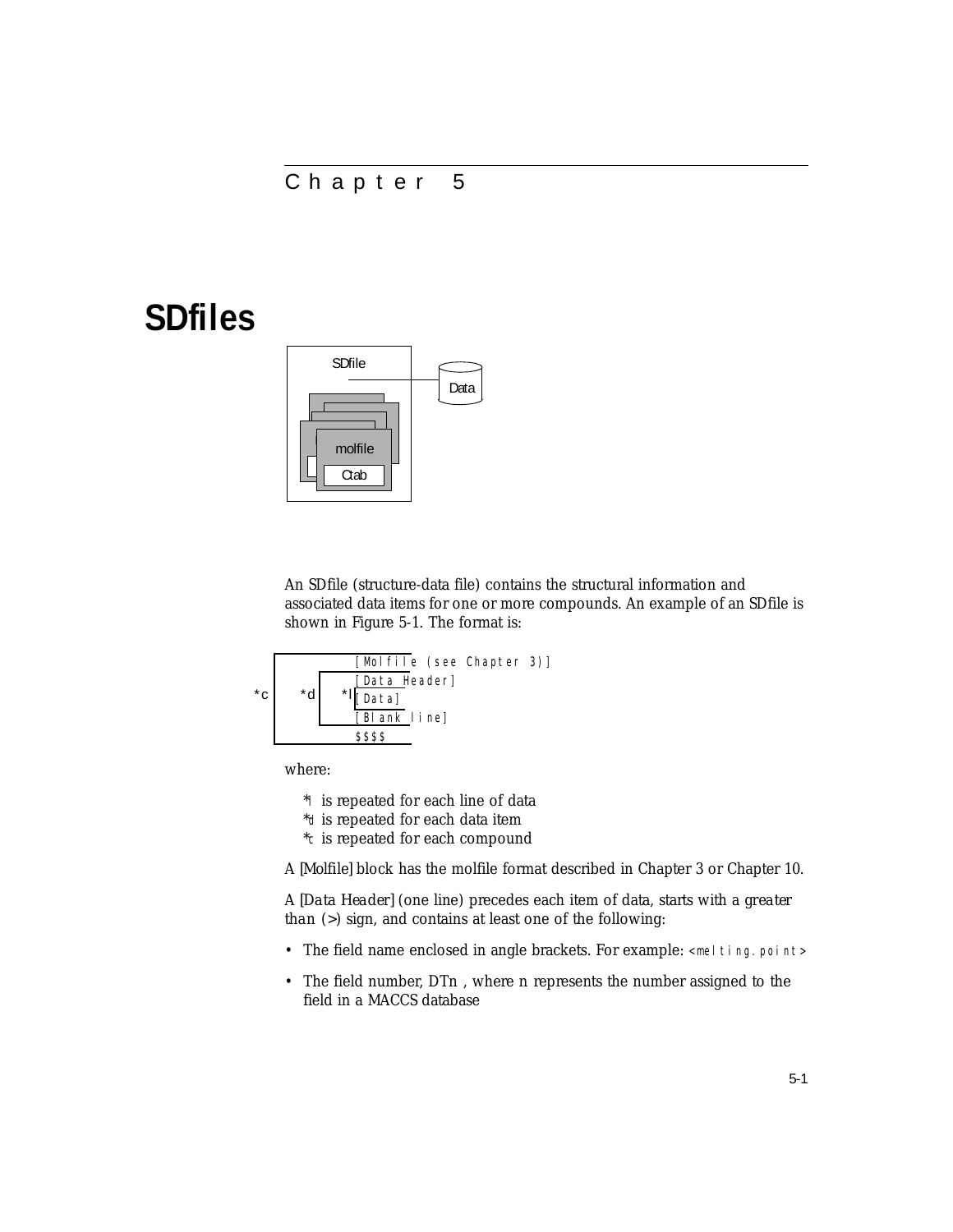Optional information for the data header includes:

- The compound's external and internal registry numbers. External registry numbers must be enclosed in parentheses.
- Any combination of information

The following are examples of valid data headers:

```
> <MELTING.POINT>
> 55 (MD-08974) <BOILING.POINT> DT12
> DT12 55
> (MD-0894) <BOILING.POINT> FROM ARCHIVES
```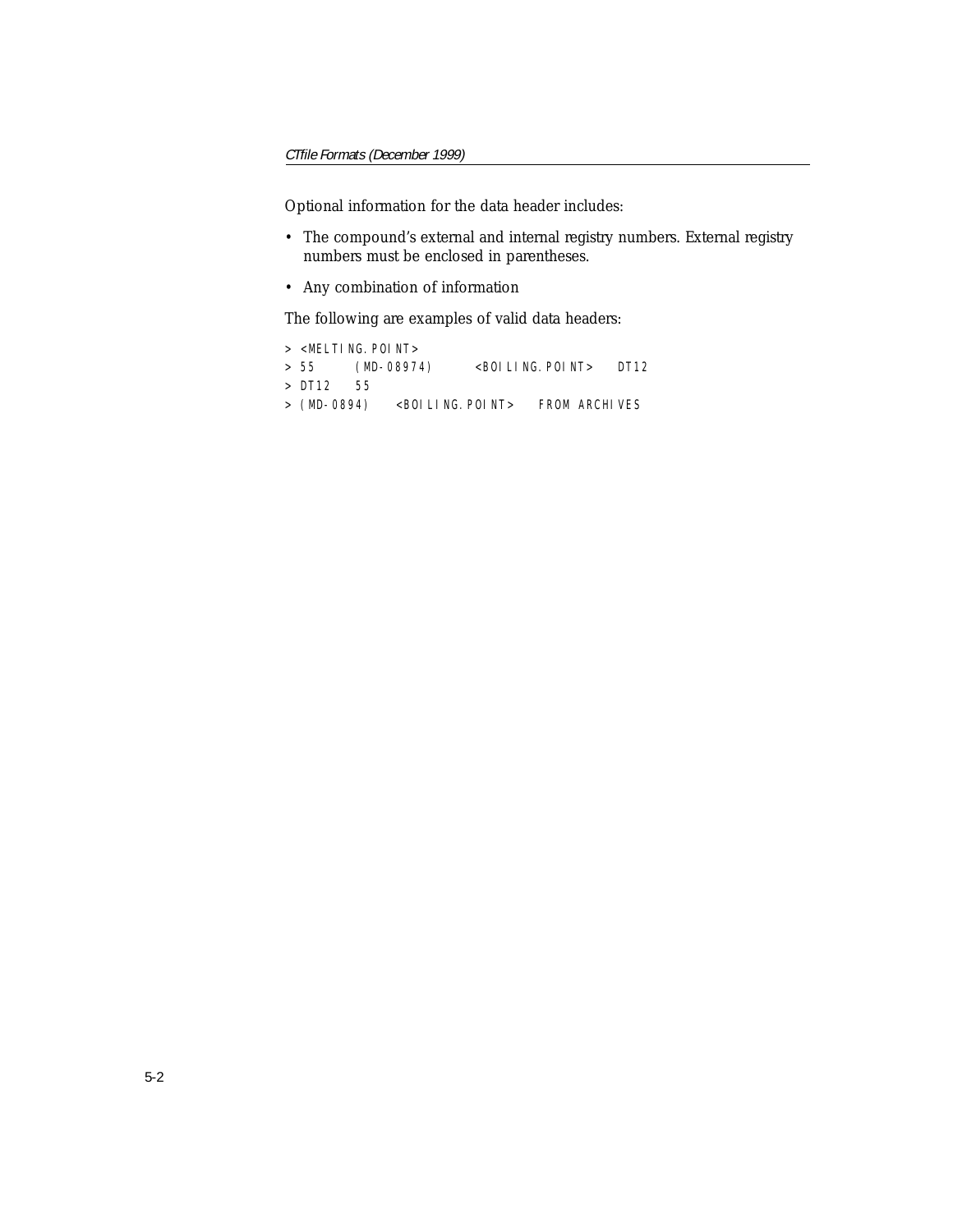#### <span id="page-51-0"></span>**Figure 5-1** Example of an SDfile

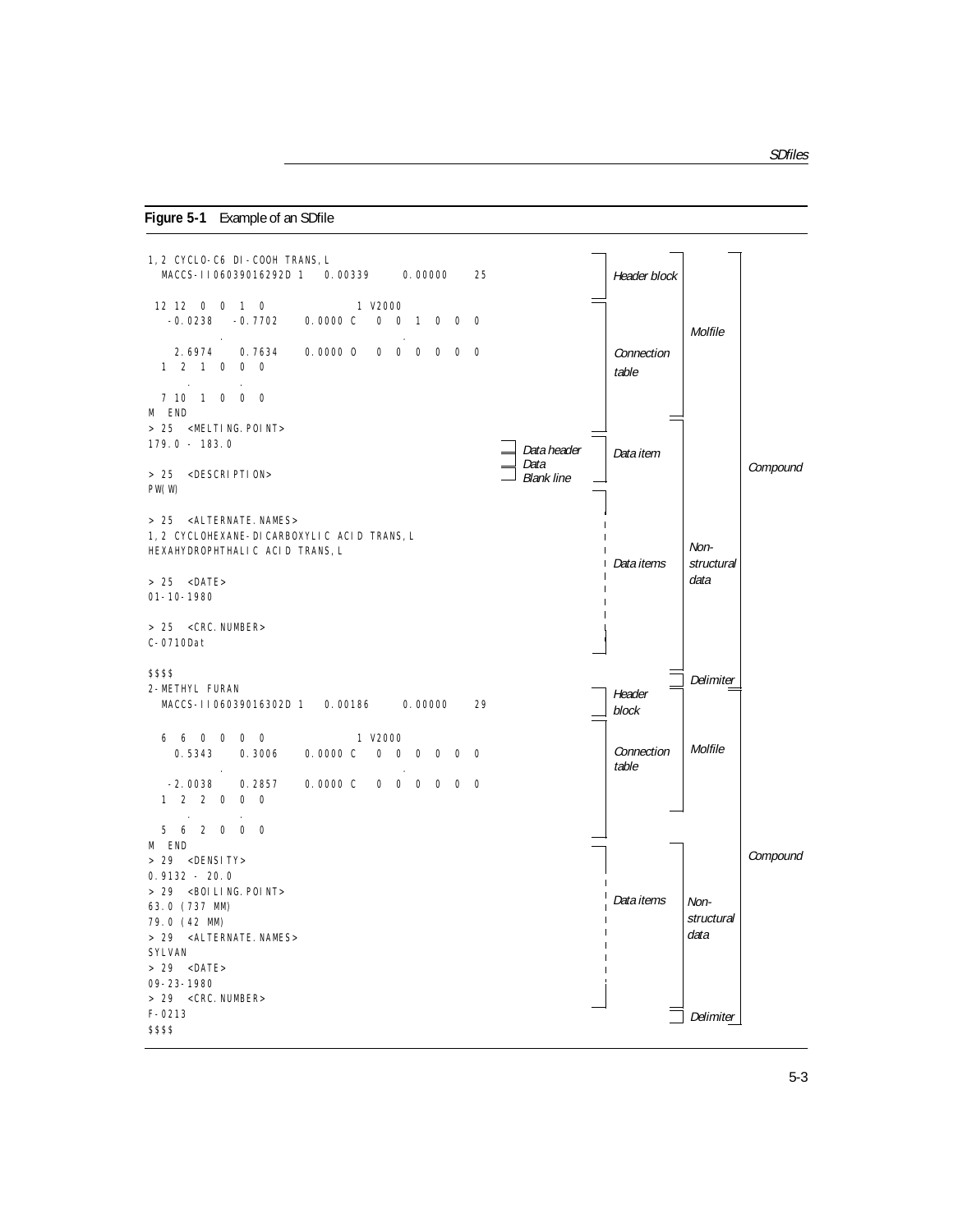A *[Data]* value may extend over multiple lines containing up to 200 characters each. A blank line terminates each data item.

A line containing four dollar signs (\$\$\$\$) terminates each complete data block describing a compound.

A datfile (data file) is effectively an SDfile with no *[Molfile]* descriptions or \$\$\$\$ delimiters. The *[Data Header]* in a datfile must include either an external or internal registry number in addition to a field name or number.

## **SDfile after a CFS search**

After a conformationally flexible substructure (CFS) search, the following format information is appended by ISIS/Base PL to your SDfile after the connection table:

- Query information (M \$3D appendix lines added to embedded molfile)
- CFS generated data (\*DATA)
- MAPPED ATOMS and BONDS

This information describes, for example, how query atoms are mapped, the atom coordinates in models, and what is fitted during a CFS search.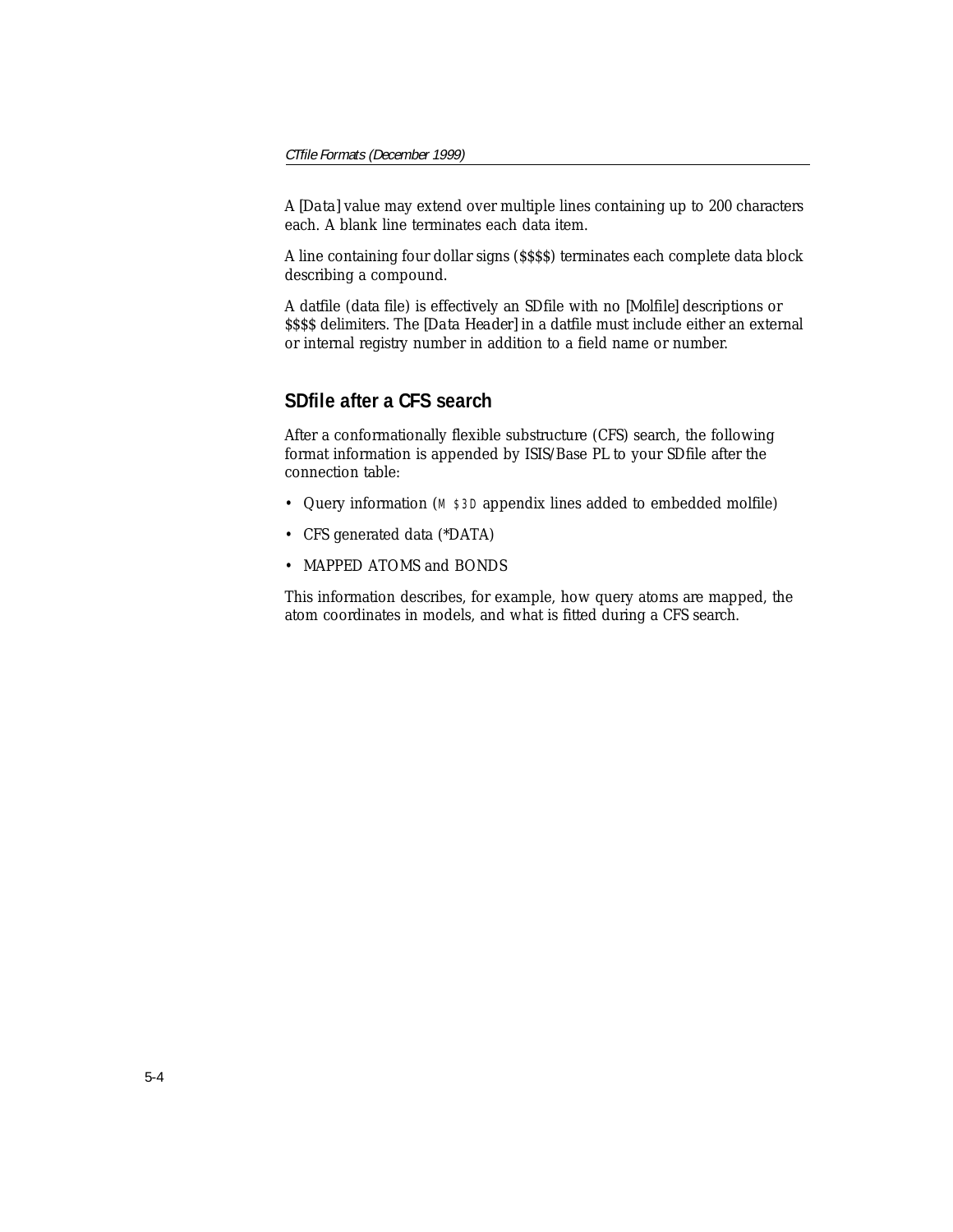**Figure 5-2** Example of SDfile with appended CFS query information

 . . M CHG 2 14 -1 16 1 M \$3D 5 M \$3D -9 3 M \$3D 13 18 6.3000 8.3000 M \$3D -9 3 M \$3D 18 9 3.1000 5.1000 M \$3D -9 3 M \$3D 18 4 2.4000 4.4000 M \$3D -9 3 M \$3D 13 9 2.8000 4.8000 M \$3D -9 3 M \$3D 13 4 3.1000 5.1000 M END  $> 31 < *DATA$ Method = Derivative > 31 <MAPPED ATOMS AND BONDS> (8 13 14 3 9 4 18) (12 13 7 8) 3D Query Fields CFS-Generated Data Mapping Atoms and Bonds

\$\$\$\$

.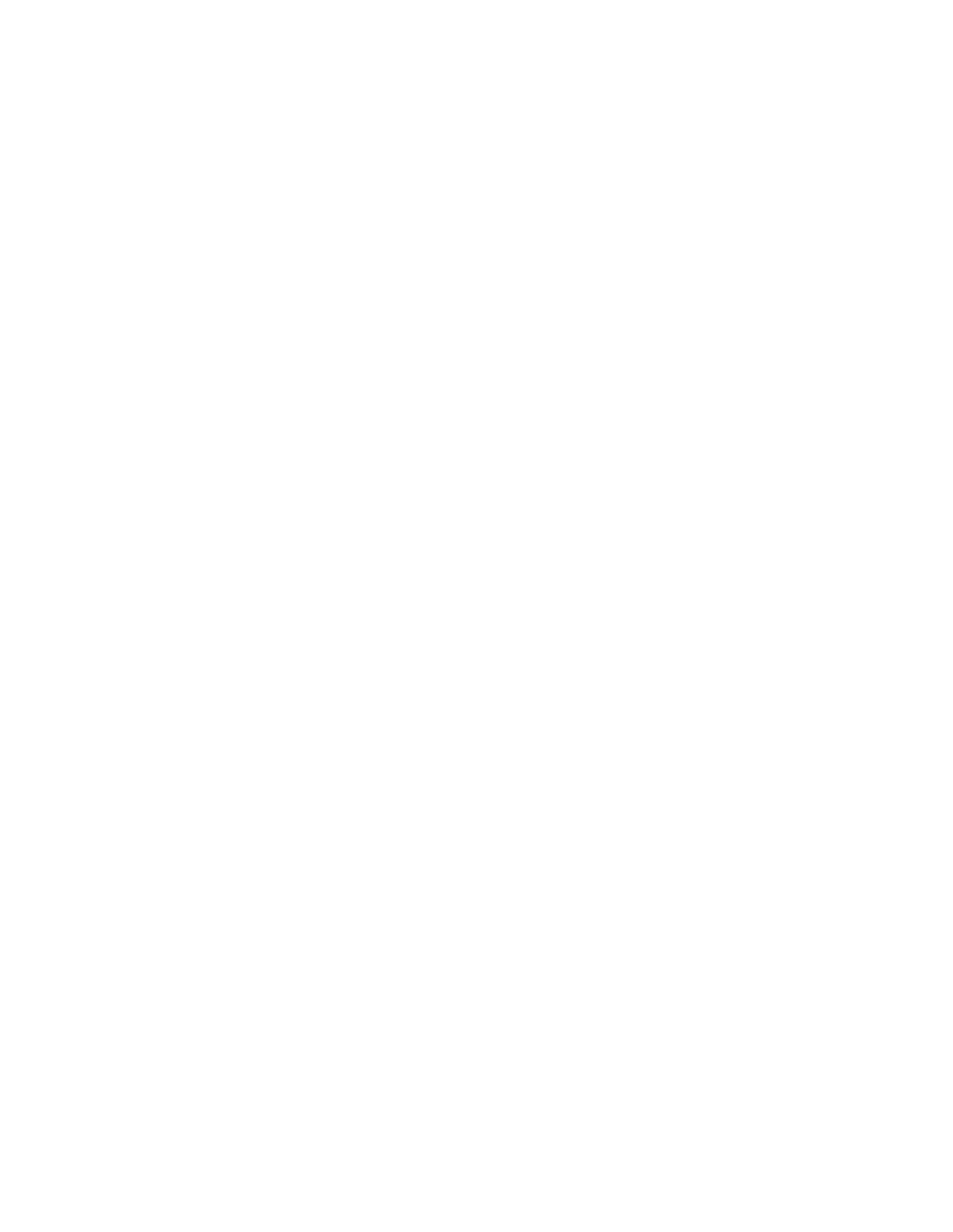# Chapter 6

# **Rxnfiles**



Rxnfiles contain structural data for the reactants and products of a reaction. An example rxnfile for a simple reaction is shown in Figure [6-1.](#page-56-0) The format is:



where:

\*r is repeated for each reactant \*p is repeated for each product

# **Header Block**

| Line 1:    | \$RXN in the first position on this line identifies the file as a reaction file.                                                 |
|------------|----------------------------------------------------------------------------------------------------------------------------------|
| Line 2:    | A line which is always blank.                                                                                                    |
| Line 3:    | The program name and version $(P)$ , date/time $(M/D/Y,H:m)$ , and reaction<br>registry number $(R)$ . This line has the format: |
|            | PPPPPPPPMMDDYYHHmmRRRRRRRR                                                                                                       |
| (FORTRAN:  | $A14 \le -A12---& 18$                                                                                                            |
|            | A blank line can be substituted for line 3.                                                                                      |
| Line $4$ : | A line for comments. If no comment is entered, a blank line must be present.                                                     |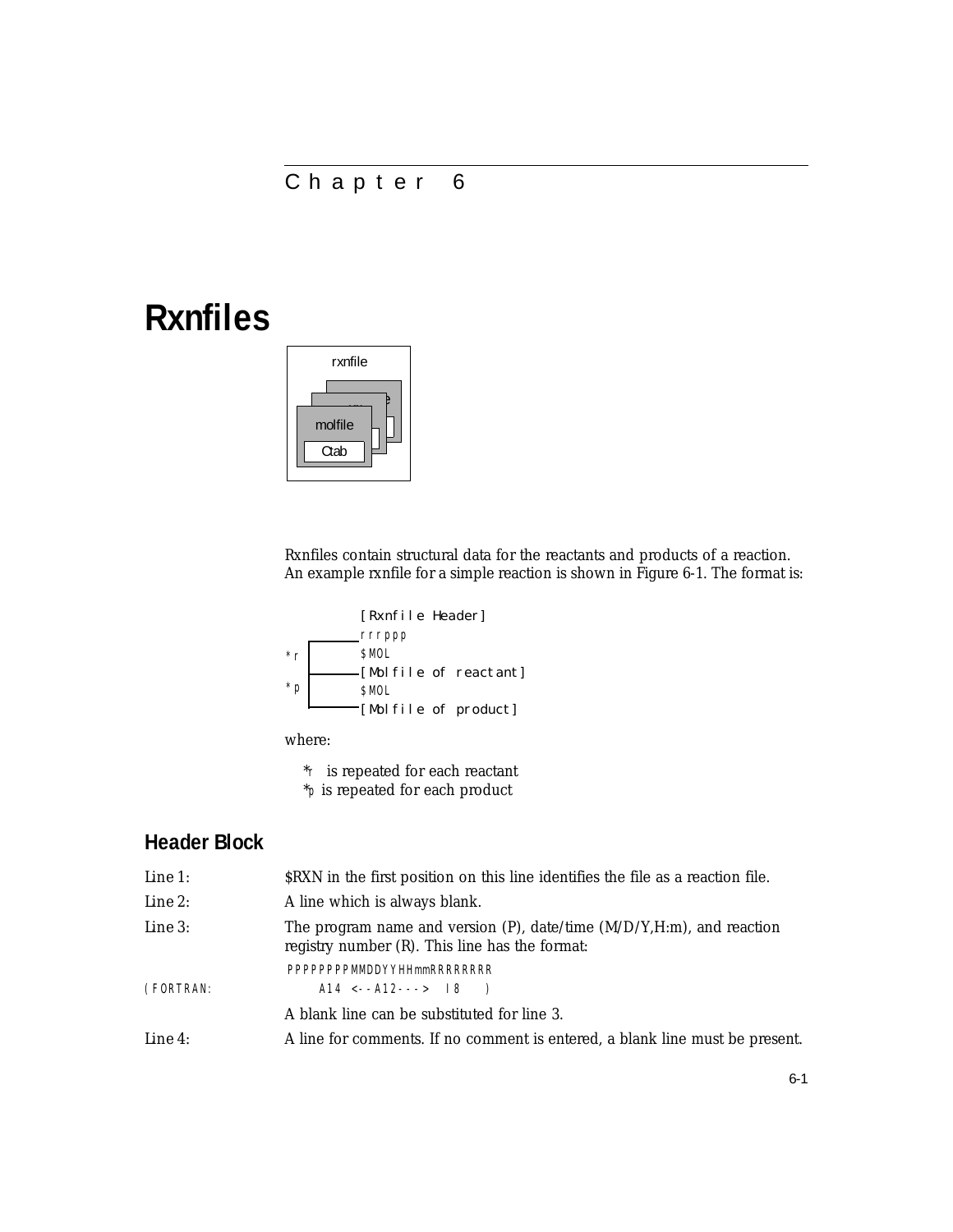<span id="page-56-0"></span>

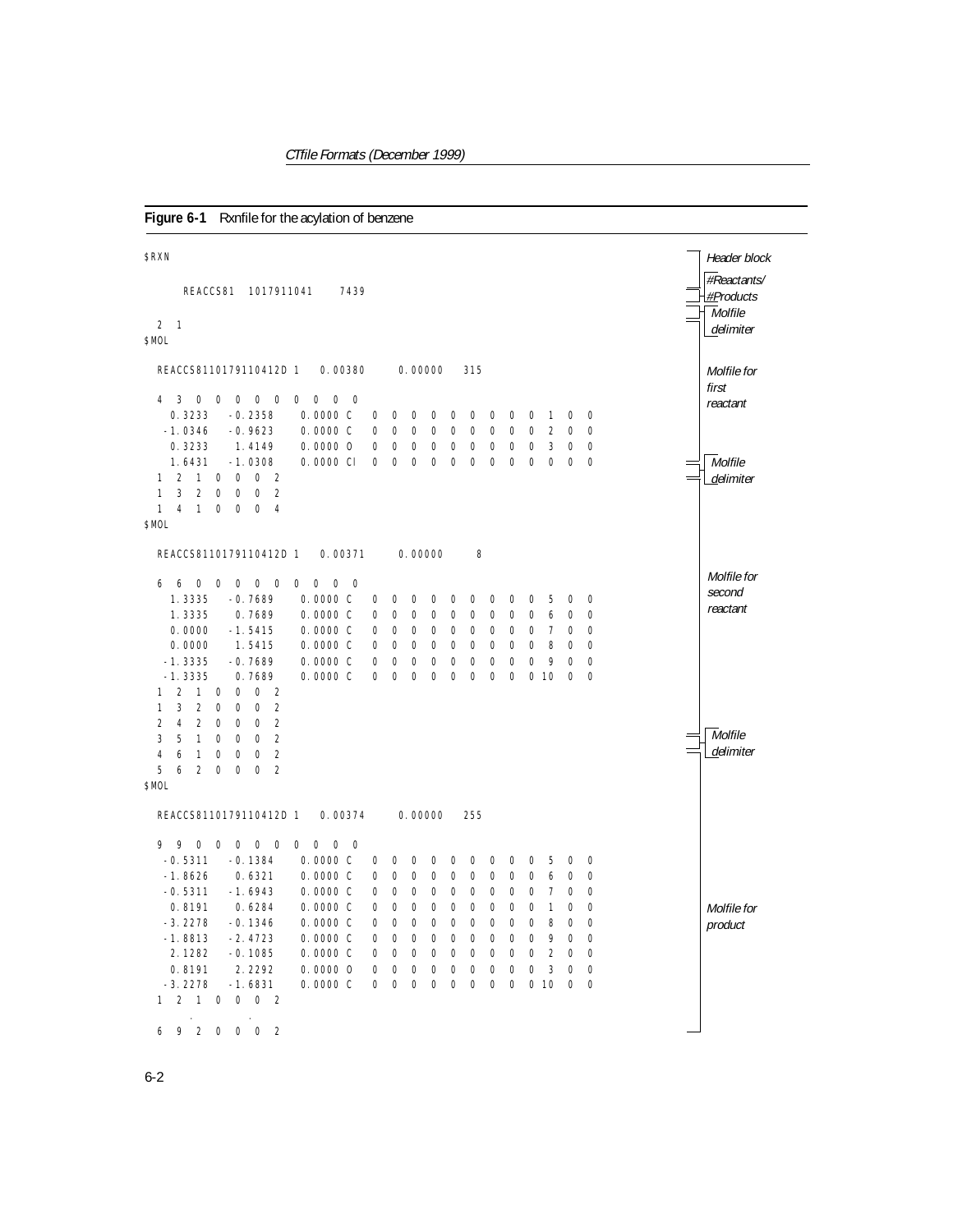### **Reactants/Products**

A line identifying the number of reactants and products, in that order. The format is:

rrrppp

where the variables represent:

rrr Number of reactants ppp Number of products

## **Molfile Blocks**

A series of blocks, each starting with \$MOL as a delimiter, giving the molfile for each reactant and product in turn. The molfile blocks are always in the same order as the molecules in the reaction; reactants first and products second.

The rxnfile in Figure [6-1](#page-56-0) corresponds to the following reaction:



**Note:** MACCS-II cannot read or write connection tables for reactions.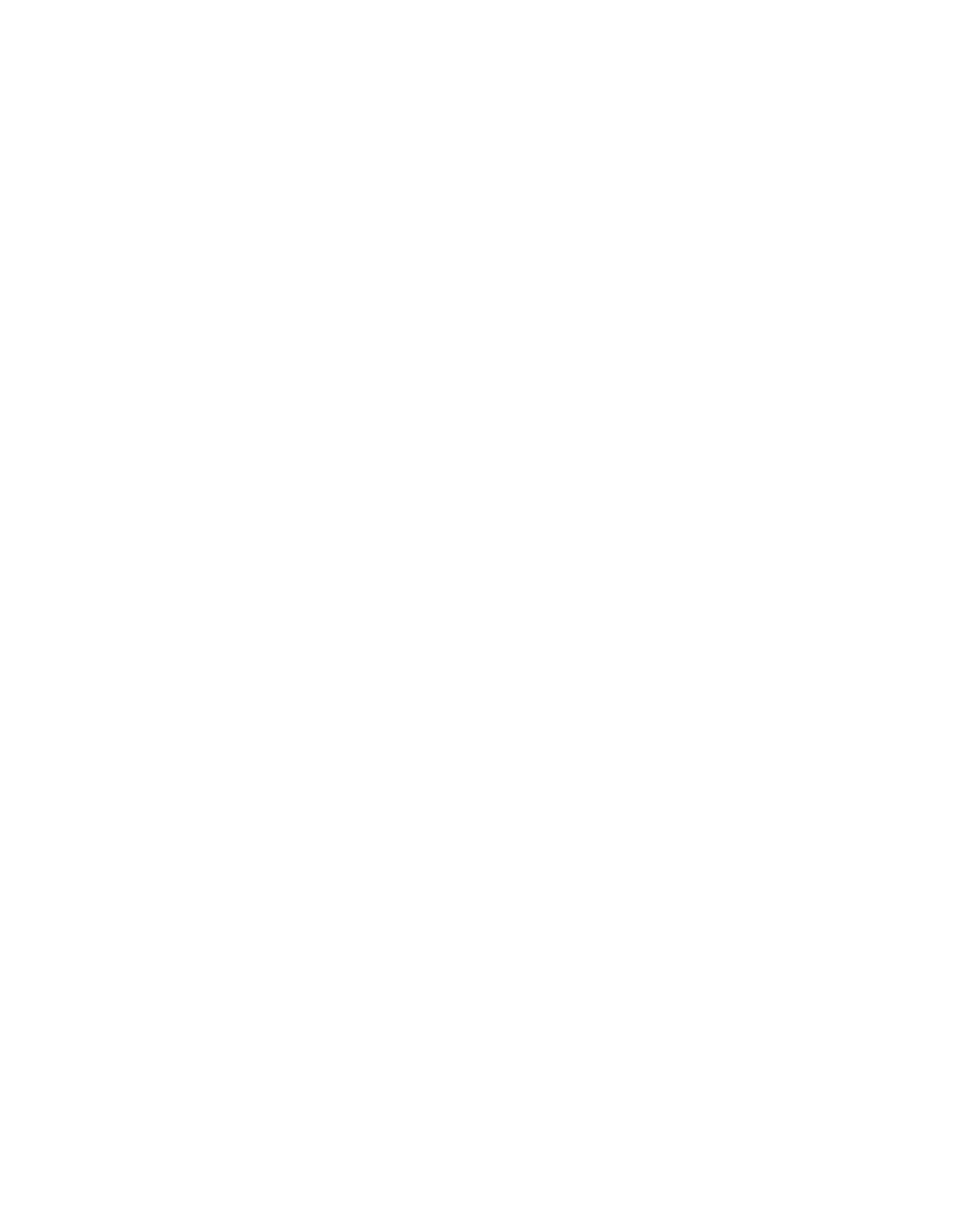# Chapter 7

# **RDfiles**



An RDfile (reaction-data file) consists of a set of editable "records." Each record defines a molecule or reaction, and its associated data. An example RDfile incorporating the rxnfile described in Chapter 6 is shown in Figure [7-1.](#page-63-0) The format for an RDfile is:

\n
$$
\begin{array}{r}\n [RDf11e \text{Header}] \\
 \hline\n [Mol ecul e \text{ or Reaction Identification}1 \text{dentifier}] \\
 \hline\n \begin{array}{r}\n \star_d \\
 \hline\n [Data-field1 \text{dentifier}] \\
 \hline\n [Dataa]\n \end{array}\n \end{array}
$$
\n

where:

\*d is repeated for each data item

\*r is repeated for each reaction or molecule

Each logical line in an RDfile starts with a keyword in column 1 of a physical line. One or more blanks separate the first argument (if any) from the keyword. The blanks are ignored when the line is read. After the first argument, blanks are significant.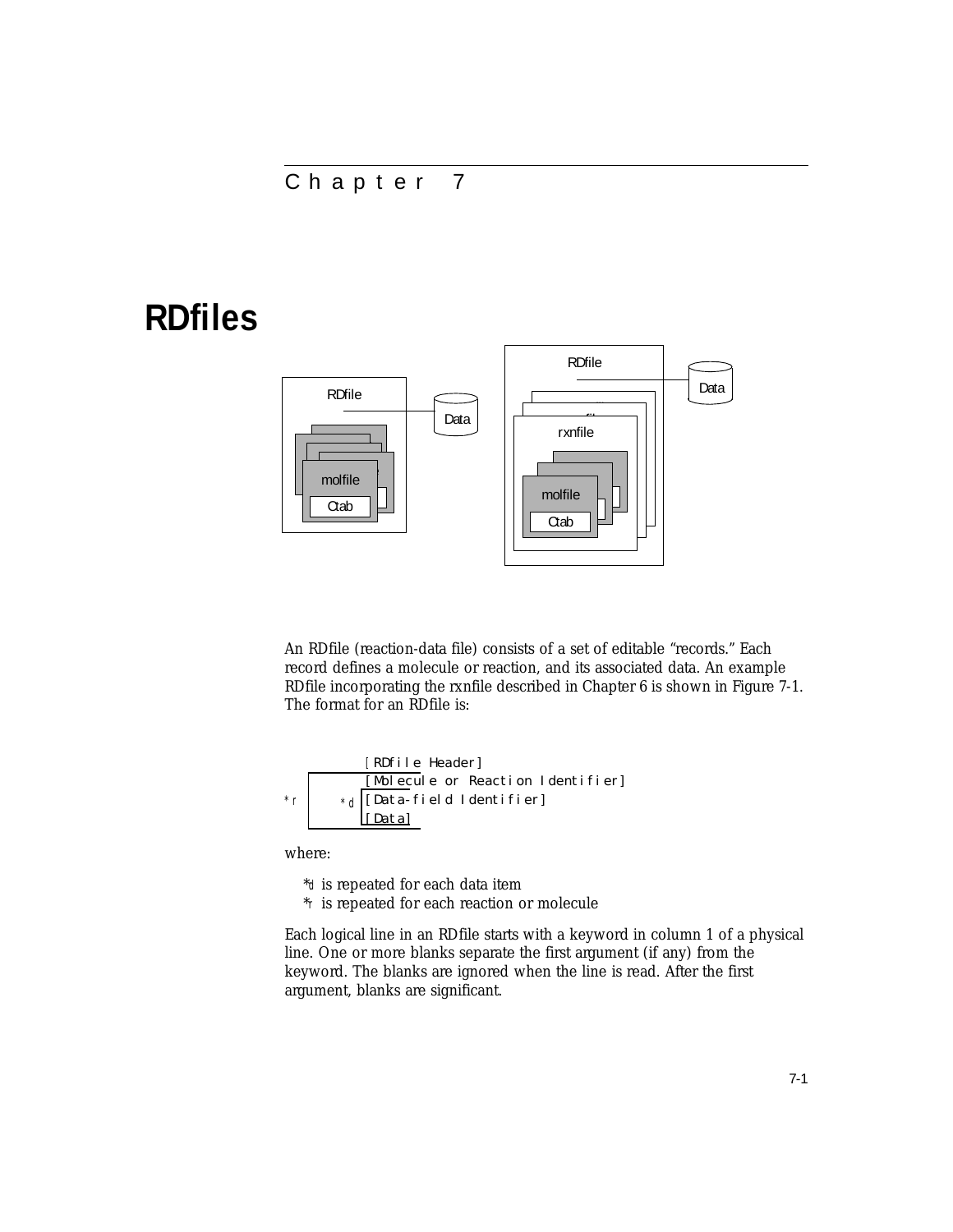An argument longer than 80 characters breaks at column 80 and continues in column 1 of the next line. (The argument may continue on additional lines up to the physical limits on text length imposed by the database.)

The RDfile must not contain any blank lines except as part of embedded molfiles, rxnfiles, or data. An identifier separates records.

# **RDfile Header**

*Line 1:* \$RDFILE 1: The *[RDfile Header]* must occur at the beginning of the physical file and identifies the file as an RDfile. The version stamp "1" is intended for future expansion of the format.

*Line 2:* \$DATM: Date/time (M/D/Y, H:m) stamp. This line is treated as a comment and ignored when the program is read.

### **Molecule and Reaction Identifiers**

A *[Molecule or Reaction Identifier]* defines the start of each complete record in an RDfile. The form of a *molecule* identifier must be one of the following:

\$MFMT [\$MIREG internal-regno [\$MEREG external-regno]] embedded molfile \$MIREG internal-regno \$MEREG external-regno

#### where:

- \$MFMT defines a molecule by specifying its connection table as a molfile
- \$MIREG *internal-regno* is the internal registry number (sequence number in the database) of the molecule
- \$MEREG *external-regno* is the external registry number of the molecule (any uniquely identifying character string known to the database, for example, CAS number)
- Square brackets ( [] ) enclose optional parameters
- An embedded molfile (see Chapter 3) follows immediately after the \$MFMT line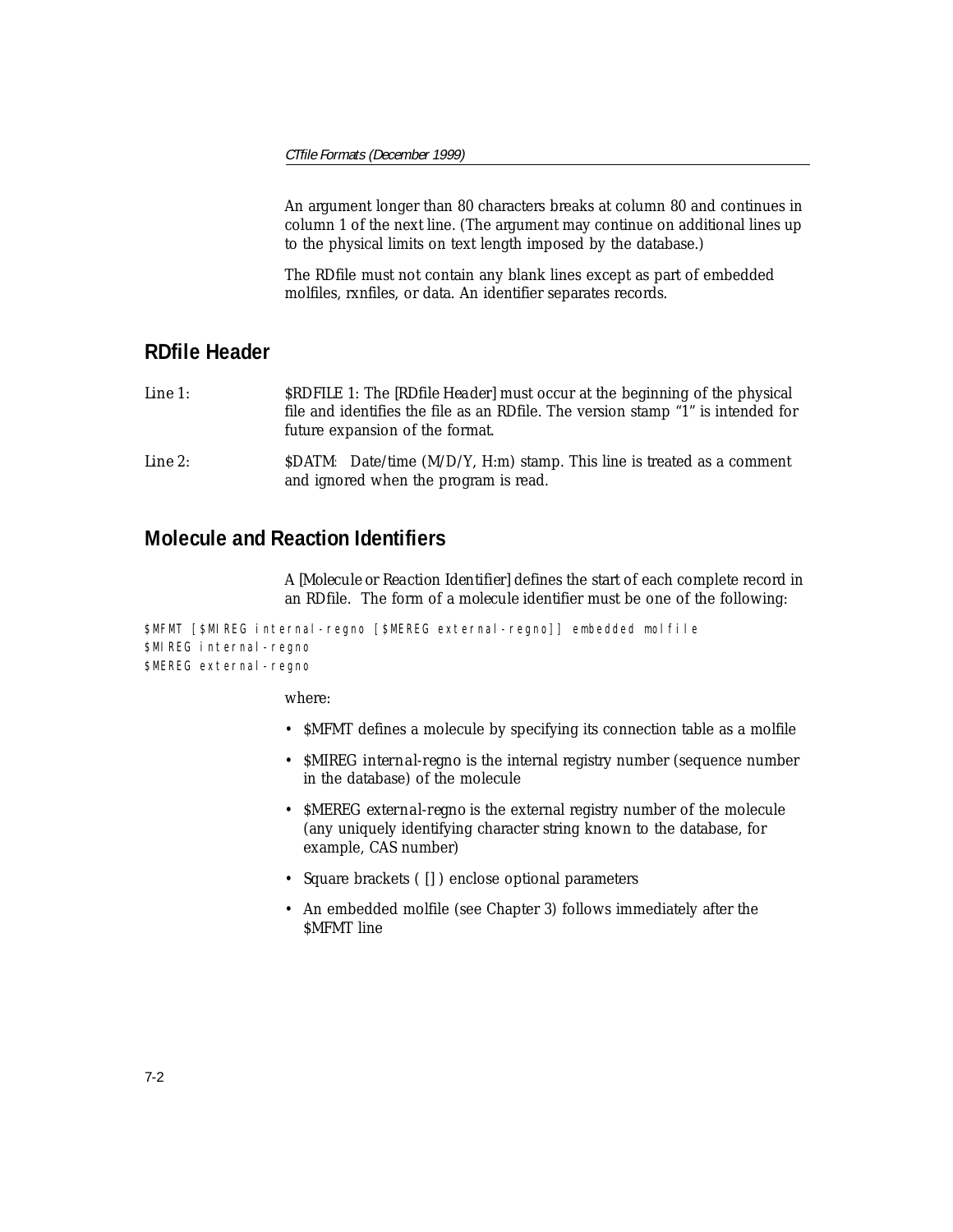#### The forms of a *reaction* identifier closely parallel that of a molecule:

\$RFMT [\$RIREG internal-regno [\$REREG external-regno]] embedded rxnfile \$PCRXN [\$RIREG internal-regno [\$REREG external-regno]] embedded CPSS rxnfile **CP** \$RIREG internal-regno \$REREG external-regno

where:

- \$RFMT defines a reaction by specifying its descripton as a rxnfile and \$PCRXN **C** defines a reaction by specifying its descripton as a CPSS-style rxnfile
- \$RIREG *internal-regno* is the internal registry number (sequence number in the database) of the reaction
- \$REREG *external-regno* is the external registry number of the reaction (any uniquely identifying character string known to the database)
- Square brackets ( [] ) enclose optional parameters
- An embedded rxnfile (see Chapter 6) follows immediately after the \$RFMT line, and an embedded CPSS-style rxnfile follows immediately after the \$PCRXN line **CP**

### **Data-field Identifier**

The *[Data-field Identifier]* specifies the name of a data field in the database. The format is:

\$DTYPE field name

# **Data**

Data associated with a field follows the field name on the next line and has the form:

\$DATUM datum

The format of *datum* depends upon the data type of the field as defined in the database. For example: integer, real number, real range, text, molecule regno.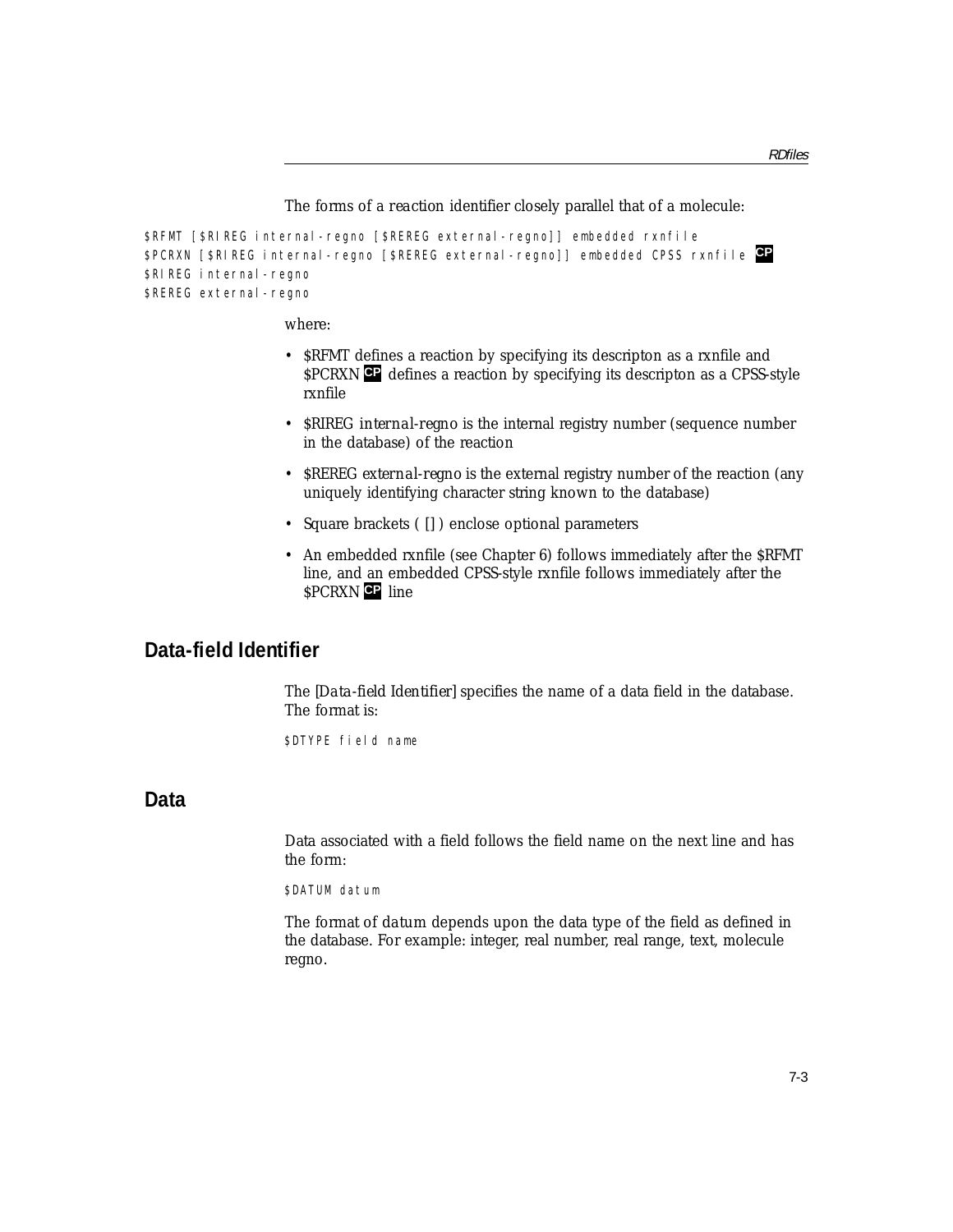For fields whose data type is "molecule regno," the *datum* must specify a molecule and, with the exception noted below, use one of the formats defined above for a molecular identifier. For example:

```
$DATUM $MFMT embedded molfile
$DATUM $MEREG external-regno
$DATUM $MIREG internal-regno
```
In addition, the following special format is accepted:

\$DATUM molecule-identifier

Here, *molecule-identifier* acts in the same way as *external-regno* in that it can be any text string known to the database that uniquely identifies a molecule. (It is usually associated with a data field different from the *external-regno.*)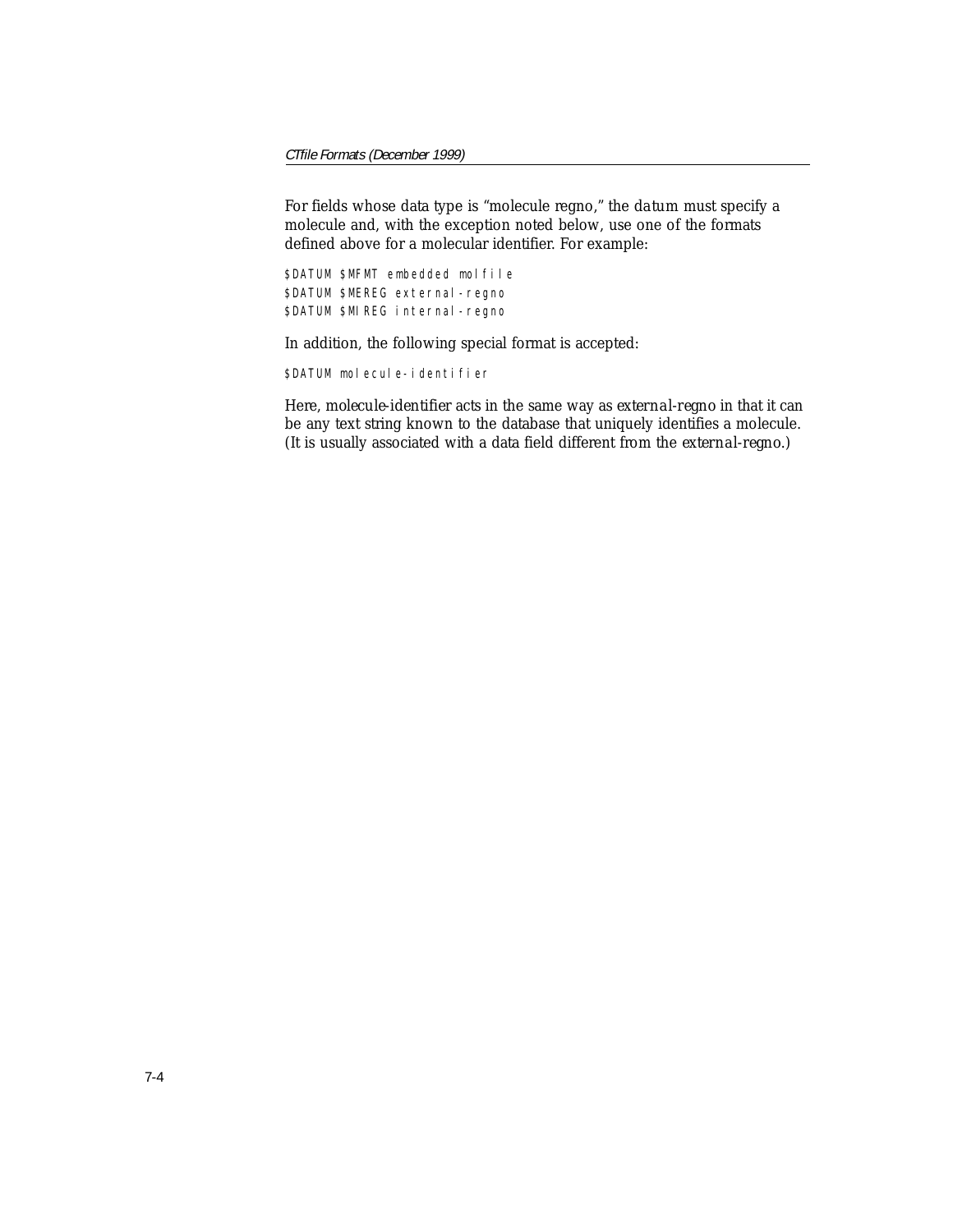<span id="page-63-0"></span>**Figure 7-1** Example of a reaction RDfile

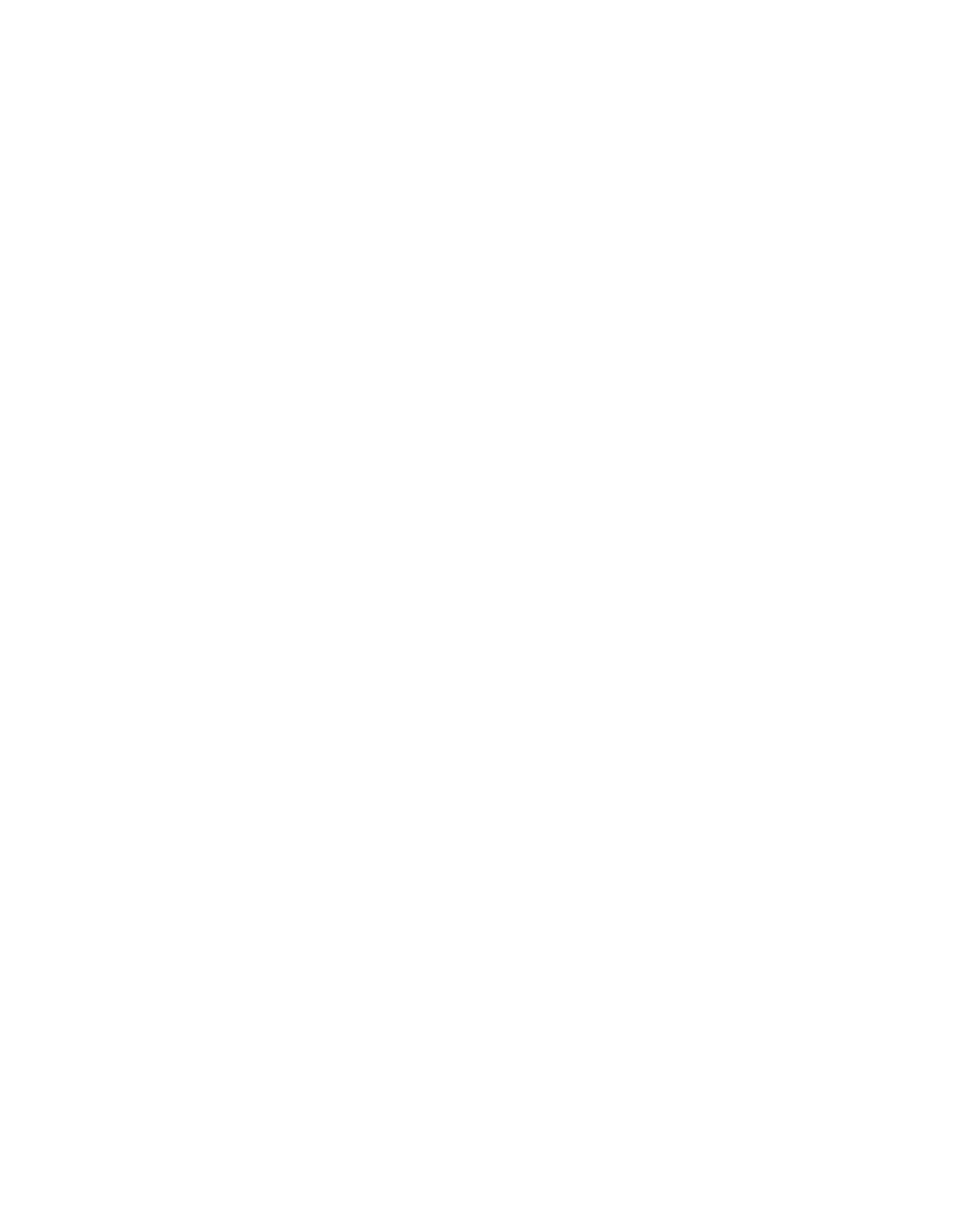# **Atom Limit Enhancements**

The formats presented in this chapter were added to support the chemical representation enhancements of ISIS 2.0 Desktop.

### **Phantom Extra Atom**

The format for phantom extra atom information is as follows:

M PXA aaaxxxxx.xxxxyyyyy.yyyyzzzzz.zzzz H e...

where:

| aaa | $=$ Index of (real) atom for attachment                          |
|-----|------------------------------------------------------------------|
| XVZ | $=$ Coordinates for the added atom                               |
| H.  | = Atom symbol                                                    |
| e.  | $=$ Additional text string (for example, the superatom<br>label) |

The FORTRAN format for the phantom extra atom entry is as follows:

(I4,4F10.4,1X,A3,1X,A)

The bond to the added phantom atom is added as a crossing bond to the outermost Sgroup that contains atom aaa. Note this appendix supplies coordinates and up to 35 characters of 'label' that can be used for the ISIS/Desktop superatom conversion mechanism. The ISIS/Desktop uses this appendix to register hydrogen-only superatoms, which are often used as superatom leaving groups on the desktop, but which cannot be directly registered into host database. The hydrogen-only leaving groups are converted to PXA appendices for registration, and converted back when ISIS/Desktop reads the structure.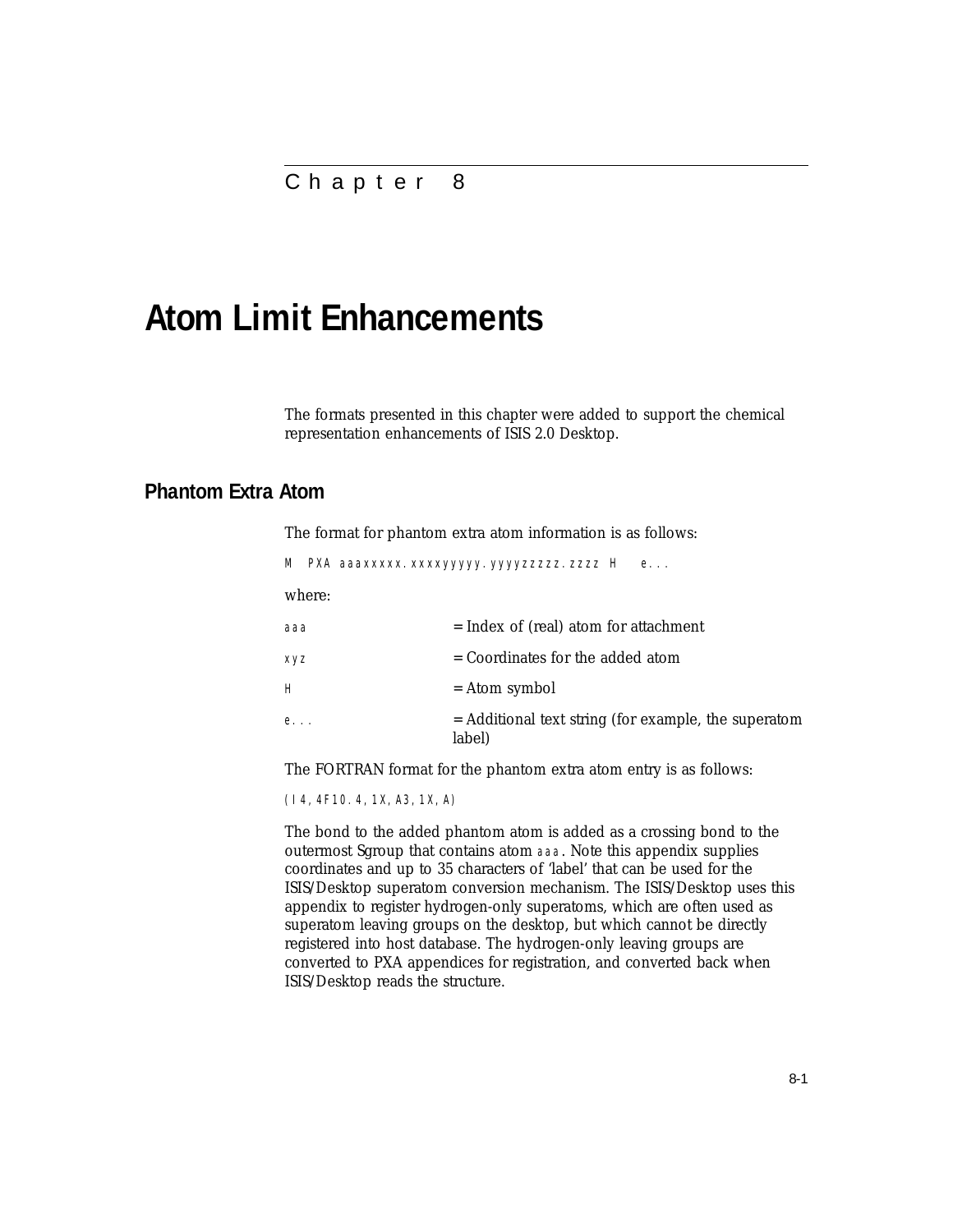The following are limitations on phantom extra atom:

- Superatom nesting cases
- No bonded phantom atom-phantom atom support

### **Superatom Attachment Point**

The format for superatom attachment point is as follows:

M SAP sssnn6 iii ooo cc

where:

| SSS | $=$ Index of superatom Sgroup                                                                                                                                                                                                                                                                                                                                                                                                            |
|-----|------------------------------------------------------------------------------------------------------------------------------------------------------------------------------------------------------------------------------------------------------------------------------------------------------------------------------------------------------------------------------------------------------------------------------------------|
| nn6 | = Number of $\mathbf{i}$ i i ,000,c entries on the line (6<br>maximum)                                                                                                                                                                                                                                                                                                                                                                   |
| iii | = Index of the attachment point atom                                                                                                                                                                                                                                                                                                                                                                                                     |
| 000 | $=$ Index of atom in sss that leaves when $\pm i$ is<br>substituted                                                                                                                                                                                                                                                                                                                                                                      |
| CC  | $= 2$ character attachment identifier (for example, 'H'<br>or $\tau$ for head/tail). No validation of any kind is<br>performed, and ' ' is allowed. ISIS/Desktop uses the<br>first character as the ID of the leaving group to<br>attach if the bond between 000 and i i i is deleted,<br>and uses the second character to indicate the<br>sequence polarity: $\mid$ for left, $\mid$ for right, and $\times$ for<br>none (a crosslink). |

The bond iii-ooo is either a sequence bond, a sequence crosslink bond, or a bond to a leaving group that terminates a sequence or caps a crosslink bond. In some cases, this bond may have been deleted by the user, probably to perform a substructure search. In this case, ooo will be 0. If the leaving group attached to iii consists of only a hydrogen, the leaving group will be replaced by a Phantom Extra Atom, as previously described. In this case, i i i is set equal to ooo as a signal to ISIS/Desktop that a hydrogen-only leaving group must be reattached to iii.

The FORTRAN format for the superatom attachment point entry is as follows:

(I4,I4,1X,A2)

An attachment point entry is one iii,000,cc triad.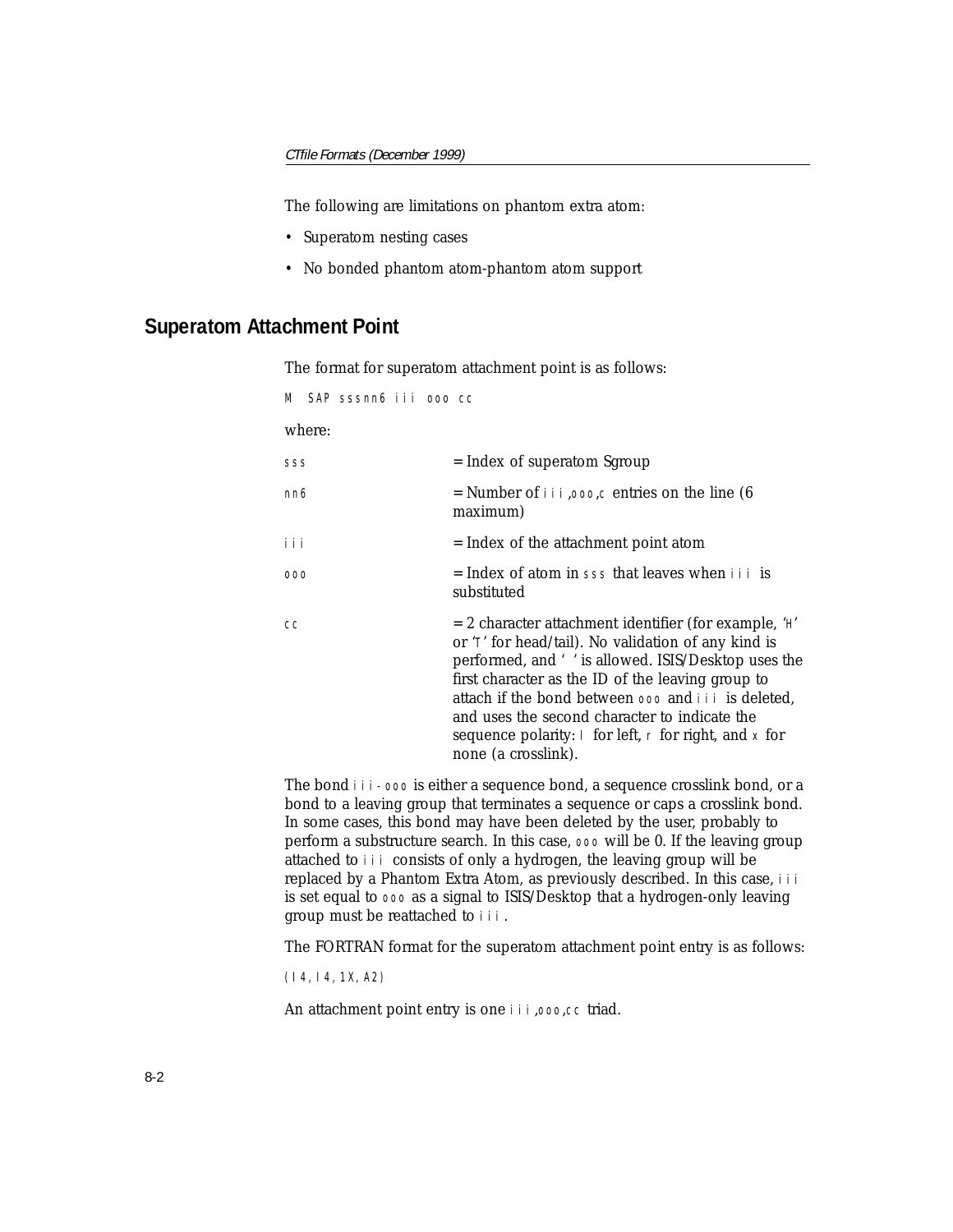Multiple M SAP lines are permitted for each superatom Sgroup to the maximum of the atom attachment limit. The order of the attachment entries is significant because the first iii,000,c becomes the first connection made when drawing to the collapsed superatom, and so forth.

### **Superatom Class**

The format for superatom class is as follows:

| M SCL sss d |                                                                   |
|-------------|-------------------------------------------------------------------|
| where:      |                                                                   |
| SSS         | $=$ Index of superatom Sgroup                                     |
| d.          | $=$ Text string (for example, PEPTIDE, ) 69<br>characters maximum |

This appendix identifies the class of the superatom Sgroup. It distinguishes, for example, peptide groups from nucleotides.

### **Large REGNO**

The format for the regno appendix is as follows:

M REG r...

where:

r... = Free format integer regno

This appendix supports overflow of the I6 regno field in the molfile header. If this appendix is present, the value of the regno in the molfile header is superceded.

### **Sgroup Bracket Style**

The format for the Sgroup bracket style is as follows:

M SBTnn8 sss ttt ... where: sss = Index of Sgroup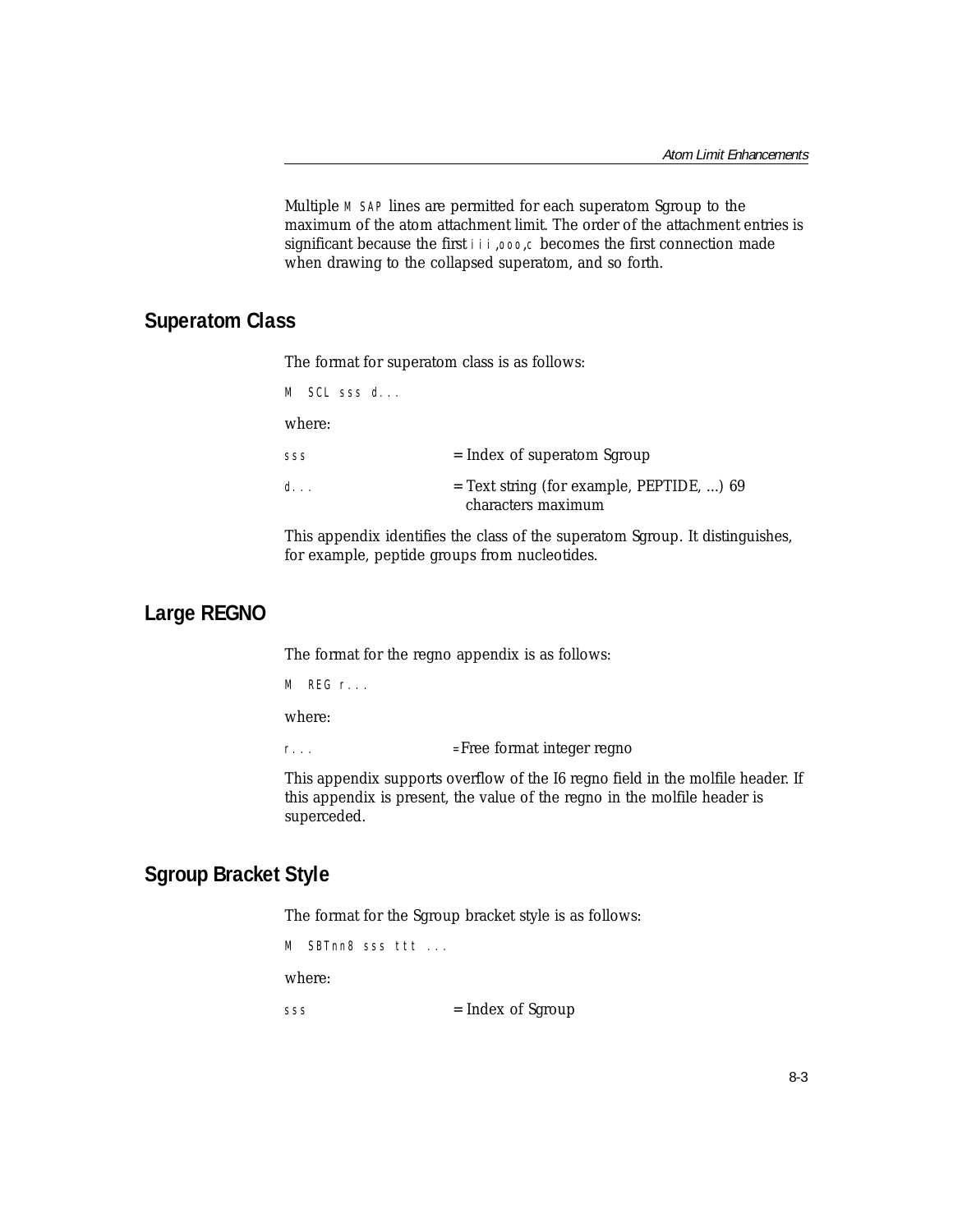ttt = Bracket display style: 0 = default, 1 = curved (parenthetic) brackets

This appendix supports altering the display style of the Sgroup brackets.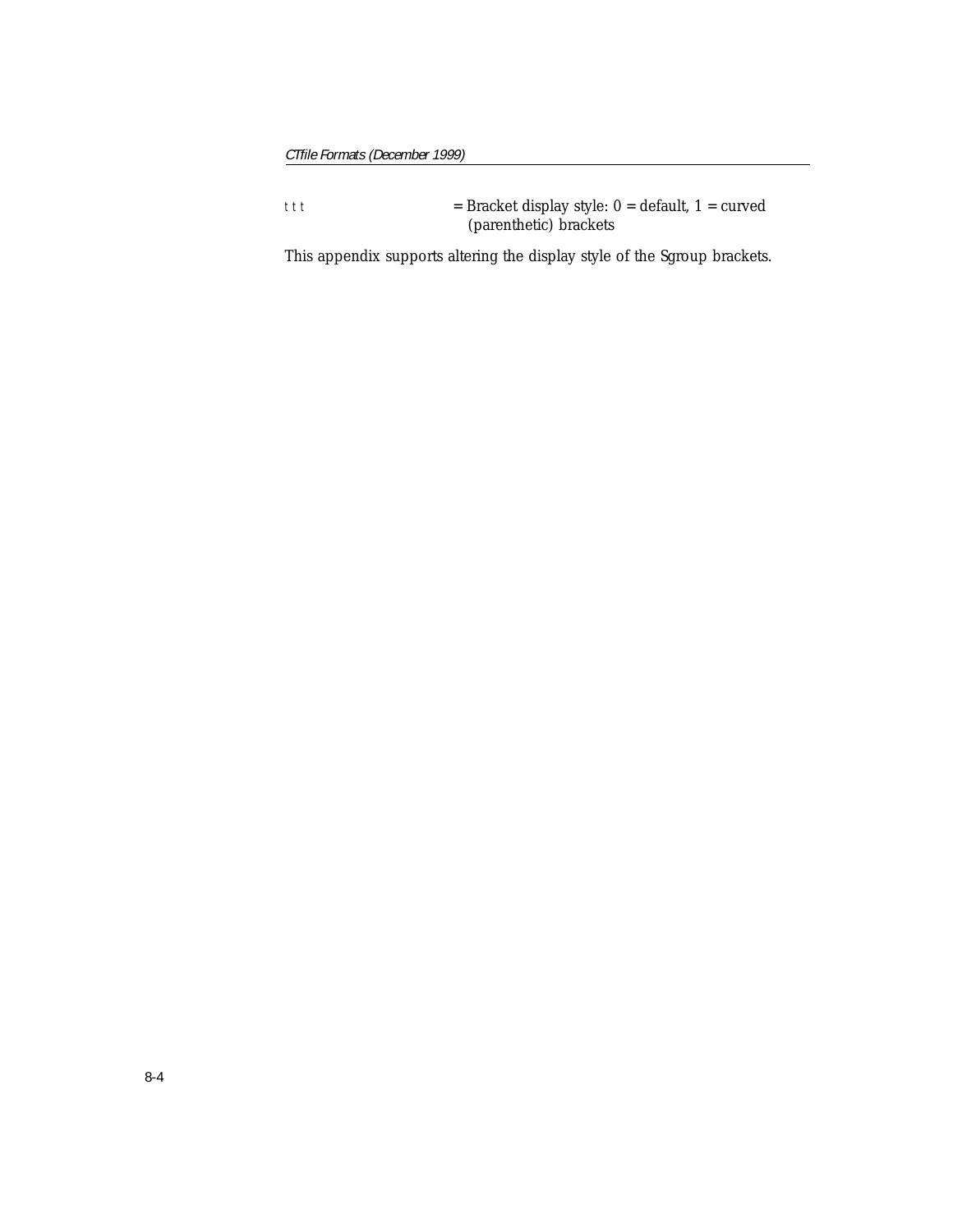# **Moving CTfiles On and Off the Clipboard in ISIS**

## **Clipboard Objects**

The two objects named here as SK and mSK are used to move MDL sketches on and off the clipboard in ISIS. The names and contents of these with respect to the PC (MS Windows), Macintosh, and SGI (Motif) platforms are summarized in Table [9-1](#page-69-0) and described in the *ISIS Sketch File Formats* document. The additional object, CT, is also introduced. This contains structural information in CTfile format to facilitate structure exchanges between ISIS and non-MDL applications. The object, mSK, is not meaningful to platforms such as SGI, because Motif lacks a metafile format like the Macintosh or MS Windows metafile for storing drawing commands.

| Clipboard<br>Object | <b>MS</b><br><b>Windows</b><br>Clipboard<br>Format | <b>Macintosh Scrap</b><br><b>Type</b> | <b>SGI Motif</b><br>Clip-board<br>Format | <b>Contents</b>                                                  | Available in ISIS<br>version |
|---------------------|----------------------------------------------------|---------------------------------------|------------------------------------------|------------------------------------------------------------------|------------------------------|
| <b>SK</b>           | <b>MDLSK</b>                                       | swsD                                  | MDL SKETCH                               | <b>Buffered MDL</b><br>sketch file                               | 1.0 and $up$                 |
| <b>CT</b>           | <b>MDLCT</b>                                       | swsC                                  | MDL MOL                                  | <b>Buffered MDL</b><br>CTfile (molfile,<br>RGfile or<br>rxnfile) | 1.01 and $up$                |
| m <sub>SK</sub>     | CF METAFIL<br><b>EPICT</b>                         | <b>PICT</b>                           |                                          | Picture with<br><b>MDL</b> sketch<br>embedded                    | 1.0 and up                   |

<span id="page-69-0"></span>**Table 9-1** ISIS clipboard objects-names and content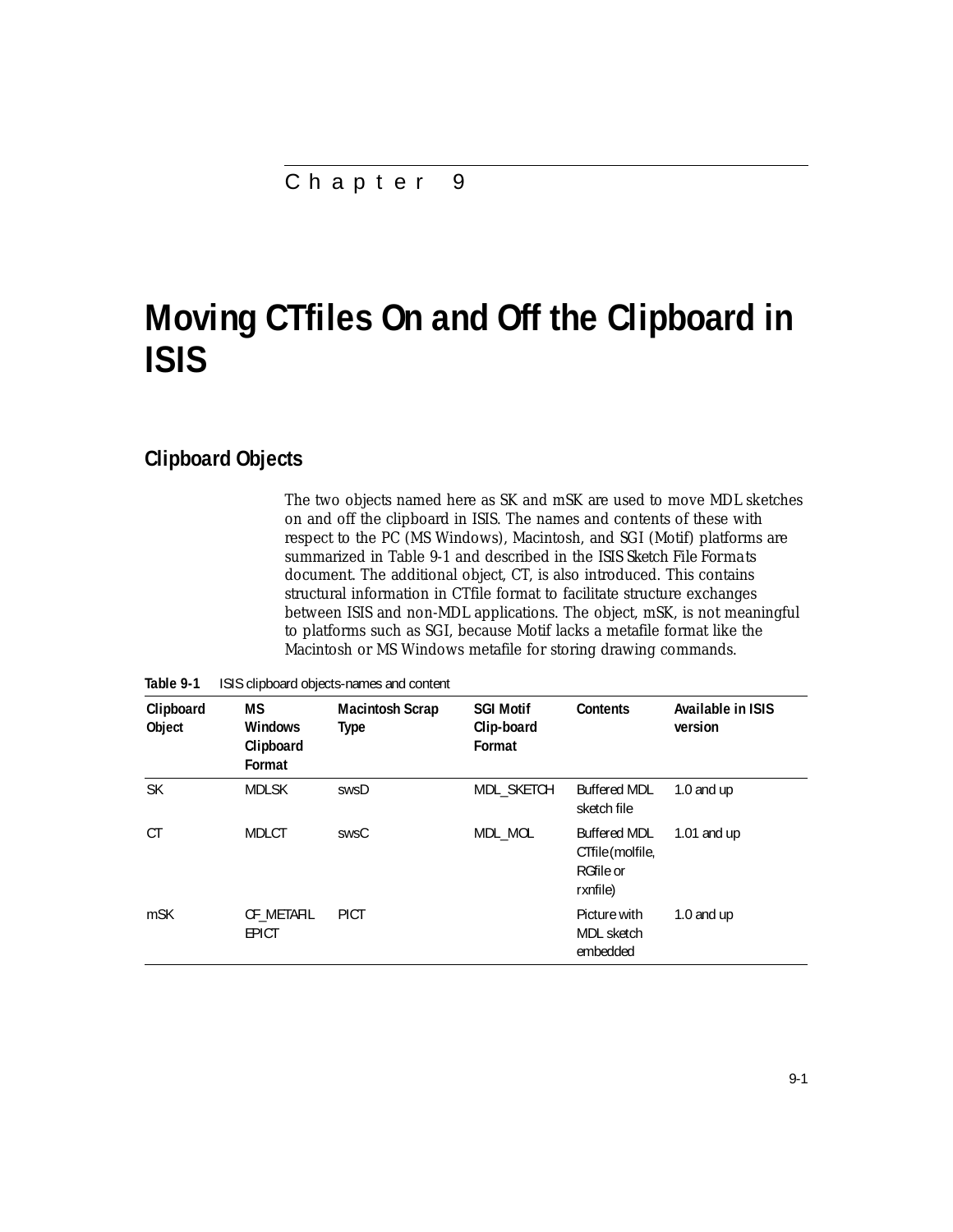ISIS will look for the objects listed in Table [9-1](#page-69-0) in the order SK, CT, mSK and will take the first available for the image. The metafile, mSK, cannot be distinguished until after it is read from the clipboard, because the embedded file is not identified.

**Note:** CT has variable length lines. Each line is prefixed with one byte containing the length of the line. Thus, a blank line contains one byte of zero.

# **Hints on Creating a Reader/Writer For CT**

Separate input/output routines from the CTfile interpreter.

Use open/read/close routines to read the contents of the buffer from the clipboard line by line.

## **Copying from the Clipboard**

Look for CT on the clipboard. If present and the first line contains:

- "\$RXN", the file is a rxnfile
- "\$MDL", the file is an RGfile
- Otherwise, the file is a molfile

Alternatively, you can develop your own procedure for reading a sketch file  $(SK<sup>*</sup>$  in Figure [9-1](#page-71-0)).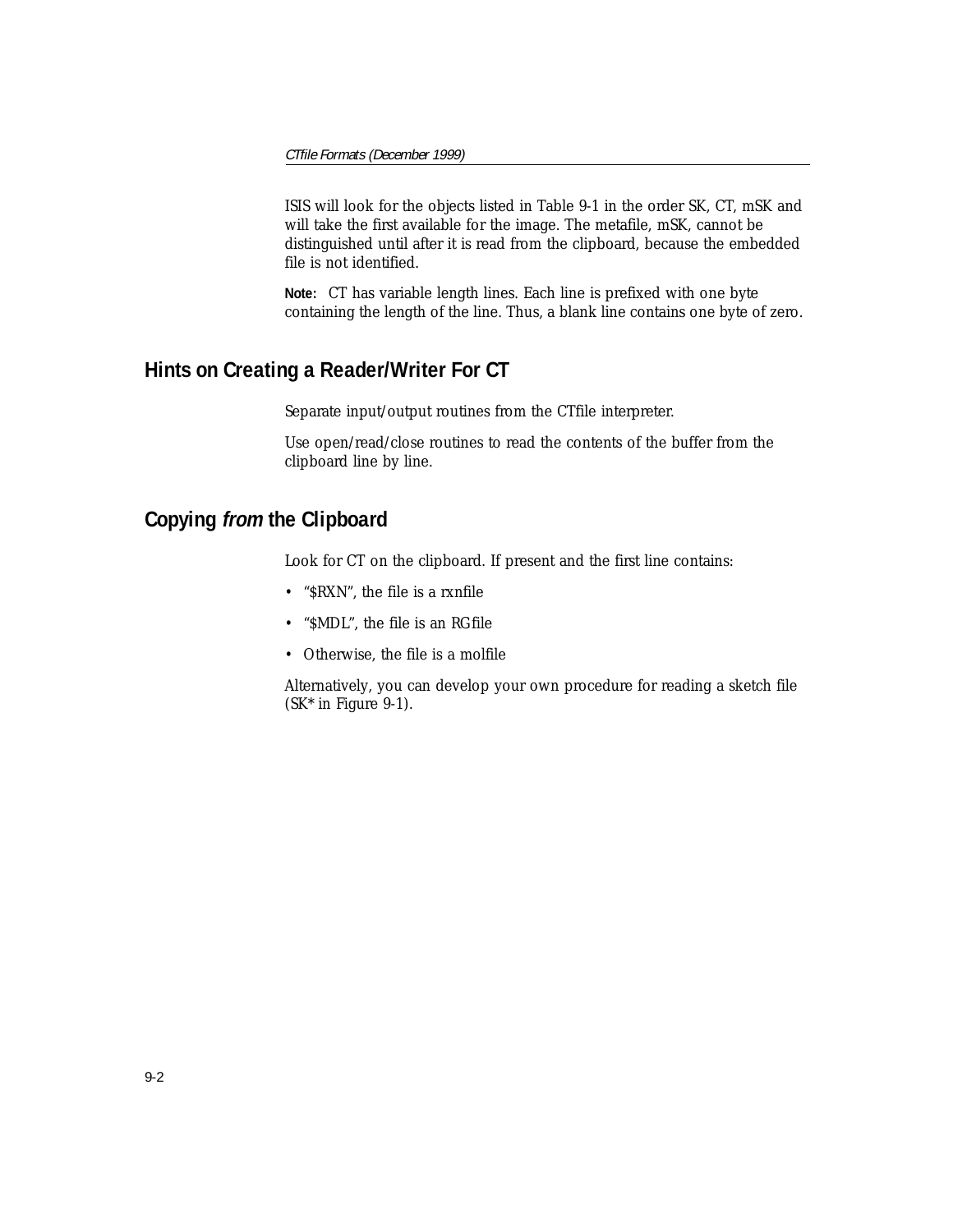<span id="page-71-0"></span>

\* Employing user-supplied file reader or writer

\*\* Except SGI

### **Copying to the clipboard**

Clear the clipboard of any existing data.

You may choose from among the following options recognizable by ISIS:

- Post a CT containing a buffered CTfile (rxnfile, RGfile or molfile) (with Version 1.01 or later of ISIS).
- Post an SK containing a buffered sketch file.
- Post your own rendering as a metafile or PICT image (PC and Macintosh, respectively) recognizable only by ISIS/Draw. However, this does not preserve the chemistry.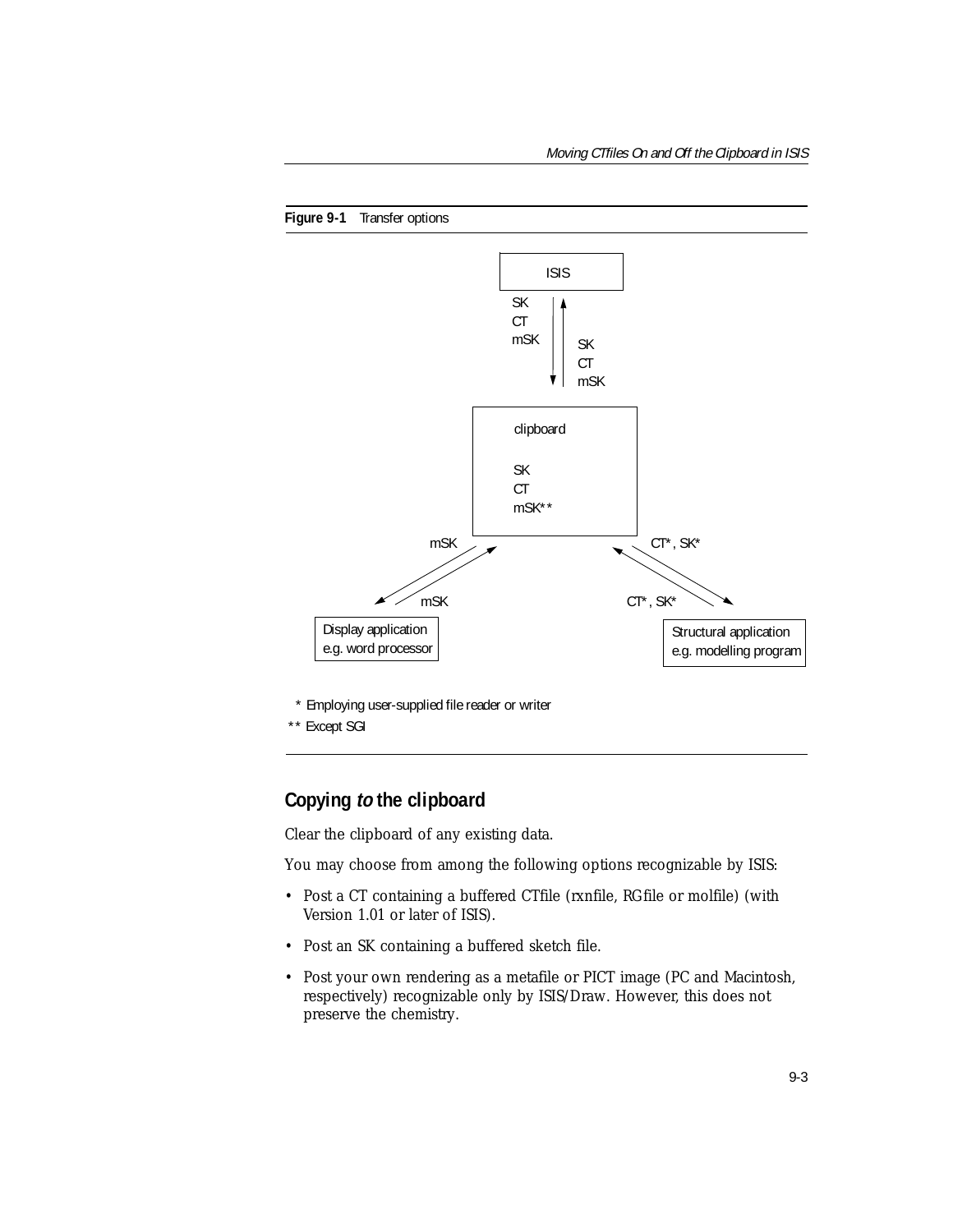## **Sample Code For Copying or Pasting a CTfile in MS Windows**

```
\frac{1}{2} cutpaste. c \frac{*}{2}extern HWND hwnd; \frac{1}{2} /* handle to application's main window \frac{x}{4}static int ctFormat; 
/*--------------------------------------------------------------------*/ 
InitClipBoard()
{
     ctFormat = RegisterClipboardFormat("MDLCT");
} /*--------------------------------------------------------------------*/ 
CopyToClipboard(HANDLE ghCTBuffer)
/*ghCTBuffer is a global handle to a buffer containing the ASCII ctfile. Do not 
delete it because it becomes the property of the clipboard after the 
SetClipboardData() call. */
{
     if (OpenClipboard(hwnd)) {
       EmptyClipboard();
       SetClipboardData(ctFormat, ghCTBuffer);
       CloseClipboard();
     }
  } 
/*--------------------------------------------------------------------*/ HANDLE
PasteFromClipboard()
{
     HANDLE ghCTBuffer = NULL;
    if (IsClipboardFormatAvailable(ctFormat)) {
        if (OpenClipboard(hwnd)) {
          ghCTBuffer = GetClipboardData(ctFormat);
          CloseClipboard();
        }
     }
/*ghCTBuffer is a global handle to a buffer containing the ASCII ctfile. It is 
still the property of the clipboard so do not delete or alter it. */
     return(ghCTBuffer);
} /*--------------------------------------------------------------------*/
```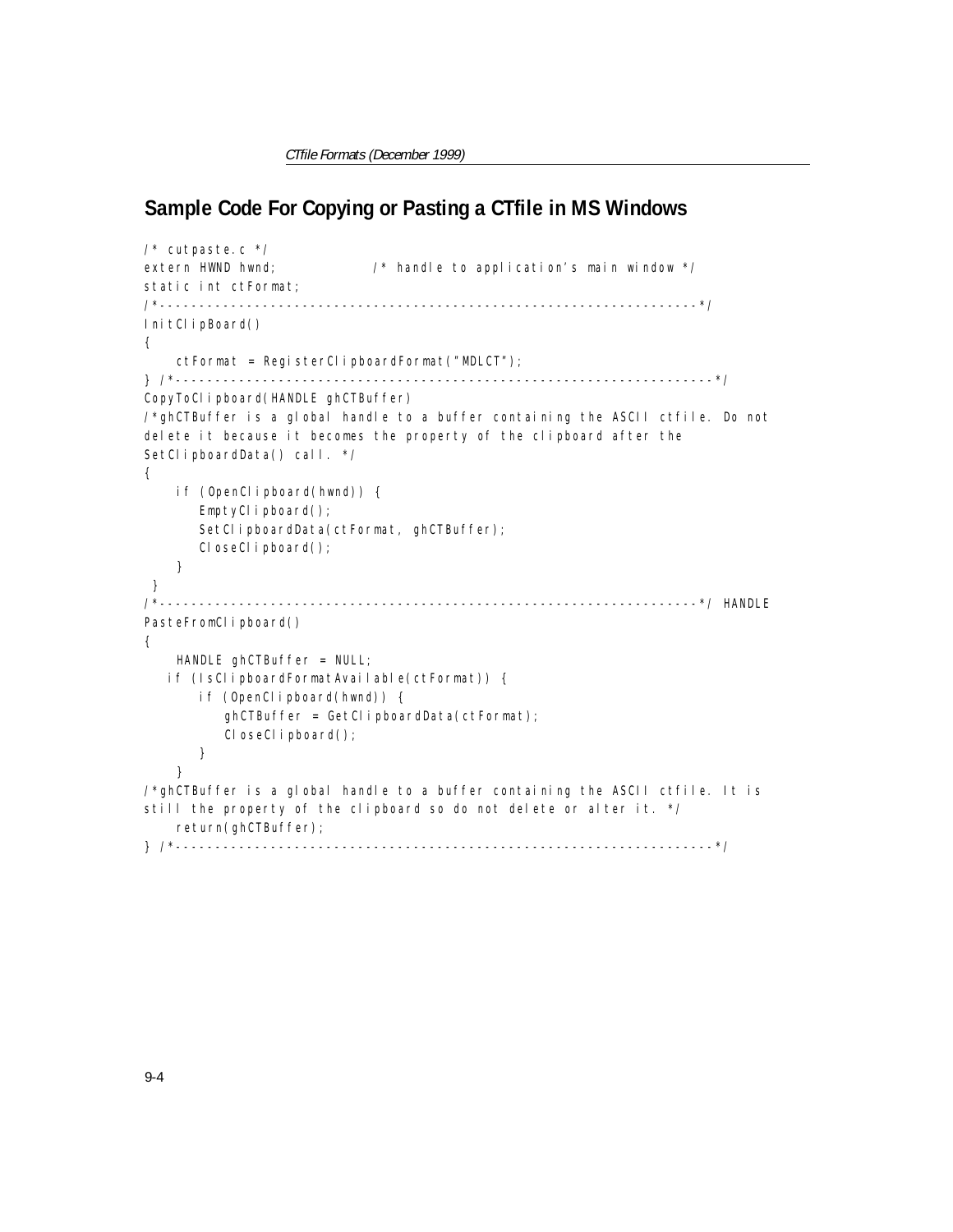# **PART II Extended File Formats**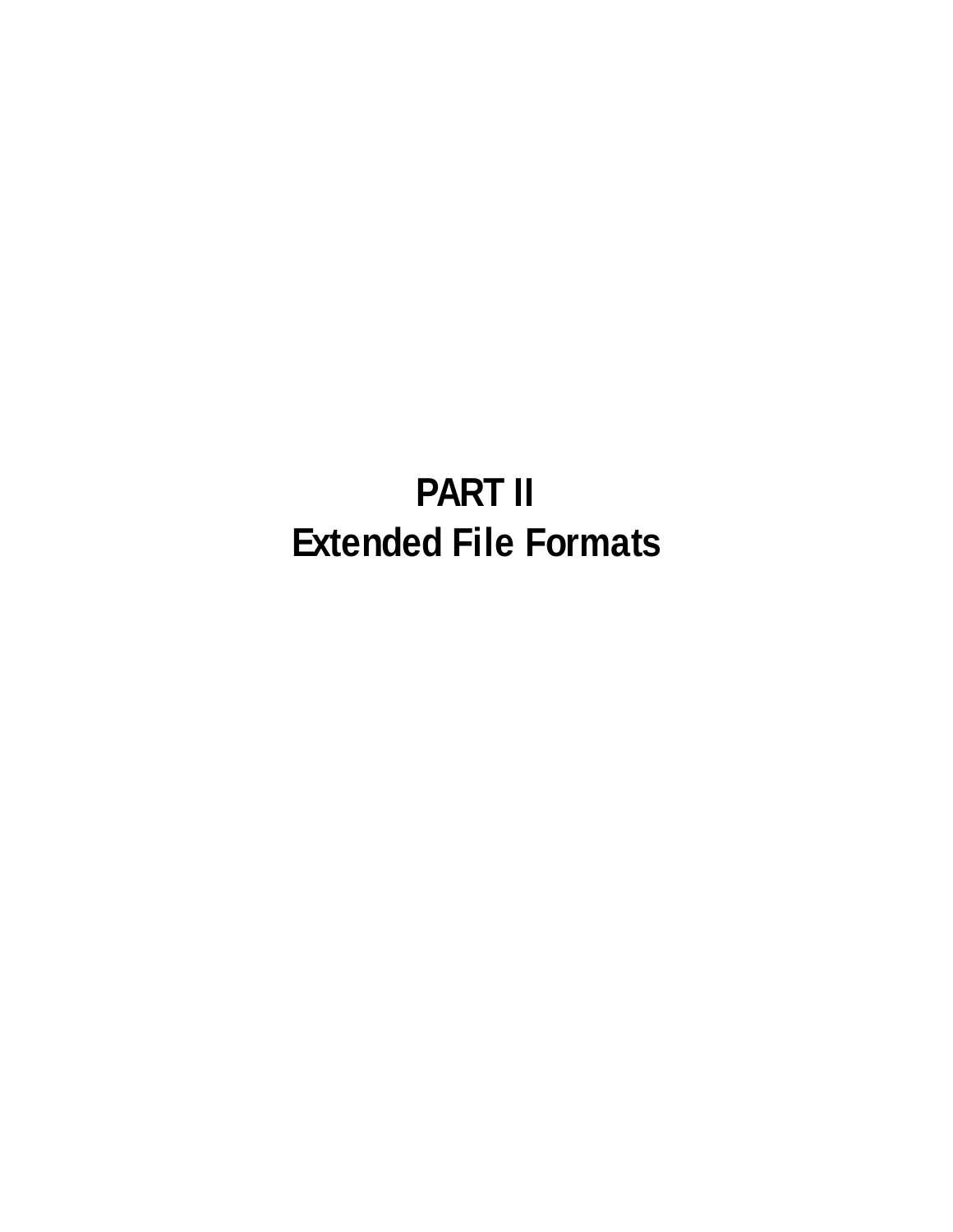## **The Extended Molfile Format**



The extended (V3000) molfile consists of a regular molfile "no structure" followed by a single molfile appendix that contains the body of the connection table (Ctab). [Figure 10-1](#page-75-0) shows both an alanine structure and the extended molfile corresponding to it. See [Figure 2-1](#page-10-0) for the V2000 version of this same structure.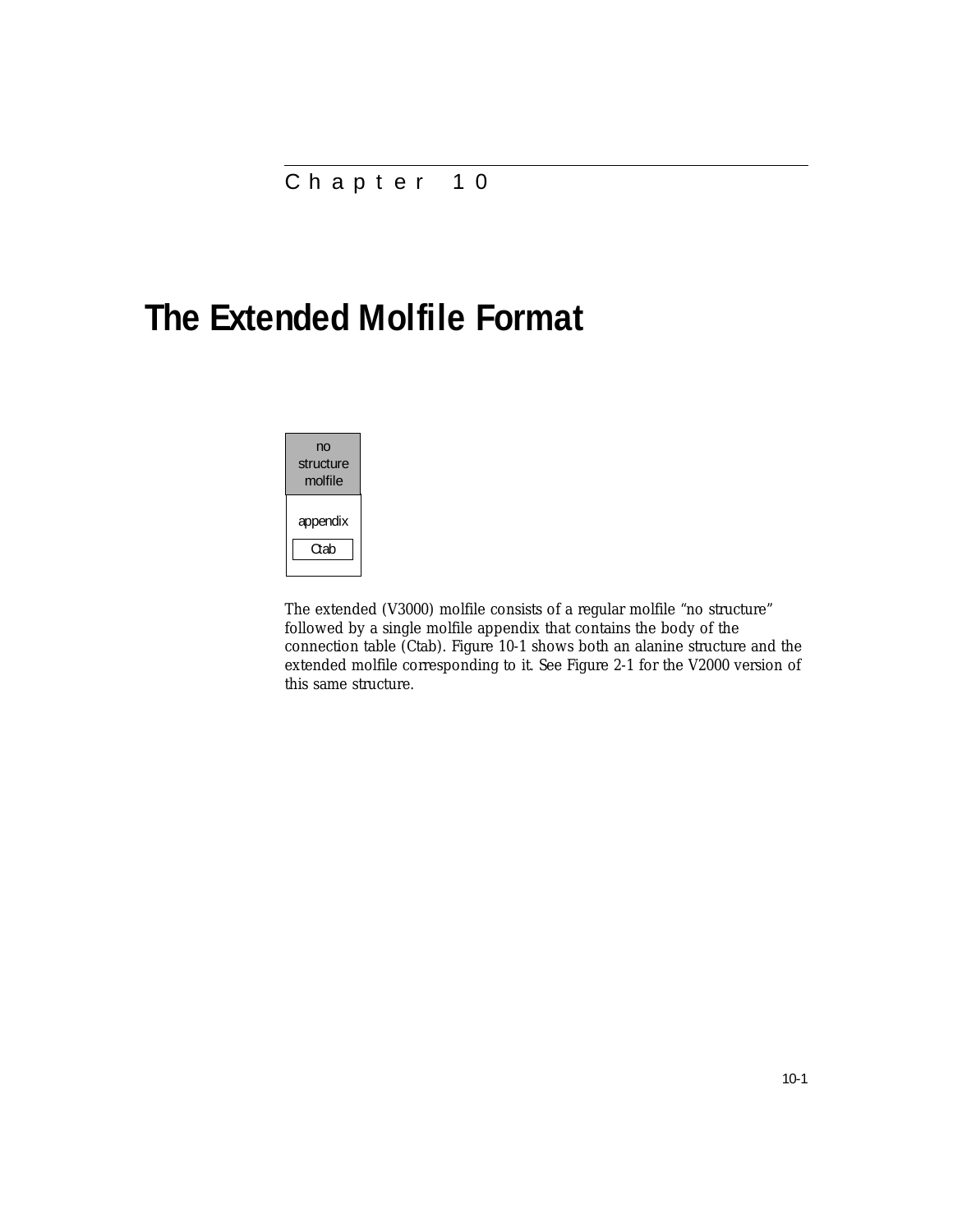<span id="page-75-0"></span>

Note that the "no structure" is flagged with the "V3000" instead of the "V2000" version stamp.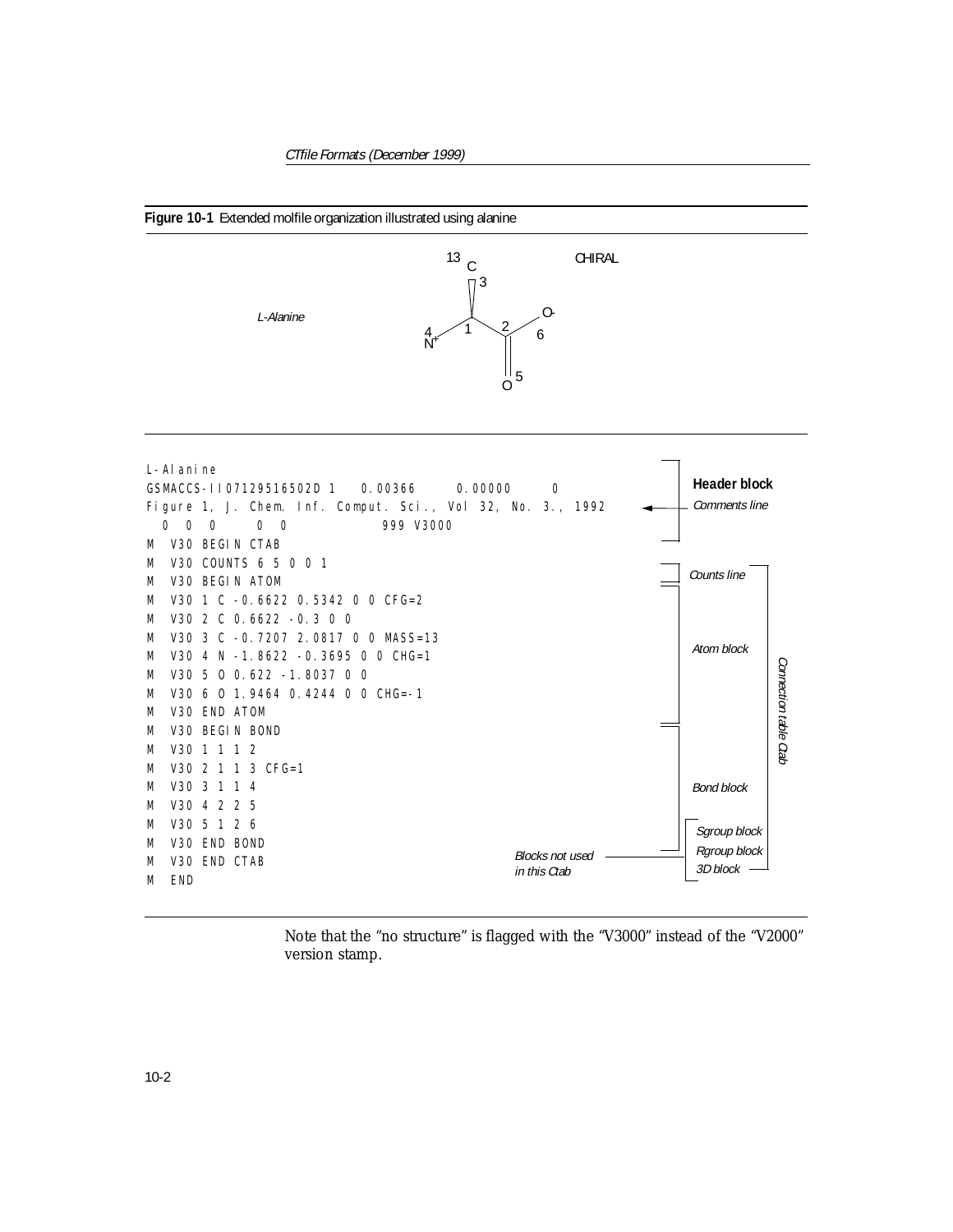There are two other changes to the header in addition to the version:

- The number of appendix lines is always written as 999, regardless of how many there actually are. (All current readers will disregard the count and stop at "M END".)
- The "dimensional code" is maintained more explicitly. Thus "3D" really means 3D, although "2D" will be interpreted as 3D if any non-zero Z coordinates are found.

Unlike the V2000 molfile, the V3000 extended Rgroup molfile has the same header format as a non-Rgroup molfile.

**Note:** Do not create a molfile with a pre-V3000 Rgroup header ("\$MDL", and so forth) but with V3000 Ctab blocks. This is not allowed. A pre-V2000 Rgroup molfile can only have embedded molfiles that are also pre-V3000 versions, for example, the version is either "V2000" or " ".

#### **Specifications For Atom and Bond Descriptions**

```
The general syntax of an entry is:
M V30 key posval posval ... [keyword=value] [keyword=value] ...
or
M V30 BEGIN key [blockname]
M V30 posval posval ... keyword=value keyword=value ...
...
M V30 END key
```
Each line must begin with "M V30 " with the two blank spaces after M and one blank space after 30. Following this is a list of zero or more required positional values (posval). Optional values may follow which use a 'KEYWORD=value' format. Items are separated by white space. There can also be white space preceding the first item. Trailing white space is ignored.

The value of a keyword can be a list containing two or more values:

KEYWORD=(N val 1 val 2 ... val N)

where N specifies the number of items that follow.

Values (posval, value, or val 1, and so forth) can be strings. Strings that contain blank spaces or start with left parenthesis or double quote, must be surrounded by double quotes. A double quote may be entered literally by doubling it.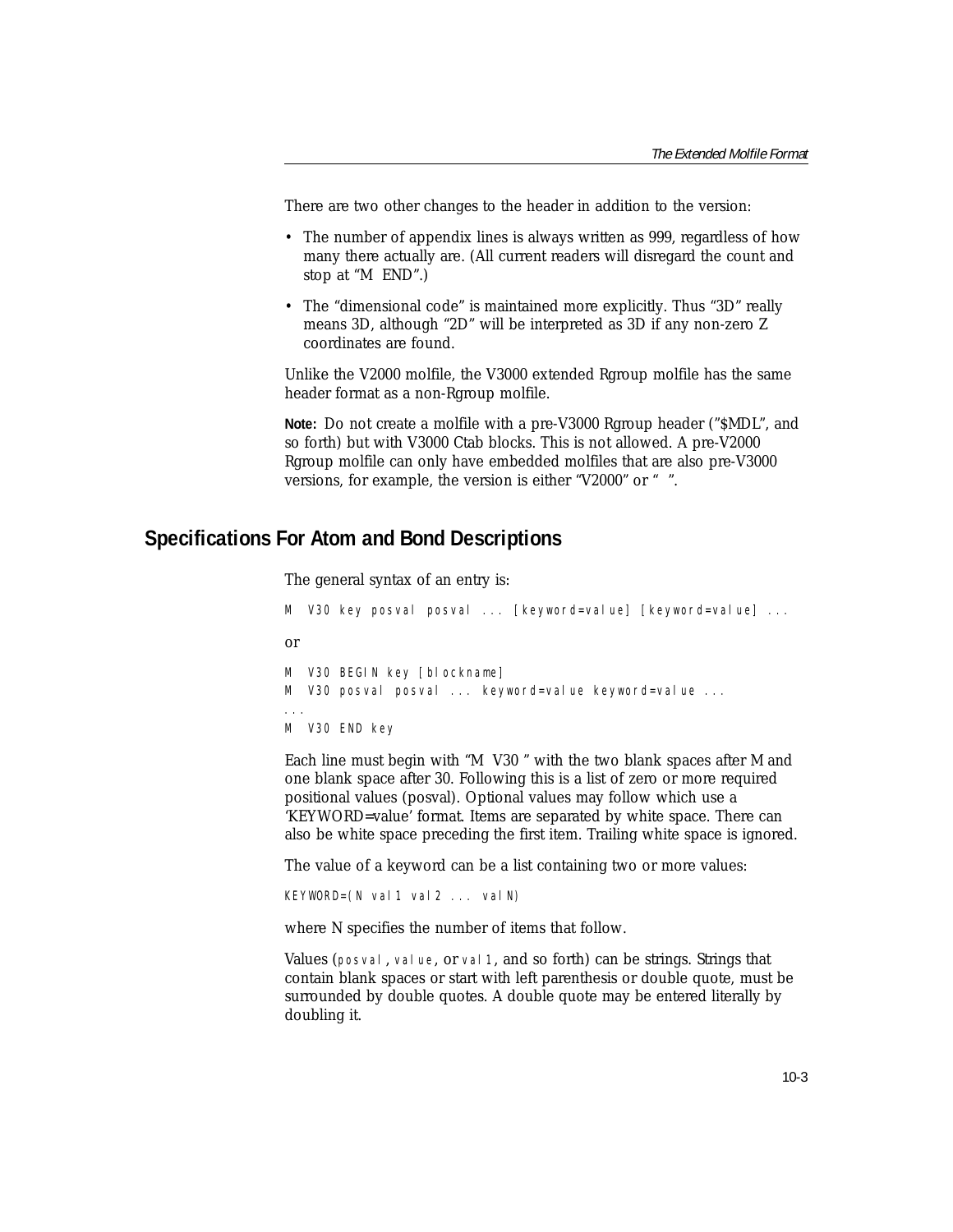Each entry is one line of no more than 80 characters. To allow continuation when the 80-character line is too short, use a dash (-) as the last character. When read, the line is concatenated with the next line by removing the dash and stripping the initial "M V30 " from the following line. For example:

```
M V30 10 20 30 "abc-
M V30 def"
```
is read as:

M V30 10 20 30 "abc def"

Generally, each section of the molfile is enclosed in a *block* that consists of lines such as:

```
M V30 BEGIN key [blockname]
...
M V30 END key
```
The 'key' value defines the kind of block, for example, CTAB, ATOM, or BOND. Depending upon the type of block, there may or may not be values on the BEGIN line.

#### **Conventions**

The new format conventions used in this chapter are as follows:

| <b>UPPERCASE</b> | Literal text, to be entered as shown. Only the<br>position of "M V30" is significant; white space may<br>be added anywhere else to improve readability. Note<br>that <i>both</i> lower- and uppercase characters, or any<br>combination of them, are acceptable for literals.<br>They are shown here in uppercase only for<br>readability. |
|------------------|--------------------------------------------------------------------------------------------------------------------------------------------------------------------------------------------------------------------------------------------------------------------------------------------------------------------------------------------|
| lowercase        | A token, which is defined elsewhere.                                                                                                                                                                                                                                                                                                       |
| П                | An optional item. Do not include the brackets.                                                                                                                                                                                                                                                                                             |
| $[ \ ]^*$        | An optional item, where there may be zero, one,<br>two, or more of the item.                                                                                                                                                                                                                                                               |
|                  | Separates two or more options, only one of which is<br>valid.                                                                                                                                                                                                                                                                              |
|                  | Separates two or more items. Either or both may<br>appear in any order.                                                                                                                                                                                                                                                                    |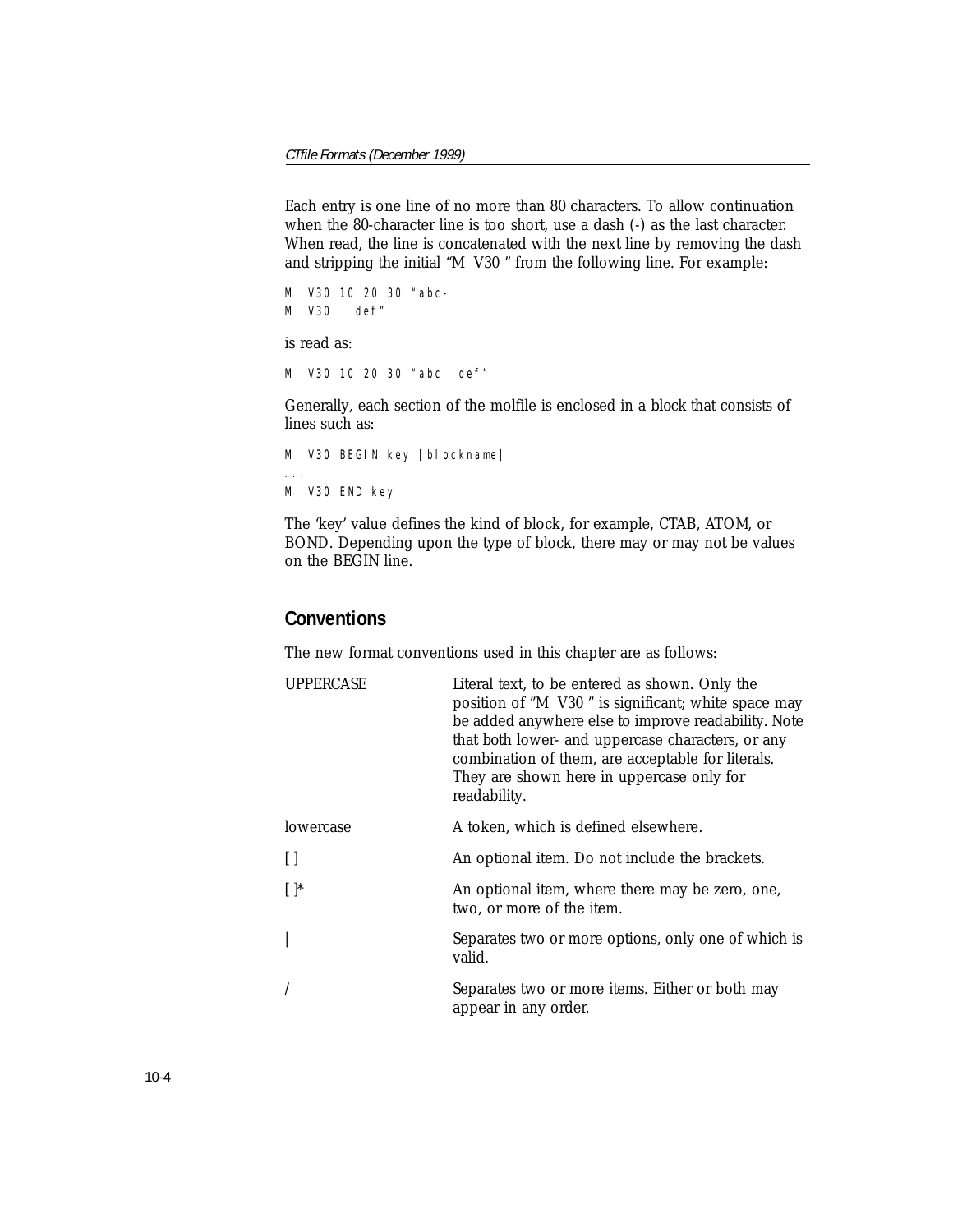{} Braces are used for grouping. They indicate indefinite or definite repeat.

#### **The Extended Connection Table**

The features of the extended connection table are described in this section.

#### **CTAB block**

A Ctab block defines the basic connection table, which is defined as:

```
M V30 BEGIN CTAB [ctabname]
counts-line
atom-block
[bond-block]
[sgroup-block]
[3d-block]
[link-line]*
M V30 END CTAB
```
The atom block, like the counts line, is required. The Sgroup block, 3D block, and link lines may occur in any order after the atom and bond blocks. The counts line, atom block, and bond block must appear in the order indicated.

#### **Counts line**

A counts line is required, and must be first. It specifies the number of atoms, bonds, 3D objects, and Sgroups. It also specifies whether or not the CHIRAL flag is set. Optionally, the counts line can specify molregno. This is only used when the regno exceeds 999999 (the limit of the format in the molfile header line). The format of the counts line is:

M V30 COUNTS na nb nsg n3d chiral [REGNO=regno]

where:

| na        | = number of atoms                     |
|-----------|---------------------------------------|
| nb        | = number of bonds                     |
| nsg       | = number of Sgroups                   |
| n3d       | $=$ number of 3D constraints          |
| chi ral - | $= 1$ if molecule is chiral, 0 if not |
|           | regno = molecule or model regno       |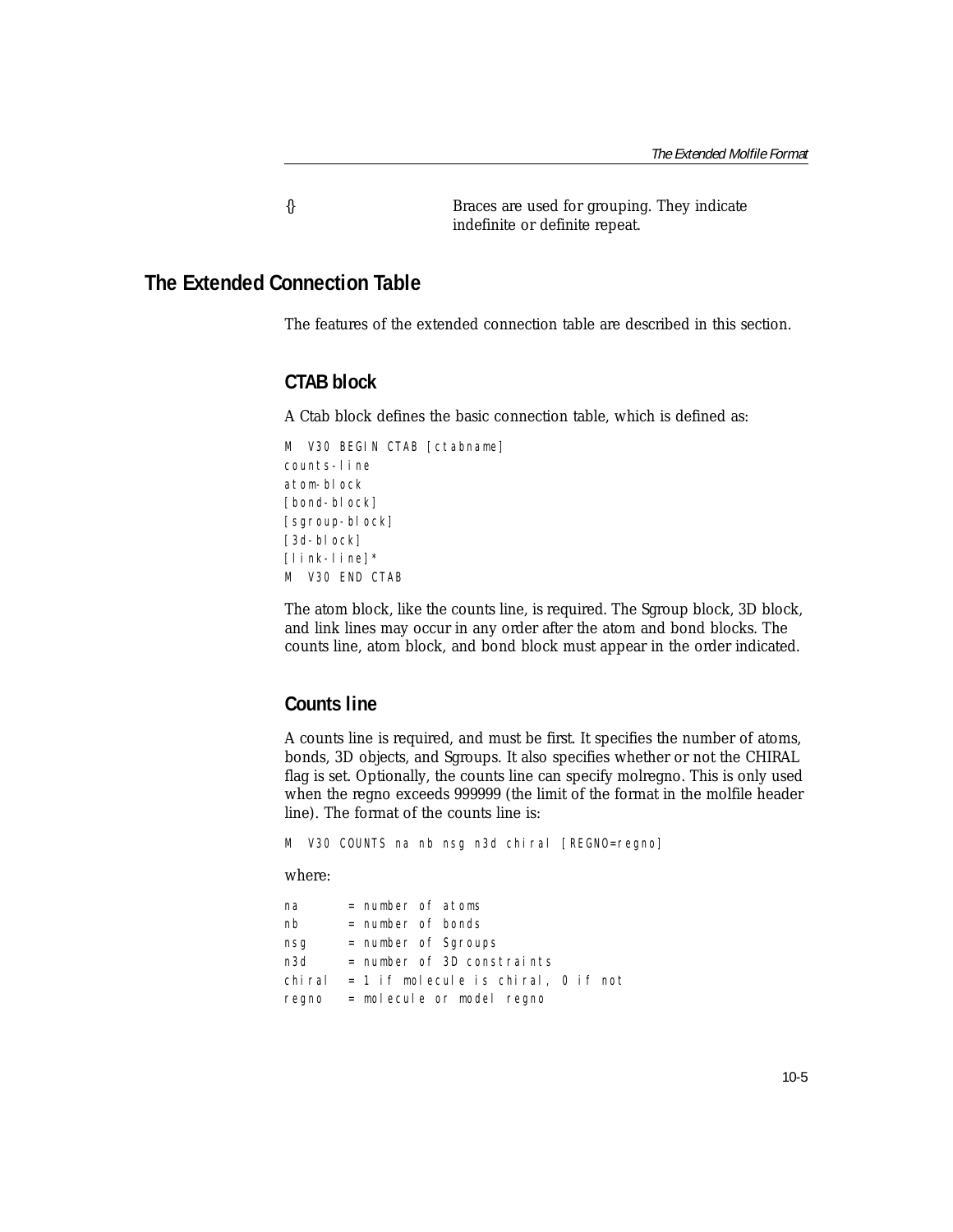#### **Atom block**

An atom block specifies all node information for the connection table. It must precede the bond block. It has the following format:

```
M V30 BEGIN ATOM
M V30 index type x y z aamap -
M V30 [CHG=val] [RAD=val] [CFG=val] [MASS=val] - 
M V30 [VAL=val] -
M V30 [HCOUNT=val] [STBOX=val] [INVRET=val] [EXACHG=val] -
M V30 [SUBST=val] [UNSAT=val] [RBCNT=val] -
M V30 [ATTCHPT=val] -
M V30 [RGROUPS=(nvals val [val ...])] -
M V30 [ATTCHORD=(nvals nbr1 val1 [nbr2 val2 ...])] -
...
M V30 END ATOM
```
The values are described in [Table 10-1.](#page-79-0)

<span id="page-79-0"></span>

| Table 10-1 Meaning of values in the atom block |  |  |  |  |
|------------------------------------------------|--|--|--|--|
|------------------------------------------------|--|--|--|--|

| Field         | Meaning          | <b>Values</b>                                              | <b>Notes</b>                                                                                                                                                                                                                                                          |
|---------------|------------------|------------------------------------------------------------|-----------------------------------------------------------------------------------------------------------------------------------------------------------------------------------------------------------------------------------------------------------------------|
| <i>i</i> ndex | Atom index       | Integer $> 0$                                              | Identifies atoms. The actual<br>value of the index does not<br>matter as long as each index is<br>unique to each atom. However,<br>extremely large numbers used<br>as indexes can cause the<br>program to fail to allocate<br>memory for the<br>correspondence array. |
| type          | Atom type        | Type = reserved atom or atom or<br>[NOT] '['atom, atom,']' | A character string. If the string<br>contains white space, it must<br>be quoted. It can be a single<br>atom or an atom list enclosed<br>in square brackets with an<br>optional preceding NOT.                                                                         |
|               |                  | where reserved atom $=$                                    |                                                                                                                                                                                                                                                                       |
|               |                  | $R#$ = Rgroup                                              |                                                                                                                                                                                                                                                                       |
|               |                  | $A = "any" atom$                                           |                                                                                                                                                                                                                                                                       |
|               |                  | $Q =$ any atom but C or H                                  |                                                                                                                                                                                                                                                                       |
|               |                  | $* = "star"$ atom                                          |                                                                                                                                                                                                                                                                       |
|               |                  | Atom = character string                                    | For example, 'C' or 'Cl'                                                                                                                                                                                                                                              |
| x y z         | Atom coordinates | Angstroms                                                  |                                                                                                                                                                                                                                                                       |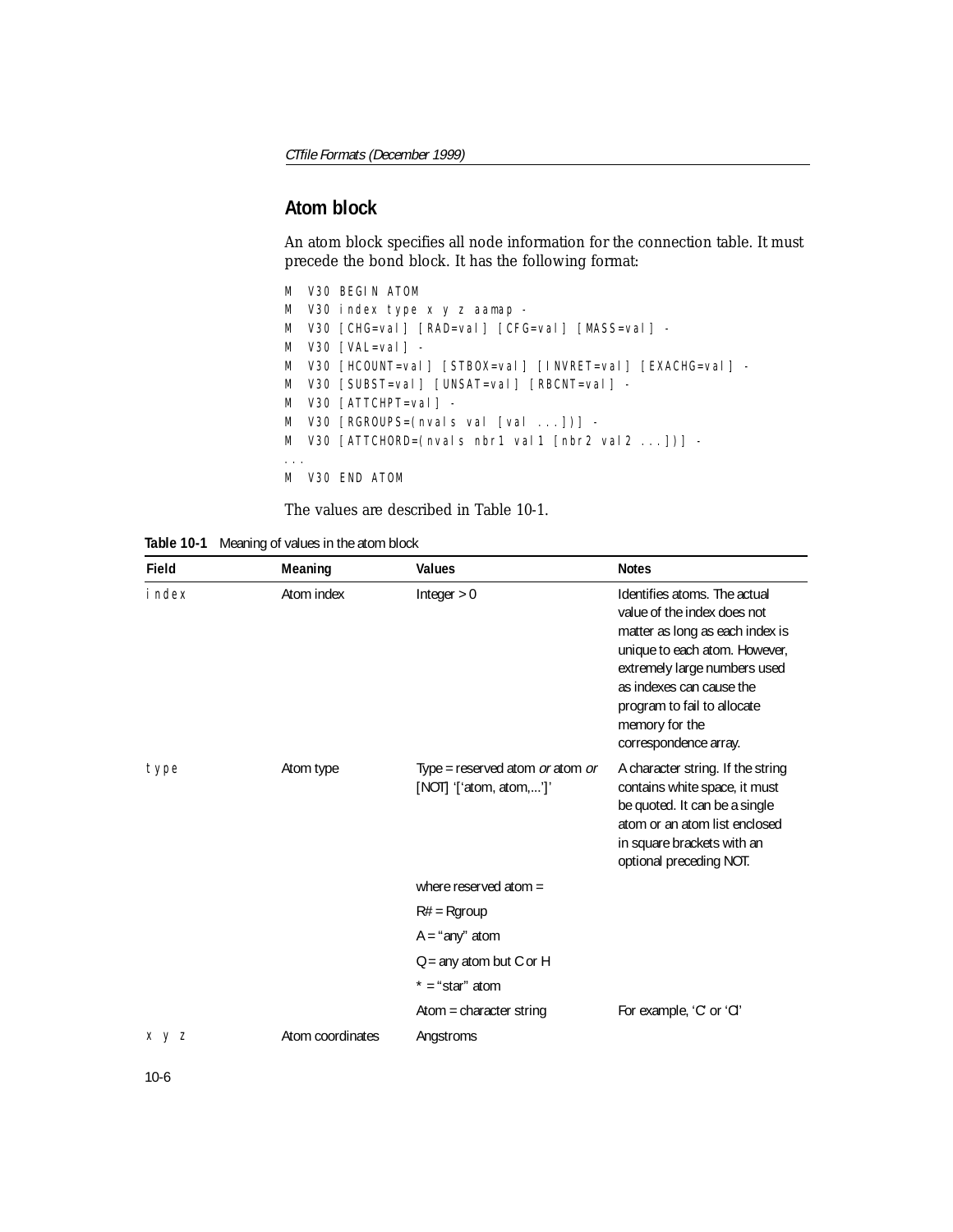| Field         | Meaning                    | <b>Values</b>                                                                 | <b>Notes</b>                                                                           |
|---------------|----------------------------|-------------------------------------------------------------------------------|----------------------------------------------------------------------------------------|
| aamap         | Atom-atom mapping          | $0 = no mapping$                                                              | Reaction property                                                                      |
|               |                            | $> 0$ = mapped atom                                                           |                                                                                        |
| <b>CHG</b>    | Atom charge                | Integer                                                                       | Same range as V2000.                                                                   |
|               |                            | $0 = none$ (default)                                                          |                                                                                        |
| RAD           | Atom radical               | $0 = none$ (default)                                                          |                                                                                        |
|               |                            | $1 =$ singlet                                                                 |                                                                                        |
|               |                            | $2 =$ doublet                                                                 |                                                                                        |
|               |                            | $3$ = triplet                                                                 |                                                                                        |
| <b>CFG</b>    | Stereo configuration       | $0 = none$ (default)                                                          |                                                                                        |
|               |                            | $1 = odd$ parity                                                              |                                                                                        |
|               |                            | $2 = even$ parity                                                             |                                                                                        |
|               |                            | $3 =$ either parity                                                           |                                                                                        |
| <b>MASS</b>   | Atomic weight              | Integer $> 0$                                                                 | Default = natural abundance                                                            |
| VAL           | Valence                    | Integer $> 0$ or                                                              | Abnormal valence                                                                       |
|               |                            | $0 = none$ (default)                                                          |                                                                                        |
|               |                            | $-1$ = zero                                                                   |                                                                                        |
| <b>HCOUNT</b> | Query hydrogen<br>count    | Integer $> 0$ or                                                              | Same maximum as V2000.                                                                 |
|               |                            | $0 = not specified (default)$                                                 |                                                                                        |
|               |                            | $-1$ = zero                                                                   |                                                                                        |
| <b>STBOX</b>  | Stero box                  | $0 =$ ignore the configuration of<br>this double bond atom<br>(default)       | Both atoms of a double bond<br>must be marked to search<br>double bond stereochemistry |
|               |                            | $1 = \text{consider the stereo}$<br>configuration of this double<br>bond atom |                                                                                        |
| I NVRET       | Configuration<br>inversion | $0 = none$ (default)                                                          | Reaction property                                                                      |
|               |                            | $1 =$ configuration inverts                                                   |                                                                                        |
|               |                            | $2 =$ configuration retained                                                  |                                                                                        |
| <b>EXACHG</b> | Exact change               | $0 =$ property not applied<br>(default)                                       | Reaction property                                                                      |
|               |                            | 1 = exact change as displayed in<br>the reaction                              |                                                                                        |

| Table 10-1 Meaning of values in the atom block (Continued) |  |  |  |  |  |  |
|------------------------------------------------------------|--|--|--|--|--|--|
|------------------------------------------------------------|--|--|--|--|--|--|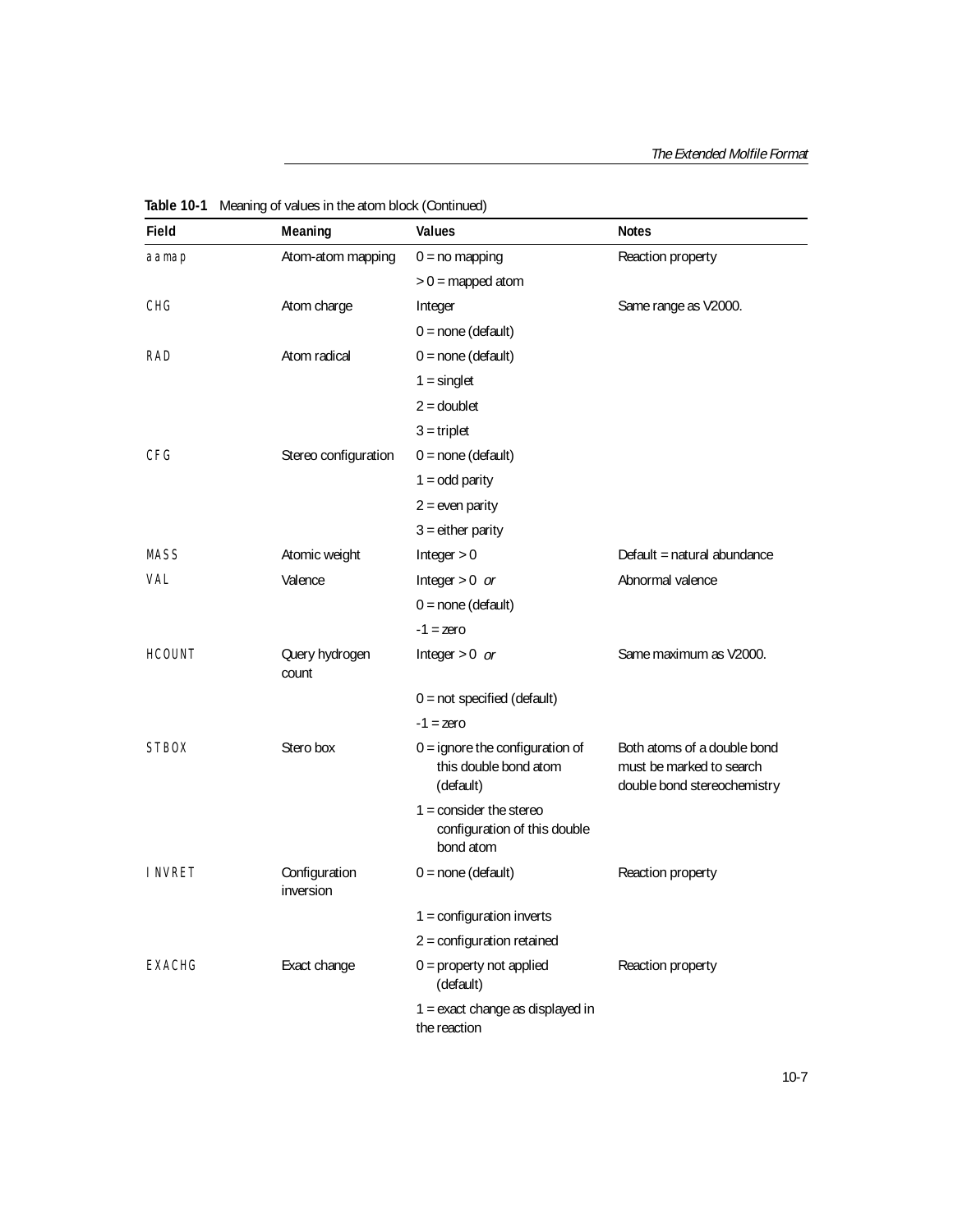CTfile Formats (December 1999)

| Field           | Meaning                                                                  | <b>Values</b>                 | <b>Notes</b>                                                                                                                                    |
|-----------------|--------------------------------------------------------------------------|-------------------------------|-------------------------------------------------------------------------------------------------------------------------------------------------|
| <b>SUBST</b>    | Query substitution<br>count                                              | Integer $> 0$ or              | Same maximum as V2000.                                                                                                                          |
|                 |                                                                          | $0 = not specified (default)$ |                                                                                                                                                 |
|                 |                                                                          | $-1 = none$                   |                                                                                                                                                 |
| <b>UNSAT</b>    | Query unsaturation<br>flag                                               | $0 = not specified (default)$ |                                                                                                                                                 |
|                 |                                                                          | $1 =$ unsaturated             |                                                                                                                                                 |
| RBCNT           | Query ring bond<br>count                                                 | Integer $> 0$ or              | Same maximum as V2000.                                                                                                                          |
|                 |                                                                          | $0 = not specified (default)$ |                                                                                                                                                 |
|                 |                                                                          | $-1 = none$                   |                                                                                                                                                 |
| <b>ATTCHPT</b>  | Rgroup member<br>attachment points                                       | Attachment points on member:  | When the Rgroup member<br>atom has two attachment<br>points, the atom with the<br>lowest index number attaches<br>to the first attachment point |
|                 |                                                                          | $-1$ = first and second site  |                                                                                                                                                 |
|                 |                                                                          | $1 =$ first site only         |                                                                                                                                                 |
|                 |                                                                          | $2 =$ second site only        |                                                                                                                                                 |
| <b>RGROUPS</b>  | nval s is the<br>number of Rgroups<br>that comprise this<br>R# atom.     | Integer $> 0$                 |                                                                                                                                                 |
|                 | val is the Rgroup<br>number.                                             |                               |                                                                                                                                                 |
| <b>ATTCHORD</b> | nval s is the<br>number of values<br>that follow on the<br>ATTCHORD line | Integer $> 0$                 | A list of atom neighbor index<br>and atom neighbor value pairs<br>that identify the attachment<br>order information at the R#<br>atom           |
|                 | nbr1 is atom<br>neighbor index #1,<br>nbr2 is index #2                   |                               |                                                                                                                                                 |
|                 | val 1 is the<br>attachment order for<br>the nbr1<br>attachment           |                               |                                                                                                                                                 |

|  | Table 10-1 Meaning of values in the atom block (Continued) |  |  |  |
|--|------------------------------------------------------------|--|--|--|
|--|------------------------------------------------------------|--|--|--|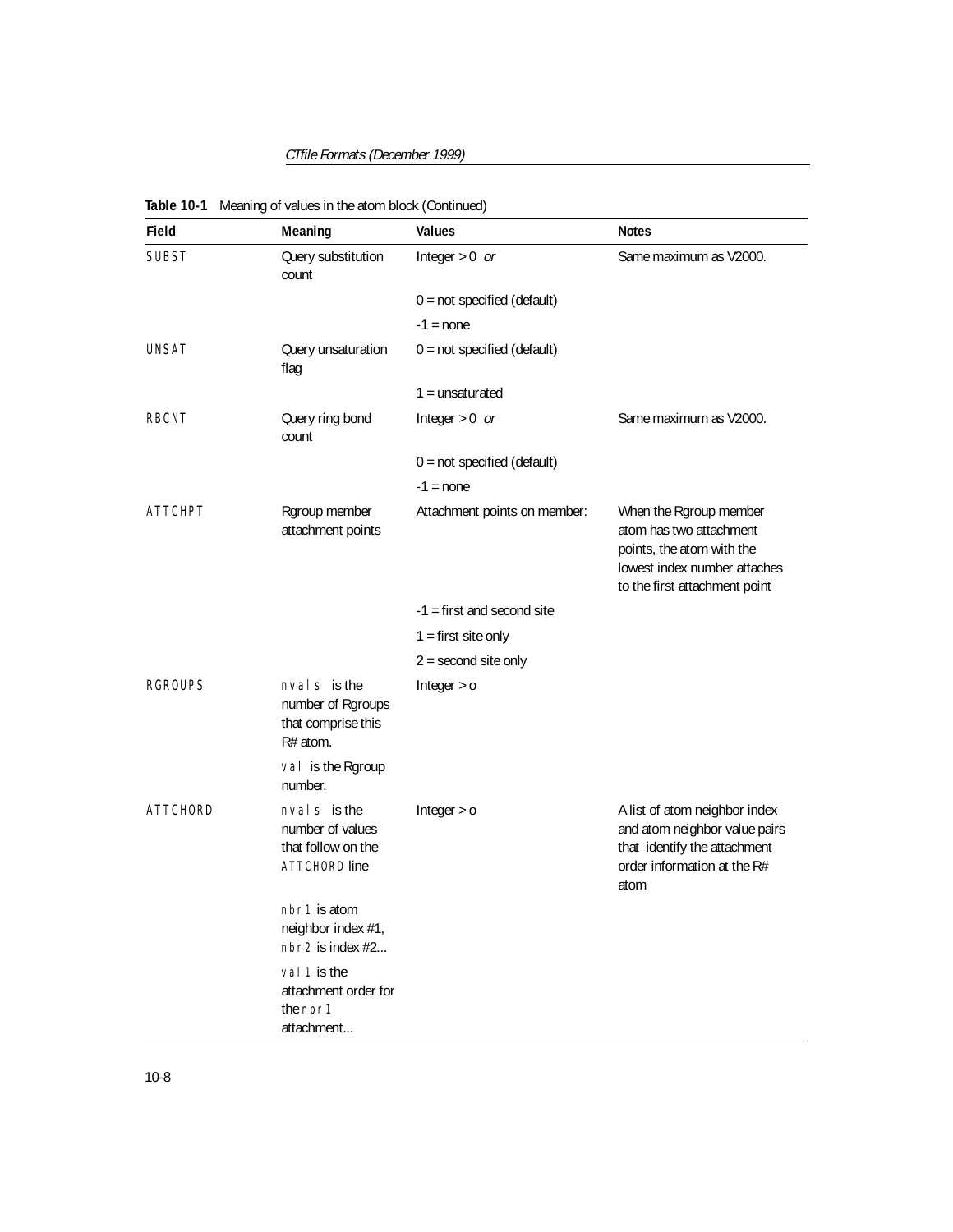## **Bond block**

A bond block specifies all edge information for the connection table. It must precede the Sgroup or 3D blocks. Its format is:

```
M V30 BEGIN BOND
M V30 index type atom1 atom2 [CFG=val] [TOPO=val] [RXCTR=val] [STBOX=val]
...
M V30 END BOND
```
#### where the values are described in [Table 10-2.](#page-82-0)

<span id="page-82-0"></span>

| Table 10-2 Meaning of values in the bond block |  |  |  |  |  |
|------------------------------------------------|--|--|--|--|--|
|------------------------------------------------|--|--|--|--|--|

| Field        | Meaning            | <b>Values</b>                 | <b>Notes</b>                                                                                                                                                                                                               |
|--------------|--------------------|-------------------------------|----------------------------------------------------------------------------------------------------------------------------------------------------------------------------------------------------------------------------|
| i ndex       | Bond index         | Integer $> 0$                 | The actual value of the index<br>does not matter as long as all are<br>unique. However, extremely large<br>numbers used as indexes can<br>cause the program to fail to<br>allocate memory for the<br>correspondence array. |
| type         | Bond type          | Integer:                      | Types 4 through 8 are for queries<br>only.                                                                                                                                                                                 |
|              |                    | $1 =$ single                  |                                                                                                                                                                                                                            |
|              |                    | $2 = double$                  |                                                                                                                                                                                                                            |
|              |                    | $3 = triple$                  |                                                                                                                                                                                                                            |
|              |                    | $4 =$ aromatic                |                                                                                                                                                                                                                            |
|              |                    | $5 =$ single or double        |                                                                                                                                                                                                                            |
|              |                    | $6 =$ single or aromatic      |                                                                                                                                                                                                                            |
|              |                    | $7 =$ double or aromatic      |                                                                                                                                                                                                                            |
|              |                    | $8 = any$                     |                                                                                                                                                                                                                            |
| atom1, atom2 | Atom indexes       | Integer $> 0$                 | Atom1 and Atom2 are bond end<br>points.                                                                                                                                                                                    |
| CFG          | Bond configuration | $0 = none$ (default)          |                                                                                                                                                                                                                            |
|              |                    | $1 = up$                      |                                                                                                                                                                                                                            |
|              |                    | $2 =$ either                  |                                                                                                                                                                                                                            |
|              |                    | $3 =$ down                    |                                                                                                                                                                                                                            |
| <b>TOPO</b>  | Query property     | $0 = not specified (default)$ |                                                                                                                                                                                                                            |
|              |                    | $1 = \text{ring}$             |                                                                                                                                                                                                                            |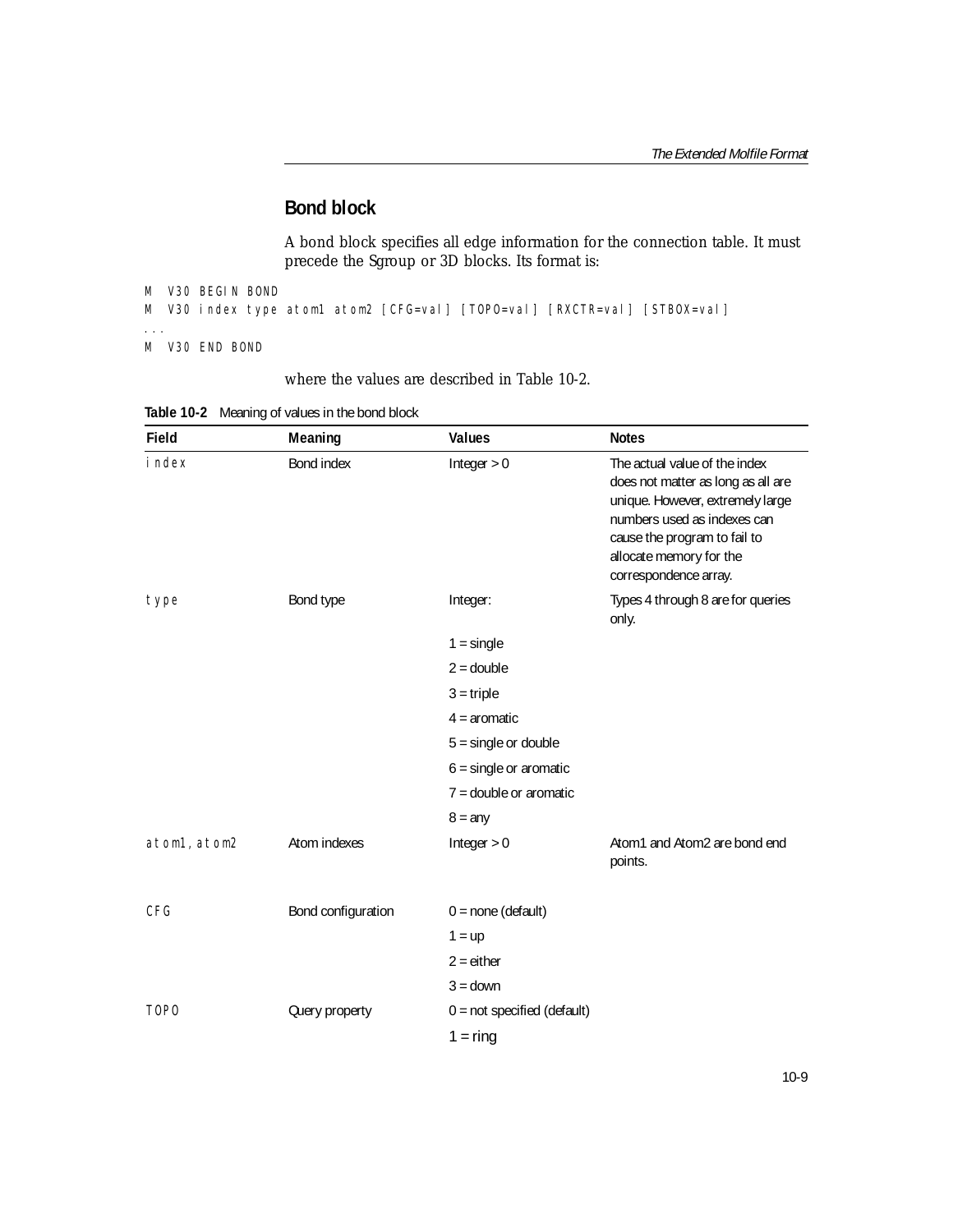CTfile Formats (December 1999)

| Field        | Meaning                | <b>Values</b>                                                            | <b>Notes</b>                                                             |
|--------------|------------------------|--------------------------------------------------------------------------|--------------------------------------------------------------------------|
|              |                        | $2 = \text{chain}$                                                       |                                                                          |
| <b>RXCTR</b> | Reacting center status | $0 =$ unmarked (default)                                                 |                                                                          |
|              |                        | $-1$ = not a reacting center                                             |                                                                          |
|              |                        | $1 =$ generic reacting<br>center                                         |                                                                          |
|              |                        | Additional:                                                              |                                                                          |
|              |                        | $2 = no change$                                                          |                                                                          |
|              |                        | $4 =$ bond made or broken                                                |                                                                          |
|              |                        | $8 =$ bond order changes                                                 |                                                                          |
|              |                        | $12 = (4 + 8)$ bond made or<br>broken and changes                        |                                                                          |
|              |                        | $5 = (4 + 1), 9 = (8 + 1),$<br>and                                       |                                                                          |
|              |                        | $13 = (12 + 1)$ are also<br>possible                                     |                                                                          |
| <b>STBOX</b> | Stereo box             | $0 =$ ignore the<br>configuration of this<br>double bond (default)       | A double bond must be marked<br>to search double bond<br>stereochemistry |
|              |                        | $1 = \text{consider the stereo}$<br>configuration of this<br>double bond |                                                                          |

|  | Table 10-2 Meaning of values in the bond block (Continued) |  |  |
|--|------------------------------------------------------------|--|--|
|--|------------------------------------------------------------|--|--|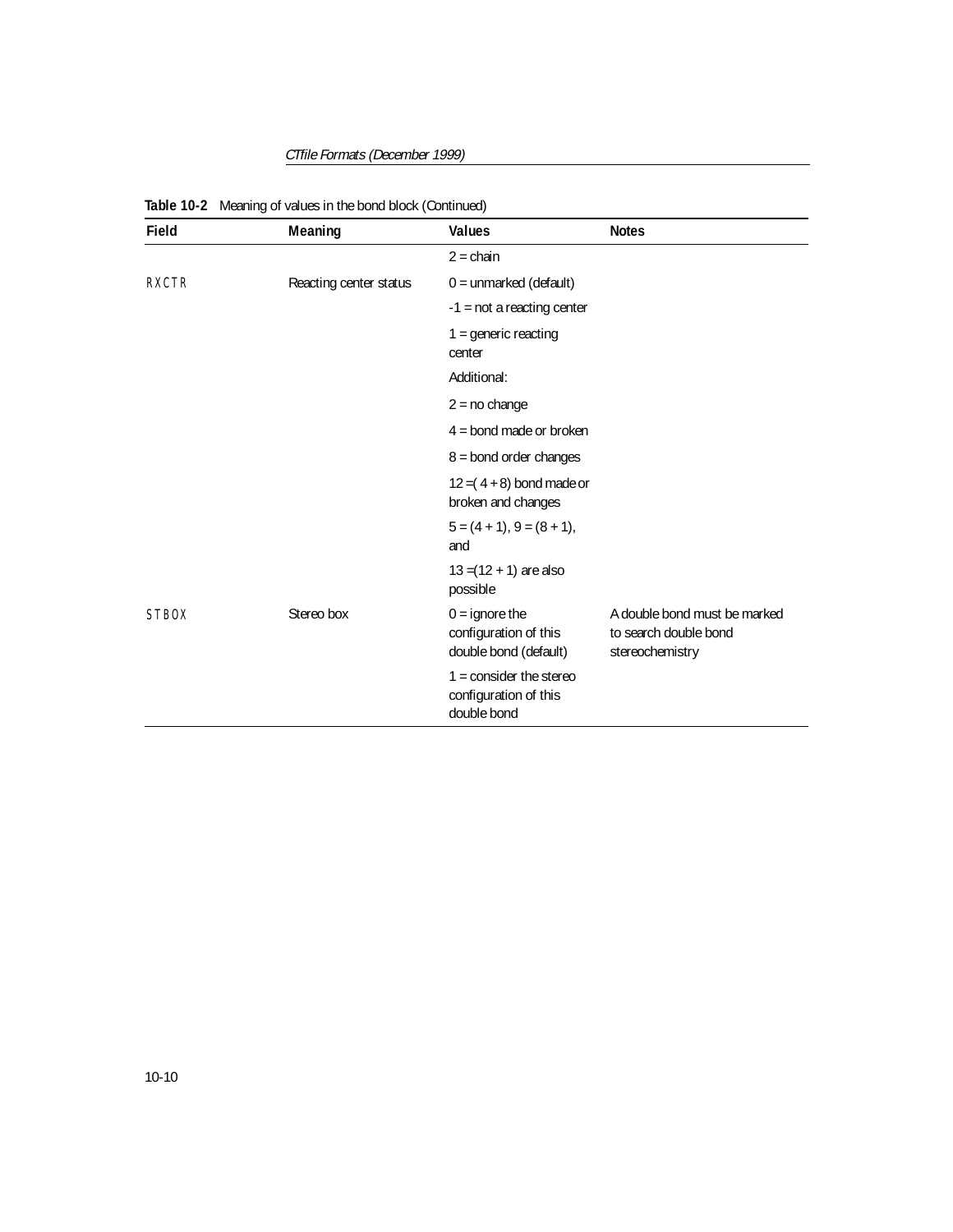### **Link atom line**

There is one link atom line for each link atom in the Ctab. A link atom line has the format:

M V30 LINKNODE minrep maxrep nbonds inatom outatom [inatom outatom...]

**Table 10-3** Meaning of values in link lines

| Field         | Meaning                                                                     | <b>Values</b>                                       | <b>Notes</b>                                                                                     |
|---------------|-----------------------------------------------------------------------------|-----------------------------------------------------|--------------------------------------------------------------------------------------------------|
| mi nrep       | Minimum number of group repetitions.                                        | 1                                                   | For future expansion.                                                                            |
|               |                                                                             |                                                     | Not currently used.                                                                              |
| maxrep        | Maximum number of group repetitions.                                        | Integer $> 0$                                       |                                                                                                  |
| <i>nbonds</i> | Number of directed bonds defining the<br>group.                             | $n$ hbonds = # of pairs of<br>inatom-outatom tuples | Number of tuples is<br>usually two but may be<br>one for link nodes with<br>an attachment point. |
| inatom        | Atom index of atom in the repeating<br>group.                               | Integer $> 0$                                       |                                                                                                  |
| outatom       | Atom index of atom bonded to<br>i natom, but outside of repeating<br>group. | Integer $> 0$                                       |                                                                                                  |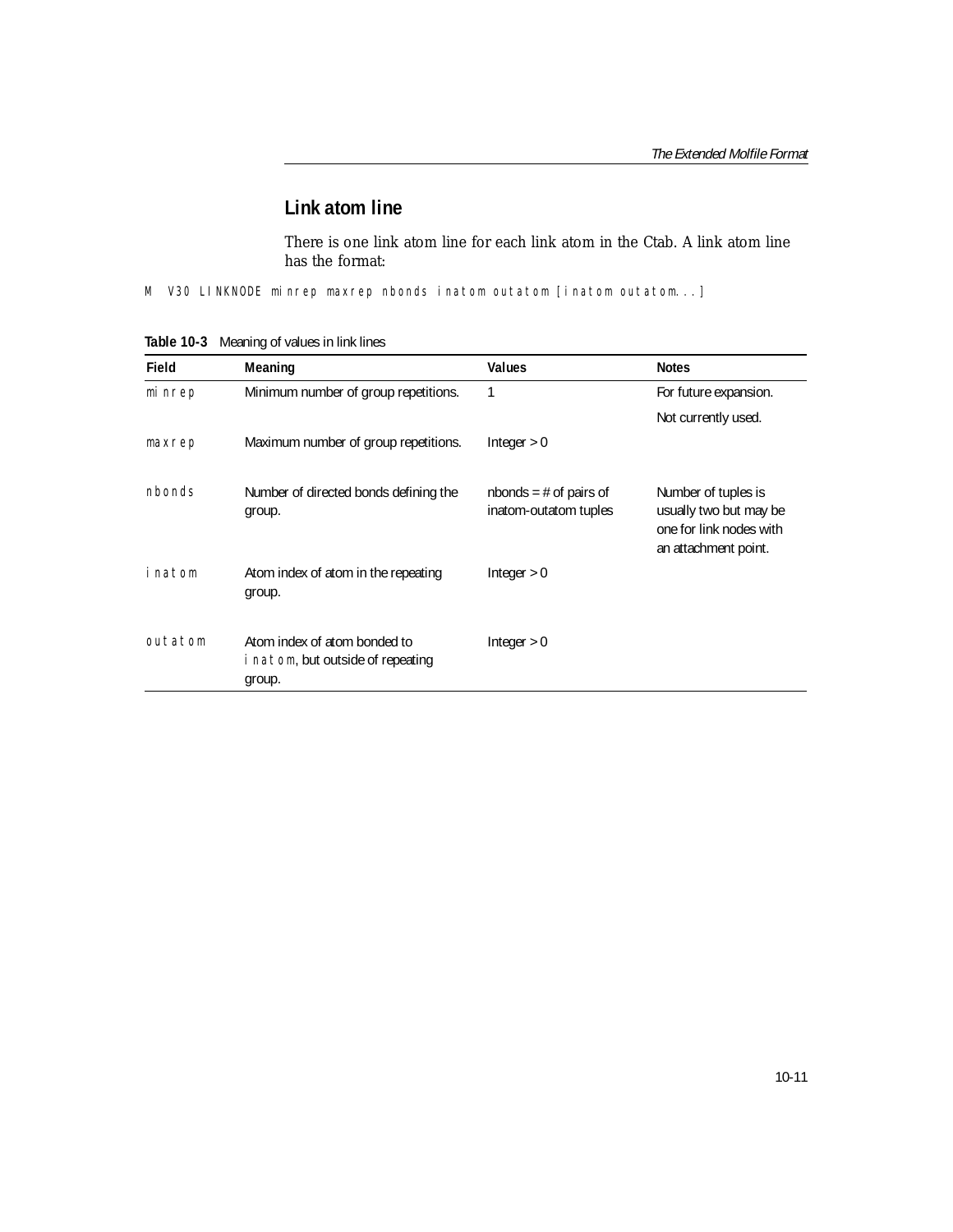## **Sgroup block**

The Sgroup block contains general Sgroup information and information on each Sgroup structure as shown in [Figure 10-2.](#page-86-0) For the V2000 version of this Sgroup structure and connection table, see [Figure 2-2](#page-22-0).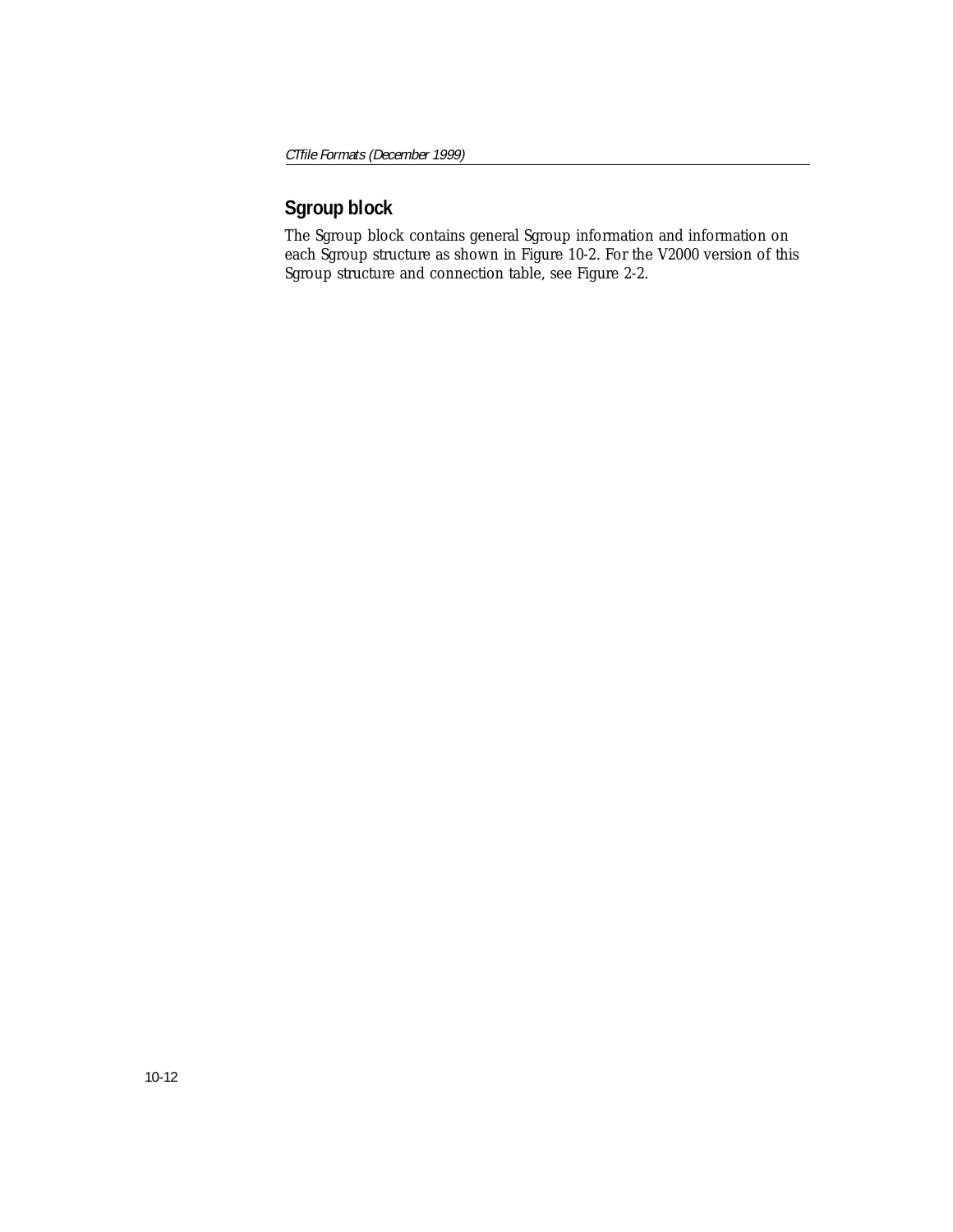<span id="page-86-0"></span>



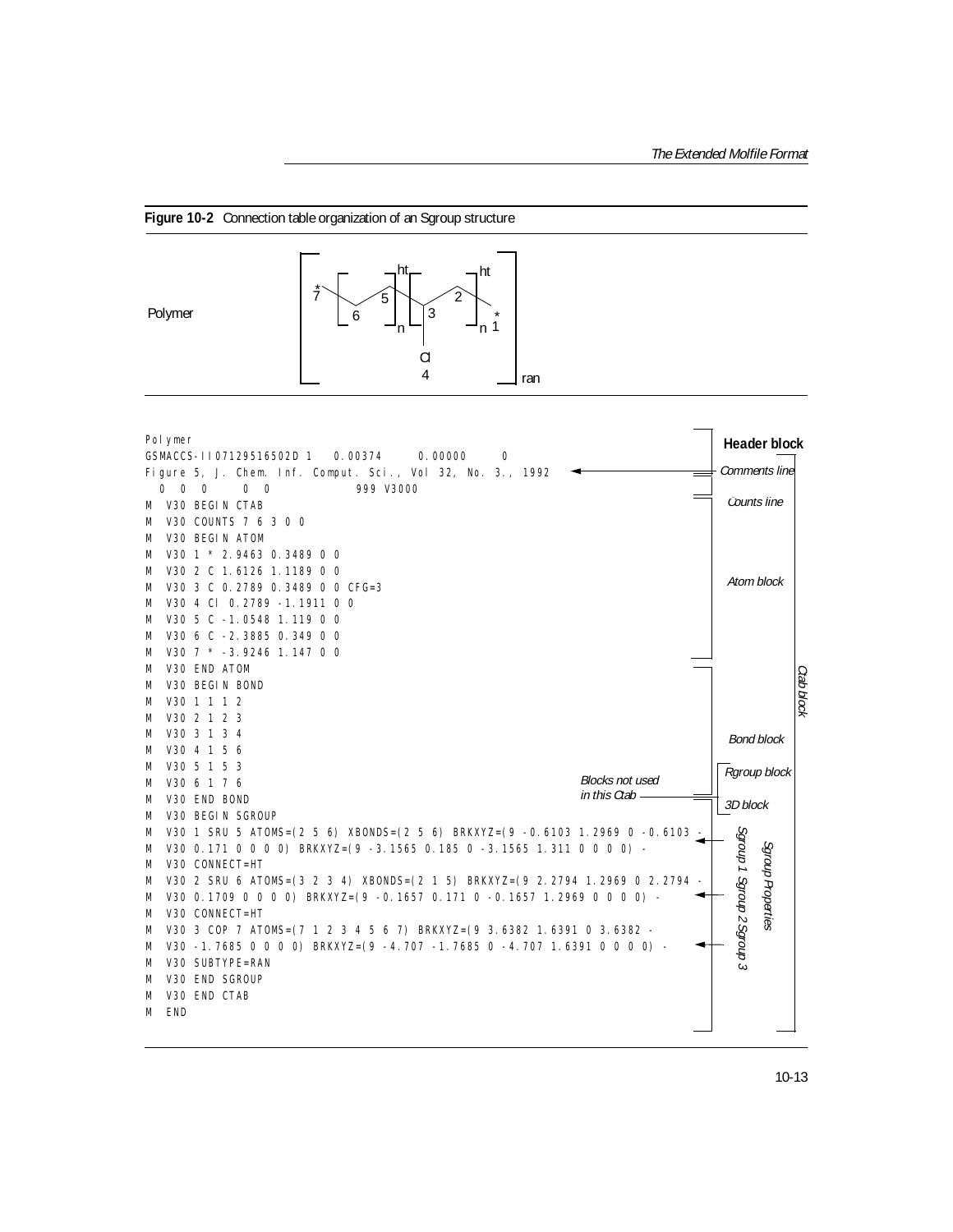#### An Sgroup block defines all Sgroups in the molecule, including superatoms. The format is as follows:

```
M V30 BEGIN SGROUP
[M V30 DEFAULT [CLASS=class] -]
M V30 index type extindex -
M V30 [ATOMS=(natoms atom [atom ...])] -
M V30 [XBONDS=(nxbonds xbond [xbond ...])] -
M V30 [CBONDS=(ncbonds cbond [cbond ...])] -
M V30 [PATOMS=(npatoms patom [patom ...])] -
M V30 [SUBTYPE=subtype] [MULT=mult] -
M V30 [CONNECT=connect] [PARENT=parent] [COMPNO=compno] -
M V30 [XBHEAD=(nxbonds xbond [xbond ...])] -
M V30 [XBCOR = (nxbpairs xb1 xb2 [xb1 xb2 ...])] -
M V30 [LABEL=label] -
M V30 [BRKXYZ=(9 bx1 by1 bz1 bx2 by2 bz2 bx3 by3 bz3])* -
M V30 [ESTATE=estate] [CSTATE=(4 xbond cbvx cbvy cbvz)]* -
M V30 [FIELDNAME=fieldname] [FIELDINFO=fieldinfo] -
M V30 [FIELDDISP=fielddisp] -
M V30 [QUERYTYPE=querytype] [QUERYOP=queryop] -
M V30 [FIELDDATA=fielddata] ... -
M V30 [CLASS=class] -
M V30 [SAP=(3 \text{ aidx } 1 \text{ via } x \text{ id})] * -
M V30 [BRKTYP=bracketType] -
...
M V30 END SGROUP
```
The DEFAULT field provides a way to specify default values for keyword options. The same keyword options and values as defined in [Table 10-4.](#page-87-0)

<span id="page-87-0"></span>**Table 10-4** Meaning of values in the Sgroup block

| Field         | Meaning      | <b>Values</b>                                    | <b>Notes</b>                                                                                                                                                                                                                       |
|---------------|--------------|--------------------------------------------------|------------------------------------------------------------------------------------------------------------------------------------------------------------------------------------------------------------------------------------|
| <i>i</i> ndex | Sgroup index | integer $> 0$                                    | The actual value of the index does<br>not matter as long as all indexes<br>are unique. However, extremely<br>large numbers used as indexes<br>can cause the program to fail to<br>allocate memory for the<br>correspondence array. |
| type          | Sgroup type  | String. Only first 3 letters are<br>significant: |                                                                                                                                                                                                                                    |
|               |              | SUPeratom<br><b>MULtiple</b>                     |                                                                                                                                                                                                                                    |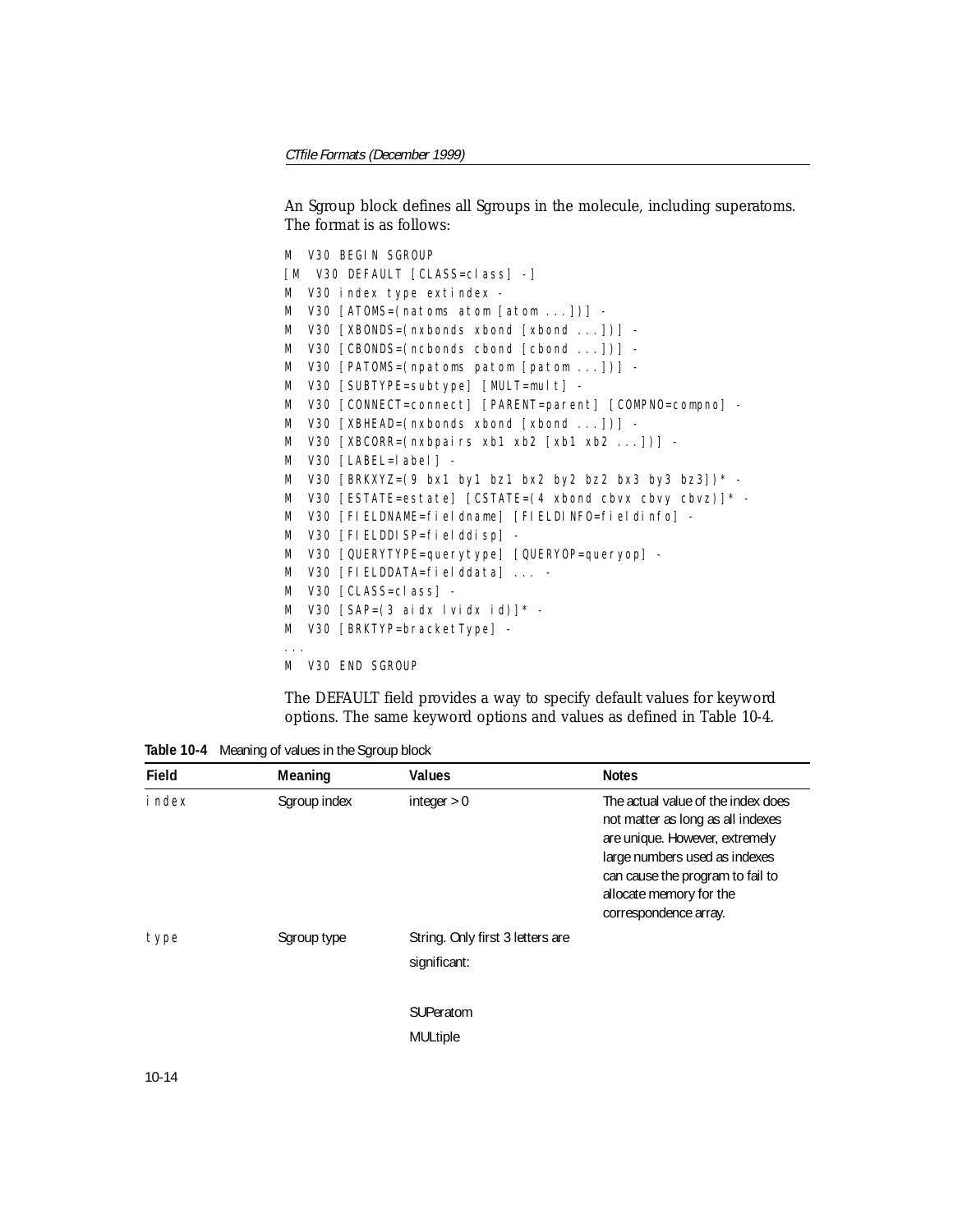| Field         | Meaning                                                        | <b>Values</b>                   | <b>Notes</b>                    |
|---------------|----------------------------------------------------------------|---------------------------------|---------------------------------|
|               |                                                                | SRU                             |                                 |
|               |                                                                | <b>MONomer</b>                  |                                 |
|               |                                                                | COPolymer                       |                                 |
|               |                                                                | <b>CROsslink</b>                |                                 |
|               |                                                                | MODification                    |                                 |
|               |                                                                | GRAft                           |                                 |
|               |                                                                | COMponent                       |                                 |
|               |                                                                | MIXture                         |                                 |
|               |                                                                | FORmulation                     |                                 |
|               |                                                                | <b>DATa</b>                     |                                 |
|               |                                                                | <b>ANY</b>                      |                                 |
|               |                                                                | <b>GENeric</b>                  |                                 |
| exti ndex     | External index value                                           | Integer $=> 0$ :                | Use 0 to autogenerate a number. |
|               |                                                                | If 0, positive integer assigned | This is the V2000 Sgroup label. |
| <b>ATOMS</b>  | natoms is the<br>number of atoms<br>that define the<br>Sgroup. | Integer $> 0$                   |                                 |
|               | atom is the atom<br>index.                                     | Integer $> 0$                   |                                 |
| <b>XBONDS</b> | nxbonds is the<br>number of crossing<br>bonds.                 | Integer $> 0$                   |                                 |
|               | xbond is the<br>crossing-bond<br>index.                        | Integer $> 0$                   |                                 |
| <b>CBONDS</b> | ncbonds is the<br>number of<br>containment bonds.              | Integer $> 0$                   | Only used for Data Sgroups.     |
|               | cbond is the<br>containment-bond<br>index.                     | Integer $> 0$                   |                                 |

**Table 10-4** Meaning of values in the Sgroup block (Continued)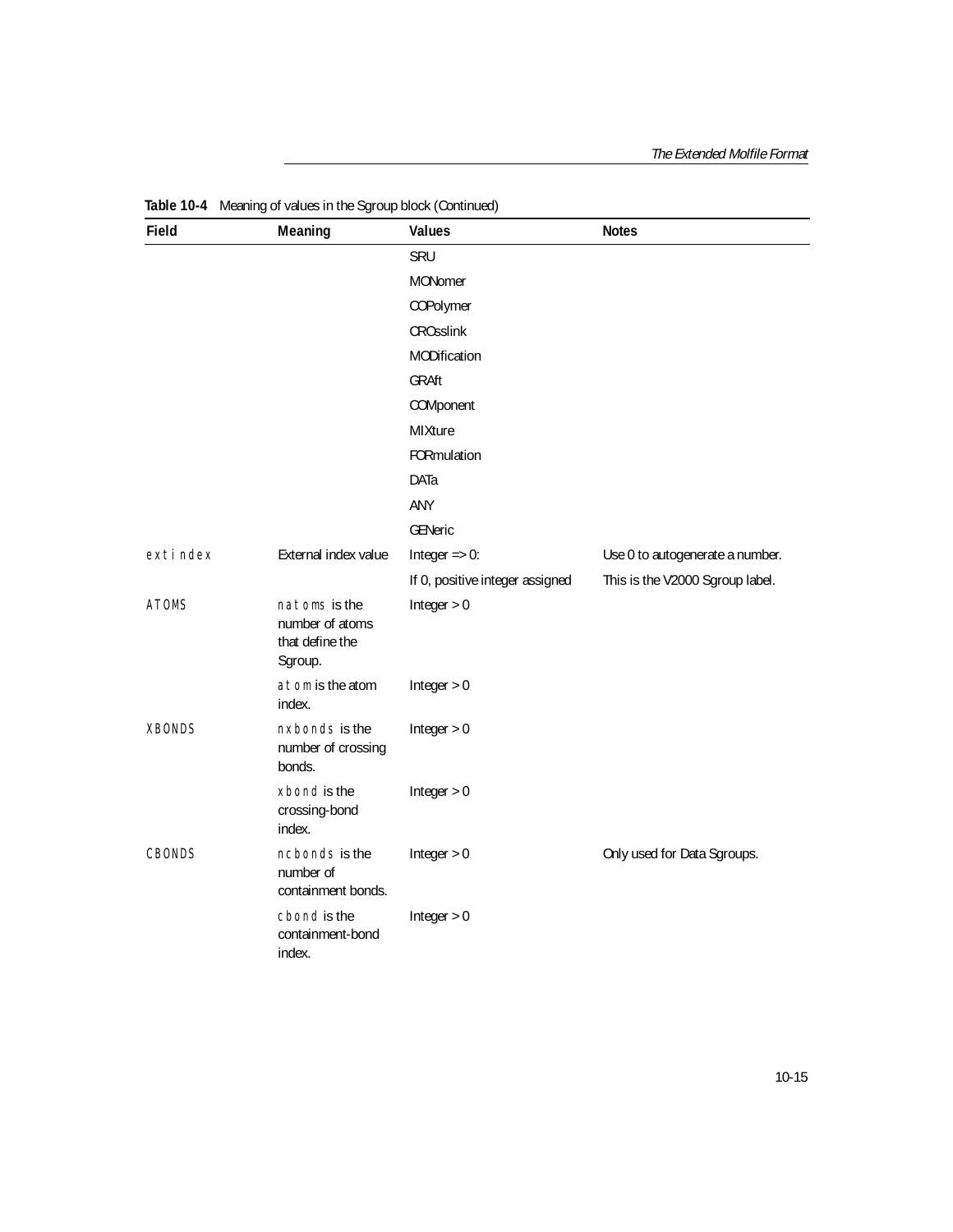| Field          | Meaning                                                                                                 | <b>Values</b>                    | <b>Notes</b>                                                                                                                                       |
|----------------|---------------------------------------------------------------------------------------------------------|----------------------------------|----------------------------------------------------------------------------------------------------------------------------------------------------|
| <b>PATOMS</b>  | npatom is the<br>number of<br>paradigmatic<br>repeating unit<br>atoms.                                  | Integer $> 0$                    | This field is expected to become<br>obsolete and is retained for<br>compatibility with MACCS-II.<br>The field is only used for multiple<br>groups. |
|                | patom is the atom<br>index of an atom in<br>the paradigmatic<br>repeating unit for a<br>multiple group. |                                  |                                                                                                                                                    |
| <b>SUBTYPE</b> | subtype is the                                                                                          | String. Only the first 3 letters |                                                                                                                                                    |
|                | Sgroup subtype.                                                                                         | are significant:                 |                                                                                                                                                    |
|                |                                                                                                         | ALTernate                        |                                                                                                                                                    |
|                |                                                                                                         | RANdom                           |                                                                                                                                                    |
|                |                                                                                                         | <b>BLOck</b>                     |                                                                                                                                                    |
| MULT           | mul t is the multiple<br>group multiplier.                                                              | Integer $> 0$                    |                                                                                                                                                    |
| CONNECT        | connect is the<br>connectivity.                                                                         |                                  | The default, if missing, is EU. The<br>MDL V2000 writer never writes an                                                                            |
|                |                                                                                                         | String values are as follows:    | EU entry.                                                                                                                                          |
|                |                                                                                                         | EU (default)                     |                                                                                                                                                    |
|                |                                                                                                         | HH                               |                                                                                                                                                    |
|                |                                                                                                         | HT                               |                                                                                                                                                    |
| <b>PARENT</b>  | parent is the<br>parent Sgroup<br>index.                                                                | Integer $> 0$                    |                                                                                                                                                    |
| COMPNO         | compno is the<br>component order<br>number.                                                             | Integer $> 0$                    |                                                                                                                                                    |
| <b>XBHEAD</b>  | nxbonds is the<br>number of crossing<br>bonds that cross the<br>"head" bracket.                         | Integer $> 0$                    |                                                                                                                                                    |
|                | xbond is the<br>crossing-bond<br>index.                                                                 | Integer $> 0$                    | If XBHEAD is missing, no bonds<br>are paired as the head or tail of the<br>repeating unit.                                                         |

**Table 10-4** Meaning of values in the Sgroup block (Continued)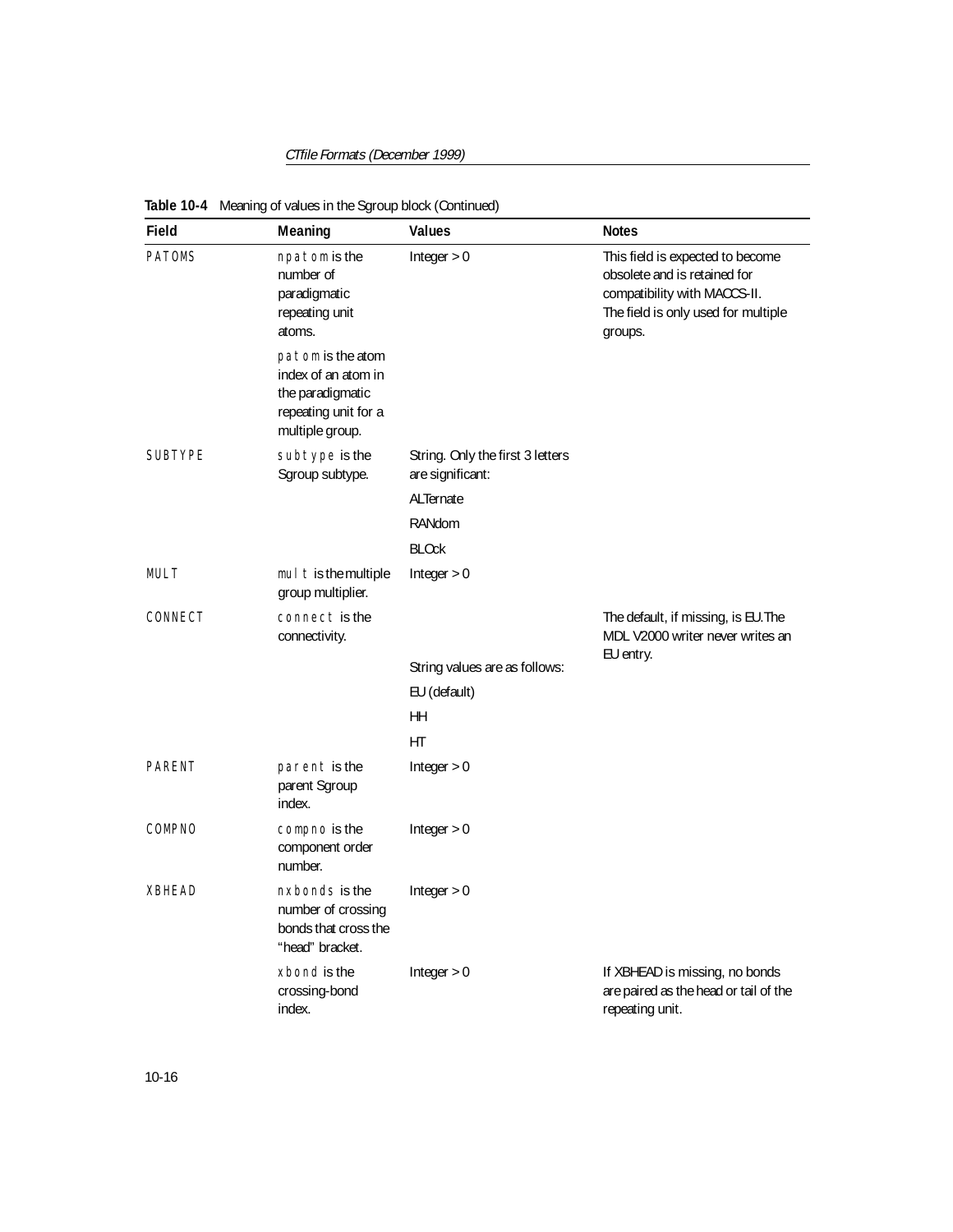| Field             | Meaning                                                                                                         | Values                                                                                                   | <b>Notes</b>                                                                                                                                                                                                                                               |
|-------------------|-----------------------------------------------------------------------------------------------------------------|----------------------------------------------------------------------------------------------------------|------------------------------------------------------------------------------------------------------------------------------------------------------------------------------------------------------------------------------------------------------------|
| <b>XBCORR</b>     | nxbpairs                                                                                                        | 2 x the number of pairs of<br>crossing-bond correspondence,<br>that is, the number of values in<br>list. |                                                                                                                                                                                                                                                            |
|                   | $xb1 - xb2$ is the<br>pairs of<br>crossing-bond<br>correspondence,<br>that is, xb1<br>connects to $\times b2$ . | Integer $> 0$                                                                                            |                                                                                                                                                                                                                                                            |
| LABEL             | label is the<br>display label for this<br>Sgroup.                                                               | String                                                                                                   | For example, superatom name                                                                                                                                                                                                                                |
| <b>BRKXYZ</b>     | $bx1 - bz3$ are<br>the double $(X, Y, Z)$                                                                       | Angstroms                                                                                                | By specifying 3 triples, the format<br>allows a 3D display.                                                                                                                                                                                                |
|                   | display coordinates<br>in each bracket.                                                                         |                                                                                                          | However, only the first two<br>(X, Y) coordinates are currently<br>used. The Z value and last (X, Y)<br>coordinates are currently ignored<br>and should be set to zero.                                                                                    |
| <b>ESTATE</b>     | estate is the<br>expanded display<br>state information for<br>superatoms.                                       | String<br>$E =$ expanded superatom or<br>multiple group                                                  | Only superatoms and multiple<br>groups (shortcuts) in an expanded<br>internal state are supported. This<br>field defines whether a superatom<br>or multiple group is displayed as<br>expanded or contracted. This field<br>is expected to become obsolete. |
| <b>CSTATE</b>     | xbond is the<br>crossing bond of the<br>expanded<br>superatom.                                                  | Integer $> 0$                                                                                            | Display vector information for the<br>contracted superatom.                                                                                                                                                                                                |
|                   | $cbvx - cvbz$ is<br>the vector to<br>contracted<br>superatom.                                                   | Angstroms                                                                                                | Only present for expanded<br>superatoms. One CSTATE entry<br>per crossing bond.                                                                                                                                                                            |
| <b>FI ELDNAME</b> | fi el dname is the<br>name of data field<br>for Data Sgroup.                                                    | String                                                                                                   |                                                                                                                                                                                                                                                            |

**Table 10-4** Meaning of values in the Sgroup block (Continued)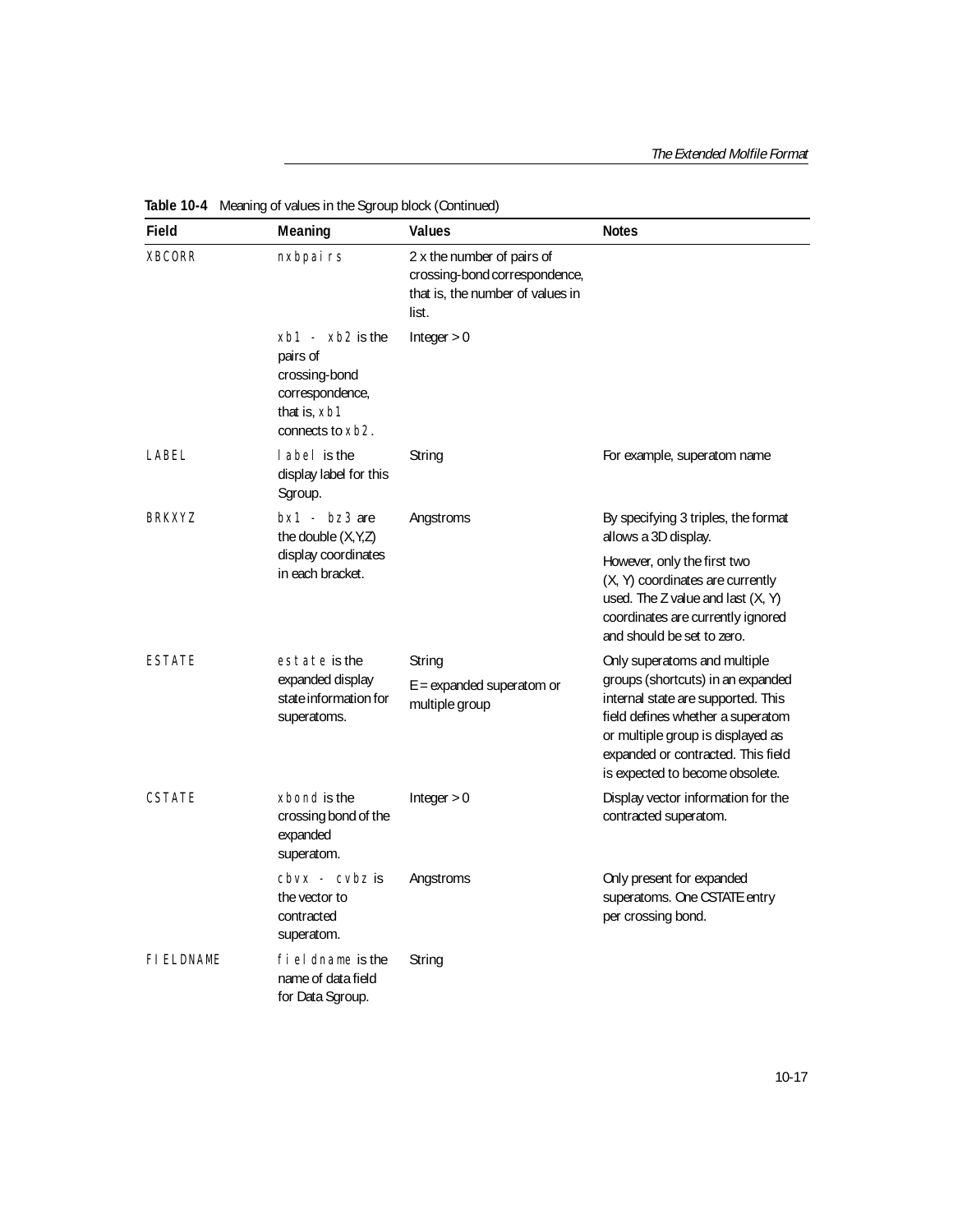| Field        | Meaning                                                                               | <b>Values</b>                              | <b>Notes</b>                                                                                                                              |
|--------------|---------------------------------------------------------------------------------------|--------------------------------------------|-------------------------------------------------------------------------------------------------------------------------------------------|
| FI ELDI NFO  | fi el di nfo is the<br>program-specific<br>field information.                         | Free-format string                         | Example: In MACCS-II this is:<br>" <type> <units format="">"</units></type>                                                               |
| FI ELDDI SP  | fi el ddi sp is the<br>Data Sgroup field<br>display information.                      | Free-format string                         | This string is interpreted by V3000<br>as identical to V2000 appendix for<br>Data Sgroup display ('M SDD')<br>except for the index value. |
| QUERYTYPE    | querytype is the<br>type of query or no<br>query if missing.                          | String                                     |                                                                                                                                           |
|              |                                                                                       | '' = not a query (default)                 |                                                                                                                                           |
|              |                                                                                       | ' $MO'$ = MACCS-II query                   |                                                                                                                                           |
|              |                                                                                       | $'1Q' = ISIS$ query                        |                                                                                                                                           |
|              |                                                                                       | $\angle$ sp>Q' = <program> query</program> |                                                                                                                                           |
| QUERYOP      | queryop is the<br>query operator.                                                     | String.                                    | Example: "=" or "LIKE" in ISIS                                                                                                            |
|              |                                                                                       | ISIS: query operator                       |                                                                                                                                           |
|              |                                                                                       | MACCS-II: blank or missing                 |                                                                                                                                           |
| FI ELDDATA   | fiel ddata is the<br>query or field data.                                             | Free-format string                         | Only one entry per query, but can<br>be more than one for actual data.<br>The order of the entries is<br>important.                       |
| <b>CLASS</b> | cl ass is the<br>character string for<br>superatom class.                             | String                                     | Example: PEPTIDE                                                                                                                          |
| <b>SAP</b>   | ai $dx$ is the index of<br>attachment point or<br>potential attachment<br>point atom. | Integer $> 0$                              |                                                                                                                                           |
|              | $\cup$ i dx is the index<br>of leaving atom.                                          | Allowed integers are:                      |                                                                                                                                           |

**Table 10-4** Meaning of values in the Sgroup block (Continued)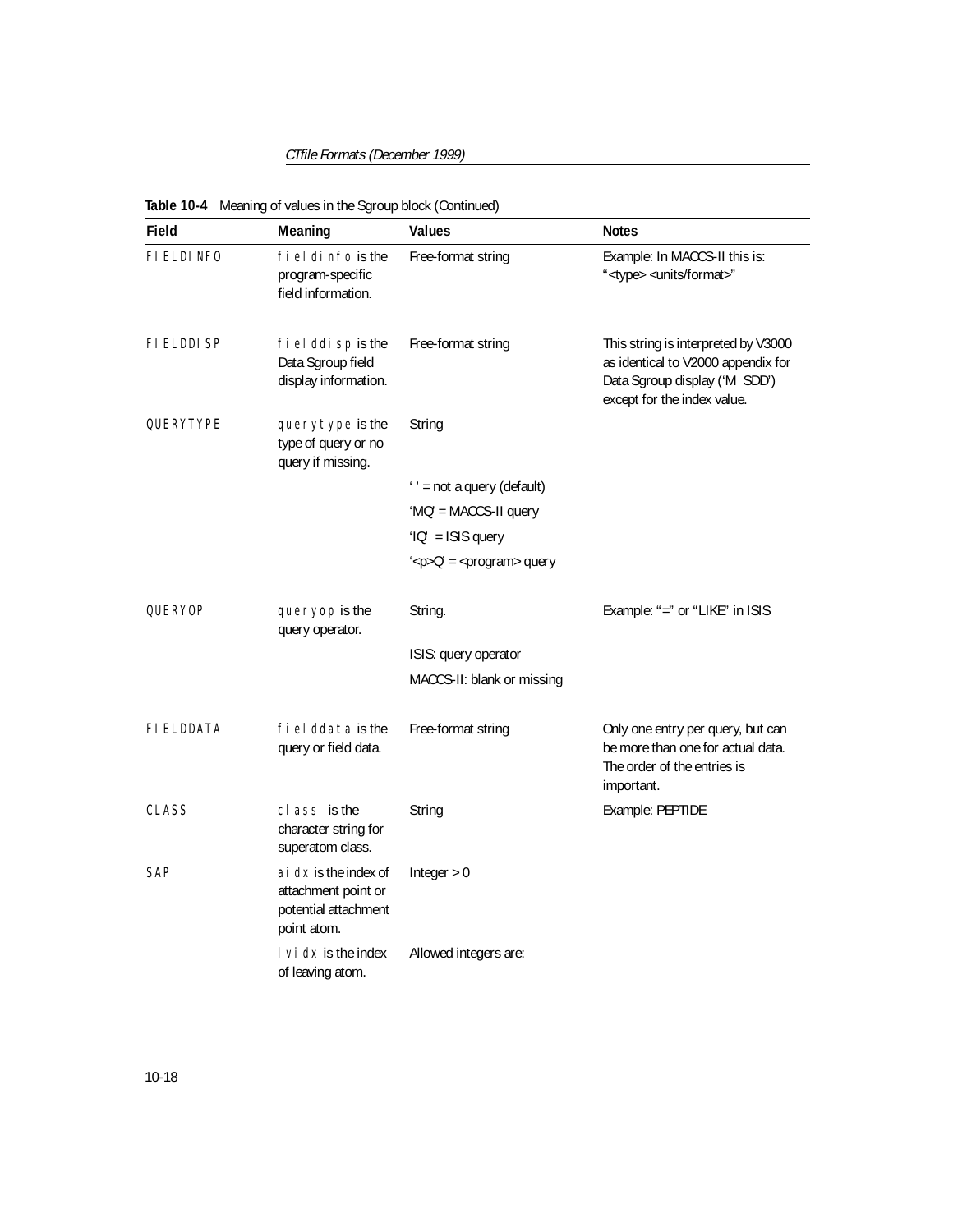| Field         | Meaning                                           | <b>Values</b>                                                               | <b>Notes</b>                                                                                                                                                                                                                                                                                                                                 |
|---------------|---------------------------------------------------|-----------------------------------------------------------------------------|----------------------------------------------------------------------------------------------------------------------------------------------------------------------------------------------------------------------------------------------------------------------------------------------------------------------------------------------|
|               |                                                   | $0 =$ none or implied H                                                     |                                                                                                                                                                                                                                                                                                                                              |
|               |                                                   | 'aidx' = atom index number of<br>attachment point atom                      |                                                                                                                                                                                                                                                                                                                                              |
|               |                                                   | $#$ = atom index number of atom<br>bonded to 'aidx'                         |                                                                                                                                                                                                                                                                                                                                              |
|               | i d is the<br>attachment<br>identifier.           | String (two chars in V2000)                                                 | There must be multiple entries if<br>superatom has more than one<br>attachment point. The order of the<br>entries defines the order of the<br>attachment points. Note that SAP<br>entries may or may not include the<br>actual attachment points,<br>depending on the particular<br>superatom and its representation<br>on the ISIS/Desktop. |
| <b>BRKTYP</b> | bracketType is<br>the displayed<br>bracket style. | Allowed values for this string<br>are:<br><b>BRACKET</b> (default)<br>PAREN | This information supports Sgroup<br>enhancements on the<br>ISIS/Desktop.                                                                                                                                                                                                                                                                     |

**Table 10-4** Meaning of values in the Sgroup block (Continued)

Correspondence with existing V2000 appendices:

| $SST = SUBTYPE$<br>M<br>$SI B = exti$ ndex<br>M<br>$SCN = CONNET$<br>M<br>$SDS = FSTATF$<br>M<br>$SAI = ATOMS$<br>M<br>$SB = XBONDS$ or CBONDS<br>M<br>$SPA = PATOMS$<br>M<br>$SMT = LABEL$ and MULT<br>M<br>$CRS = XBHEAD, XBCORR$<br>M<br>$SDI = BRKXYZ$<br>M<br>$SBV = CSTATF$<br>M<br>SDT = FIELDNAME, FIELDINFO, QUERYTYPE, QUERYOP<br>M<br>$SDD = FI FI DDI SP$<br>M<br>M<br>$SCD = (not required)$<br>$SFD = FI FI DDATA$<br>M<br>M<br>$SPI = PARTNT$ | M | $STY = type$ |  |
|--------------------------------------------------------------------------------------------------------------------------------------------------------------------------------------------------------------------------------------------------------------------------------------------------------------------------------------------------------------------------------------------------------------------------------------------------------------|---|--------------|--|
|                                                                                                                                                                                                                                                                                                                                                                                                                                                              |   |              |  |
|                                                                                                                                                                                                                                                                                                                                                                                                                                                              |   |              |  |
|                                                                                                                                                                                                                                                                                                                                                                                                                                                              |   |              |  |
|                                                                                                                                                                                                                                                                                                                                                                                                                                                              |   |              |  |
|                                                                                                                                                                                                                                                                                                                                                                                                                                                              |   |              |  |
|                                                                                                                                                                                                                                                                                                                                                                                                                                                              |   |              |  |
|                                                                                                                                                                                                                                                                                                                                                                                                                                                              |   |              |  |
|                                                                                                                                                                                                                                                                                                                                                                                                                                                              |   |              |  |
|                                                                                                                                                                                                                                                                                                                                                                                                                                                              |   |              |  |
|                                                                                                                                                                                                                                                                                                                                                                                                                                                              |   |              |  |
|                                                                                                                                                                                                                                                                                                                                                                                                                                                              |   |              |  |
|                                                                                                                                                                                                                                                                                                                                                                                                                                                              |   |              |  |
|                                                                                                                                                                                                                                                                                                                                                                                                                                                              |   |              |  |
|                                                                                                                                                                                                                                                                                                                                                                                                                                                              |   |              |  |
|                                                                                                                                                                                                                                                                                                                                                                                                                                                              |   |              |  |
|                                                                                                                                                                                                                                                                                                                                                                                                                                                              |   |              |  |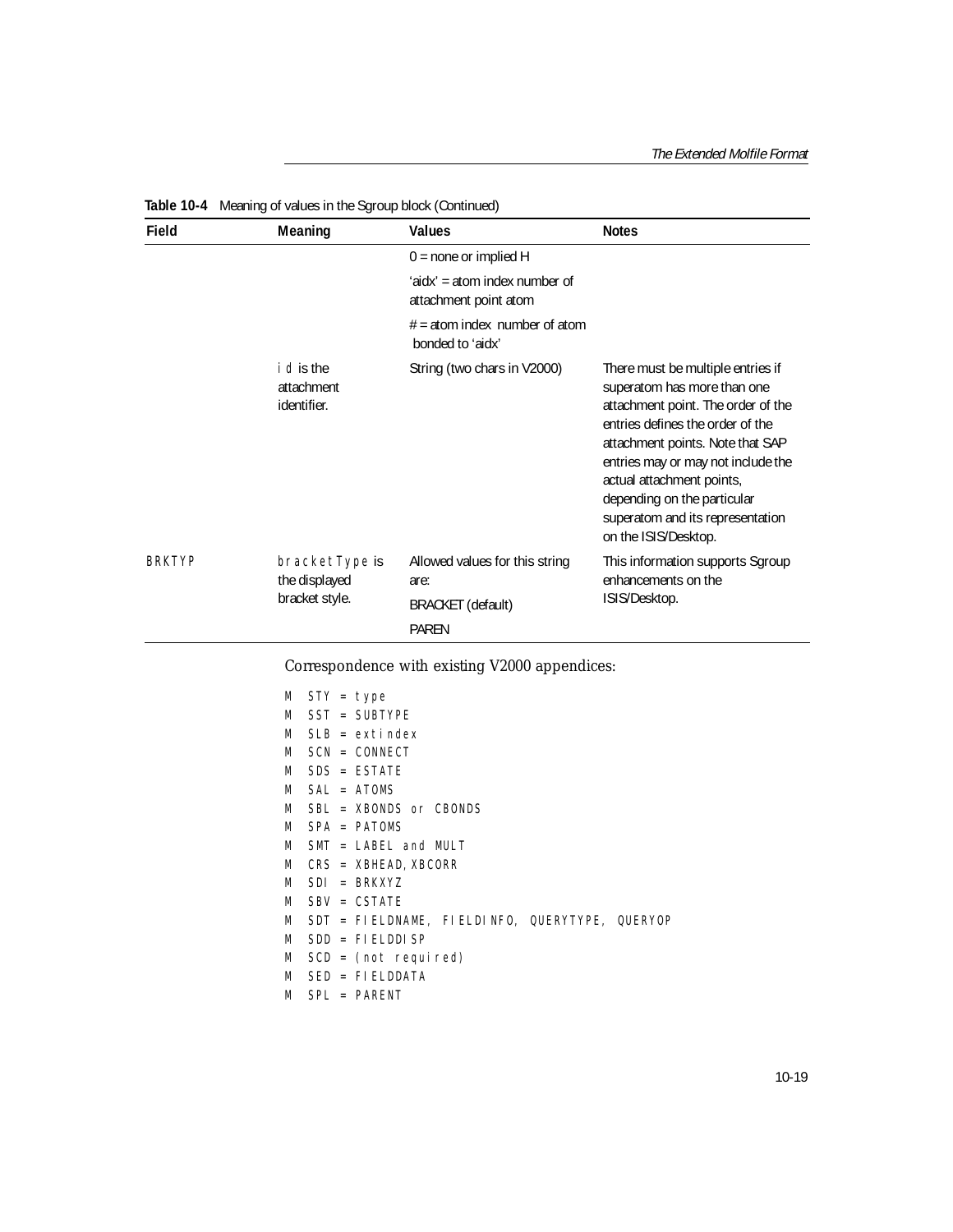| M |             | $SNC = COMPNO$ |
|---|-------------|----------------|
|   | M SAP = SAP |                |
| M |             | $SCI = CI ASS$ |
|   |             | M SBT = BRKTYP |

## **3D block**

The 3D block contains 3D information as shown in [Figure 10-3.](#page-94-0) For the V2000 version of this 3D query and its connection table, see [Figure 2-3.](#page-28-0)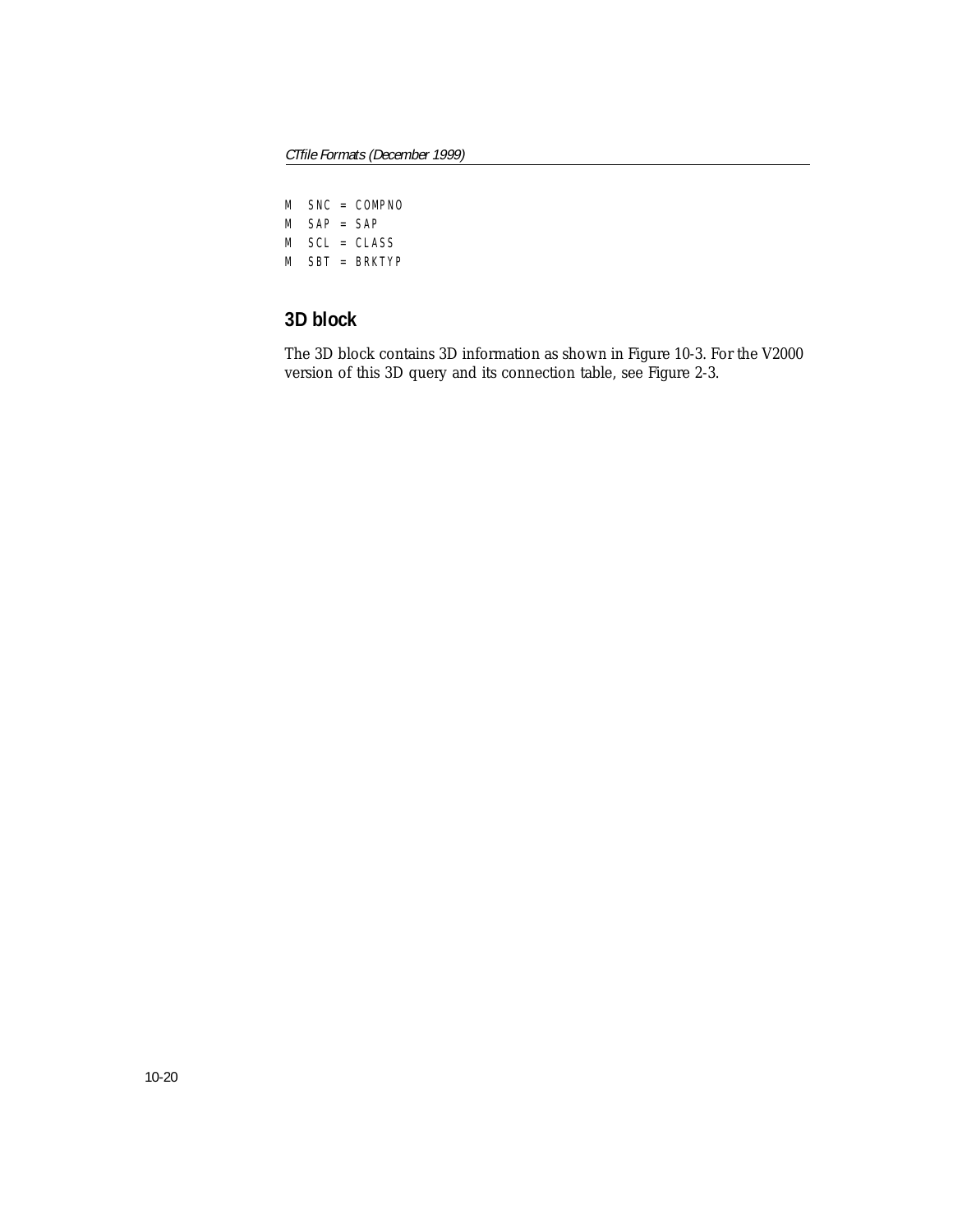<span id="page-94-0"></span>

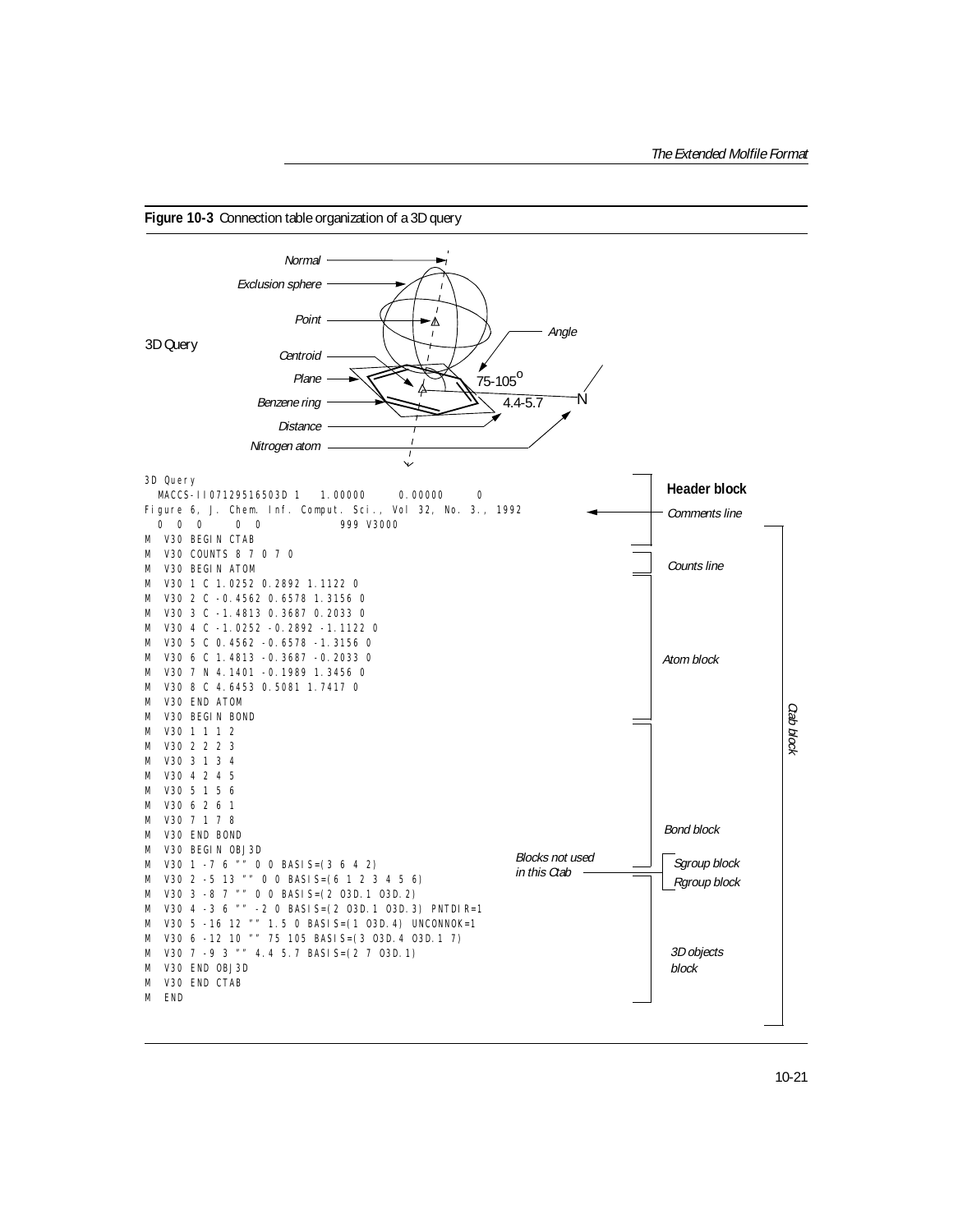A 3D block specifies information for all 3D objects in the connection table. It must follow the atom and bond blocks. As in V2000 molfiles, there can be only one fixed-atom constraint.

The format of the 3D block is as follows:

|             | M V3O BEGIN OBJ3D                                                      |
|-------------|------------------------------------------------------------------------|
|             | M - V30 index typ color name value1 value2 -                           |
|             | M V30 BASIS=(nbvals bval [bval ]) -                                    |
|             | M   V30  [ALLOW=(nvals val  [val  ])]  [PNTDI R=val]  [ANGDI R=val]  - |
|             | M  V30 [UNCONNOK=val] [DATA=strval] -                                  |
|             | M V30 [COMMENT=comment]                                                |
| $1 - 1 - 1$ |                                                                        |
|             | M V3O END OBJ3D                                                        |
|             |                                                                        |

**Table 10-5** Meaning of values in the 3D block

| Field        | Meaning                                               | <b>Values</b>                                                        | <b>Notes</b>                                                                                                                                                                                                                          |
|--------------|-------------------------------------------------------|----------------------------------------------------------------------|---------------------------------------------------------------------------------------------------------------------------------------------------------------------------------------------------------------------------------------|
| i ndex       | 3D object index                                       | Integer $> 0$                                                        | The actual value of the index<br>does not matter as long as<br>all indexes are unique.<br>However, extremely large<br>numbers used as indexes<br>can cause the program to fail<br>to allocate memory for the<br>correspondence array. |
| typ          | Object type                                           | Integer < 0 for geometric<br>constraints for data constraints        | This format is the same as<br>V2000.                                                                                                                                                                                                  |
|              |                                                       | Integer > 0 are field IDs                                            |                                                                                                                                                                                                                                       |
| col or       | Color value                                           | Integer $> 0$                                                        |                                                                                                                                                                                                                                       |
| name         | Object name or, for<br>data query, the field<br>name. | String                                                               |                                                                                                                                                                                                                                       |
| val ue1      | Distance, radius,<br>deviation, or minimum<br>value.  | Floating point, value1 = $0$ if<br>constraint has no floating values |                                                                                                                                                                                                                                       |
| val ue2      | Maximum value for<br>range constraints.               | Floating point, value $2 = 0$ if not a<br>range constraint           |                                                                                                                                                                                                                                       |
| <b>BASIS</b> | nbyal s is the<br>number of objects in<br>basis.      | Integer $> 0$                                                        |                                                                                                                                                                                                                                       |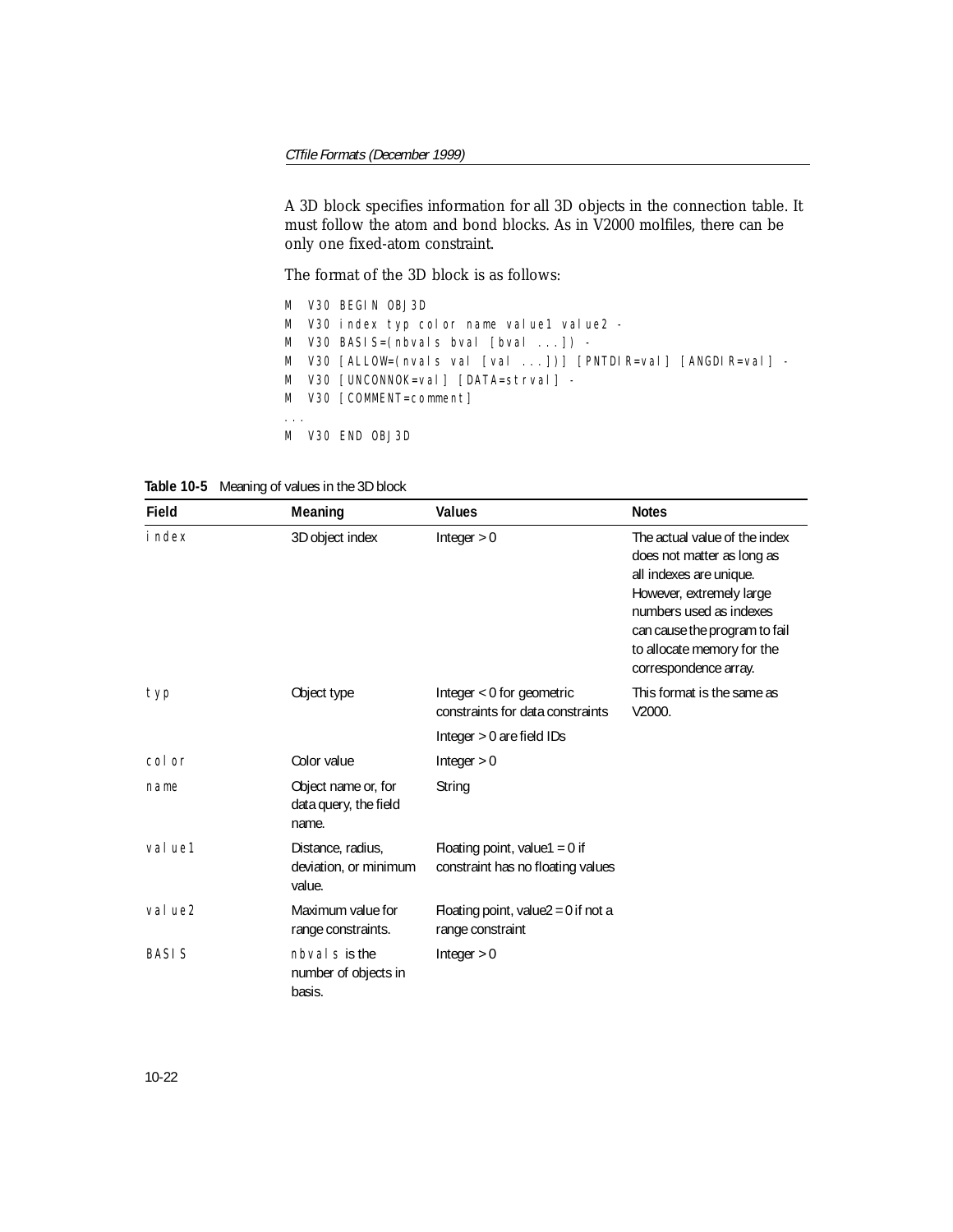| Field           | Meaning                                                             | <b>Values</b>                                                       | <b>Notes</b>                                                                                                                 |
|-----------------|---------------------------------------------------------------------|---------------------------------------------------------------------|------------------------------------------------------------------------------------------------------------------------------|
|                 | byal is the atom                                                    | Integer or                                                          | For objects where order is                                                                                                   |
|                 | number or 3D object<br>index.                                       | O3D.integer                                                         | important, for example, in an<br>angle constructed from three<br>points, the order must be the<br>same as in V2000 molfiles. |
| ALLOW           | nval s is the number<br>of atoms allowed in an<br>exclusion sphere. | Integer $> 0$                                                       |                                                                                                                              |
|                 | val is the atom<br>number.                                          | Integer $> 0$                                                       |                                                                                                                              |
| PNTDI R         |                                                                     | $0 =$ point has no direction                                        |                                                                                                                              |
|                 |                                                                     | $1 =$ point has direction                                           |                                                                                                                              |
| ANGDI R         |                                                                     | $0 =$ dihedral angle has no<br>direction                            | MACCS-II uses 'Chiral'.                                                                                                      |
|                 |                                                                     | $1 =$ dihedral angle has direction                                  |                                                                                                                              |
| <b>UNCONNOK</b> |                                                                     | $0 =$ unconnected atoms are not<br>OK                               |                                                                                                                              |
|                 |                                                                     | $1 =$ unconnected atoms are OK                                      |                                                                                                                              |
| DATA            | strval is the data<br>query string                                  | String                                                              |                                                                                                                              |
| COMMENT         | string comment                                                      | String. Normally uses the<br>MACCS-II DASP, DISP, and BOX<br>values | Same as V2000 molfile                                                                                                        |

**Table 10-5** Meaning of values in the 3D block (Continued)

## **The Extended Rgroup Query Molfile**

A single molecule or Rgroup molecule connection table. The header is contained in the normal header location, that is, in the first three lines of the file. The body of the new molecule is contained in new appendixes, organized as follows:

A molecule block consists of a main Ctab, plus optionally one or more Rgroup definitions.

```
ctab-block
[rgroup-block]*
```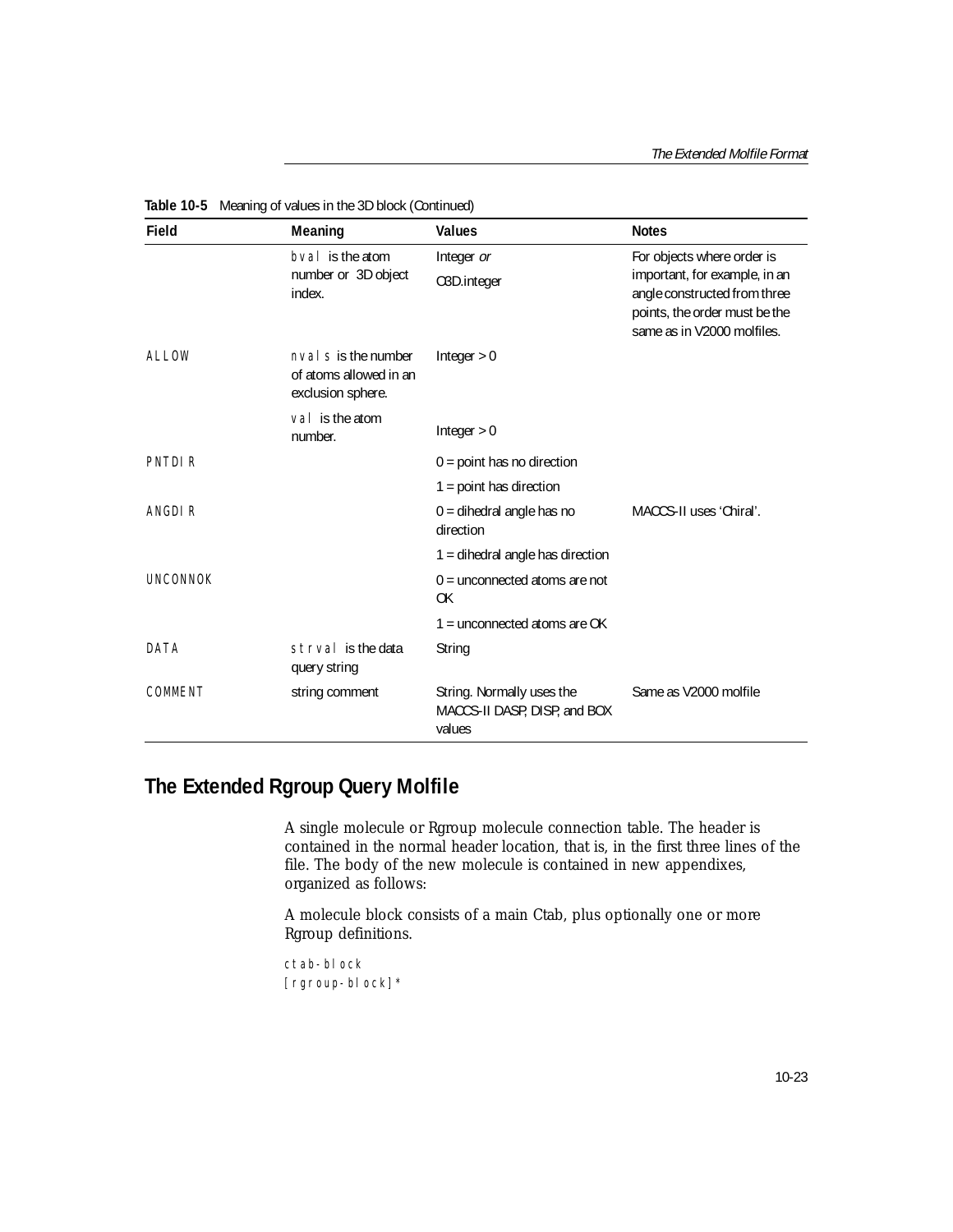## **Rgroup block**

The Rgroup file shown in [Figure 10-4](#page-97-0) corresponds to the following Rgroup query. For the V2000 version of the Rgroup query and its connection table, see [Figure 4-1.](#page-46-0)

<span id="page-97-0"></span>

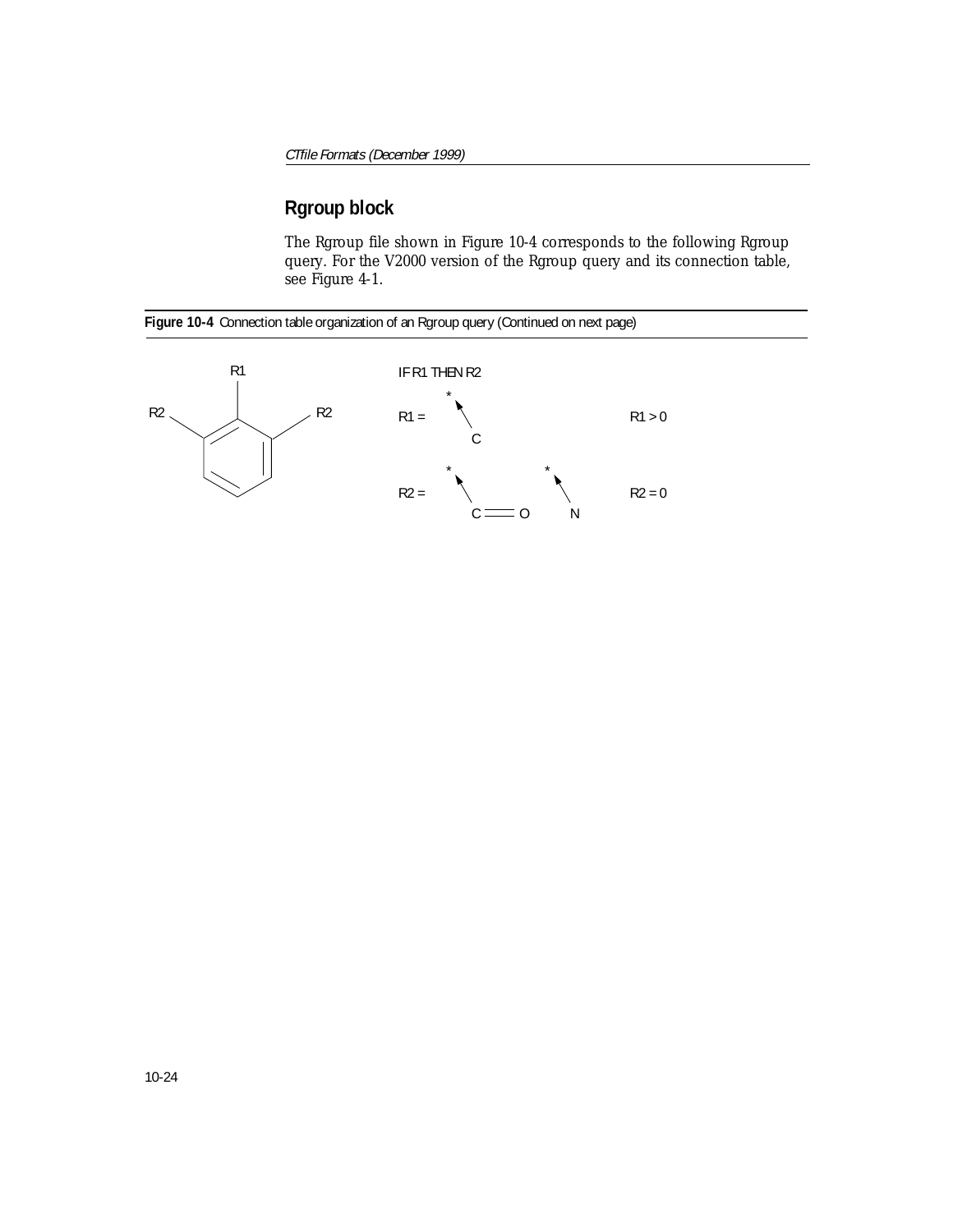